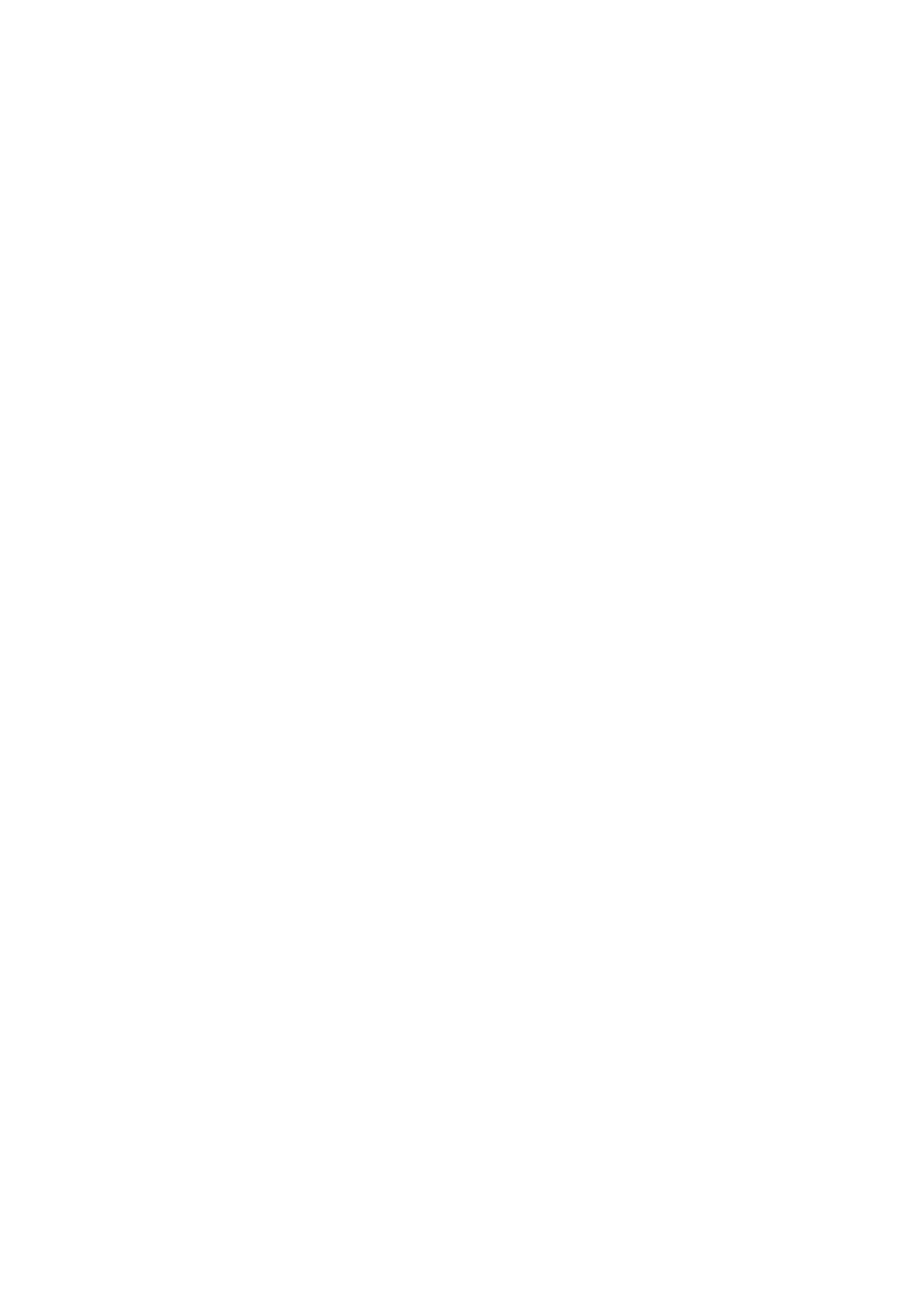BY

#### MARIA MONTESSORI AUTHOR OF "THE MONTESSORI METHOD" AND "PEDAGOGICAL ANTHROPOLOGY"

WITH FORTY-THREE ILLUSTRATIONS

## FREDERlCK A. STOKES COMPANY

Copyright, 1914, by Frederick A. Stokes Company

All rights reserved, including that of translation into foreign languages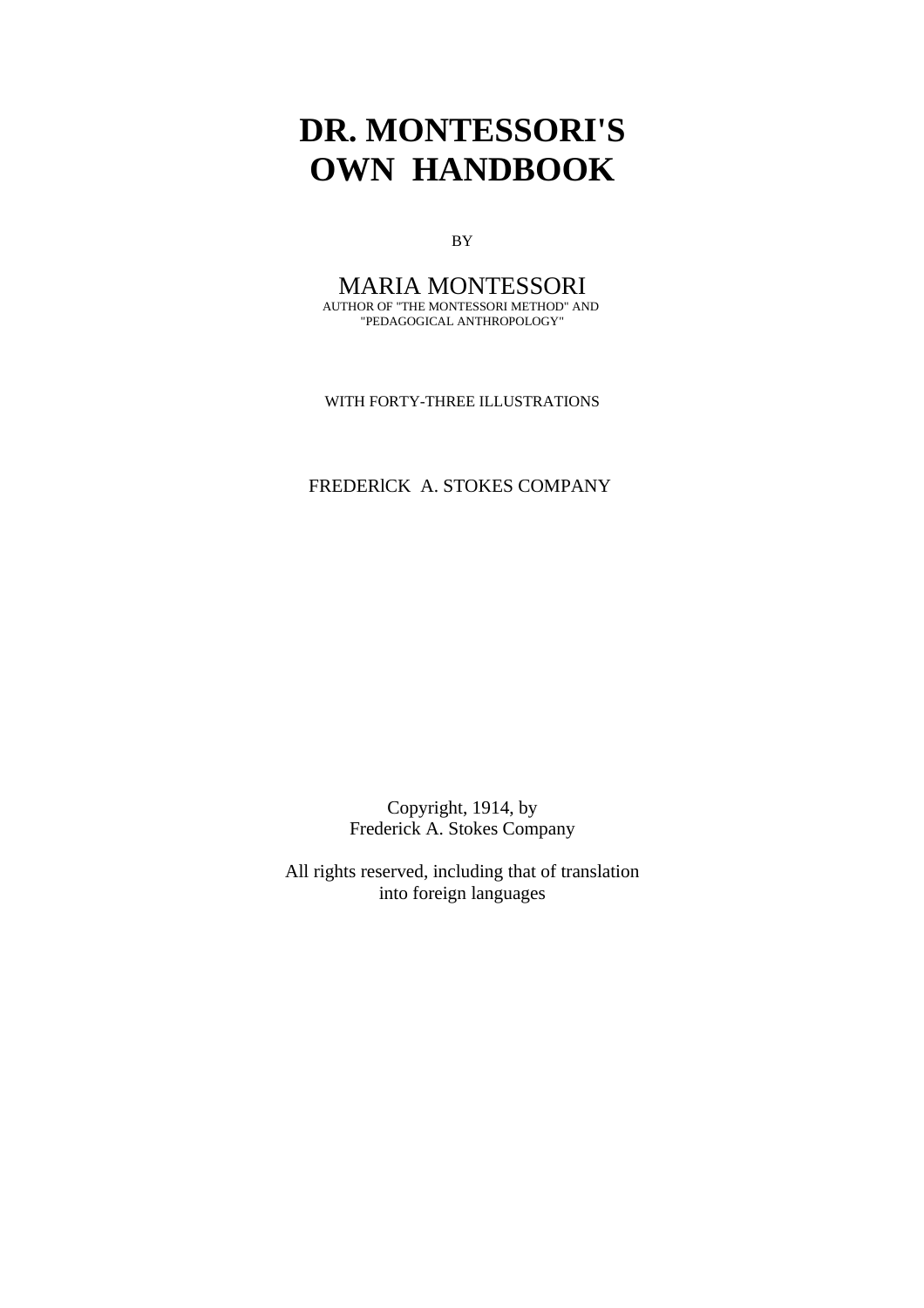#### TO MY DEAR FRIEND DONNA MARIA MARAINI MARCHIONESS GUERRIERI-GONZAGA WHO DEVOTEDLY AND WITH SACRIFICE HAS GENEROUSLY UPHELD THIS WORK OF EDUCATION BROUGHT TO BIRTH IN OUB BELOVED COUNTRY BUT OFFERED TO THE CHILDREN OF HUMANITY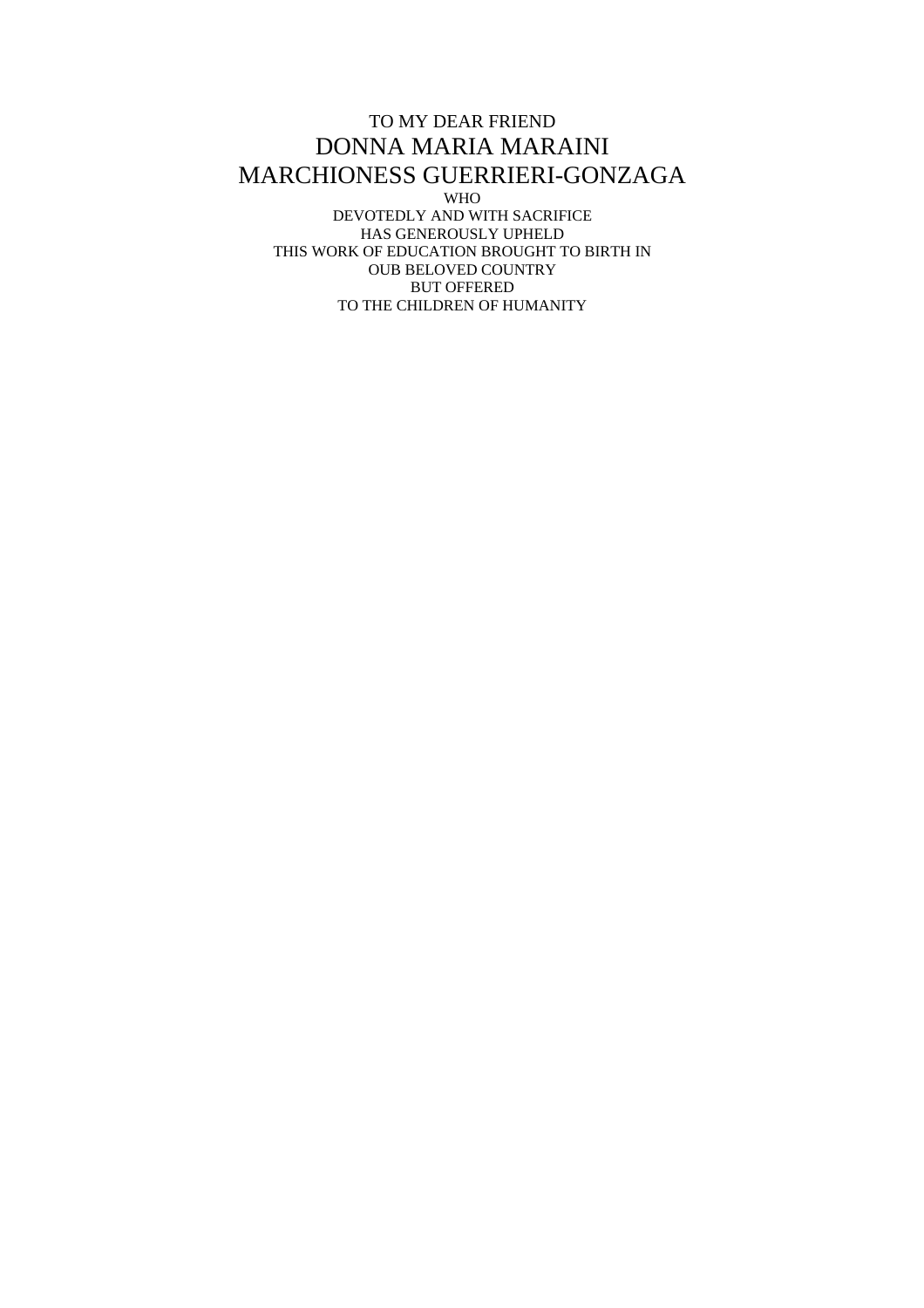## **NOTE BY THE AUTHOR**

As a result of the widespread interest that has been taken in my method of child education, certain books have been issued, which may appear to the general reader to be authoritative expositions of the Montessori system. I wish to state definitely that the present work, the English translation of which has been authorised and approved by me, is the only authentic manual of the Montessori method, and that the only other authentic or authorised works of mine in the English language are " The Montessori Method," and "Pedagogical Anthropology."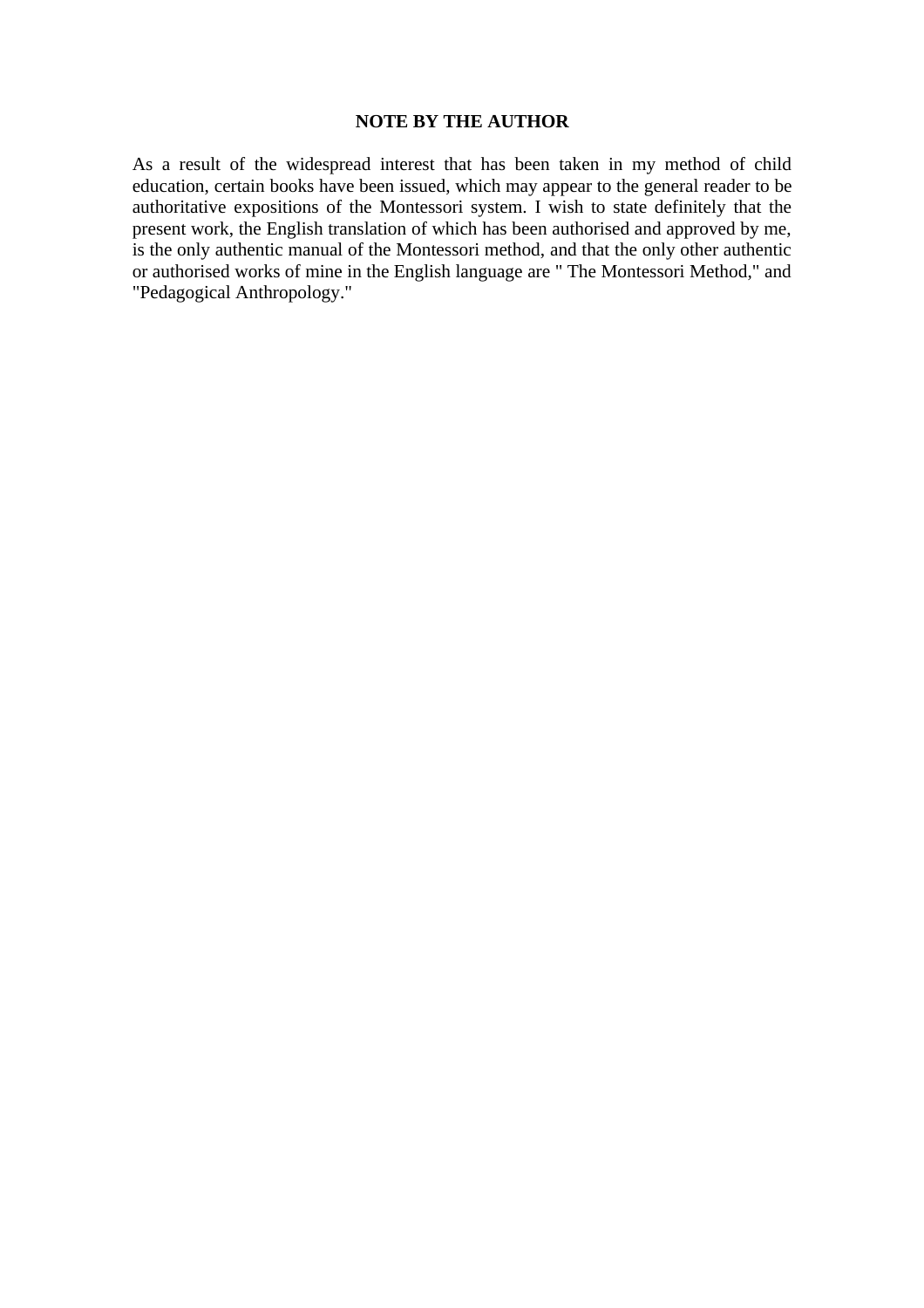#### **PREFACE**

If a preface is a light which should serve to illumine the contents of a volume, I choose, not words, but human figures to illustrate this little book intended to enter families where children are growing up. I therefore recall here, as an eloquent symbol, Helen Keller and Mrs. Anne Sullivan Macy, who are, by their example, both teachers to myself — and, before the world, living documents of the miracle in education.

In fact, Helen Keller is a marvellous example of the phenomenon common to all human beings: the possibility of the liberation of the imprisoned spirit of man by the education of the senses. Here lies the basis of the method of education of which the book gives a succinct idea.

If one only of the senses sufficed to make of Helen Keller a woman of exceptional culture and a writer, who better than she proves the potency of that method of education which builds on the senses? If Helen Keller attained through exquisite natural gifts to an elevated conception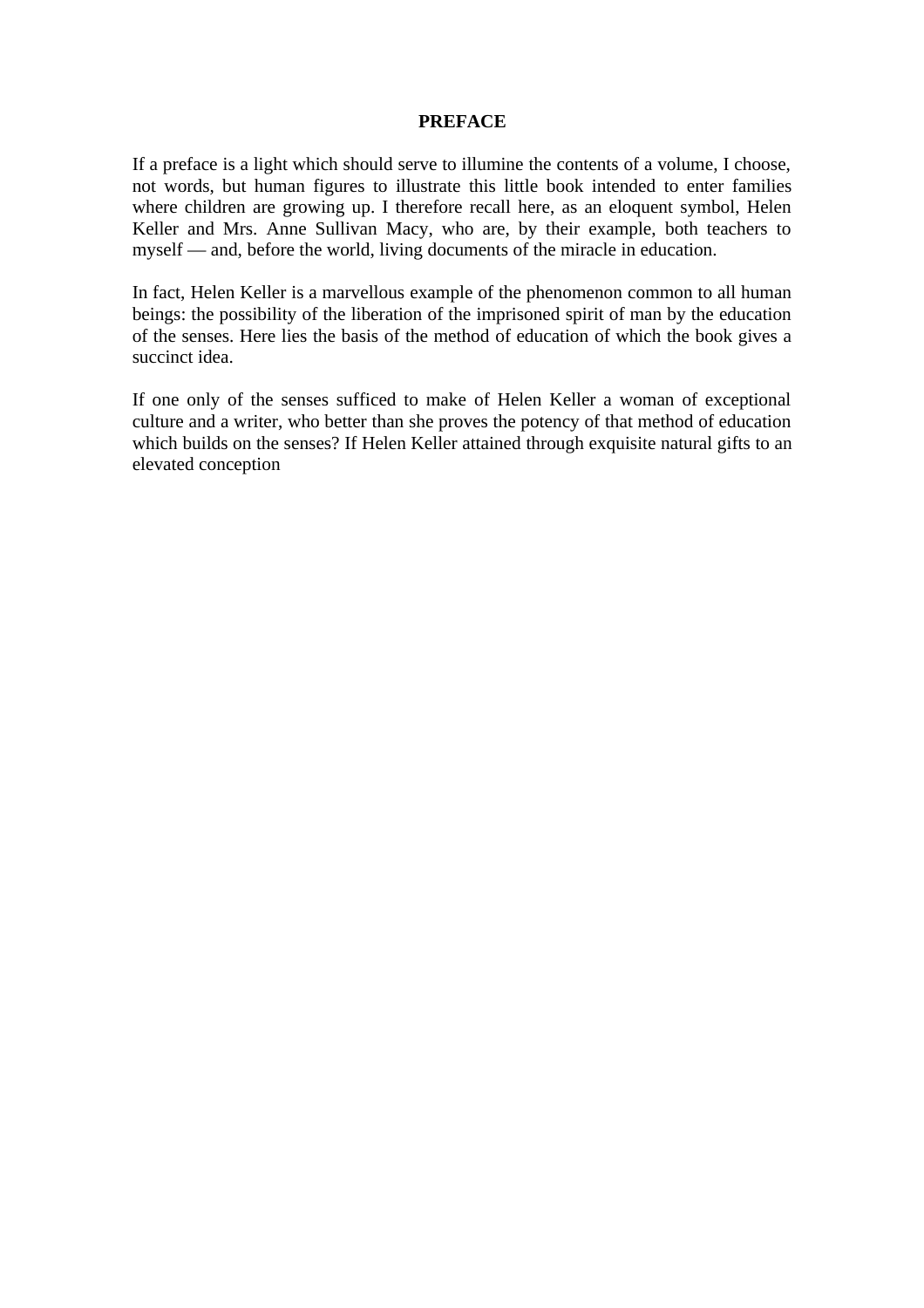#### viii PREFACE

of the world, who better than she proves that in the inmost self of man lies the spirit ready to reveal itself?

Helen, clasp to your heart these little children, since they, above all others, will understand you. They are your younger brothers: when, with bandaged eyes and in silence, they touch with their little hands, profound impressions rise in their consciousness, and they exclaim with a new form of happiness: \* ' I see with my hands.  $\prime$   $\land$  They alone, then, can fully understand the drama of the mysterious privilege your soul has known. When, in darkness and in silence, their spirit left free to expand, their intellectual energy redoubled, they become able to read and write without having learnt, almost as it were by intuition, they, only they, can understand in part the ecstasy which God granted you on the luminous path of learning.

MARIA MONTESSORI.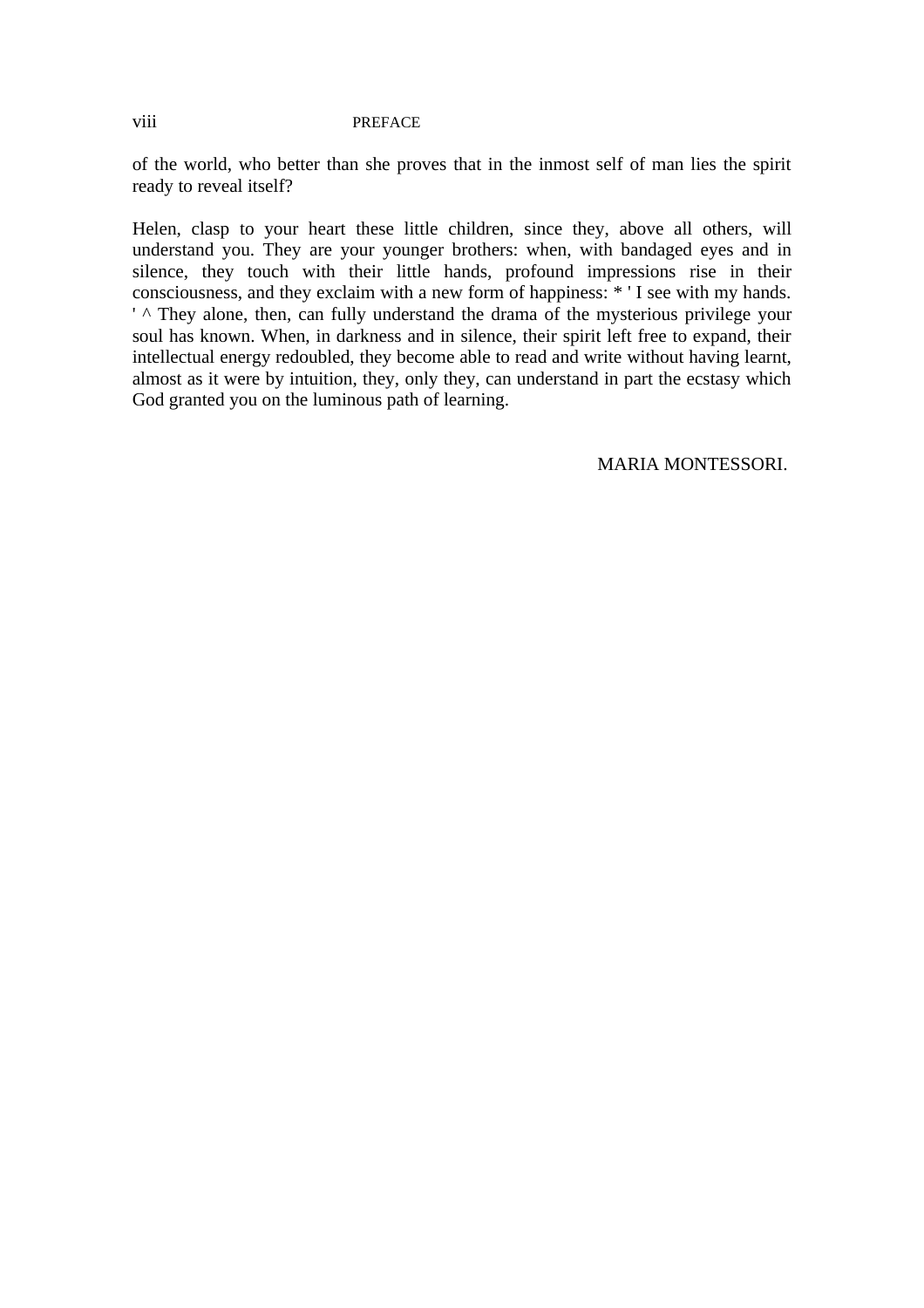# **CONTENTS**

# PAGE

| Preface                                                          | vii |
|------------------------------------------------------------------|-----|
| <b>Introductory Remarks</b>                                      |     |
| A. "Childben's House"                                            | 9   |
| The Method                                                       | 17  |
| Didactic Material for the Education of the Senses.               | 18  |
| Didactic Material for the Preparation for Writing and Arithmetic | 19  |
| Motor Education i                                                | 20  |
| <b>Sensory Education</b>                                         | 29  |
| Language and Knowledge op the World                              | 69  |
| Freedom                                                          | 77  |
| Writing                                                          | 80  |
| Exercises for the Management of the Instrument of Writing        | 86  |
| Exercises for the Writing of Alphabetical Signs                  | 92  |
| The Reading of Music                                             | 98  |
| Arithmetic                                                       | 102 |
| <b>Moral Factors</b>                                             | 114 |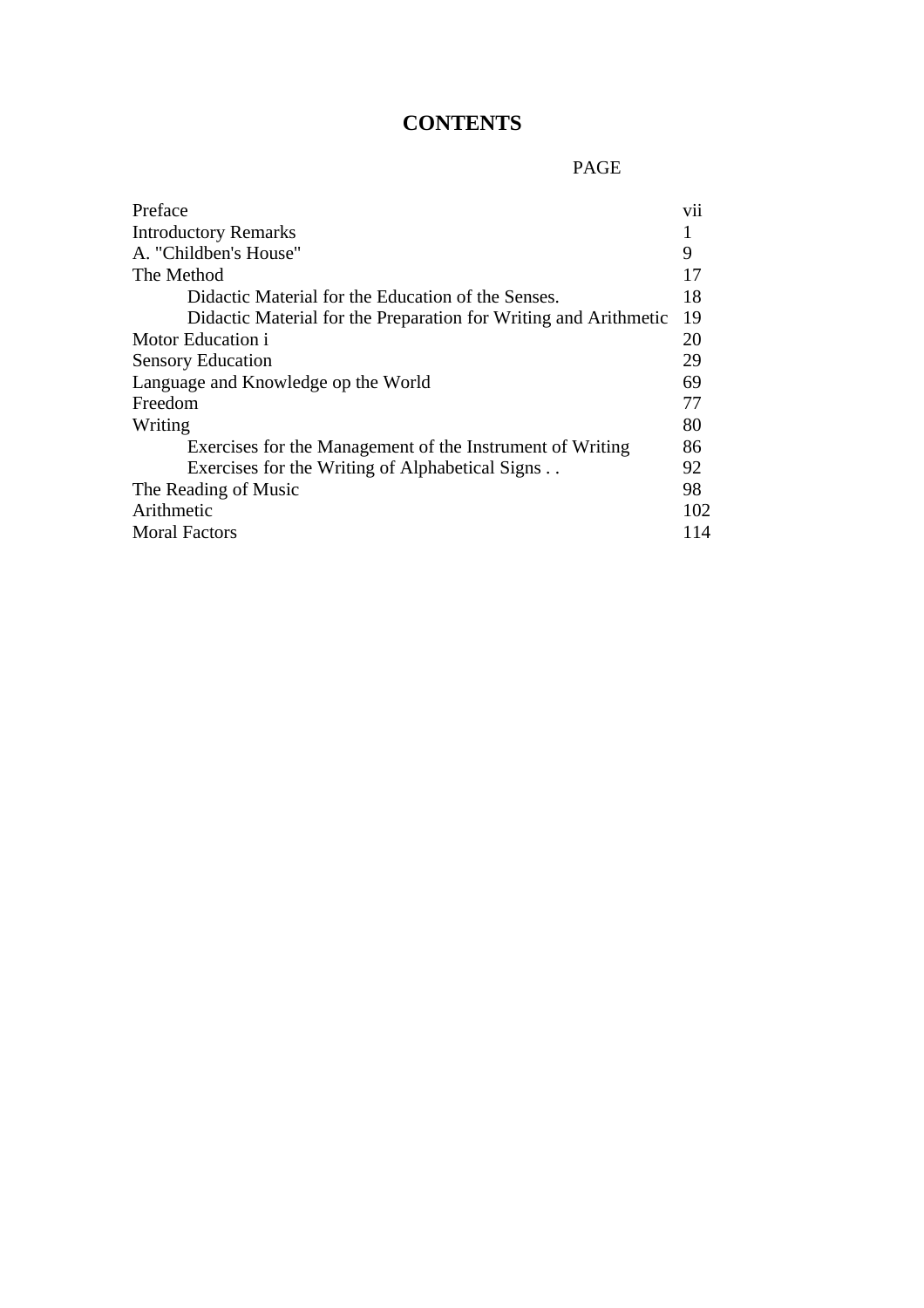# **ILLUSTRATIONS**

Dr. Maria Montessori Frontispiece

| FIG.                                                | <b>FACING</b><br>PAGE |
|-----------------------------------------------------|-----------------------|
| 1. Cupboard with Apparatus                          | 12                    |
| 2. The Montessori Paedometer                        | 13                    |
| 3. Frames for Lacing and Buttoning                  | 22                    |
| 4. Child Buttoning on Frame                         | 23                    |
| 5. Cylinders decreasing in Diameter only            | 30                    |
| 6. Cylinders decreasing in Diameter and Height.     | 30                    |
| 7. Cylinders decreasing in Height only              | 30                    |
| 8. Child using Case of Cylinders                    | 31                    |
| 9. The Tower                                        | 31                    |
| 10. Child Playing with Tower                        | 31                    |
| 11. The Broad Stair                                 | 36                    |
| 12. The Long Stair                                  | 36                    |
| 13. Board with Eough and Smooth Surfaces            | 37                    |
| 14. Board with Gummed Strips of Paper               | 37                    |
| 15. Wood Tablets Differing in Weight;               | 37                    |
| <b>Color Spools</b>                                 | 42                    |
| 16. Cabinet with Drawers to Hold Geometrical Insets | 44                    |
| 17. Set of Six Circles                              | 44                    |
| 18. Set of Six Rectangles                           | 45                    |
| 19. Set of Six Triangles                            | 45                    |
| 20. Set of Six Polygons                             | 46                    |
| 21. Set of Six Irregular Figures                    | 46                    |
| 22. Set of Four Blanks and Two Irregular Figures    | 47                    |
| 23. Frame to Hold Geometrical Insets                | 48                    |
| 24. Child Touching the Insets                       | 49                    |

xi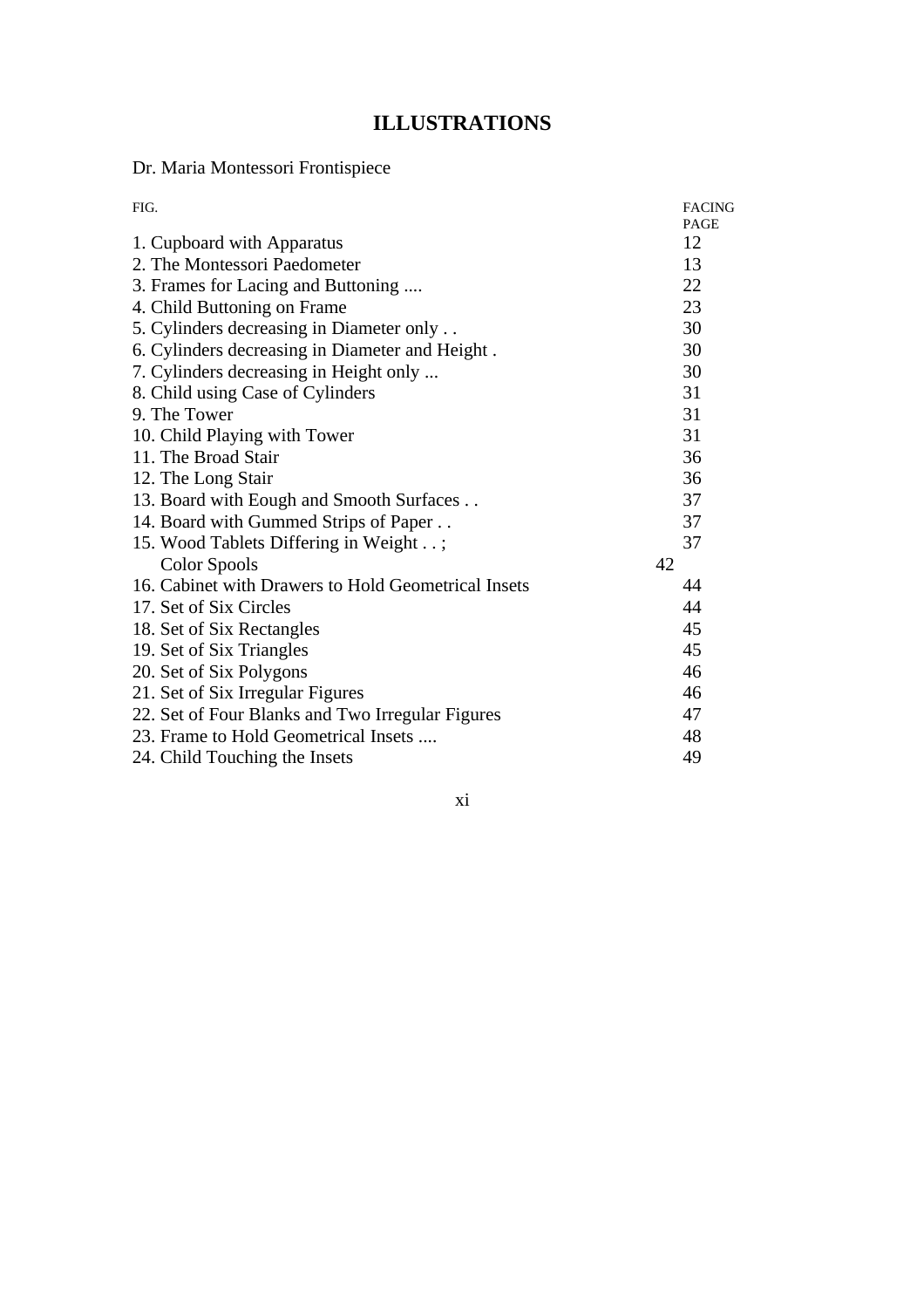## xii ILLUSTRATIONS

| FIG.                                               | <b>FACING</b><br><b>PAGE</b> |
|----------------------------------------------------|------------------------------|
| 25. Series of Cards with Geometrical Forms         | 54                           |
| 26. Sound Boxes                                    | 55                           |
| 27. Musical Bells                                  | 60                           |
| 28. Sloping Boards to Display Set of Metal Insets. | 90                           |
| 29. Single Sandpaper Letter                        | 90                           |
| 30. Groups of Sandpaper Letters                    | 91                           |
| 31. Box of Movable Letters                         | 94                           |
| 32. The Musical Staff                              | 98                           |
| 33. Didactic Material for Musical Reading          | 100                          |
| 34. Didactic Material for Musical Eeading          | 100                          |
| 35. Didactic Material for Musical Eeading          | 100                          |
| 36. Didactic Material for Musical Reading          | 101                          |
| 37. Didactic Material for Musical Reading          | 101                          |
| 38. Didactic Material for Musical Reading          | 101                          |
| 39. Dumb Keyboard 102                              |                              |
| 40. Diagram Illustrating Use of Numerical Rods.    | 107                          |
| 41. Counting Boxes                                 | 110                          |
| 42. Arithmetic Frame                               | 110                          |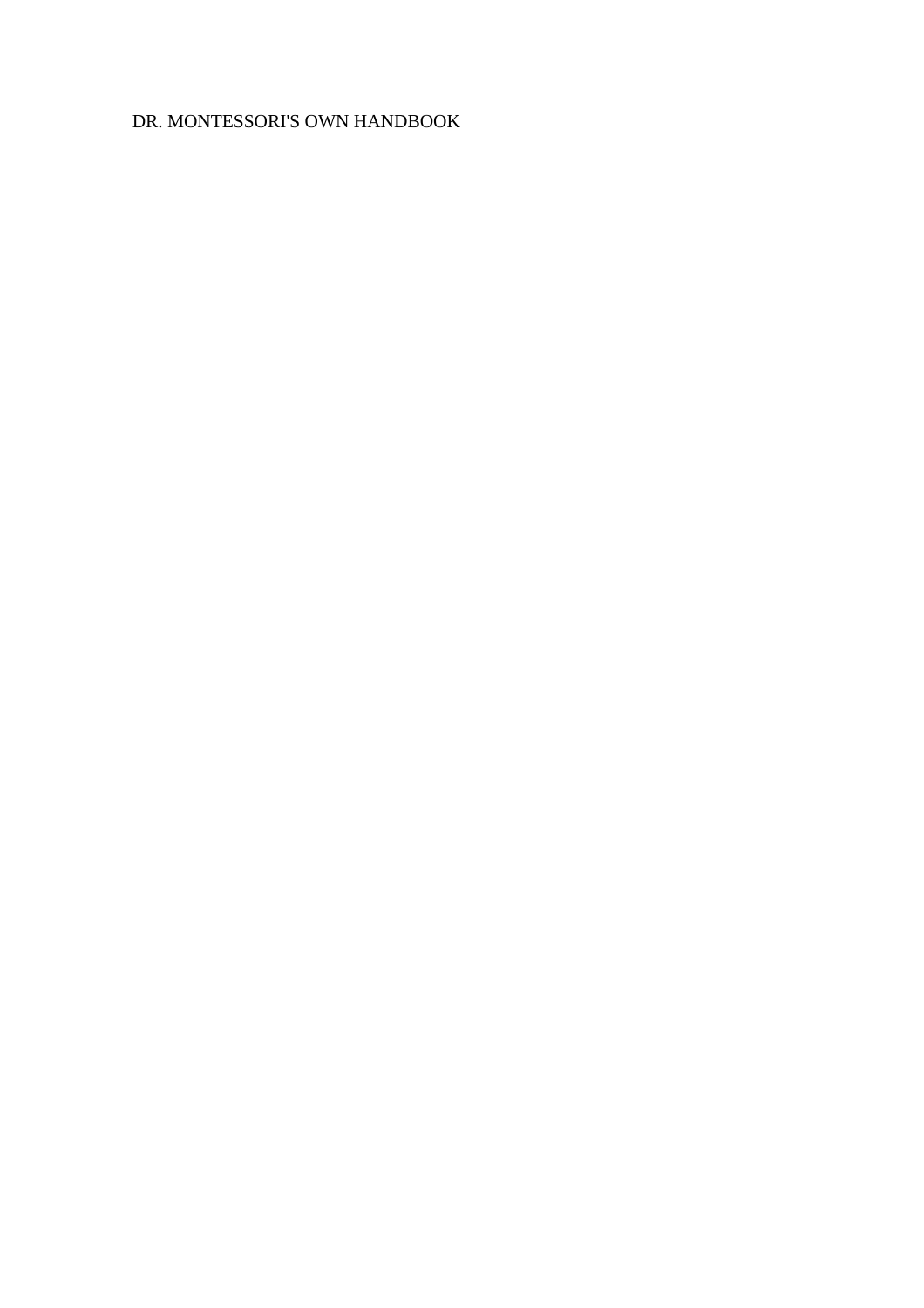Recent years have seen a remarkable improvement in the conditions of child life. In all civilized countries, but especially in England, statistics show a decrease in infant mortality.

Related to this decrease in mortality a corresponding improvement is to be seen in the physical development of children; they are physically finer and more vigorous. It has been the diffusion, the popularization of science, which has brought about such notable advantages. Mothers have learned to welcome the dictates of modem hygiene and to put them into practice in bringing up their children. Many new social institutions have sprung up and have been perfected with the object of assisting children and protecting them during the period of physical growth.

In this way what is practically a new race is coming into being, a race more highly developed, finer and more robust; a race which will be capable of offering resistance to insidious disease.

1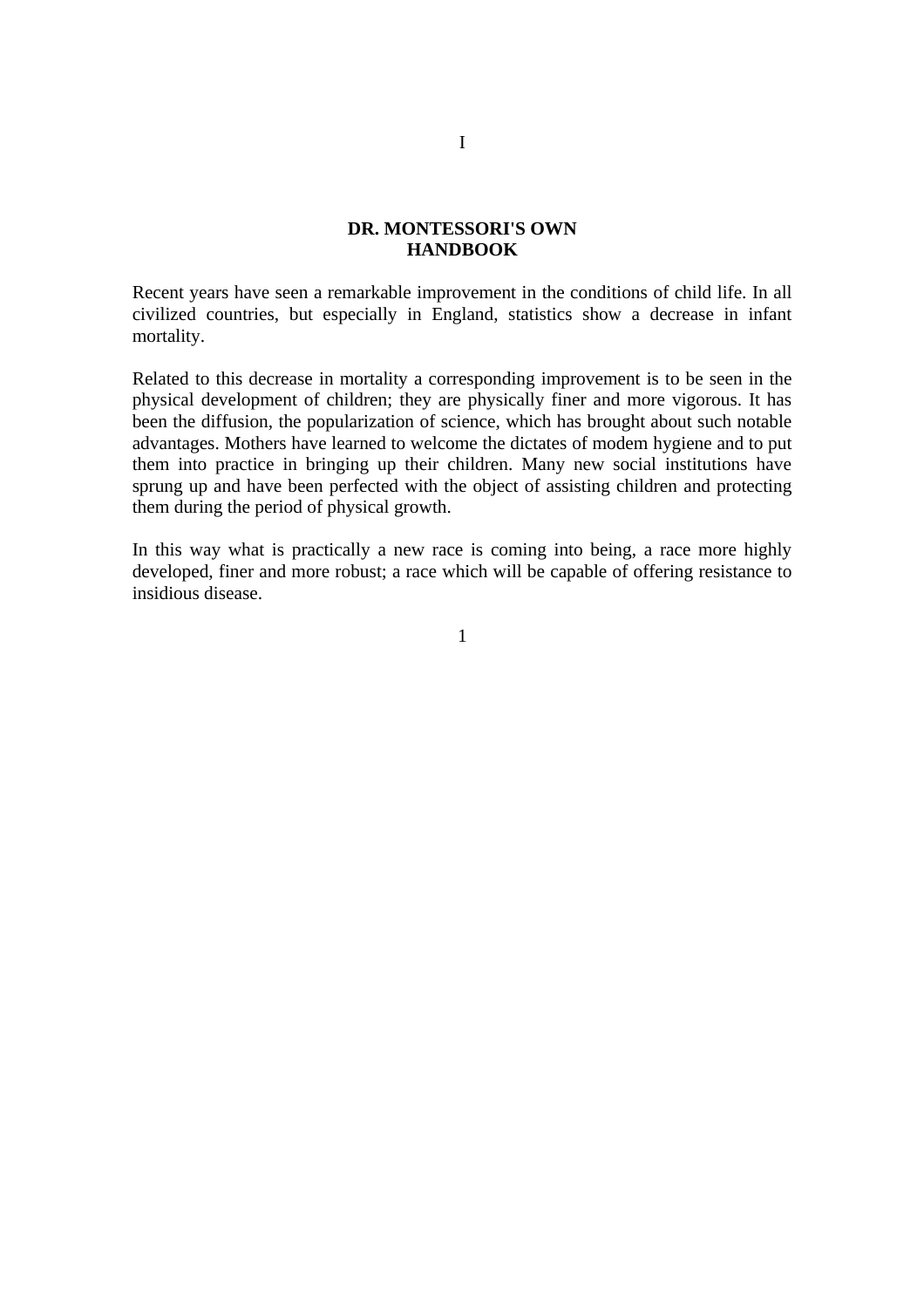What has science done to effect this! Science has suggested for us certain very simple rules by which the child has been restored as nearly as possible to conditions of a natural life, and an order and a guiding law have been given to the functions of the body. For example, it is science which suggested maternal feeding, the abolition of swaddling clothes, baths, life in the open air, exercise, simple short clothing, quiet and plenty of sleep. Rules were also laid down for the measurement of food adapting it rationally to the physiological needs of the child's life.

Yet with all this, science made no contribution that was entirely new. Mothers had always nursed their children, children had always been clothed, they had breathed and eaten before.

The point is, that the same physical acts which, performed blindly and without order, led to disease and death, when ordered rationally were the means of giving strength and life.

The great progress made may perhaps deceive us into thinking that everything possible has been done for children.

We have only to weigh the matter carefully,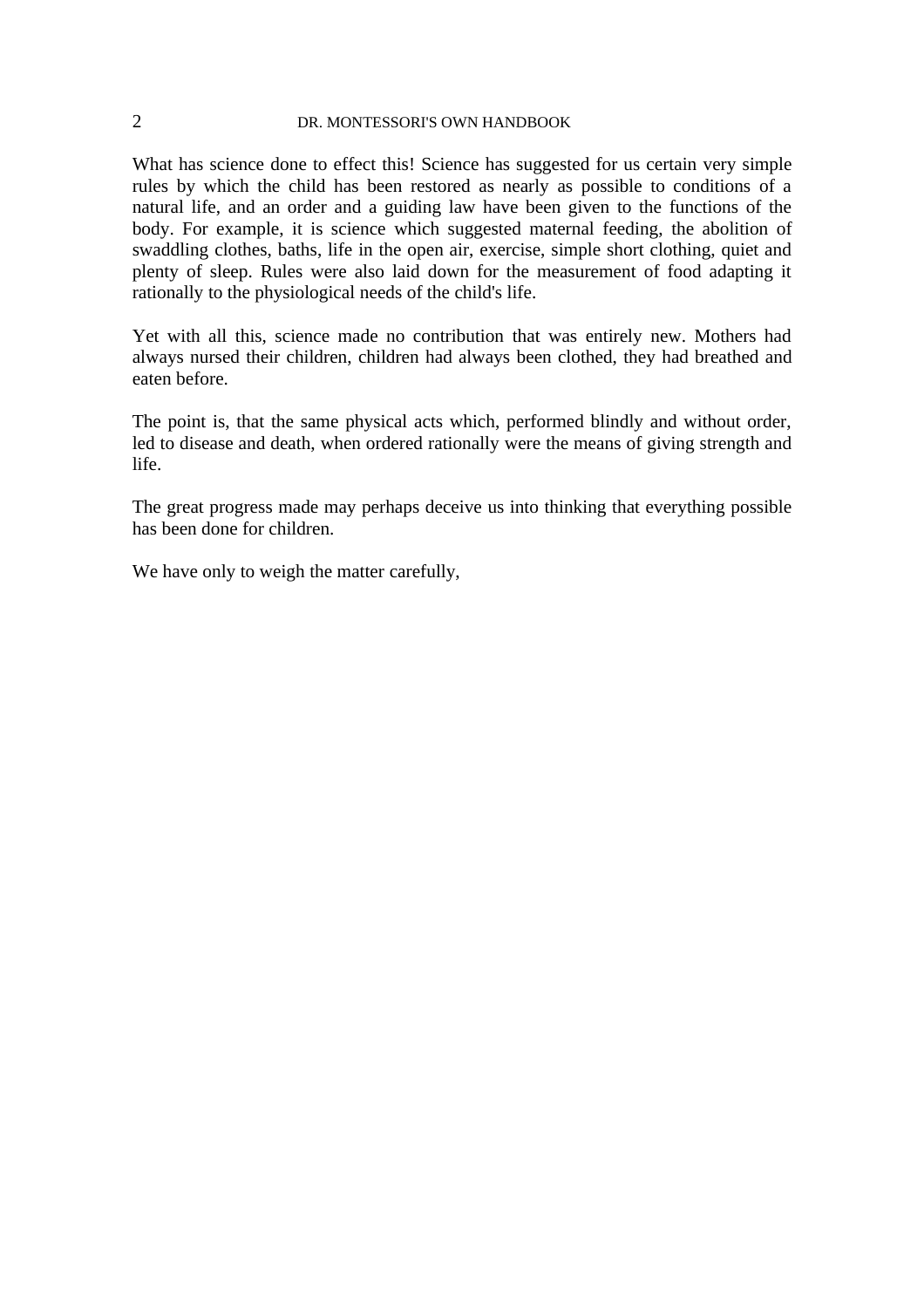however, to reflect : Are our children only those healthy little bodies which to-day are growing and developing so vigorously under our eyes! Is their destiny fulfilled in the production of beautiful human bodies!

In that case there would be little difference between their lot and that of the animals which we raise that we may have good meat or beasts of burden.

Man's destiny is evidently other than this, and the care due to the child covers a field wider than that which is considered by physical hygiene. The mother who has given her child his bath and sent him in his perambulator to the park has not fulfilled the mission of the "mother of humanity". The hen which gathers her chickens together, and the cat which licks her kittens and lavishes on them such tender care, differ in no wise from the human mother in the services they render.

No, the human mother if reduced to such limits devotes herself in vain, feels that a higher aspiration has been stifled within her. She is yet the mother of man.

Children must grow not only in the body but in the spirit, and the mother longs to follow the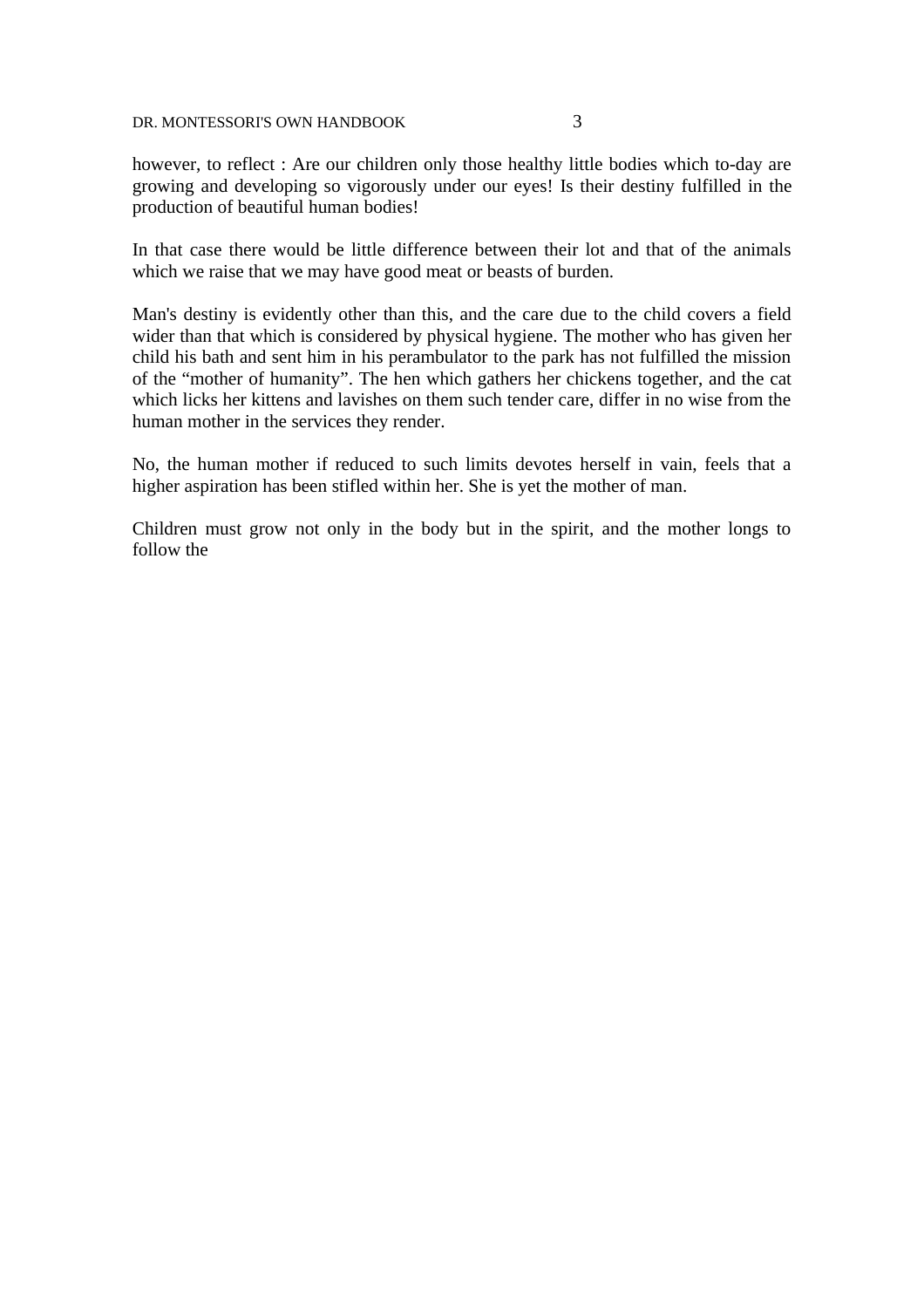mysterious spiritual journey of the beloved one who to-morrow will be the intelligent, divine creation, man.

Science evidently has not finished its progress. On the contrary, it has scarcely taken the first step in advance, for it has hitherto stopped at the welfare of the body. It must continue, however, to advance; on the same positive lines along which it has improved the health and saved the physical life of the children, it is bound in the future to benefit and to reenforce their inner life, which is the real human life. On the same positive lines science will proceed to direct the development of the intelligence, of character, and of those latent creative forces which lie hidden in the marvelous embryo of man's spirit.

As the child's body must draw nourishment and oxygen from its external environment, in order to accomplish a great physiological work, the work of growth, so also the spirit must take from its environment the nourishment which it needs to develop according to its own "laws of growth". It cannot be denied that the phenomena of development are a great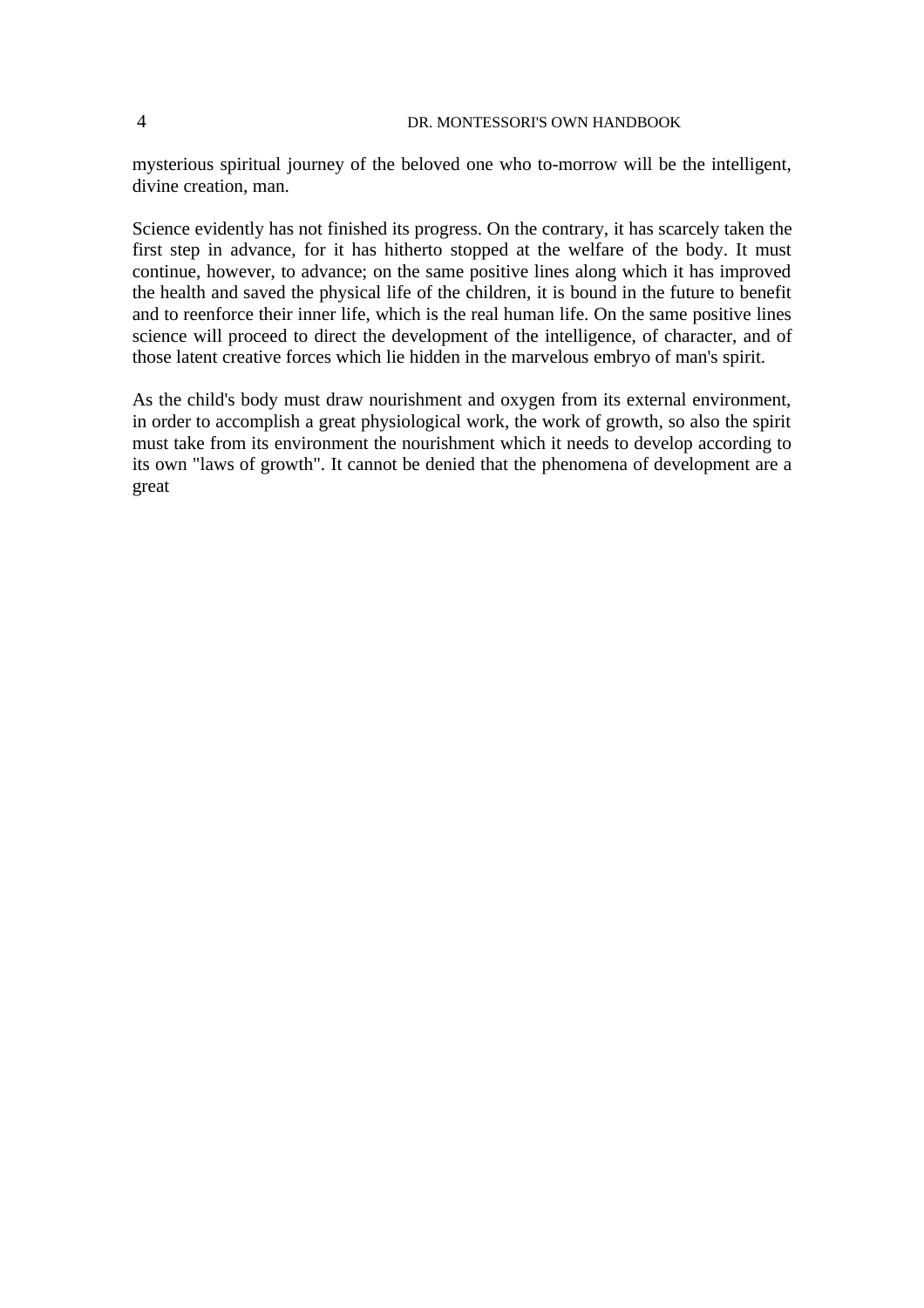work in themselves. The consolidation of the bones, the growth of the whole body, the completion of the minute construction of the brain, the formation of the teeth, all these are very real labors of the physiological organism, as is also the transformation which the organism undergoes during the period of puberty.

These exertions are very different from those put forth by mankind in so-called external work, that is to say, in "social production", whether in the schools where man is taught, or in the world where, by the activity of his intelligence, he produces wealth and transforms his environment.

It is none the less true, however, that they are both "work".' In fact, the organism during these periods of greatest physiological work is least capable of performing external tasks, and sometimes the work of growth is of such extent and difl5culty that the individual is overburdened, as with an excessive strain, and for this reason alone becomes exhausted or even dies.

Man will always be able to avoid "external work" by making use of the labor of others, but there is no possibility of shirking that inner work. Together with birth and death it has been im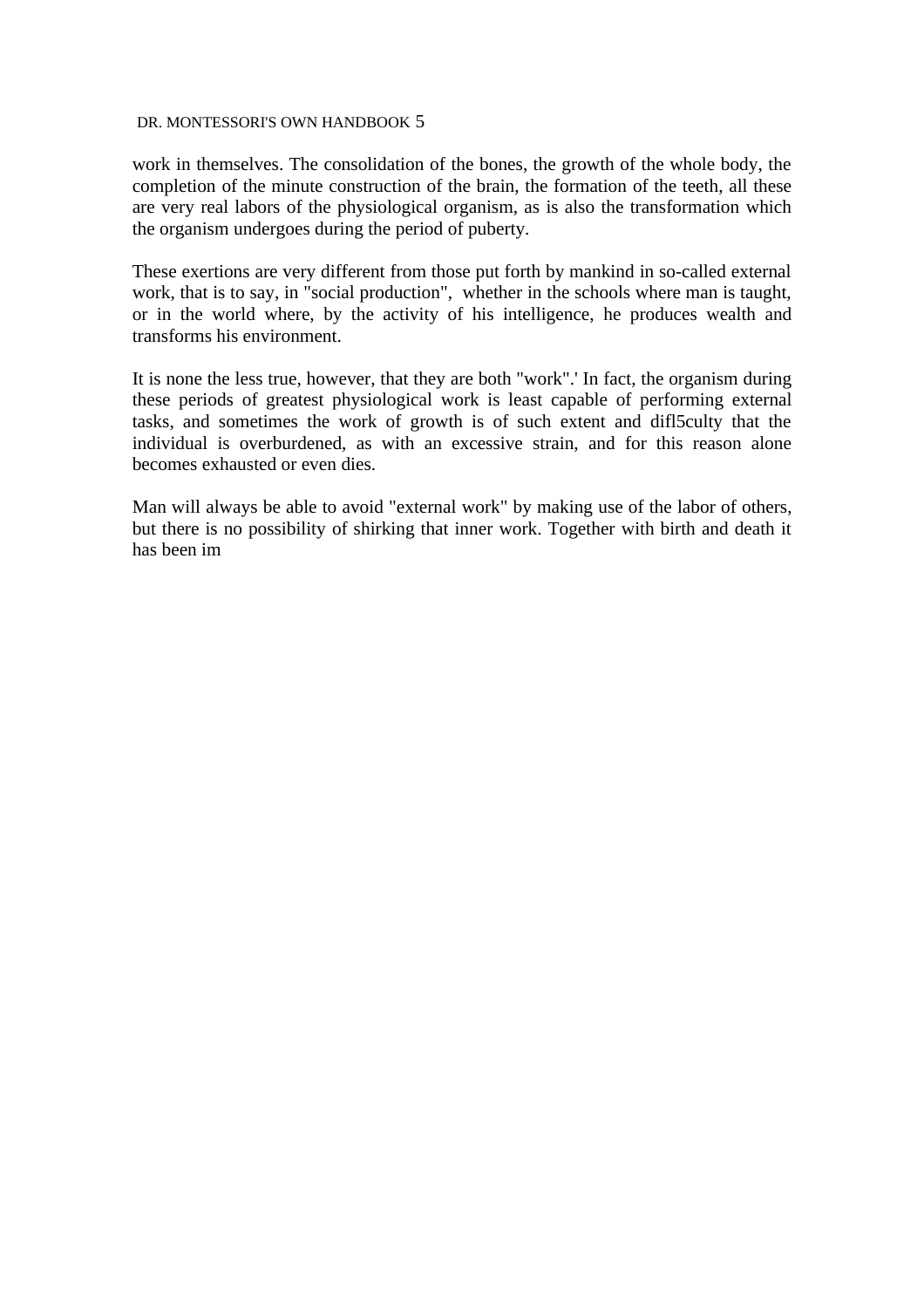posed by nature itself, and each man must accomplish it for himself. This dificult, inevitable labor, this is the "work of the child".'

When we say then that little children should rest, we are referring to one side only of the question of work. We mean that they should rest from that external visible work to which the little child through his weakness and incapacity cannot make any contribution useful either to himself or to others.

Our assertion, therefore, is not absolute; the child in reality is not resting, he is performing the mysterious inner work of his autoformation. He is working to make a man, and to accomplish this it is not enough that the child's body should grow in actual size; the most intimate functions of the motor and nervous systems must also be established and the intelligence developed.

The functions to be established by the child fall into two groups : (1) the motor functions by which he is to secure his balance and learn to walk, and to coordinate his movements; (2) the sensory I functions through which, receiving sensations from his environment, he lays the foundations of his intelligence by a continual exercise of observa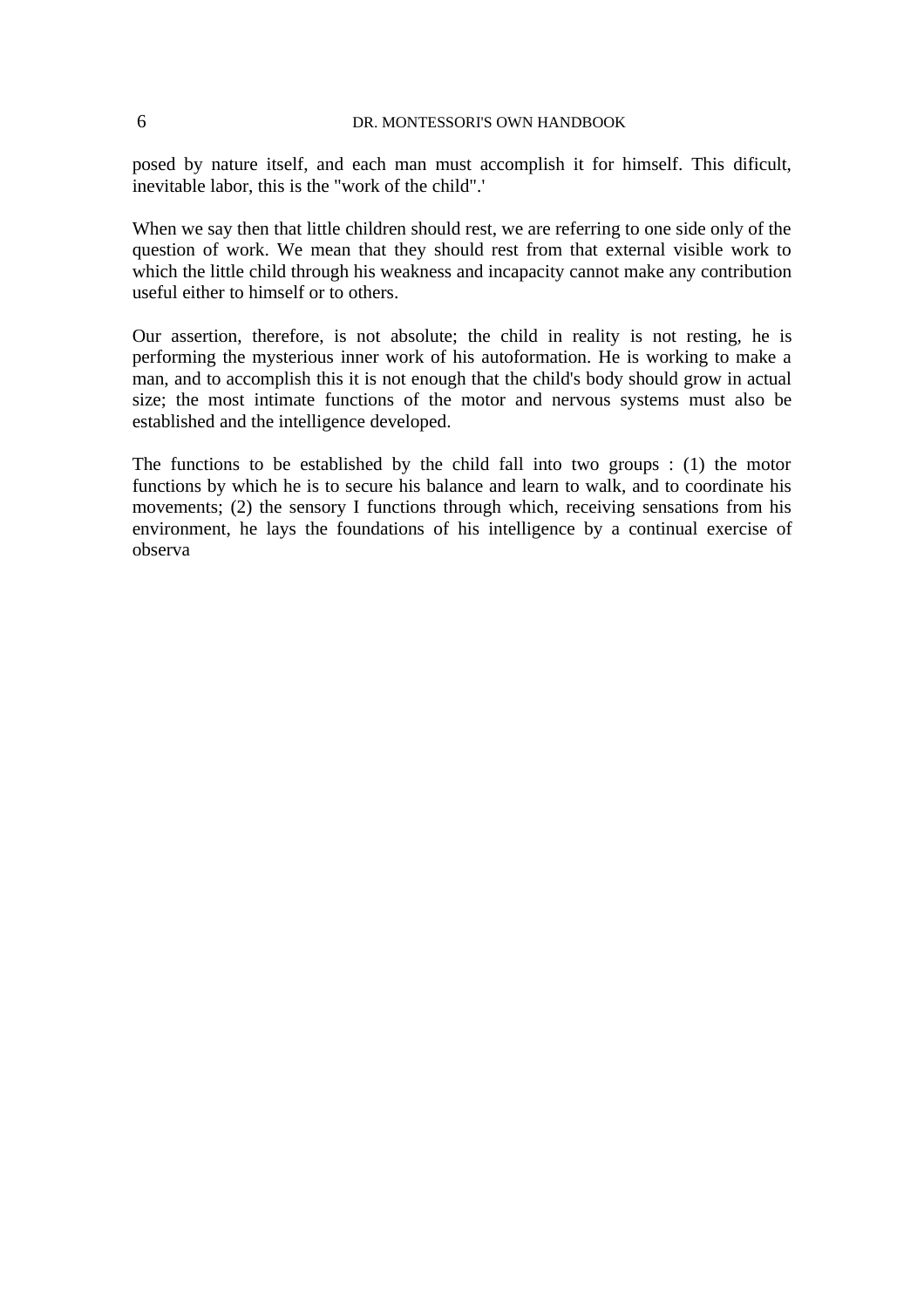tion, comparison and judgment. In this way he gradually comes to be acquainted with his environment and to develop his intelligence.

At the same time he is learning a language, and he is faced not only with the motor difficulties of articulation, sounds and words, but also with the difficulty of gaining an intelligent understanding of names and of the syntactical composition of the language.

If we think of an emigrant who goes to a new country ignorant of its products, ignorant of its natural appearance and social order, entirely ignorant of its language, we realize that there is an immense work of adaptation which he must perform before he can associate himself with the active life of the unknown people. No one will be able to do for him that work of adaptation. He himself must observe, understand, remember, form judgments, and learn the new language by laborious exercise and long experience.

What is to be said then of the child? What of this emigrant who comes into a new world, who, weak as he is and before his organism is completely developed, must in a short time adapt himself to a world so complex?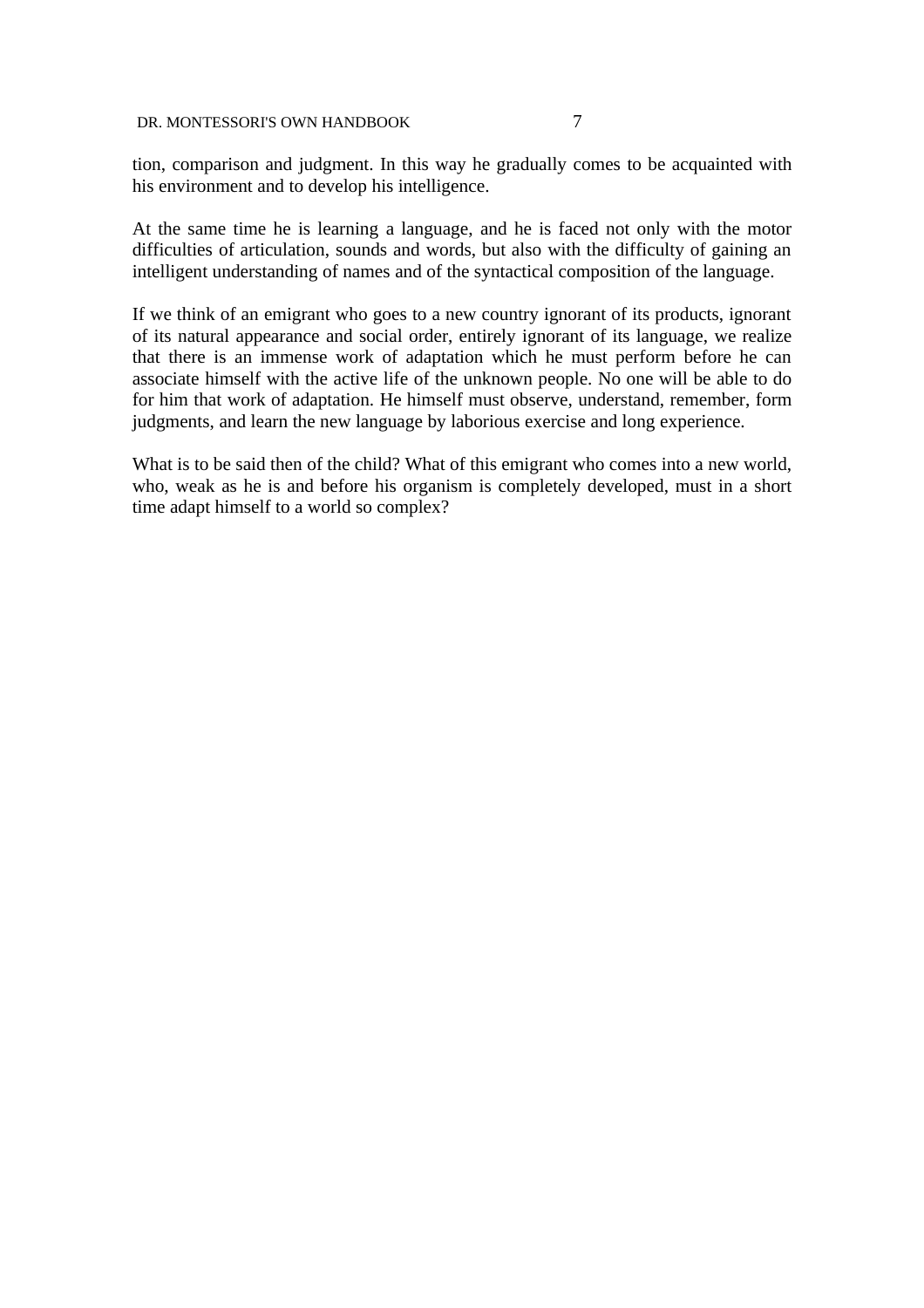Up to the present day the little child has not received rational aid in the accomplishment of this laborious task. As regards the psychical development of the child we find ourselves in a period parallel to that in which the physical life was left to the mercy of chance and instinct — the period in which infant mortality was a scourge.

It is by scientific and rational means also, that we must facilitate that inner work of psychical adaptation to be accomplished within the child, a work which is by no means the same thing as "any external work or production whatsoever".

This is the aim which underlies my method of infant education, and it is for this reason that certain principles which it enunciates, together with that part which deals with the technique of their practical application, are not of a general character, but have special reference to the particular case of the child from three to seven years of age, i.e., to the needs of a formative period of life.

My method is scientific, both in its substance and in its aim. It makes for the attainment of a more advanced stage of progress, in directions no longer only material and physiological It is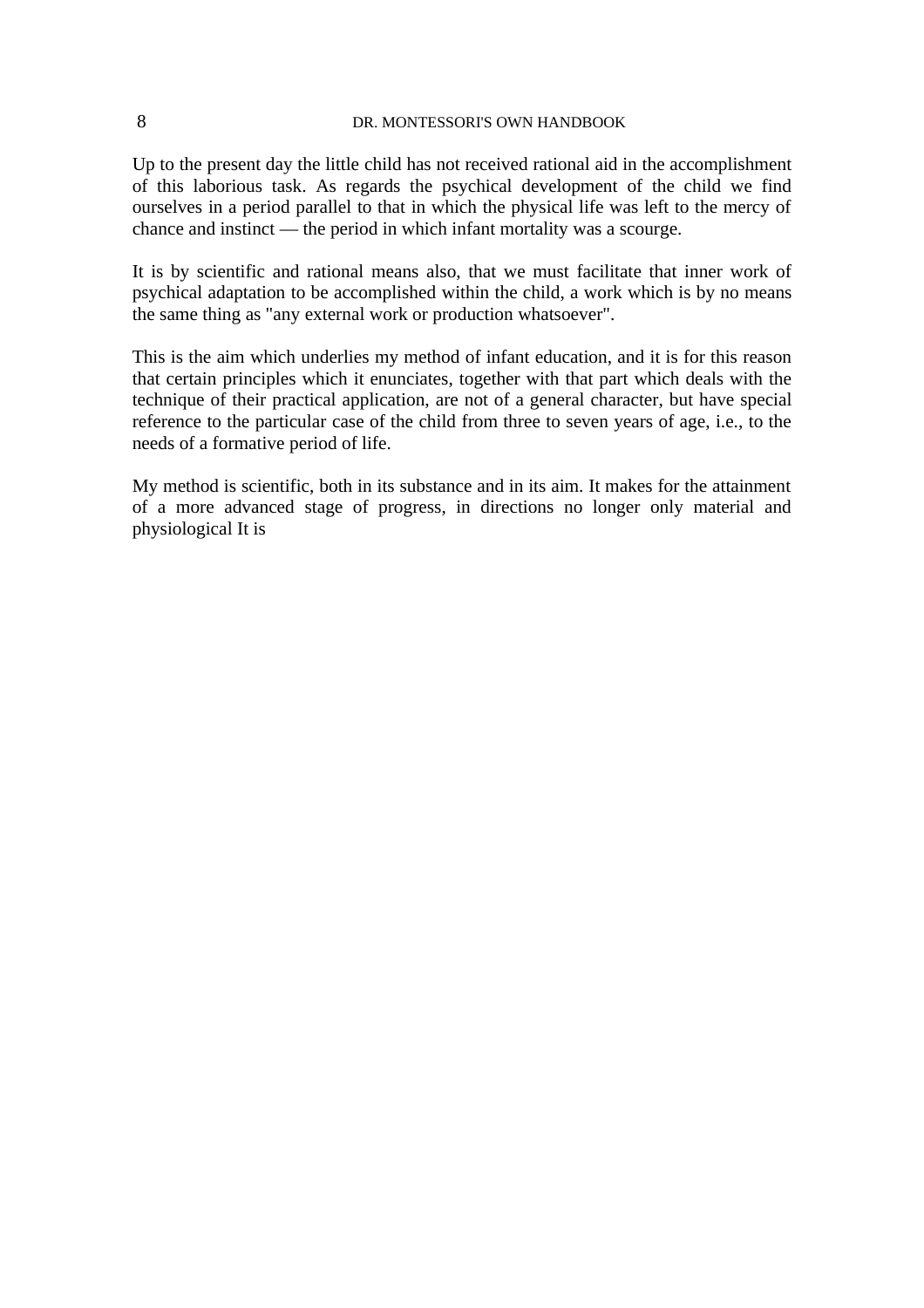an endeavor to complete the course which hygiene has already taken, but in the treatment of the physical side alone.

If to-day we possessed statistics respecting the nervous debility, defects of speech, errors of perception and of reasoning, and lack of character in normal children, it would perhaps be interesting to compare them with statistics of the same nature, but compiled from the study of children who have had a number of years of rational education. In all probability we should find a striking resemblance between such statistics and those today available showing the decrease in mortality and the improvement in the physical development of children.

# **A "children's house"**

The "Children's House" is the environment which is offered to the child that he may be given the opportunity of developing his activities. This kind of school is not of a fixed type, but may vary according to the financial resources at disposal and to the opportunities afforded by the environment. It ought to be a real house; that is to say, a set of rooms with a garden of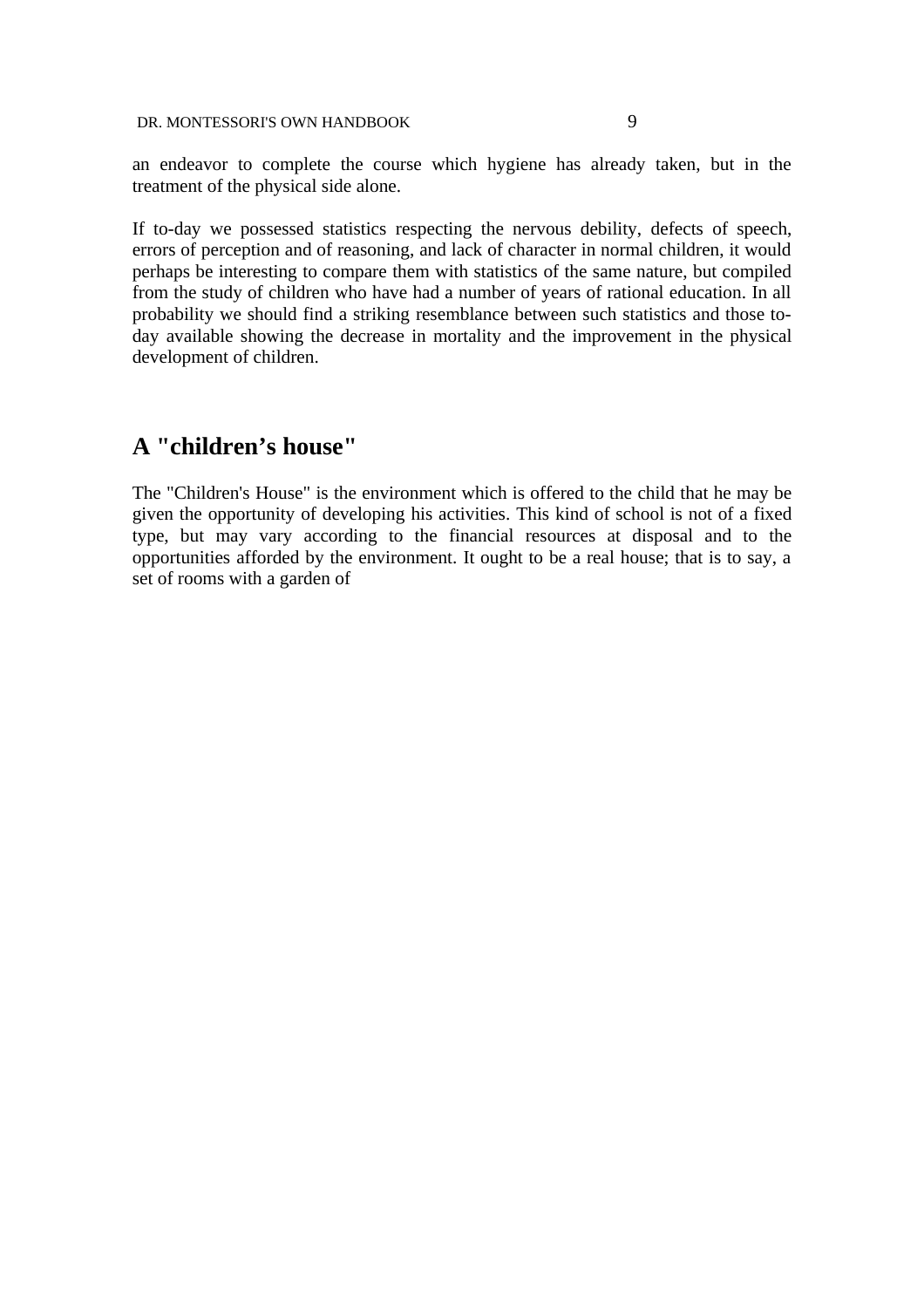which the children are the masters. A garden which contains shelters is ideal, because the children can play or sleep under them, and can also bring their tables out to work or dine. In this way they may live almost entirely in the open air, and are protected at the same time from rain and sun.

The central and principal room of the building, often also the only room at the disposal of the children, is the room for \* \* intellectual work. \* ' To this central room can be added other smaller rooms according to the means and opportunities of the place: for example, a bathroom, a dining room, a little parlor or common-room, a room for manual work, a gymnasium and rest-room.

The special characteristic of the equipment of these houses is that it is adapted for children and not adults. They contain not only didactic material specially fitted for the intellectual development of the child, but also a complete equipment for the management of the miniature family. The furniture is light so that the children can move it about, and it is painted in some light color so that the children can wash it with soap and water. There are low tables of various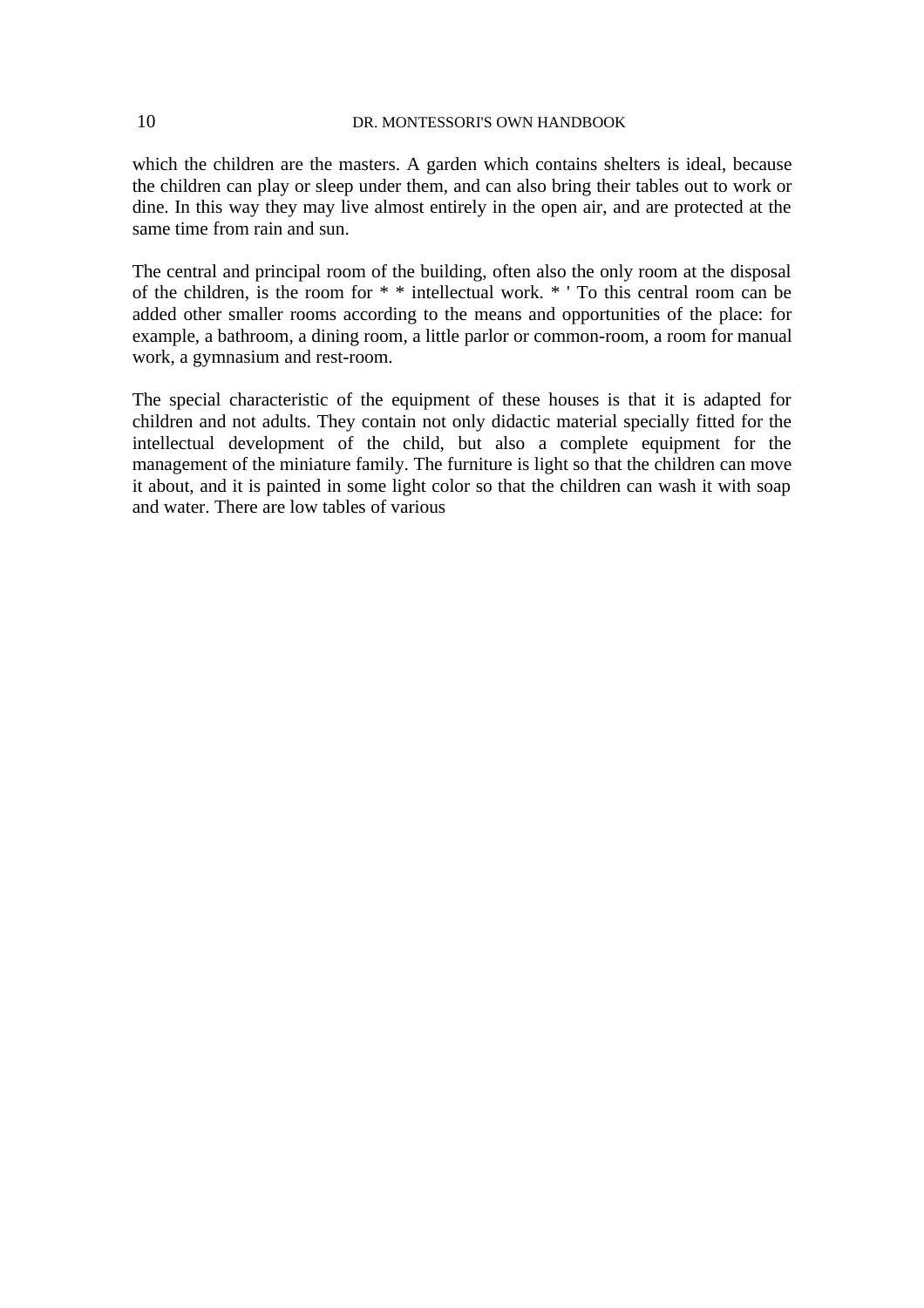sizes and shapes — square, rectangular and round, large and small. The rectangular shape is the most common as two or more children can work at it together. The seats are small wooden chairs, but there are also small wicker armchairs and sofas.

In the working-room there are two indispensable pieces of furniture. One of these is a very long cupboard with large doors. (Fig. 1.) It is very low so that a small child can set on the top of it small objects such as mats, flowers, etc. Inside this cupboard is kept the didactic material which is the common property of all the children.

The other is a chest of drawers containing two or three columns of little drawers, each of which has a bright handle (or a handle of some color to contrast with the background), and a small card with a name upon it. Every child has his own drawer, in which to put things belonging to him.

Bound the walls of the room are fixed blackboards at a low level, so that the children can write or draw on them, and pleasing, artistic pictures, which are changed from time to time as circumstances direct. The pictures represent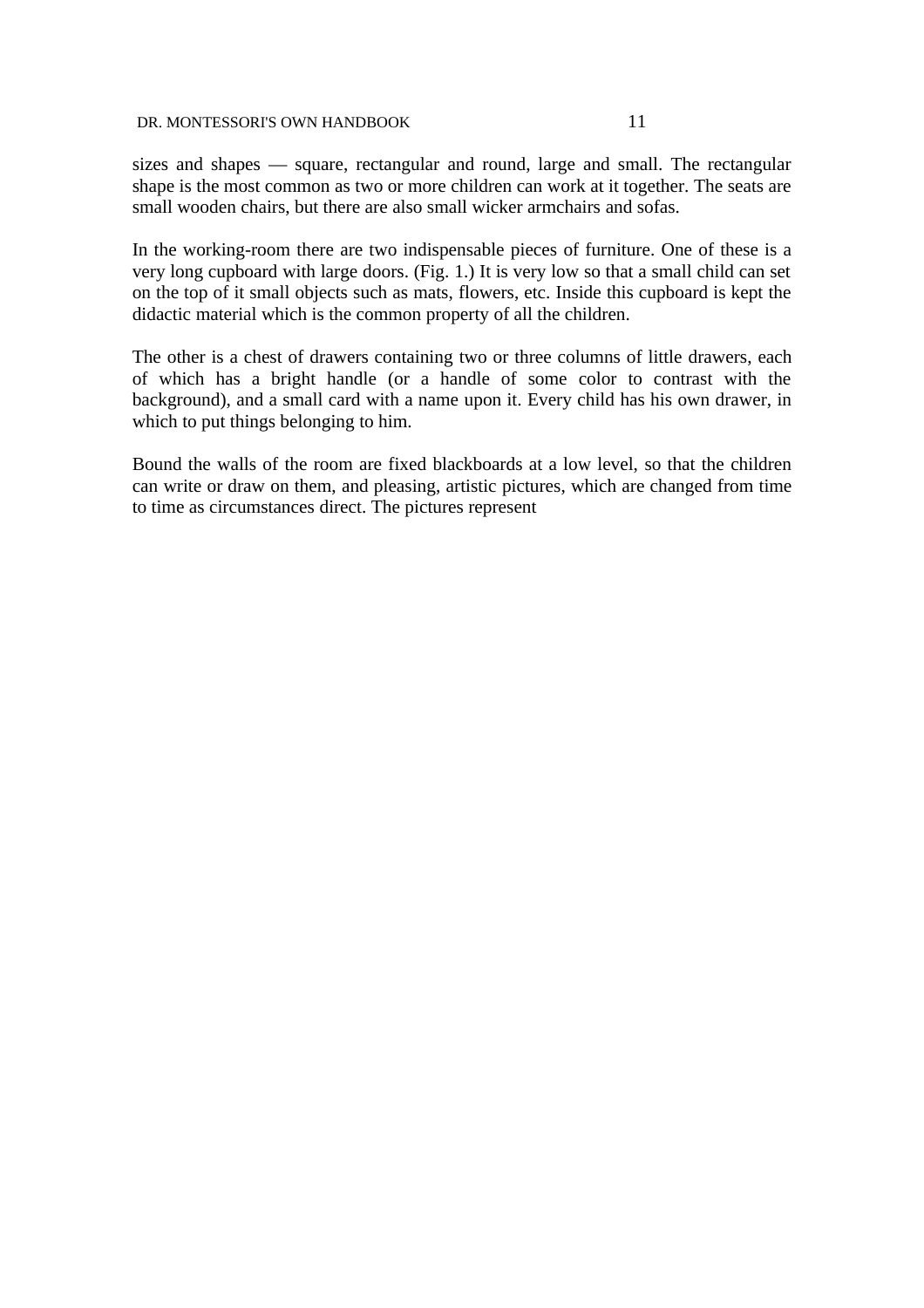children, families, landscapes, flowers and fruit, and more often Biblical and historical incidents. Ornamental plants and flowering plants ought always to be placed in the room where the children are at work.

Another part of the working-room's equipment is seen in the pieces of carpet of various colors — red, blue, pink, green and brown. The children spread these rugs upon the floor, sit upon them and work there with the didactic material. A room of this kind is larger than the customary class-rooms, not only because the little tables and separate chairs take up more space, but also because a large part of the floor must be free for the children to spread their rugs and work upon them.

In the sitting-room, or "club-room", a kind of parlor in which the children amuse themselves by conversation, games, or music, etc., the furnishings should be especially tasteful. Little tables of different sizes, little armchairs and sofas should be placed here and there. Many brackets of all kinds and sizes, upon which may be put statuettes, artistic vases or framed photographs, should adorn the walls; and, above all, each child should have a little flower-pot, in which he may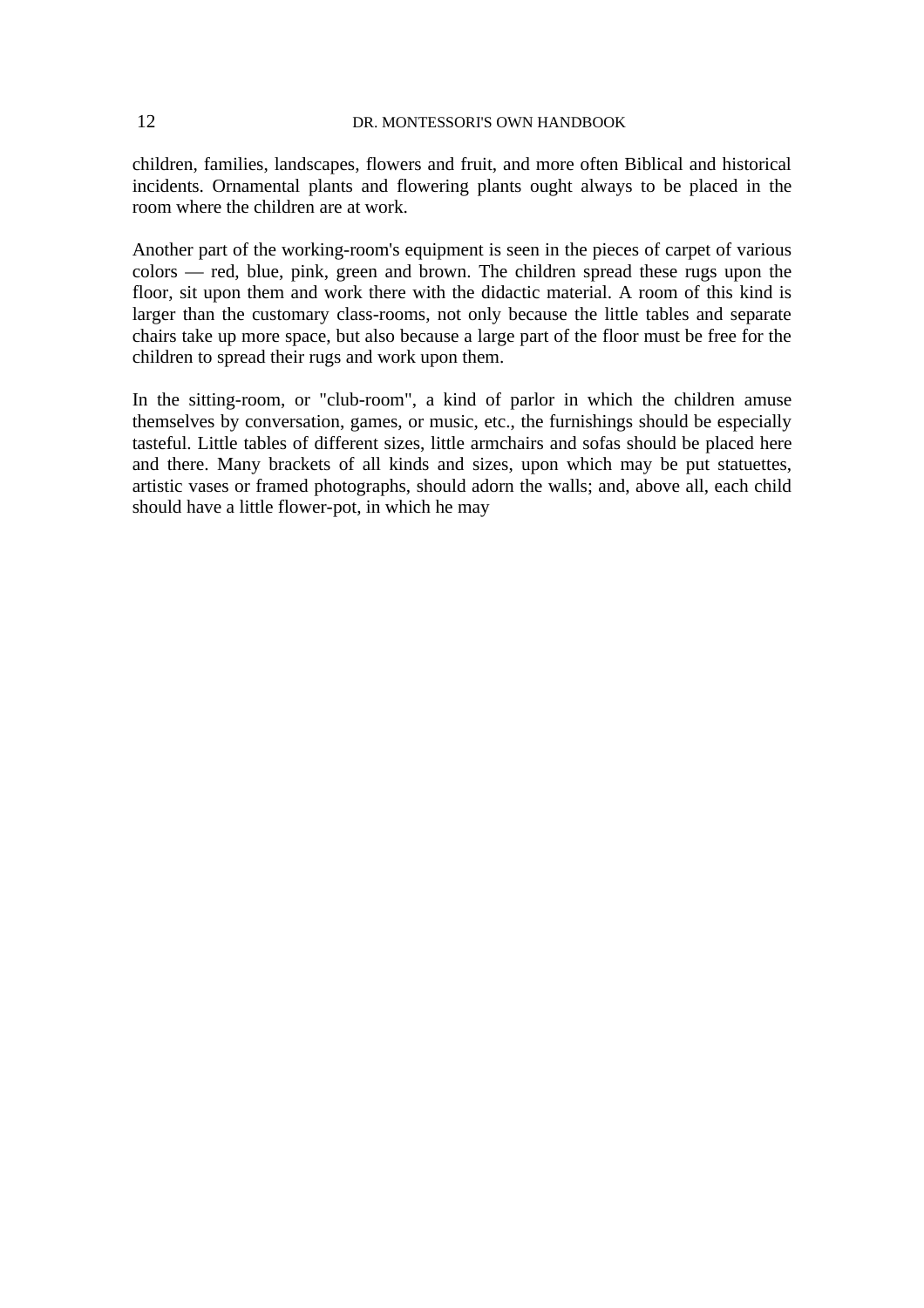Fig. 1.— CUPBOARD WITH APPARATUS,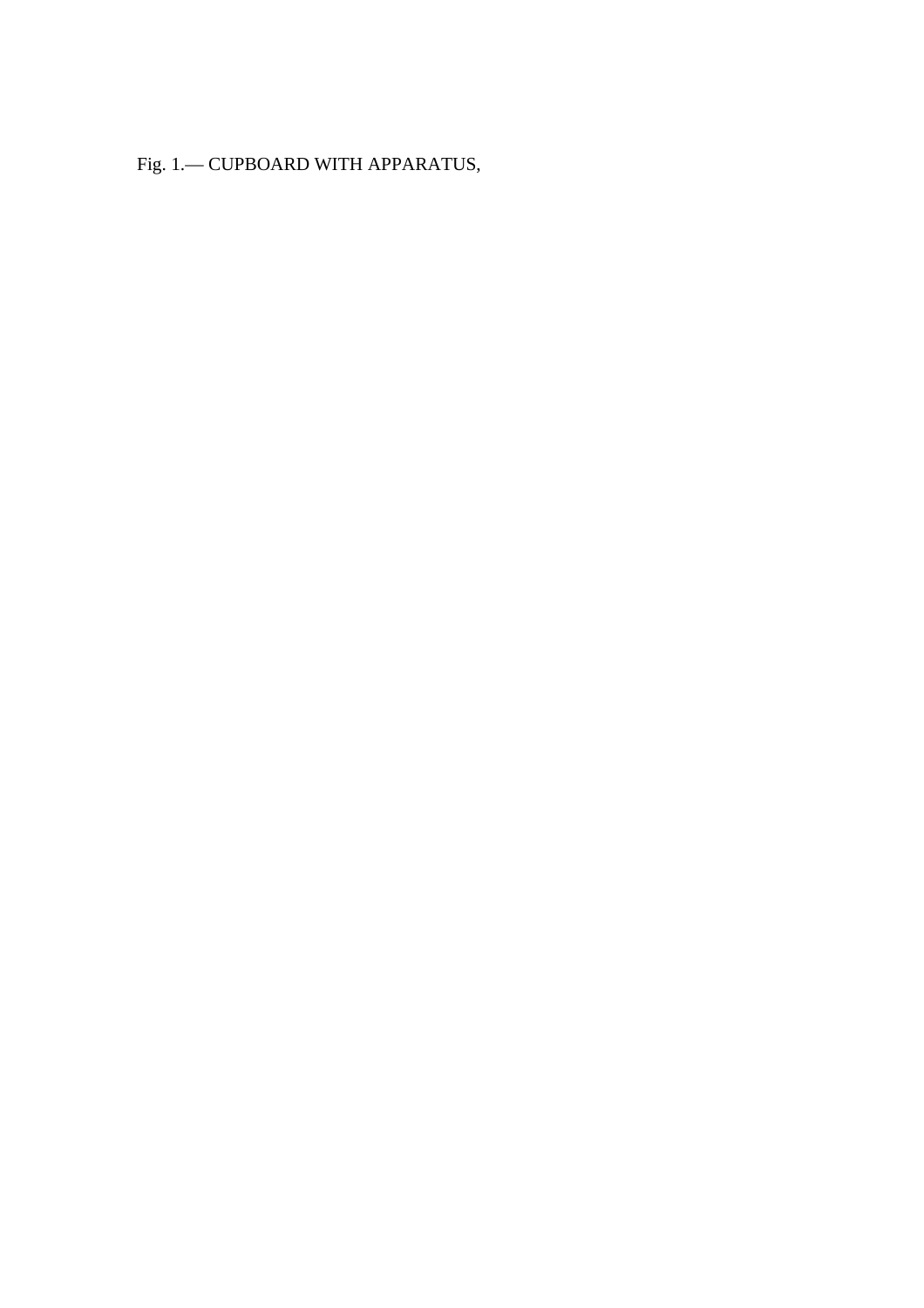Fig. 2, — THE MONTESSORI PAEDOMETER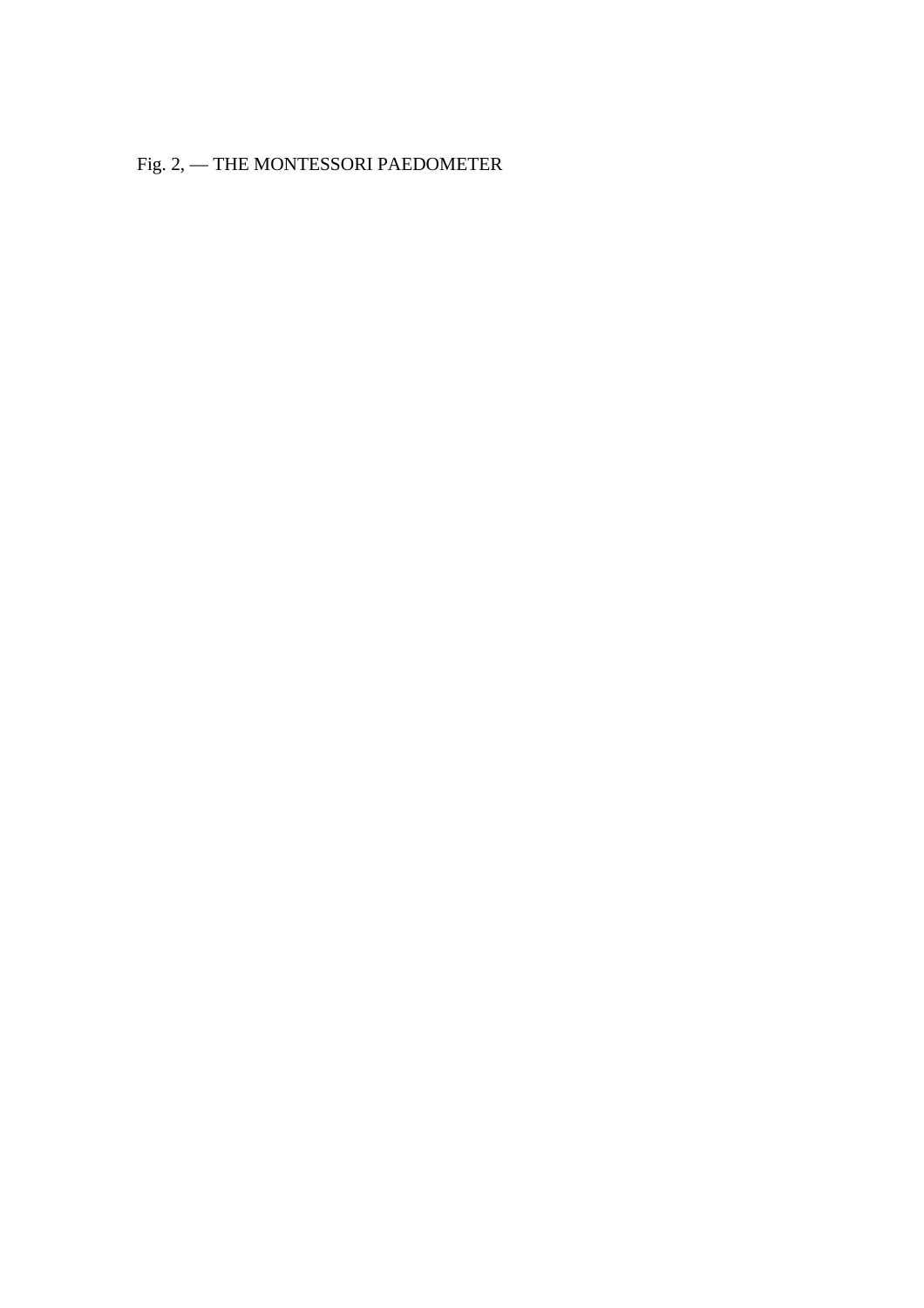sow the seed of some indoor plant, to tend and cultivate it as it grows. On the tables of this sitting-room should be placed large albums of colored pictures, and also games of patience, or various geometric solids, with which the children can play at pleasure, constructing figures, etc. A piano, or, better, other musical instruments, possibly harps of small dimensions, made especially for children, completes the equipment. In this "club-room" the teacher may sometimes entertain the children with stories, which will attract a circle of interested listeners.

The furniture of the dining-room consists, in addition to the tables, of low cupboards accessible to all the children, who can themselves put in their place and take away the crockery, spoons, knives and forks, table-cloth and napkins. The plates are always of china, and the tumblers and waterbottles of glass. Knives are always included in the table equipment.

The Dressing-room. Here each child has his own little cupboard or shelf. In the middle of the room there are very simple washstands, consisting of tables, on each of which stand a small basin, soap and nail-brush. Against the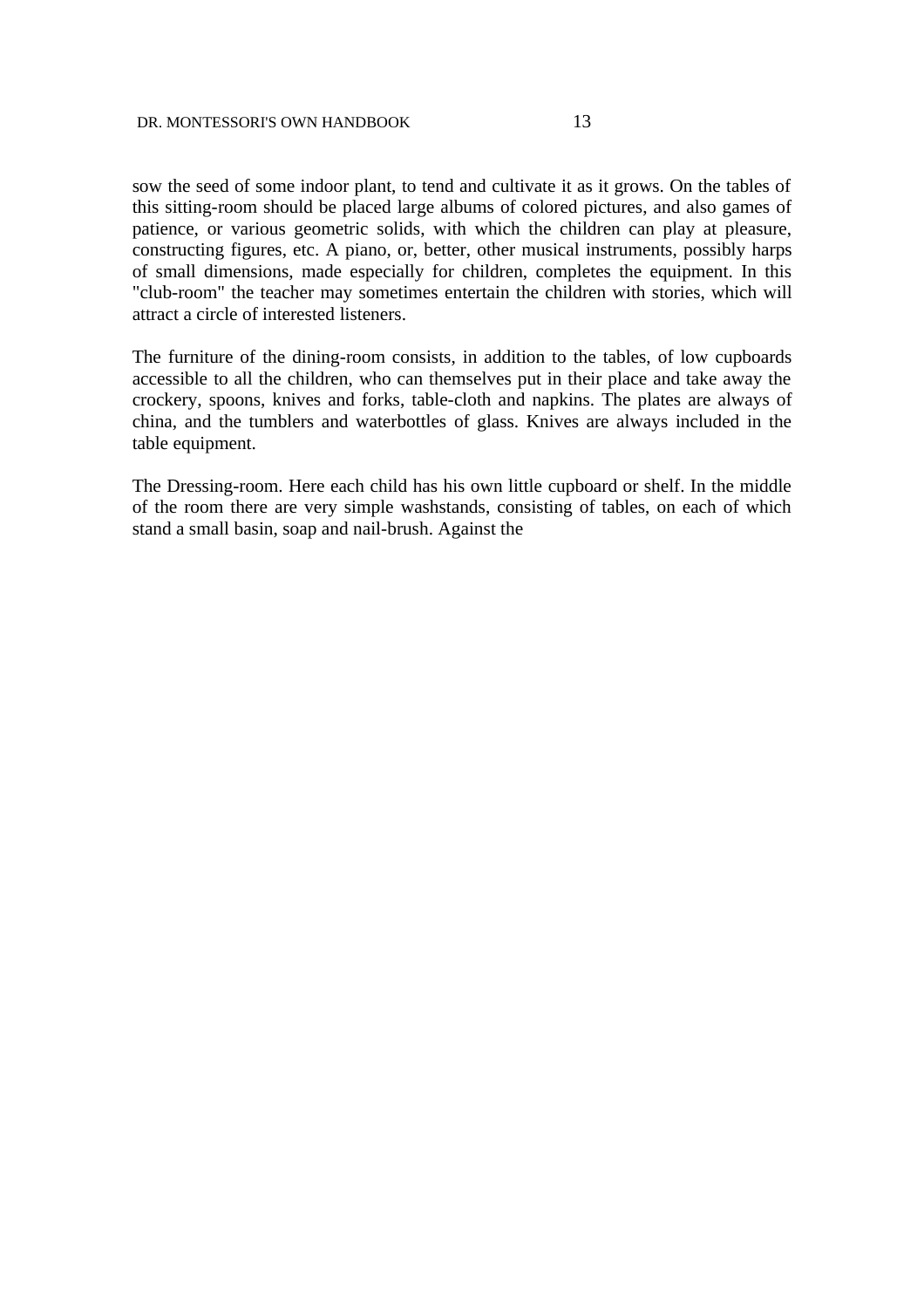wall stand little sinks with water-taps. Here the children may draw and pour away their water. There is no limit to the equipment of the "Children's Houses'' because the children themselves do everything. They sweep the rooms, dust and wash the furniture, polish the brasses, lay and clear away the table, wash up, sweep and roll up the rugs, wash a few little clothes, and cook eggs. As regards their personal toilet, the children know how to dress and undress themselves. They hang their clothes on little hooks, placed very low so as to be within reach of a little child, or else they fold up such articles of clothing, as their little serving-aprons, of which they take great care, and lay them inside a cupboard kept for the household linen.

In short, where the manufacture of toys has been brought to such a point of complication and perfection that children have at their disposal entire dolls' houses, complete wardrobes for the dressing and undressing of dolls, kitchens where they can pretend to cook, toy animals as nearly lifelike as possible, this method seeks to give all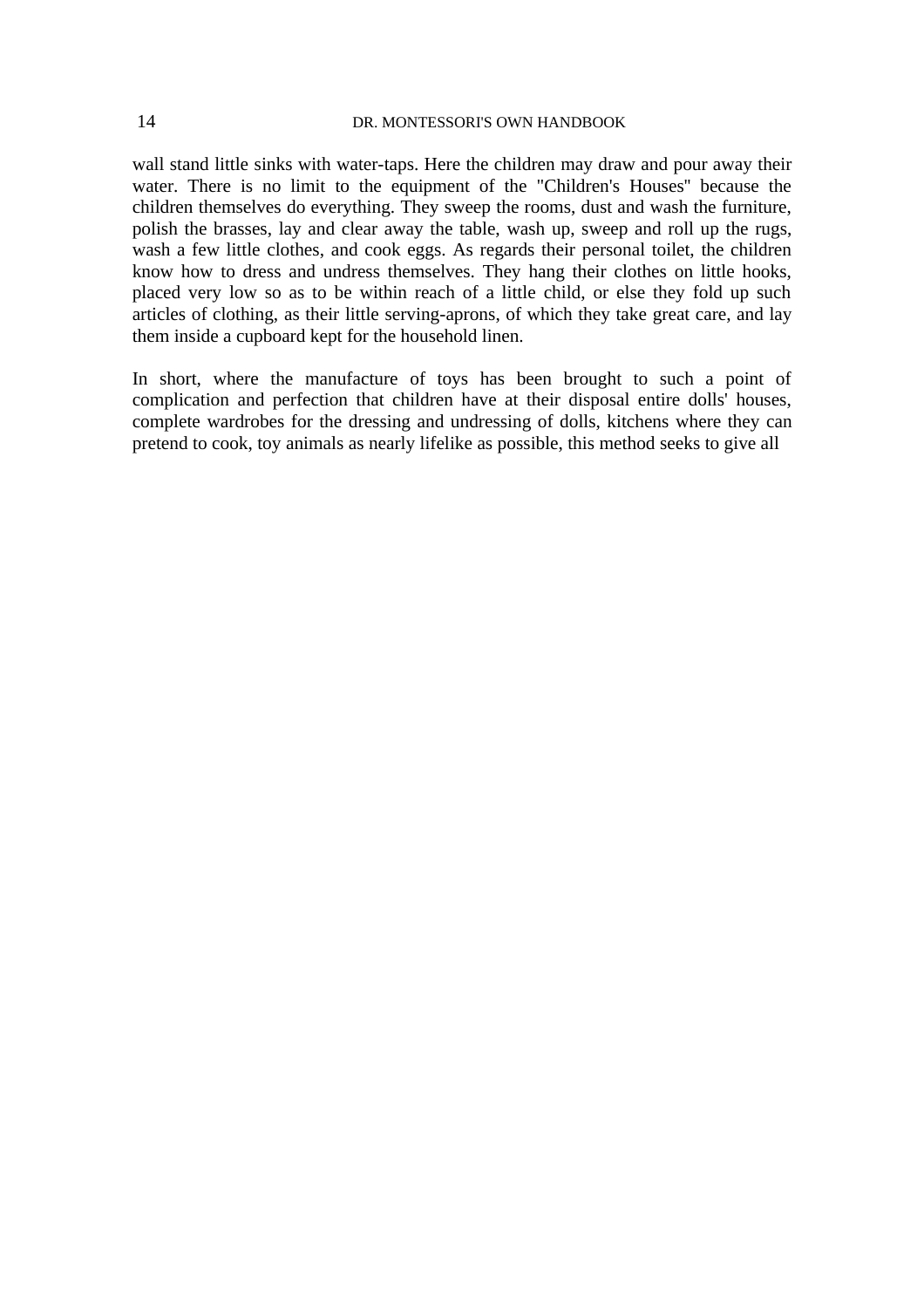this to the child in reality  $-\triangle$  making him an actor in a living scene.

My pedometer forms part of the equipment of a "Children's House". After various modifications I have now reduced this instrument to a very practical form. (Fig. 2.)

The purpose of the pedometer, as its name shows, is to measure the children. It consists of a wide rectangular board, forming the base, from the center of which rise two wooden posts held together at the top by a narrow flat piece of metal. To each post is connected a horizontal metal rod —  $\triangle$ the indicator —  $\triangle$ which runs up and down by means of a casing, also of metal. This metal casing is made in one piece with the indicator, to the end of which is fixed an india-rubber ball. On one side, that is to say, behind one of the two tall vertical wooden posts, there is a small seat, also of wood. The two tall wooden posts are graduated. The post to which the seat is fixed is graduated from the surface of the seat to the top, whilst the other is graduated from the wooden board at the base to the top, i.e. to a height of 1.5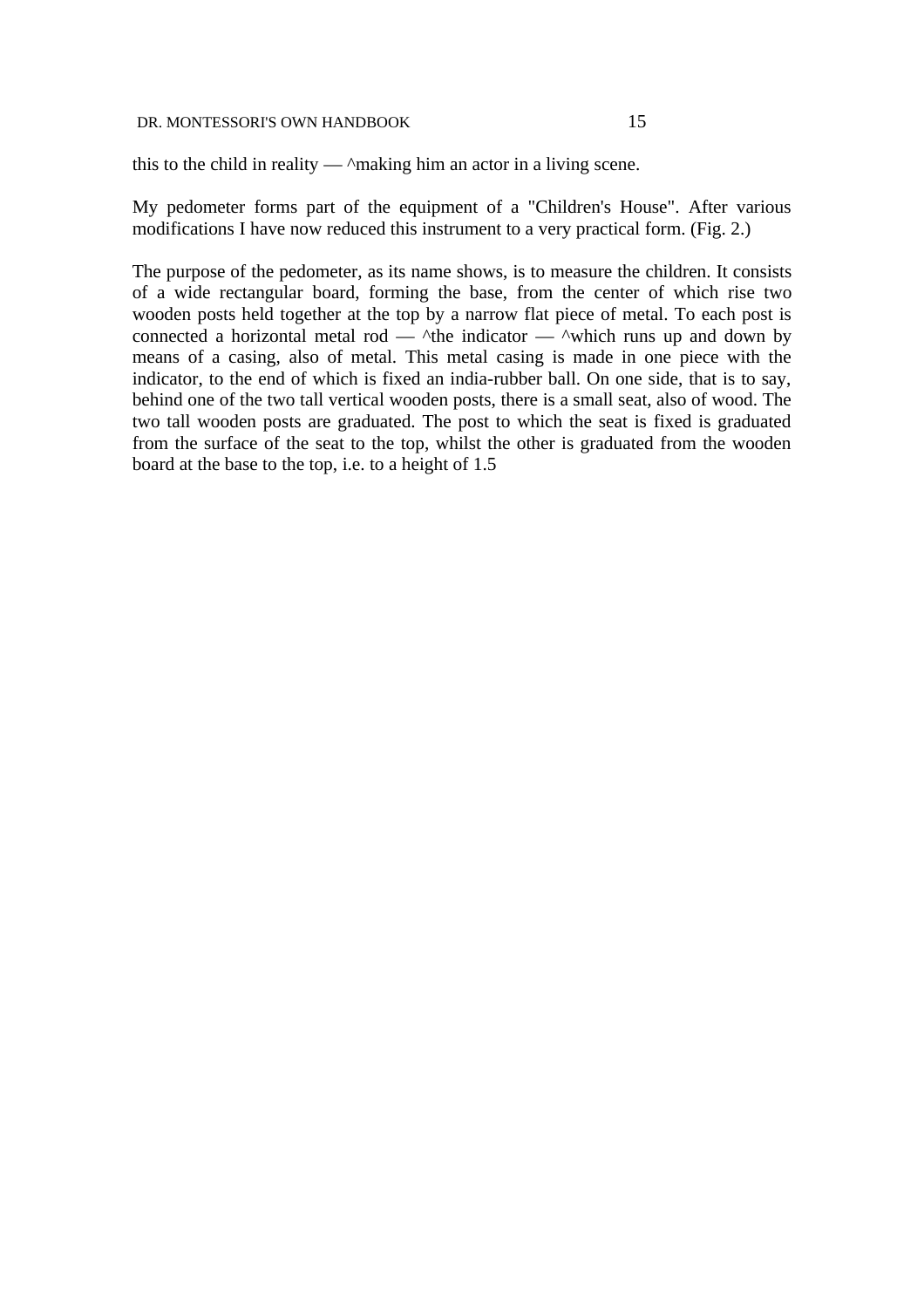meters. On the side containing the seat the height of the child seated is measured, on the other side the child's full stature. The practical value of this instrument lies in the possibility of measuring two children at the same time, and in the fact that the children themselves cooperate in taking the measurements. In fact, they leam to take off their shoes and to place themselves in the correct position on the pedometer. They find no difficulty in raising and lowering the metal indicators, which are held so firmly in place by means of the metal casing that they cannot deviate from their horizontal position even when used by inexpert hands. Moreover they run extremely easily, so that very little strength is required to move them. The little india-rubber balls prevent the children from hurting themselves should they inadvertently knock their heads against the metal indicator.

The children are very fond of the pedometer. "Shall we measure ourselves?" is one of the proposals which they make most willingly and with the greatest likelihood of finding many of their companions to join them. They also take great care of the pedometer, dusting it, and polishing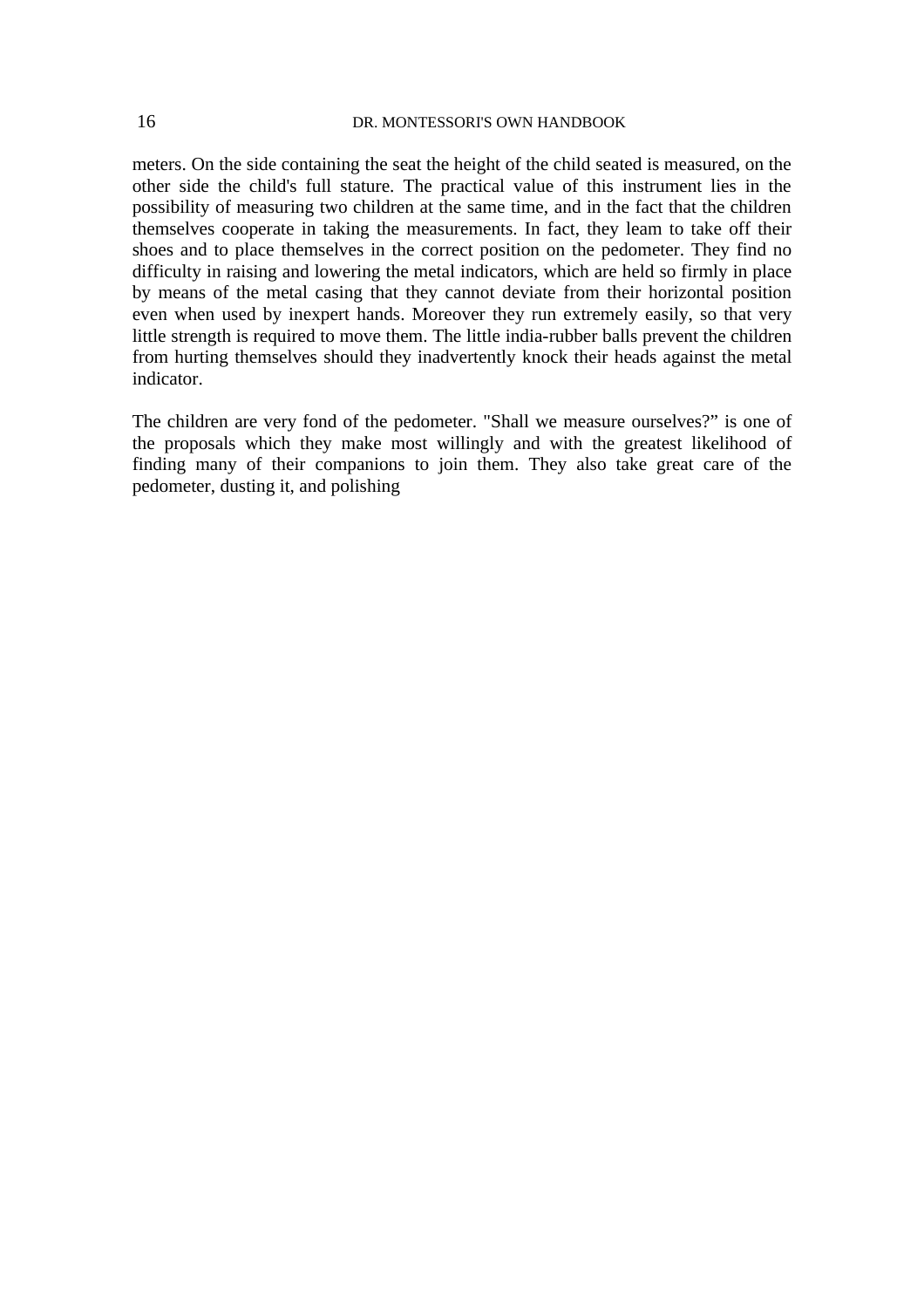its metal parts. All the surfaces of the pedometer are so smooth and well polished that they invite the care that is taken of them, and by their appearance when finished fully repay the trouble taken.

The pedometer represents the scientific part of the method, because it has reference to the anthropological and psychological study made of the children, each of whom has his own biographical record. This biographical record follows the history of the child's development according to the observations which it is possible to make by the application of my method. This subject is dealt with at length in my other books. A series of cinematograph pictures has been taken of the pedometer at a moment when the children are being measured. They are seen coming of their own accord, even the very smallest, to take their places at the instrument.

## **THE METHOD**

The technique of my method as it follows the guidance of the natural physiological and psychical development of the child, may be divided into three parts: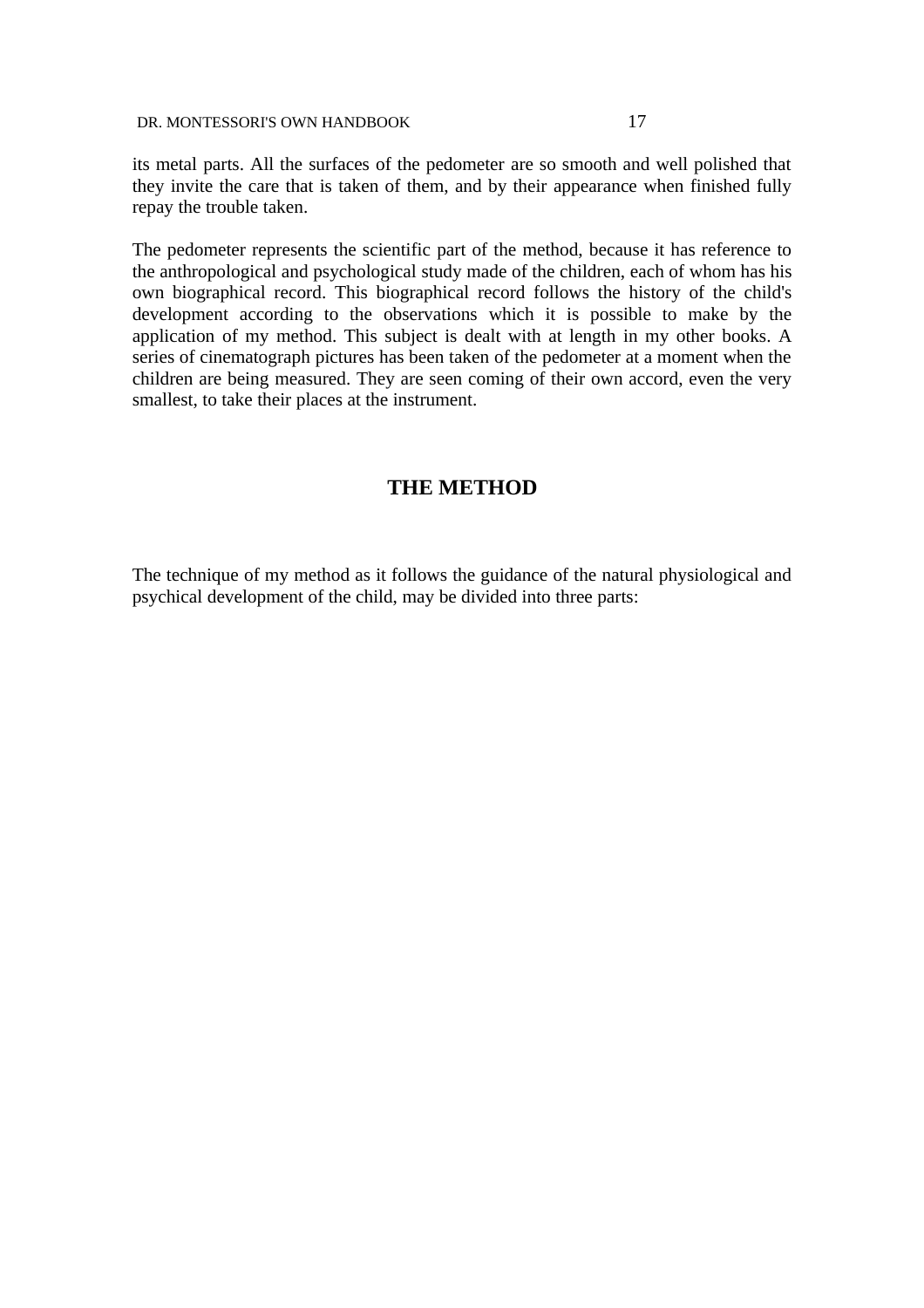Motor education. Sensory education. Language.

The care and management of the environment itself afford the principal means of motor education, while sensory education and the education of language are provided for by my didactic material.

The didactic material for the *education* of the senses consists of:

- (a) Three sets of solid insets.
- (b) Three sets of solids in graduated sizes, comprising :
	- (1) Pink cubes.
	- (2) Brown prisms.
	- (3) Ends: (a) colored green; (b) colored alternately red and blue.
- (c) Various geometric solids (prism, pyramid, sphere, cylinder, cone, etc.).
- (d) Eectangular tablets with rough and smooth surfaces.
- (e) A collection of various stuffs.
- (f) Small wooden tablets of different weights.
- (g) Two boxes, each containing sixty-four colored tablets.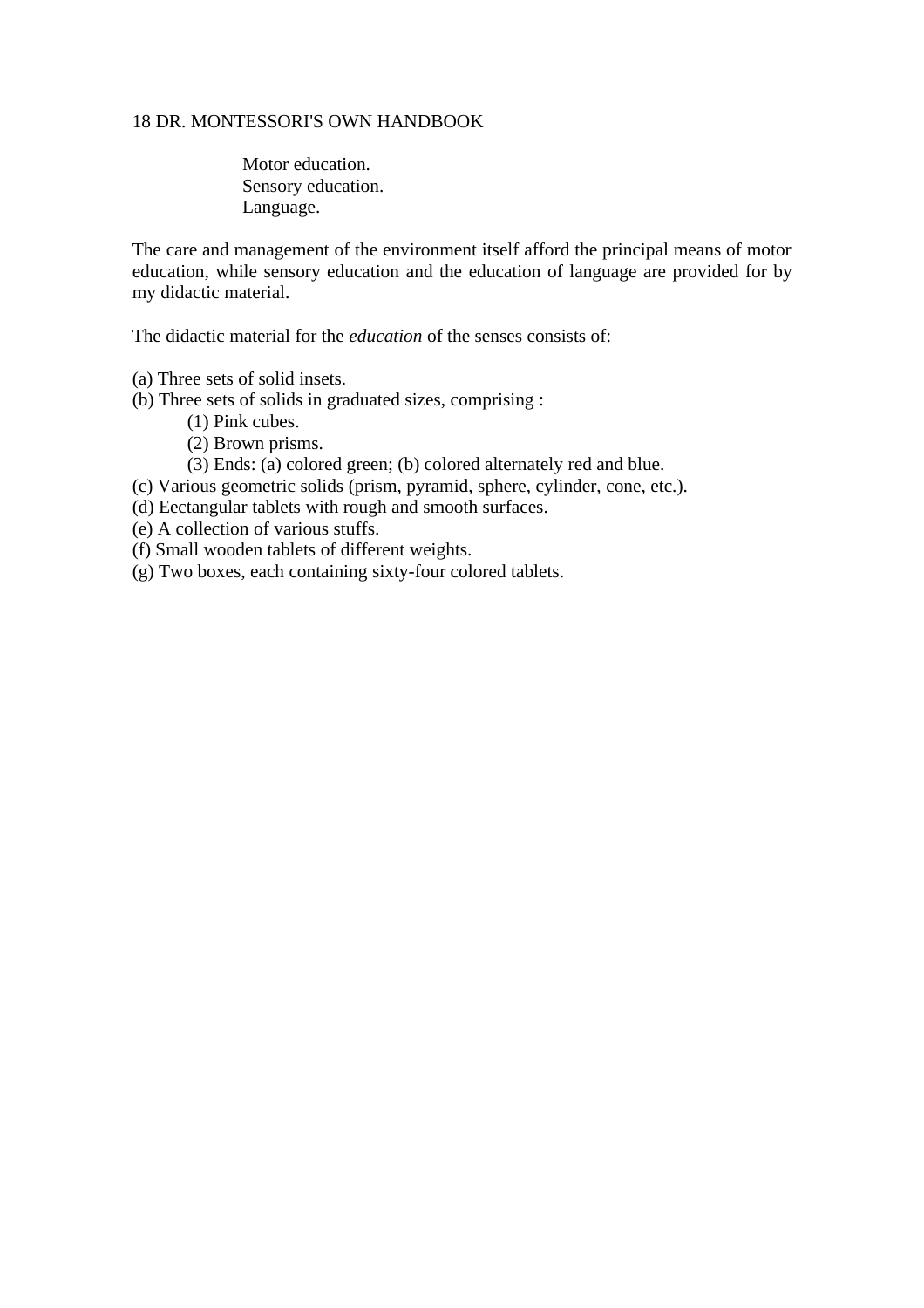(h) A chest of drawers containing plane insets,

(i) Three series of cards on which are pasted geometrical forms in paper.

(k) A collection of cylindrical closed boxes (sounds).

(l) A double series of musical bells, wooden boards on which are painted the lines used in music, small wooden discs for the notes.

#### *Didactic Material for the Preparation for Writing and Arithmetic*

(m) Two sloping desks and various iron insets.

(n) Cards on which are pasted sandpaper letters.

(o) Two alphabets of colored cardboard and of different sizes.

(p) A series of cards on which are pasted sandpaper figures (1, 2, 3, etc.).

(q) A series of large cards bearing the same figures in smooth paper for the enumeration of numbers above ten.

(r) Two boxes with small sticks for counting.

(s) The volume of drawings belonging specially to the method, and colored pencils.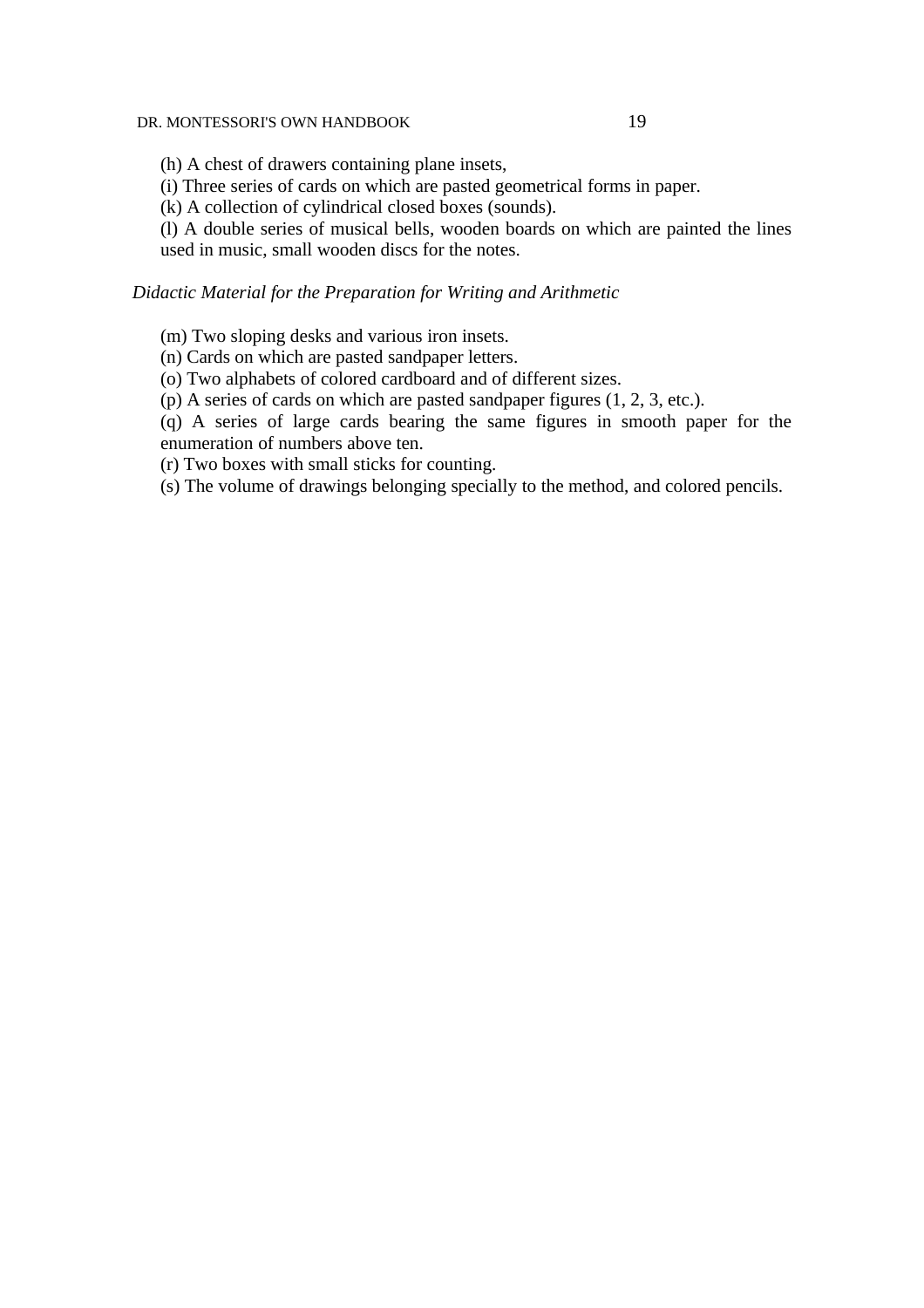(t) The frames for lacing, buttoning, etc., which are used for the education of the movements of the hand.

## **MOTOR EDUCATION**

The education of the movements is very complex, as it must correspond to all the coordinated movements which the child has to establish in his physiological organism. The child, if left without guidance, is disorderly in his movements, and these disorderly movements are the special characteristic of the little child. In fact, he "never keeps still", and "touches everything". This is what forms the child's so-called "unruliness'' and "naughtiness."

The adult would deal with him by cheeking these movements, with the monotonous and useless repetition "keep still". As a matter of fact, in these movements the little one is seeking the very exercise which will organize and coordinate the movements useful to man. We must, therefore, desist from the useless attempt to reduce the child to a state of immobility. We should rather give "order" to his movements, leading them to those actions towards which his efforts are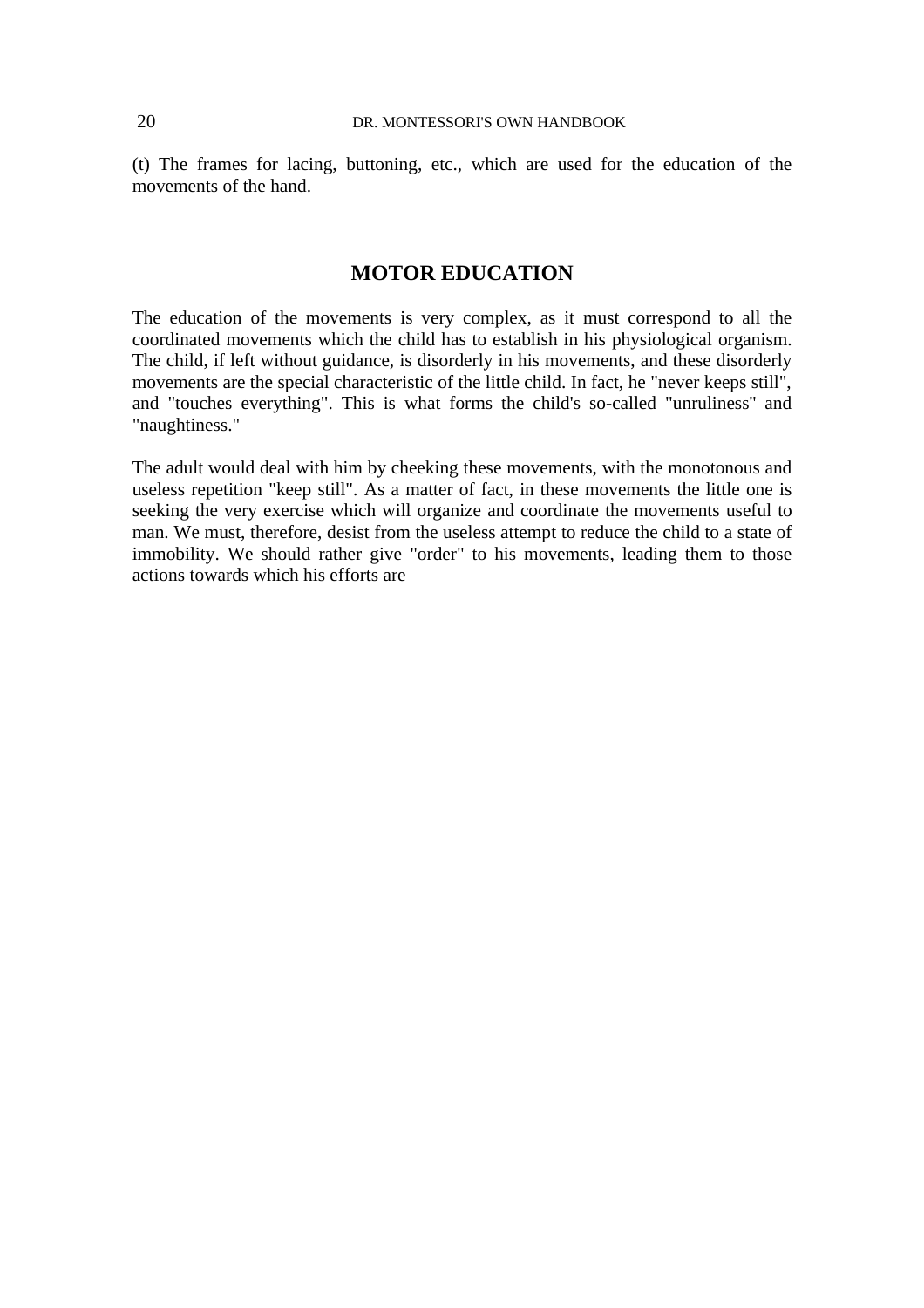actually tending. This is the aim of muscular education at this age. Once a direction is given to them, the child  $\wedge$ s movements are made towards a definite end, so that he himself grows quiet and contented, and becomes an active worker, a being calm and full of joy. This education of the movements is one of the principal factors in producing that outward appearance of "discipline" to be found in the "Children 's Houses". I have already spoken at length on this subject in my other books.

Muscular education has reference to :

The primary movements of everyday life (walking, rising, sitting, handling objects). The care of the person. Management of the household. Gardening. Manual work. Gymnastic exercises. Ehythmic movements.

In the care of the person the first step is that of dressing and undressing. For this end there is in my didactic material a collection of frames to which are attached pieces of stuff, leather, etc. These can be buttoned, hooked, tied together —  $\wedge$ in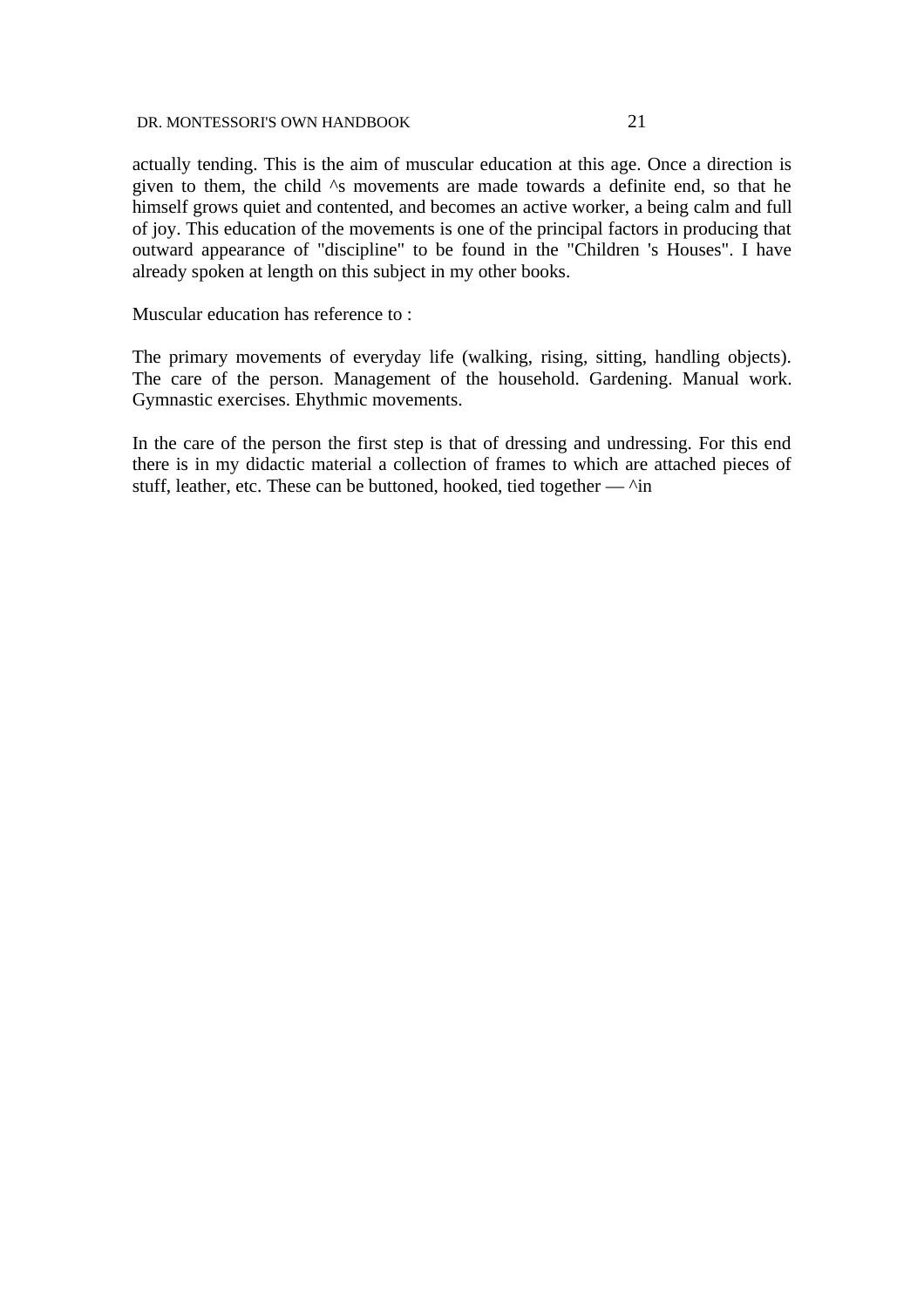fact, joined in all the different ways which our civilization has invented for fastening our clothing, shoes, etc. (Fig. 3.) The teacher, sitting by the child  $\wedge$ s side, performs the necessary movements of the fingers very slowly and deliberately, separating the movements themselves into their different parts, and letting them be seen clearly and minutely.

For example, one of the first actions will be the adjustment of the two pieces of stuff in such a way that the edges to be fastened together touch one another from top to bottom. Then, if it is a buttoning-frame, the teacher will show the child the different stages of the action. She will take hold of the button, set it opposite the buttonhole, make it enter the buttonhole completely, and adjust it carefully in its place above. In the same way, to teach a child to tie a bow, she will separate the stage in which he ties the ribbons together from that in which he makes the bows.

In the cinematograph film there is a picture which shows an entire lesson in the tying of the bows with the ribbons. These lessons are not necessary for all the children, as they learn from one another, and of their own accord come with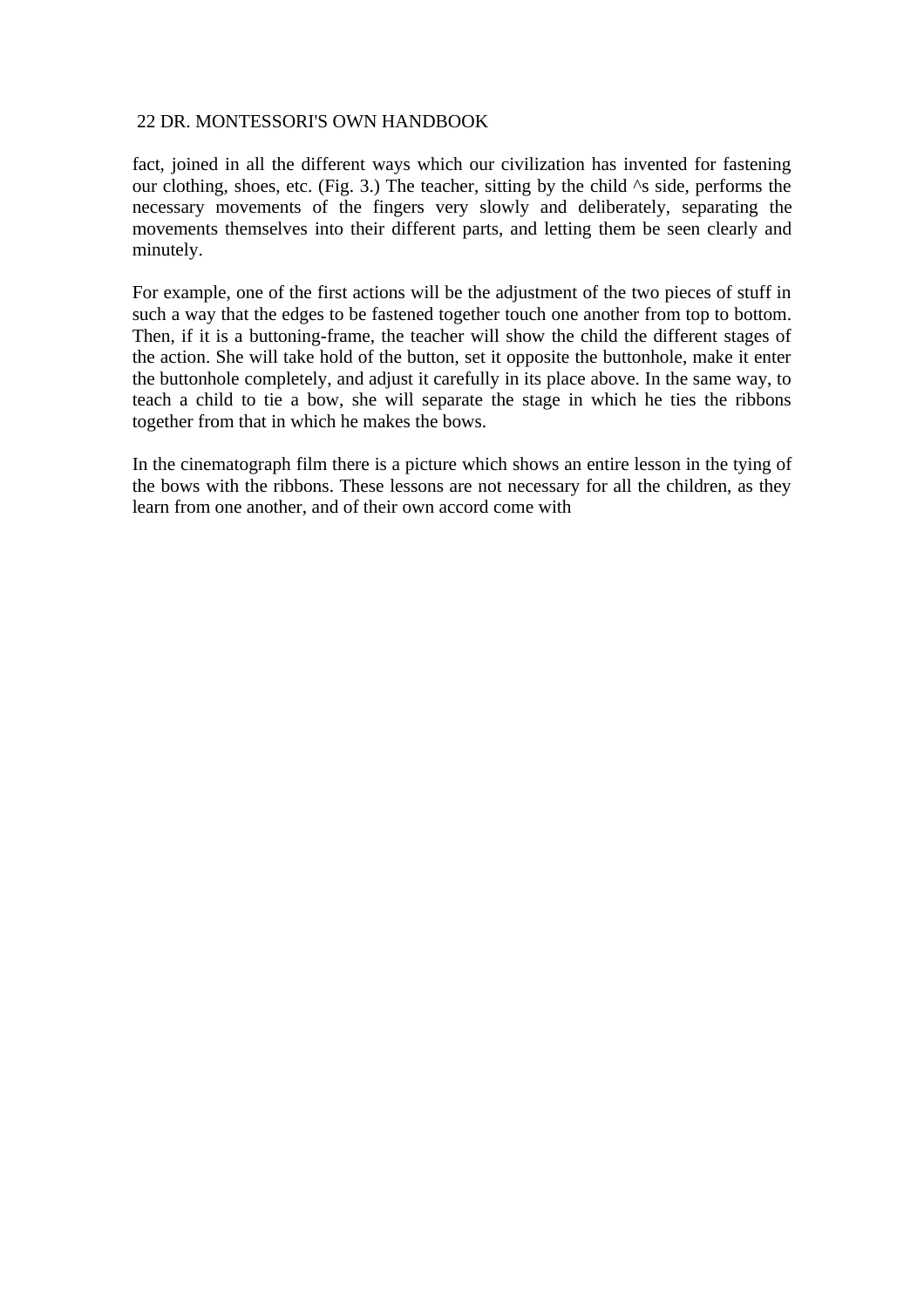# Fig. 3. FRAMES FOR LACING AND BUTTONING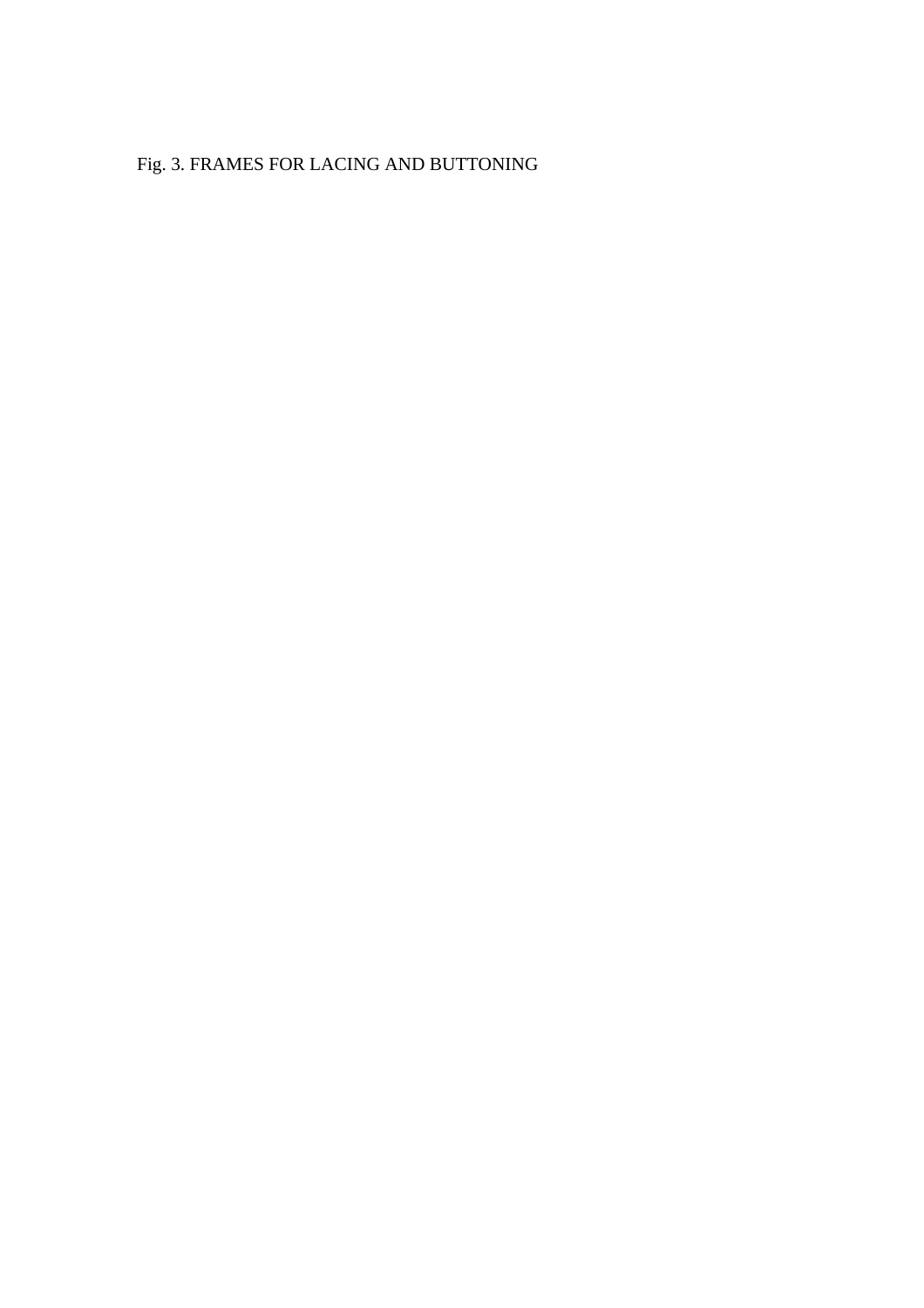Fig. 4. — CHILD BUTTONING ON FRAMES. (PHOTO TAKEN AT MK. HAWKER'S SCHOOL AT RUNTON.)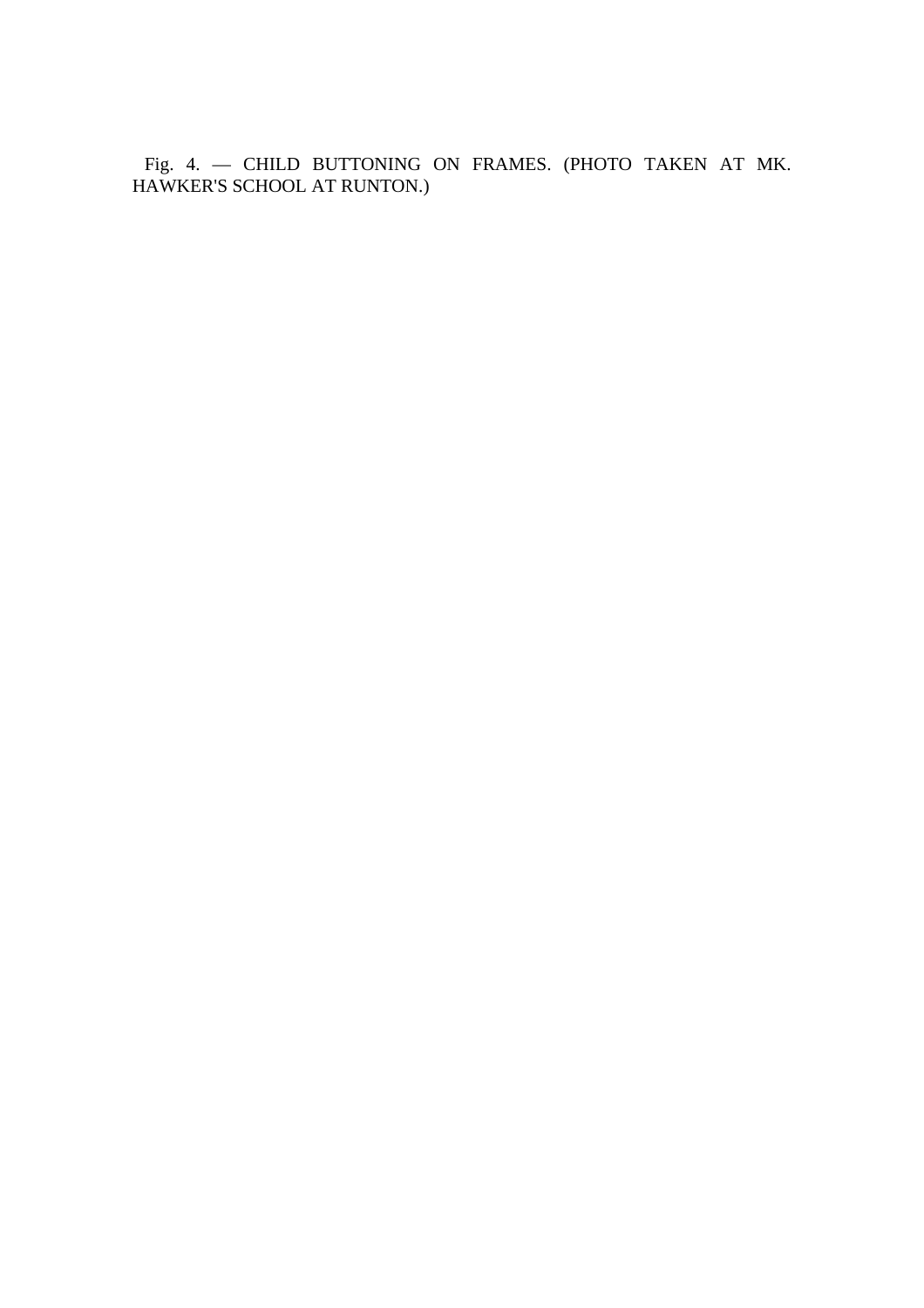great patience to analyze the movements, performing them separately very slowly and carefully. The child can sit in a comfortable position and hold his frame on the table. (Fig. 4.) As he fastens and unfastens the same frame many times over with great interest, he acquires an unusual deftness of hand, and becomes possessed with the desire to fasten real clothes whenever he has the opportunity. We see the smallest children wanting to dress themselves and their companions. They go in search of amusement of this kind, and defend themselves with all their might against the adult who would try to help them.

In the same way for the teaching of the other and larger movements, such as washing, setting the table, etc., the directress must at the beginning intervene, teaching the child with few or no words at all, but with very precise actions. She teaches all the movements: how to sit, to rise from one's seat, to take up and lay down objects, and to offer them gracefully to others. In the same way she teaches the children to set the plates one upon the other and lay them on the table without making any noise.

The children learn easily and show an interest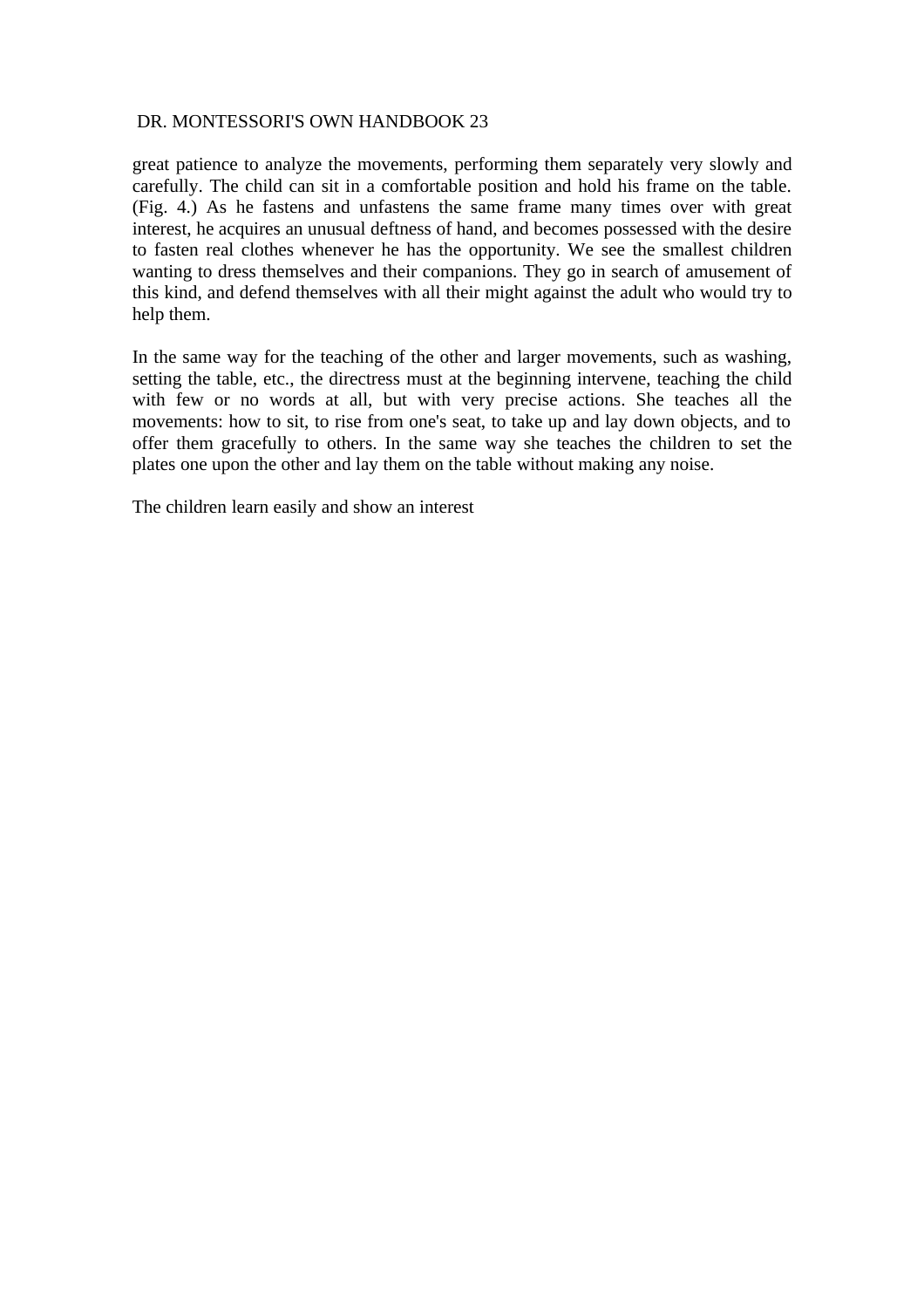and surprising care in the performance of these actions. In classes where there are many children it is necessary to arrange for the children to take turns in the various household duties, such as housework, serving at table, and washing dishes. The children readily respect such a system of turns. There is no need to ask them to do this work, for they come spontaneously — even little ones of two and a half years old — to offer to do their share, and it is frequently most touching to watch their efforts to imitate, to remember, and, finally, to conquer their difficulty. Professor Jacoby, of New York, was once much moved as he watched a child, who was little more than two years old and not at all intelligent in appearance, standing perplexed, because he could not remember whether the fork should be set at the right hand or the left. He remained a long while meditating and evidently using all the powers of his mind. The other children, older than he, watched him with admiration, marveling, like ourselves, at the life developing under our eyes.

The instructions of the teacher consist then merely in a hint, a touch — enough to give a start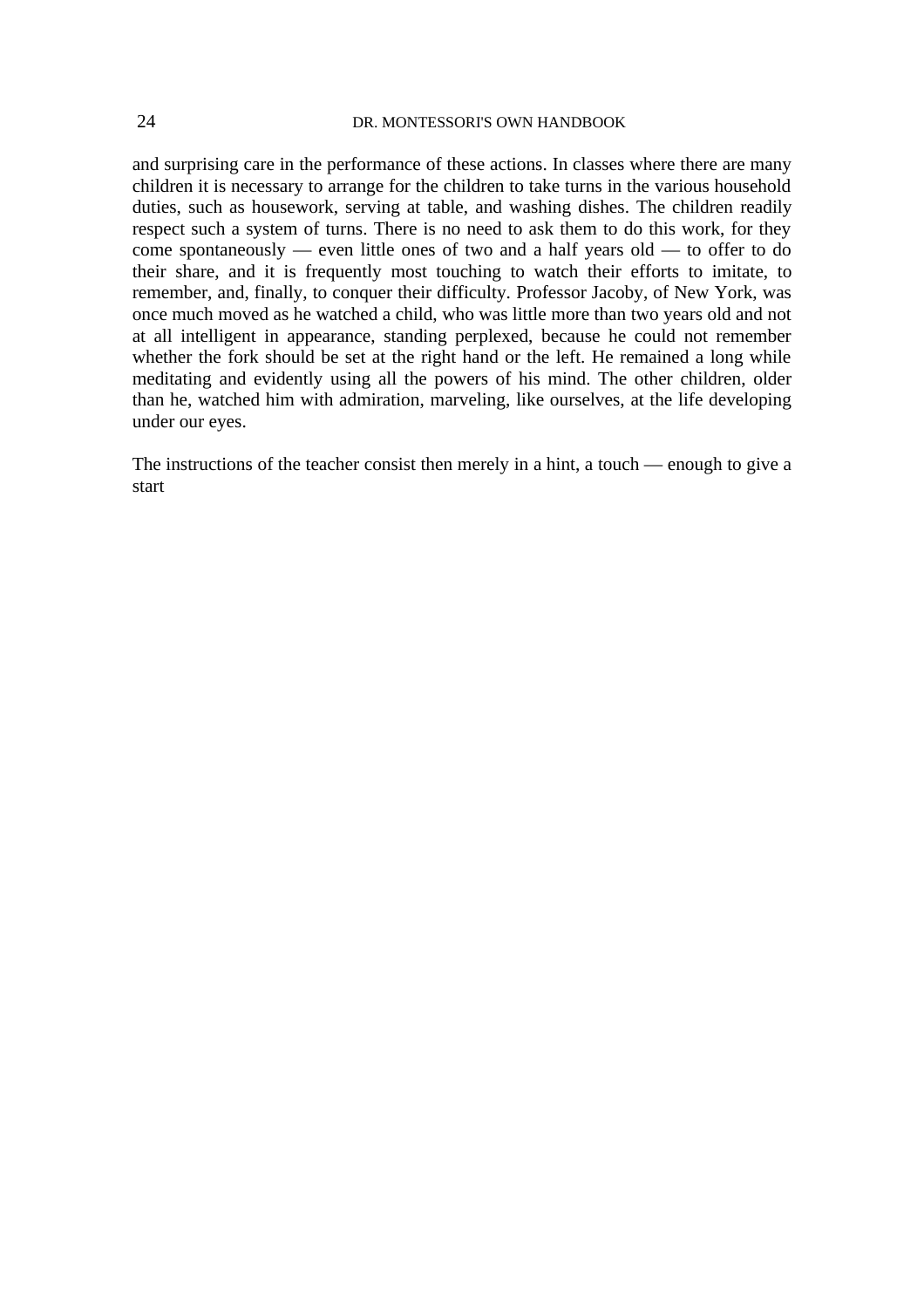to the child. The rest develops of itself. The children learn from one another and throw themselves into the work with enthusiasm and delight. This atmosphere of quiet activity develops a fellow-feeling, an attitude of mutual aid, and, most wonderful of all, an intelligent interest on the part of the older children in the progress of their little companions. It is enough just to set a child in these peaceful surroundings for him to feel perfectly at home. In the cinematograph pictures the actual work in a "Children's House" may be seen. The children are moving about, each one fulfilling his own task, whilst the teacher is in a comer watching. Pictures were taken also of the children engaged in the care of the house, that is, in the care both of their persons and of their surroundings. They can be seen washing their faces, polishing their shoes, washing the furniture, polishing the metal indicators of the pedometer, brushing the carpets, etc. In the work of laying the table the children are seen quite by themselves, dividing the work among themselves, carrying the plates, spoons, knives and forks, etc., and, finally $\wedge$ sitting down at the tables where the little waitresses serve the hot soup.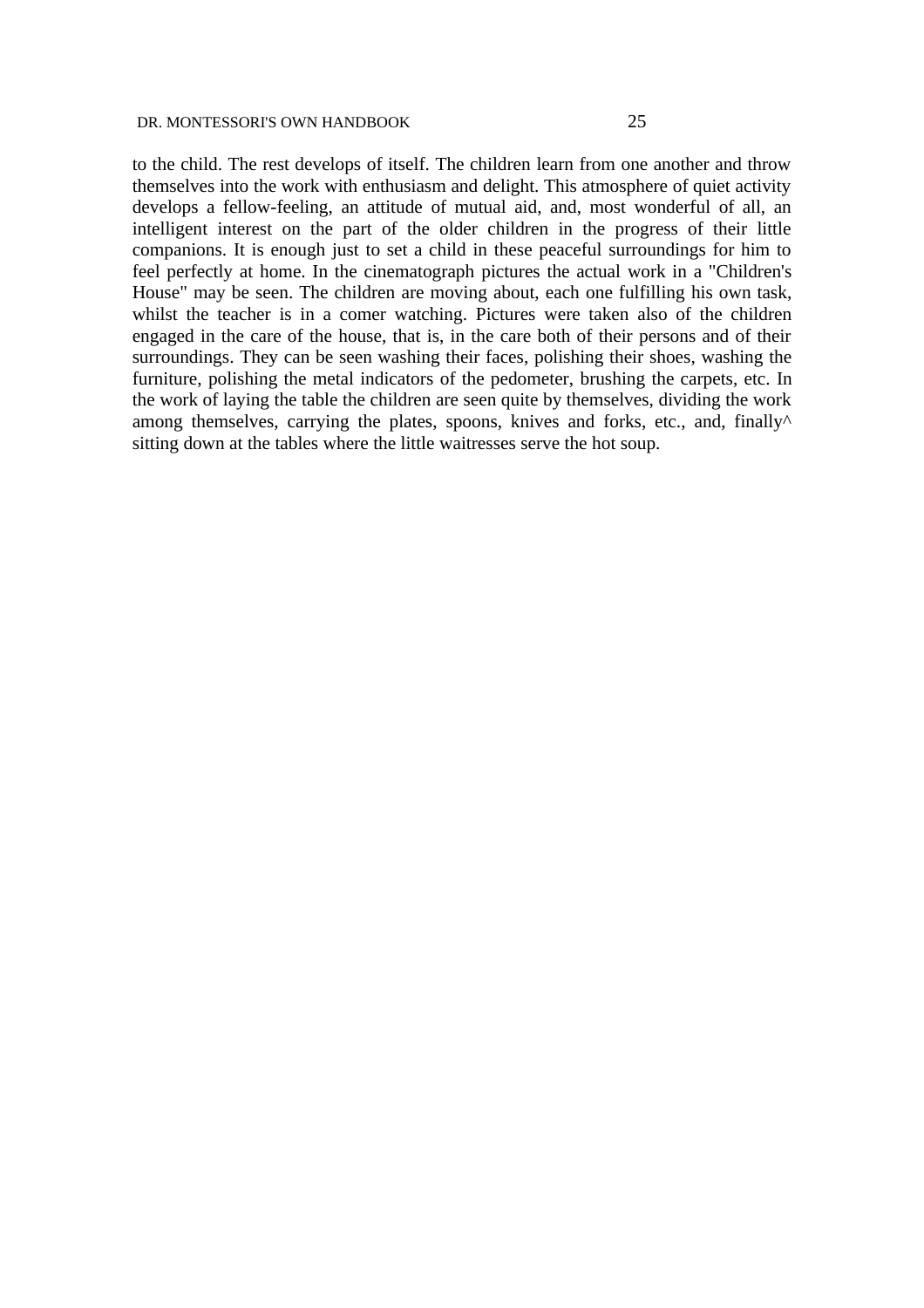Again, gardening and manual work are a great pleasure to our children. Gardening is already well known as a feature of infant education, and it is recognized by all that plants and animals attract the children's care and attention. The ideal of the "Children's Houses" in this respect is to imitate the best in the present usage of those schools which owe their inspiration more or less to Mrs. Latter.

For manual instruction we have chosen clay work, consisting of the construction of little tiles, vases and bricks. These may be made with the help of simple instruments, such as molds. The completion of the work should be the aim always kept in view, and, finally, all the little objects made by the children should be glazed and baked in the furnace. The children themselves learn to line a wall with shining white or colored tiles wrought in various designs, or, with the help of mortar and a trowel, to cover the floor with little bricks. They also dig out foundations and then use their bricks to build division walls, or entire little houses for the chickens.

Among the gymnastic exercises that which must be considered the most important is that of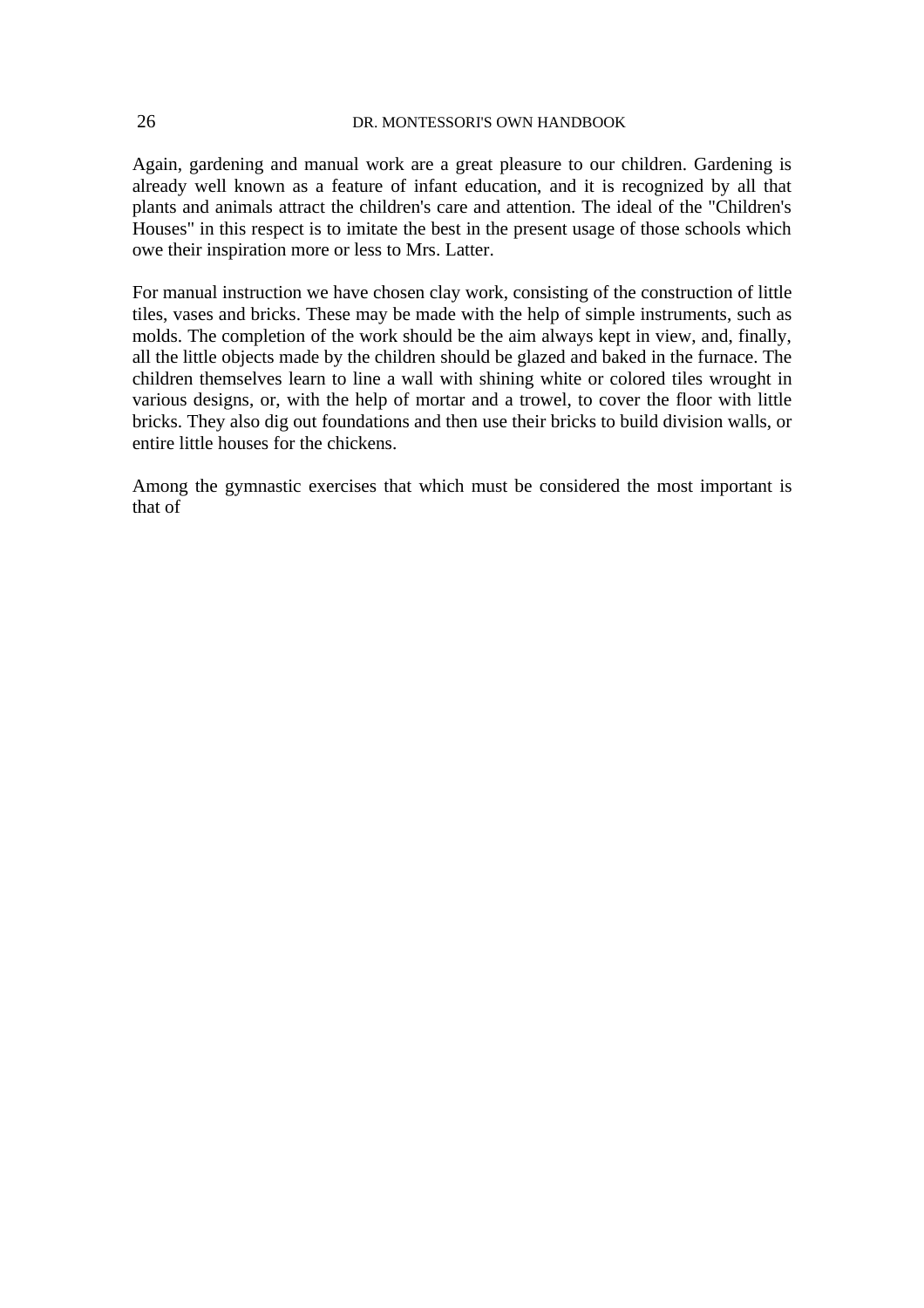the "line". A line is described in chalk or paint upon a large space of floor. Instead of one line, there may also be two concentric lines, elliptical in form. The children are taught to walk upon these lines like tight-rope walkers, placing their feet one in front of the other. To keep their balance they make efforts exactly similar to those of real tightrope walkers, except that they have no danger with which to reckon, as the lines are only drawn upon the floor. The teacher herself performs the exercise, showing clearly how she sets her feet, and the children imitate her without any necessity for her to speak. At first it is only certain children who follow her, and when she has shown them how to do it, she withdraws, leaving the phenomenon to develop of itself.

The children for the most part continue to walk, adapting their feet with great care to the movement they have seen, and making efforts to keep their balance so as not to fall. Gradually the other children draw near and watch and also make an attempt. Very little time elapses before the whole of the two ellipses or the one line is covered with children balancing themselves, and continuing to walk round, watching their feet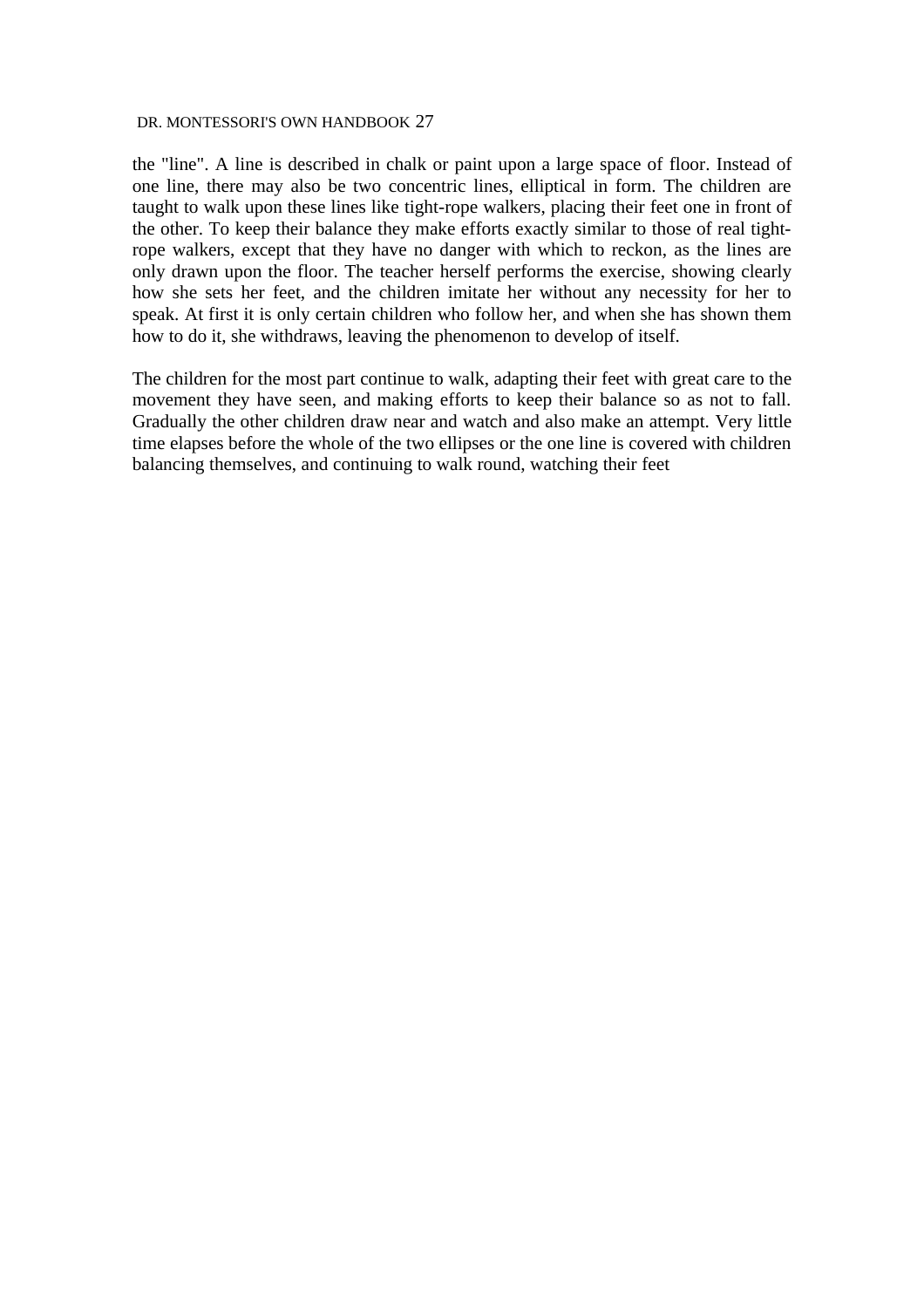with an expression of deep attention on their faces.

Music may then be used. It should be a very simple march, the rhythm of which is not obvious at first, but which accompanies and enlivens the spontaneous efforts of the children.

When they have learned in this way to master their balance the children have brought the act of walking to a remarkable standard of perfection, and have acquired, in addition to security and composure in their natural gait, an unusually graceful carriage of the body. The exercise on the line can afterwards be made more complicated in various ways. The first application is that of calling forth rhythmic exercise by the sound of a march upon the piano. When the same march is repeated during several days, the children end by feeling the rhythm and by following it with movements of their arms and feet. They also accompany the exercises on the line with songs.

Little by little the music is understood by the children. They finish, as in Miss George's school at Washington, by singing over their daily work with the didactic material. The \*\* Children's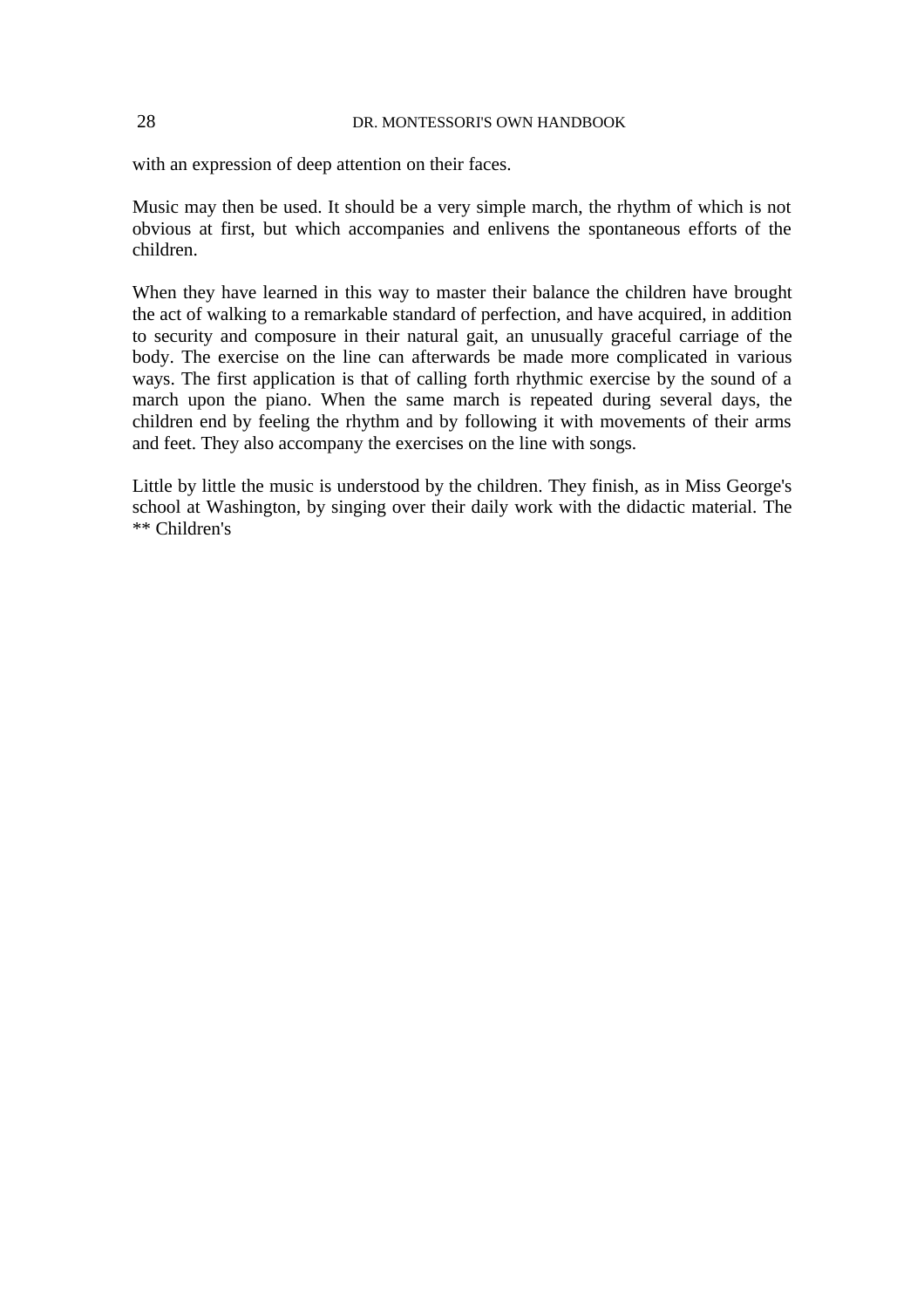House,'' then, resembles a hive of bees humming as they work.

As to the little gymnasium, of which I speak in my book on the "Method", one piece of apparatus is particularly practical. This is the "fence", from which the children hang by their arms, freeing their legs from the heavy weight of the body and strengthening the arms. This fence has also the advantage of being useful in a garden for the purpose of dividing one part from another, as, for example, the flower-beds from the garden walks, and it does not detract in any way from the appearance of the garden.

# **SENSORY EDUCATION**

My didactic material offers to the child the means for what may be called "sensory education".

In the box of material the first three objects which are likely to attract the attention of a little child from two and a half to three years old are three solid pieces of wood, in each of which is inserted a row of ten small cylinders, or sometimes discs, all furnished with a button for a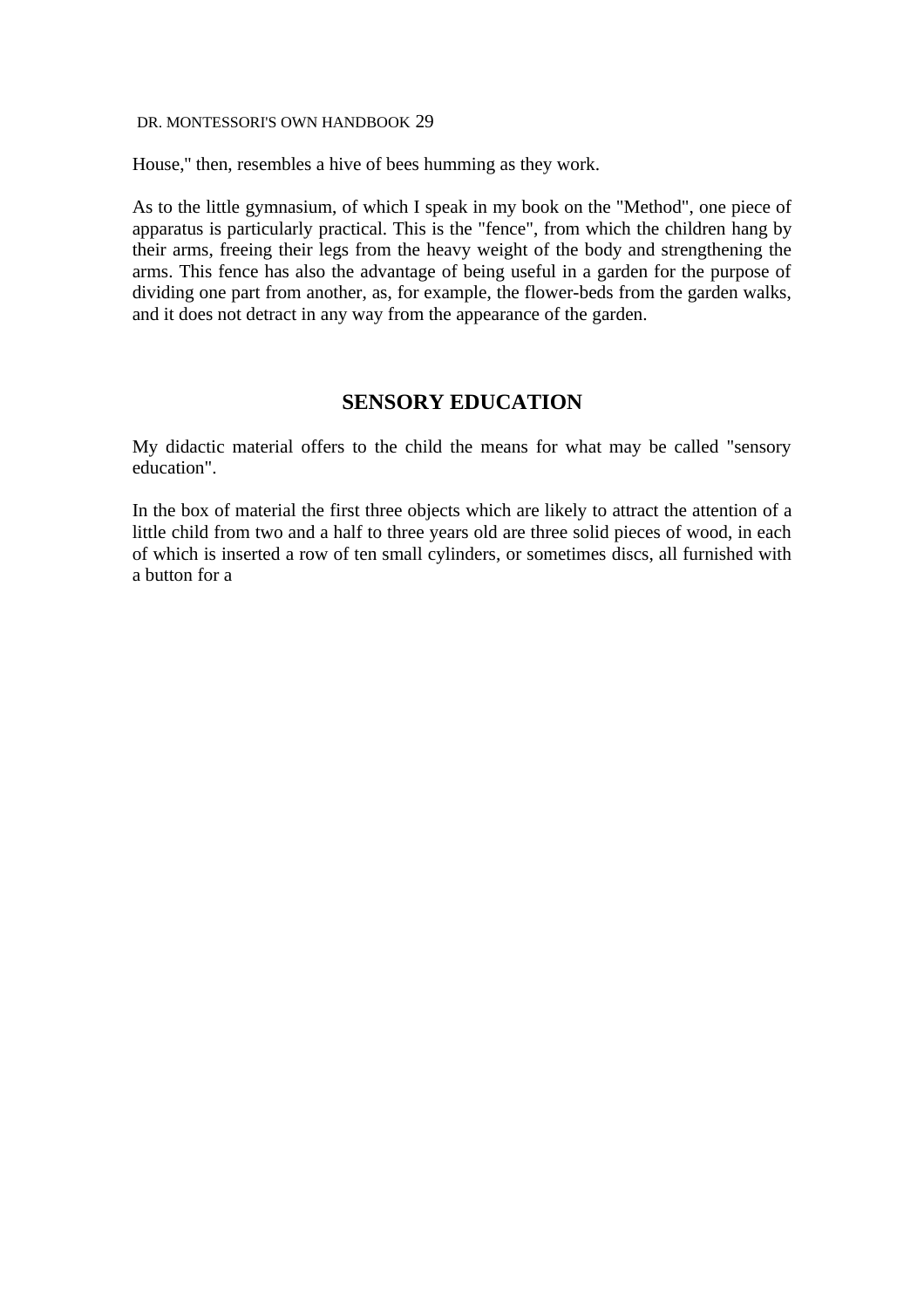handle. In the first case there is a row of cylinders of the same height, but with a diameter which decreases from thick to thin. (Fig. 5.) In the second there are cylinders which decrease in all dimensions, and so are either larger or smaller, but always of the same shape. (Fig. 6.)

Lastly, in the third case, the cylinders have the same diameter but vary in height, so that, as the size decreases, the cylinder gradually becomes a little disc in form. (Fig. 7.)

The first cylinders vary in two dimensions (the section); the second in all three dimensions; the third in one dimension (height). The order which I have given refers to the degree of ease with which the child performs the exercises.

The exercise consists in taking out the cylinders, mixing them and putting them back in the right place. It is performed by the child as he sits in a comfortable position at a little table. He exercises his hands in the delicate act of taking hold of the button with the tips of one or two fingers, and in the little movements of the hand and arm as he mixes the cylinders, without letting them fall and without making too much noise and puts them back again each in its own place.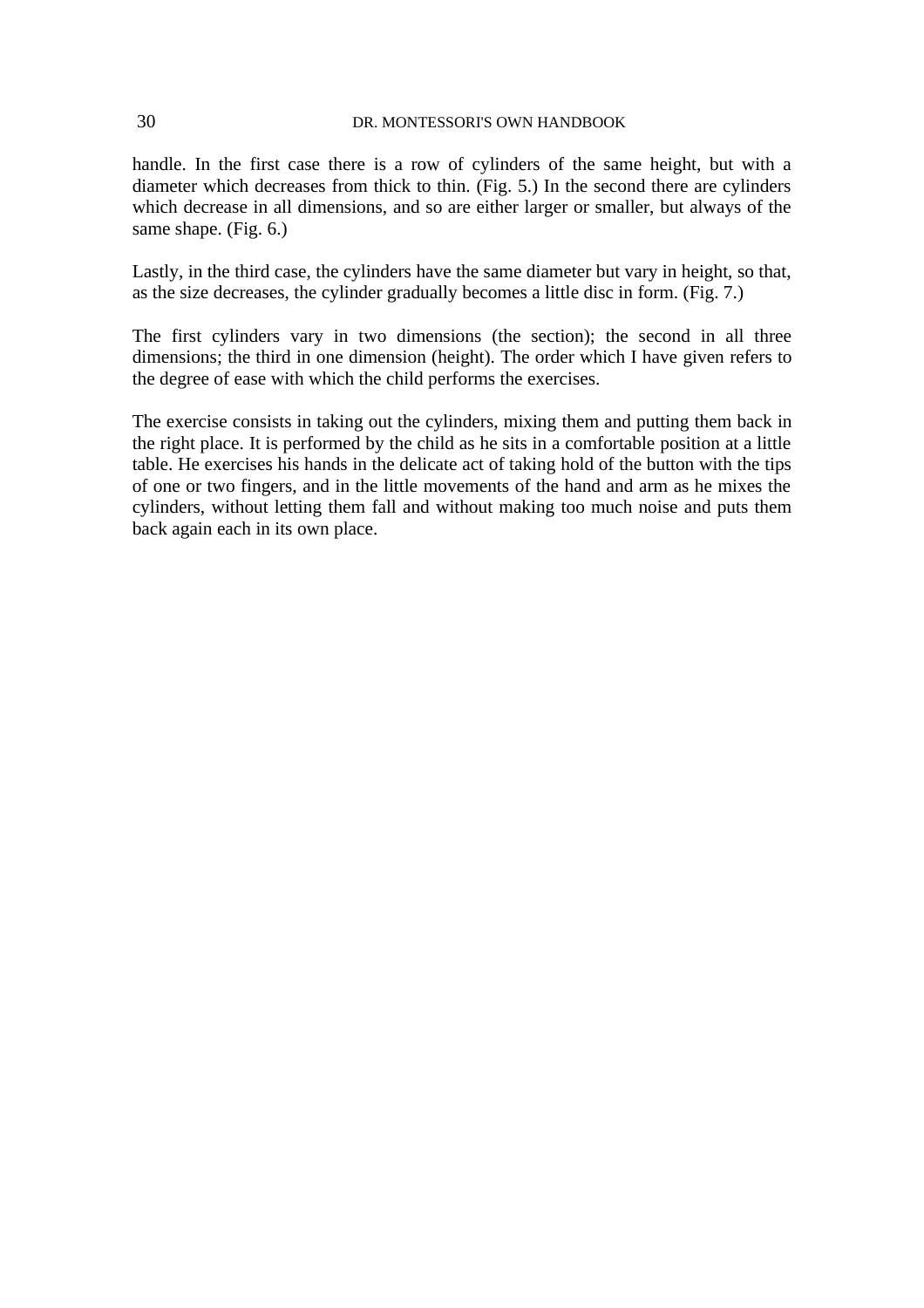Fig. 5, — Cylinders Decreasing in Diameter only.

- Fig. 6, Cylinders Decreasing in Diameter and Height
- Fig. 7, Cylinders Decreasing in Height only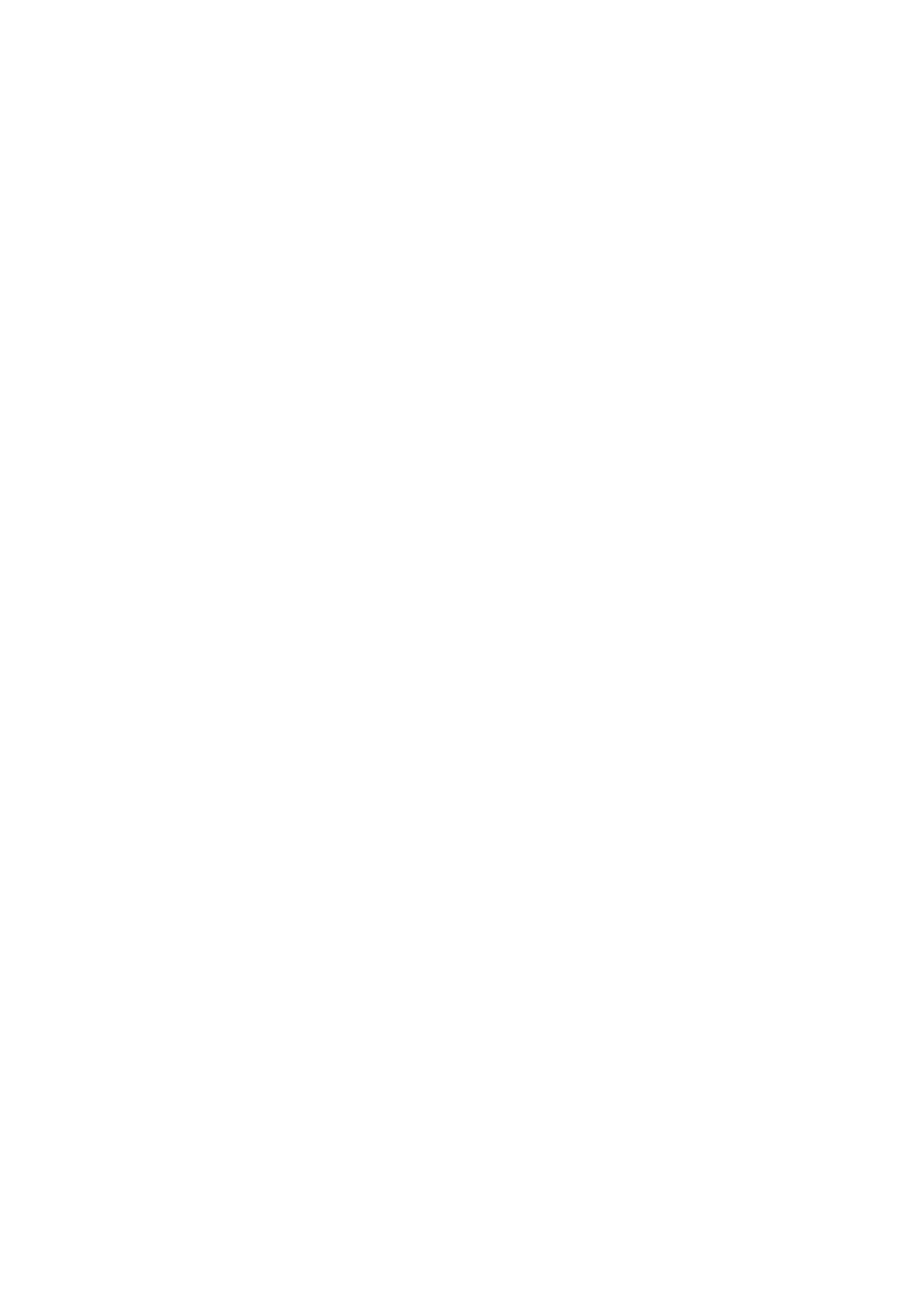In these exercises the teacher may, in the first instance, intervene, merely taking out the cylinders, mixing them carefully on the table and then showing the child that he is to put them back, but without performing the action herself. Such intervention, however, is almost always found to be unnecessary, for the children see their companions at work, and thus are encouraged to imitate them.

They like to do it alone; in fact, sometimes almost in private for fear of inopportune help. (Fig. 8.)

But how is the child to find the right place for each of the little cylinders which lie mixed upon the table? He first makes trials; it often happens that he places a cylinder which is too large for the empty hole over which he puts it. Then, changing its place, he tries others until the cylinder goes in. Again, the contrary may happen; that is to say, the cylinder may slip too easily into a hole too big for it. In that case it has taken a place which does not belong to it at all, but to a larger cylinder. In this way one cylinder at the end will be left out without a place, and it will not be possible to find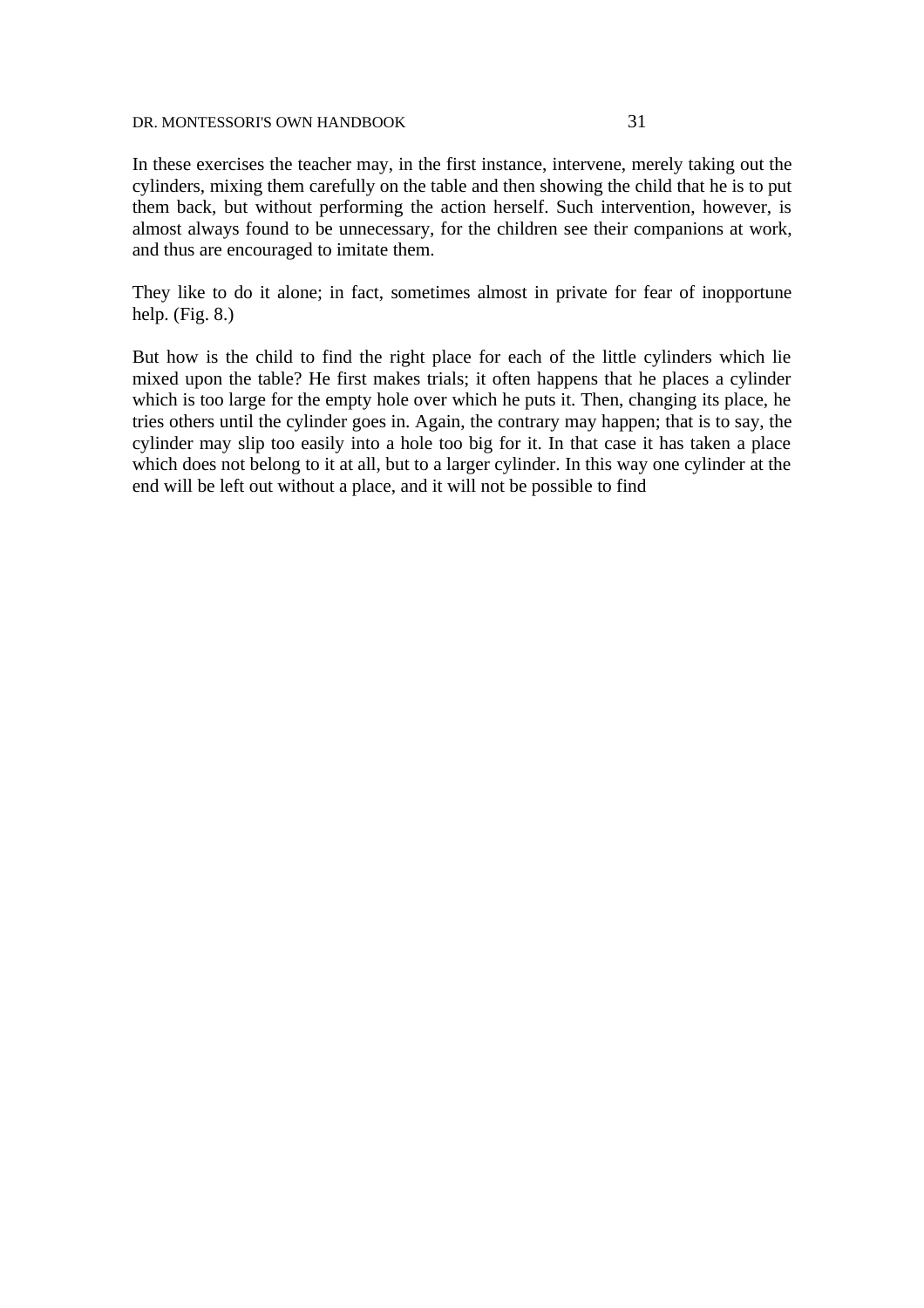one that fits. Here the child cannot help seeing his mistake in concrete form. He is perplexed, his little mind is faced with a problem which interests him intensely. Before, all the cylinders fitted, now there is one that will not fit. The little one stops, frowning, deep in thought. He begins to feel the little buttons and finds that some cylinders have too much room. He thinks that perhaps they are out of their right place and tries to place them correctly. He repeats the process again and again, and finally he succeeds. Then it is that he breaks into a smile of triumph. The exercise arouses the intelligence of the child; he wants to repeat it right from the beginning and, having learned by experience, he makes another attempt. Little children from three to three and a half years old have repeated the exercise up to forty times without losing their interest in it.

If the second set of cylinders and then the third are presented, the change of shape strikes the child and reawakens his interest.

The material which I have described serves to educate the eye to distinguish difference in dimension, for the child ends by being able to recognize at a glance the larger or the smaller hole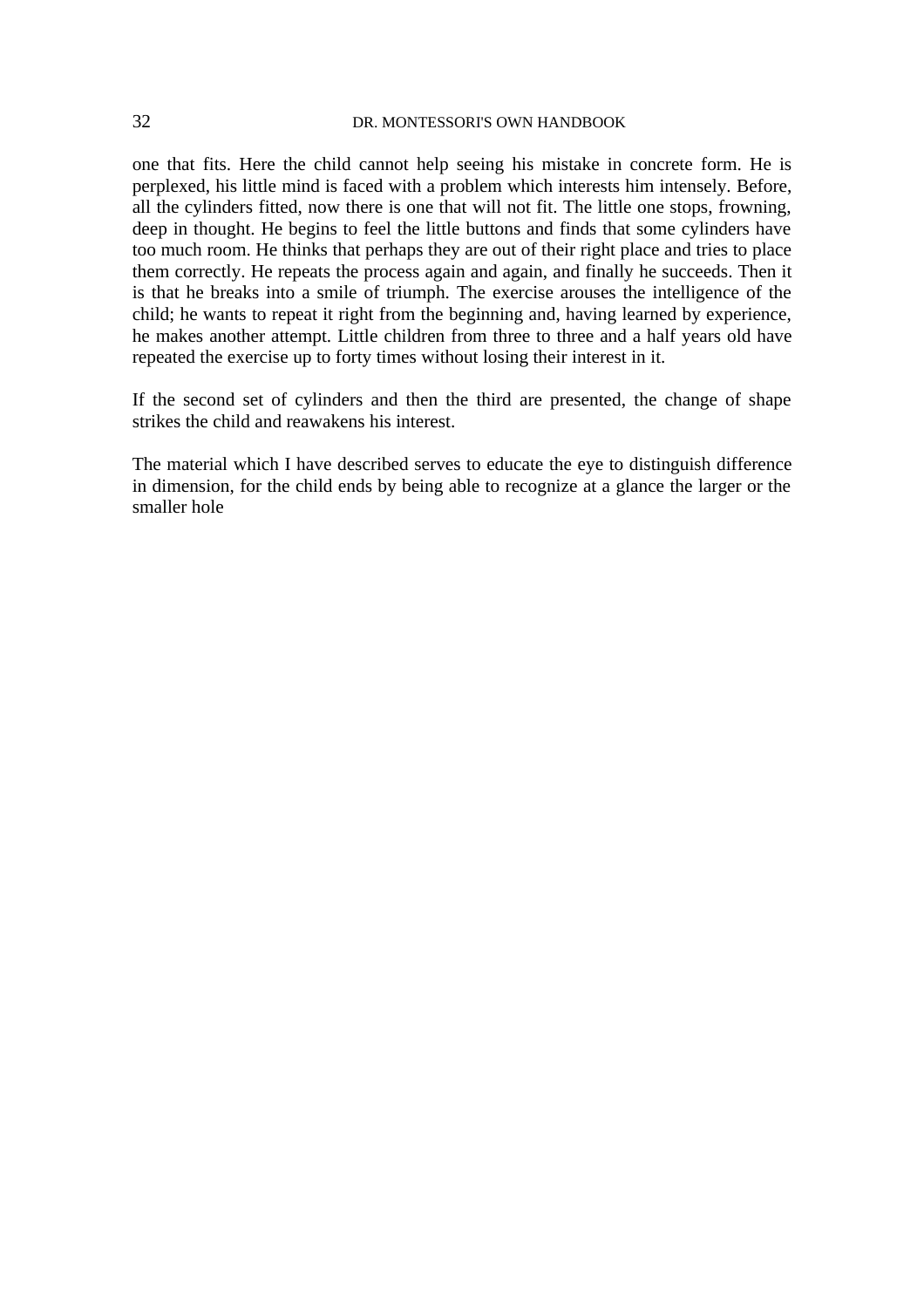which exactly fits the cylinder which he holds in his hand. The educative process is based on this: that the control of the error lies in the material itself, and the child has concrete evidence of it.

The desire of the child to attain an end which he knows, leads him to correct himself. It is not a teacher who makes him notice his mistake and shows him how to correct it, but it is a complex work of the child's own intelligence which leads to such a result.

Hence at this point there begins the process of auto-education.

The aim is not an external one, that is to say, it is not the object that the child should learn how to place the cylinders, and that he should know how to perform an exercise.

The aim is an inner one, namely, that the child train himself to observe; that he be led to make comparisons between objects, to form judgments, to reason and to decide; and it is in the indefinite repetition of this exercise of attention and of intelligence that a real development ensues.

The series of objects to follow after the cylin-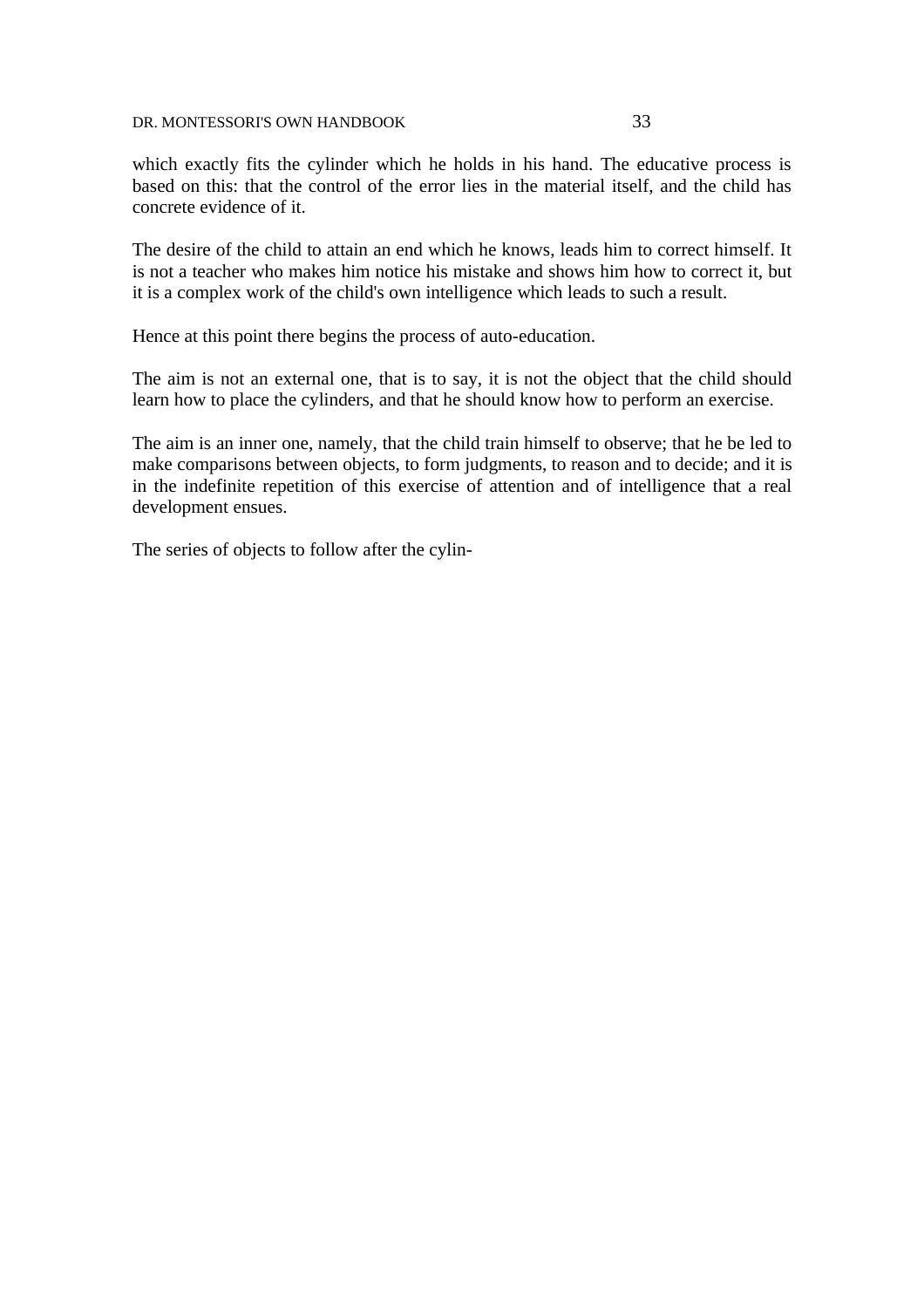ders consists of three sets of geometrical solid forms:

(1) Ten wooden cubes colored pink. The sides of the cubes diminish from ten centimeters to one centimeter. (Fig. 9.)

With these cubes the child builds a tower, I first laying on the ground (upon a carpet) the largest cube, and then placing on the top of it all the others in their order of size to the very smallest. (Fig. 10.) As soon as he has built the tower, the child, with a blow of his hand, knocks it down, so that the cubes are scattered on the carpet, and then he builds it up again.

(2) Ten wooden prisms, colored brown. The length of the prisms is twenty centimeters, and the square section diminishes from ten centimeters a side to the smallest, one centimeter a side. (Fig. 11.)

The child scatters the ten pieces over a light colored carpet, and then beginning sometimes with the thickest, sometimes with the thinnest, he places them in their right order of gradation upon a table.

(3) Ten rods, colored green, or alternately red and blue, all of which have the same square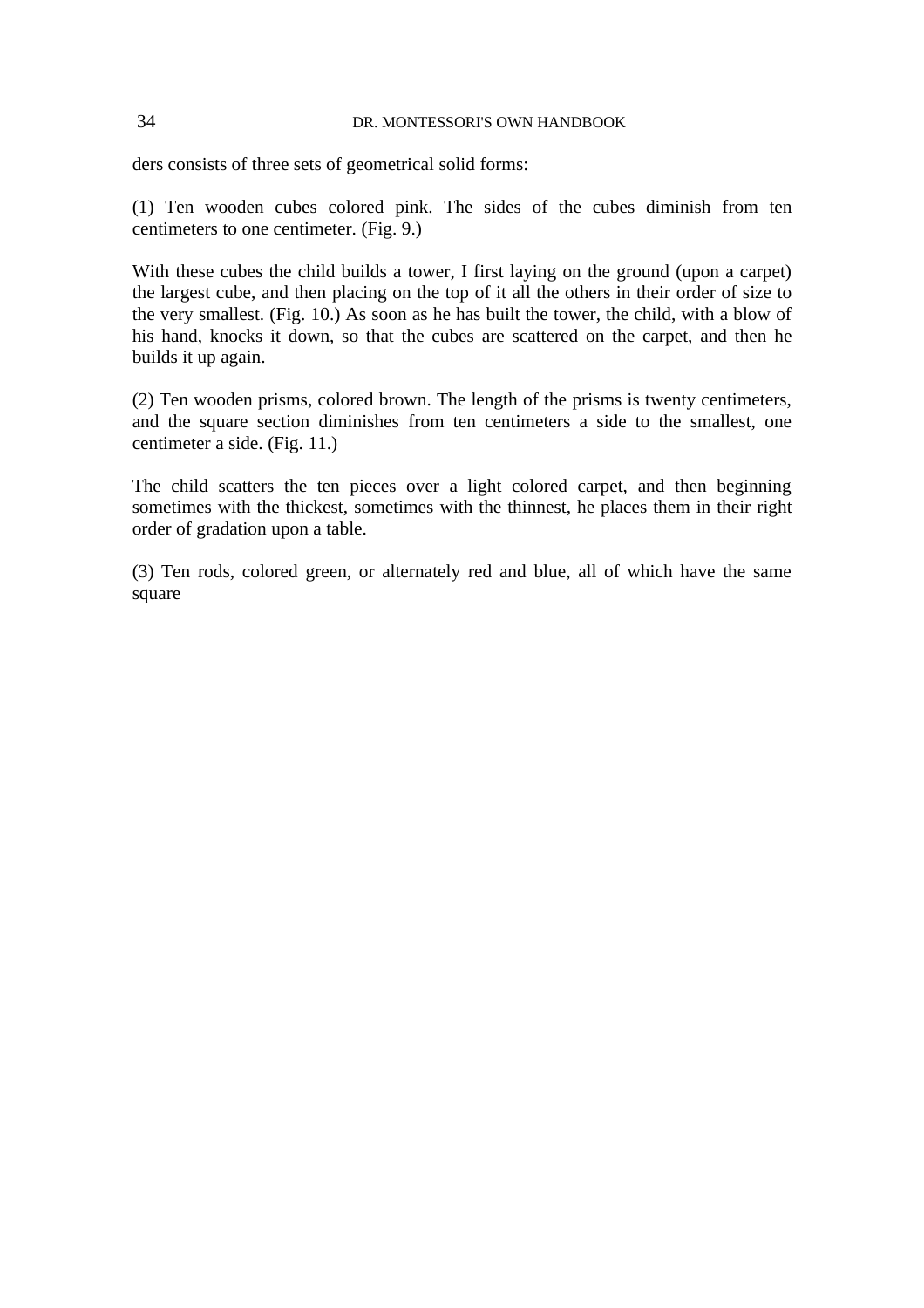section of four centimeters a side, but vary by ten centimeters in length from ten centimeters to one meter. (Fig. 12.)

The child scatters the ten rods on a large carpet and mixes them at random, and, by comparing rod with rod, he arranges them according to their order of length, so that they take the form of a set of organ pipes.

As usual, the teacher, by doing the exercises herself, first shows the child how the pieces of each set should be arranged, but it will often happen that the child learns, not directly from her, but by watching his companions. She will, however, always continue to watch the children, never losing sight of their efforts, and any correction of hers will be directed more towards preventing rough or disorderly use of the material than towards any error which the child may make in placing the rods in their order of gradation. The reason is that the mistakes which the child makes, by placing, for example, a small cube beneath one that is larger, are caused by his own lack of education, and it is the repetition of the exercise which, by refining his powers of observation, will lead him sooner or later to correct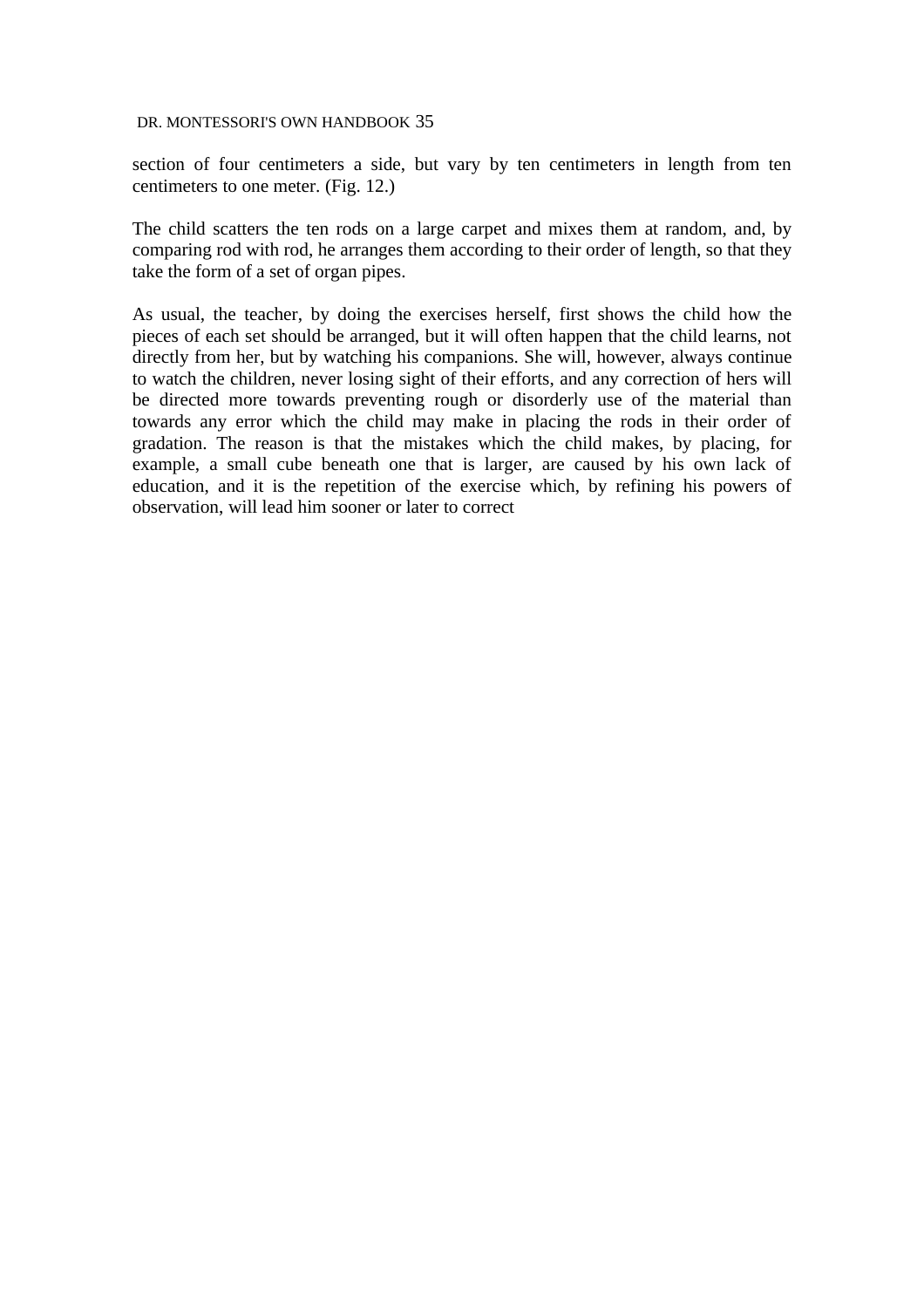himself. Sometimes it happens that a child working with the long rods makes the most glaring mistakes. As the aim of the exercise, however, is not that the rods be arranged in the right order of gradation, but that the child should practise by himself, there is no need to intervene.

One day the child will arrange all the rods in their right order, and then, full of joy, he will call the teacher to come and admire them. The object of the exercise will thus be achieved.

These three sets, the cubes, the prisms, and the rods, cause the child to move about and to handle and carry objects which are difficult for him to grasp with his little hand. Again, by their use, he repeats the training of the eye to the recognition of differences of size between similar objects. The exercise would seem easier, from the sensory point of view, than the other with the cylinders described above.

As a matter of fact, it is more difficult, as there is no control of the error in the material itself. It is the child's eye alone which can furnish the control.

Hence the difference between the objects should strike the eye at once; for that reason larger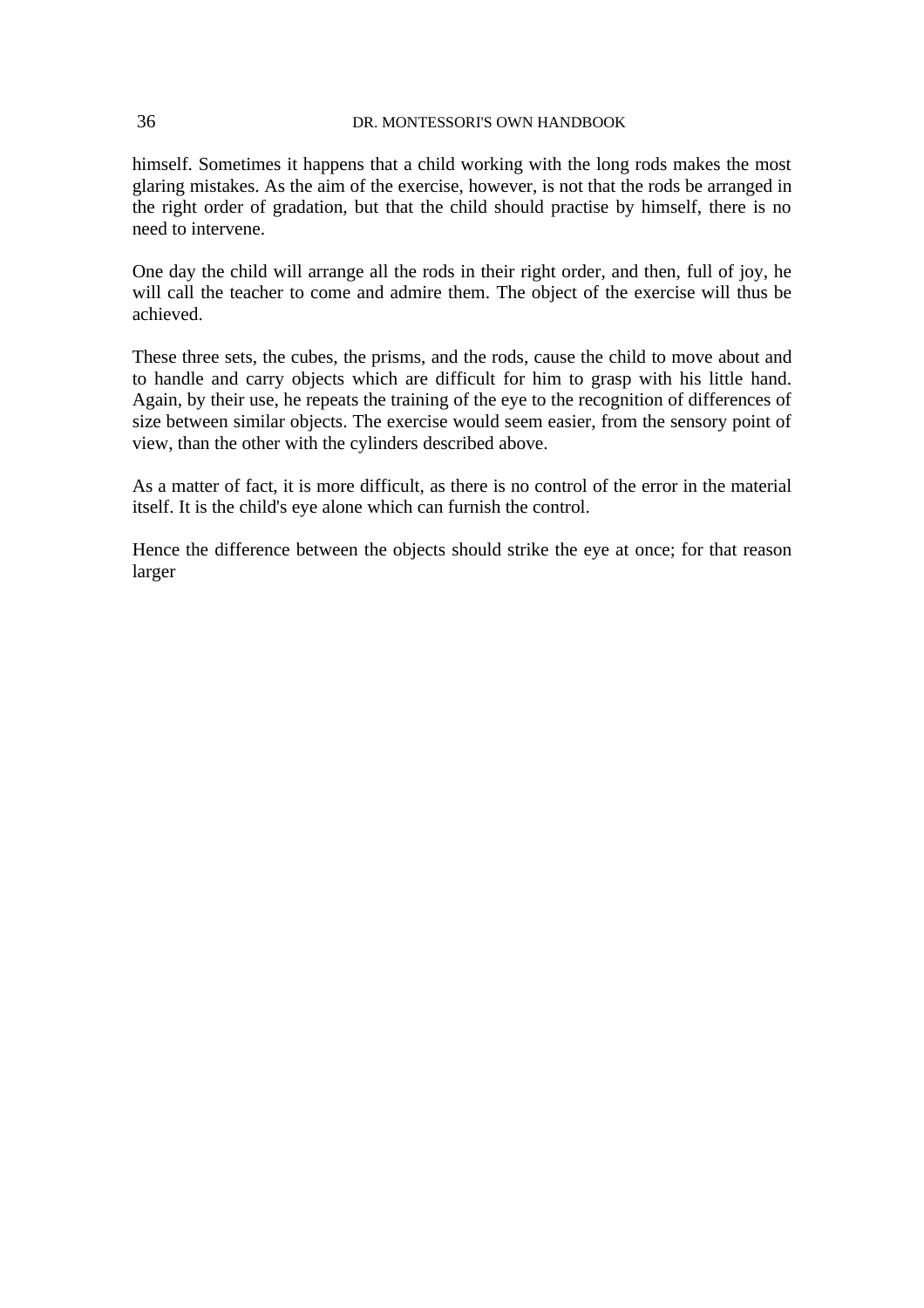Fig. 11. — The Broad Stair.

Fig. 12. — The Long Stair.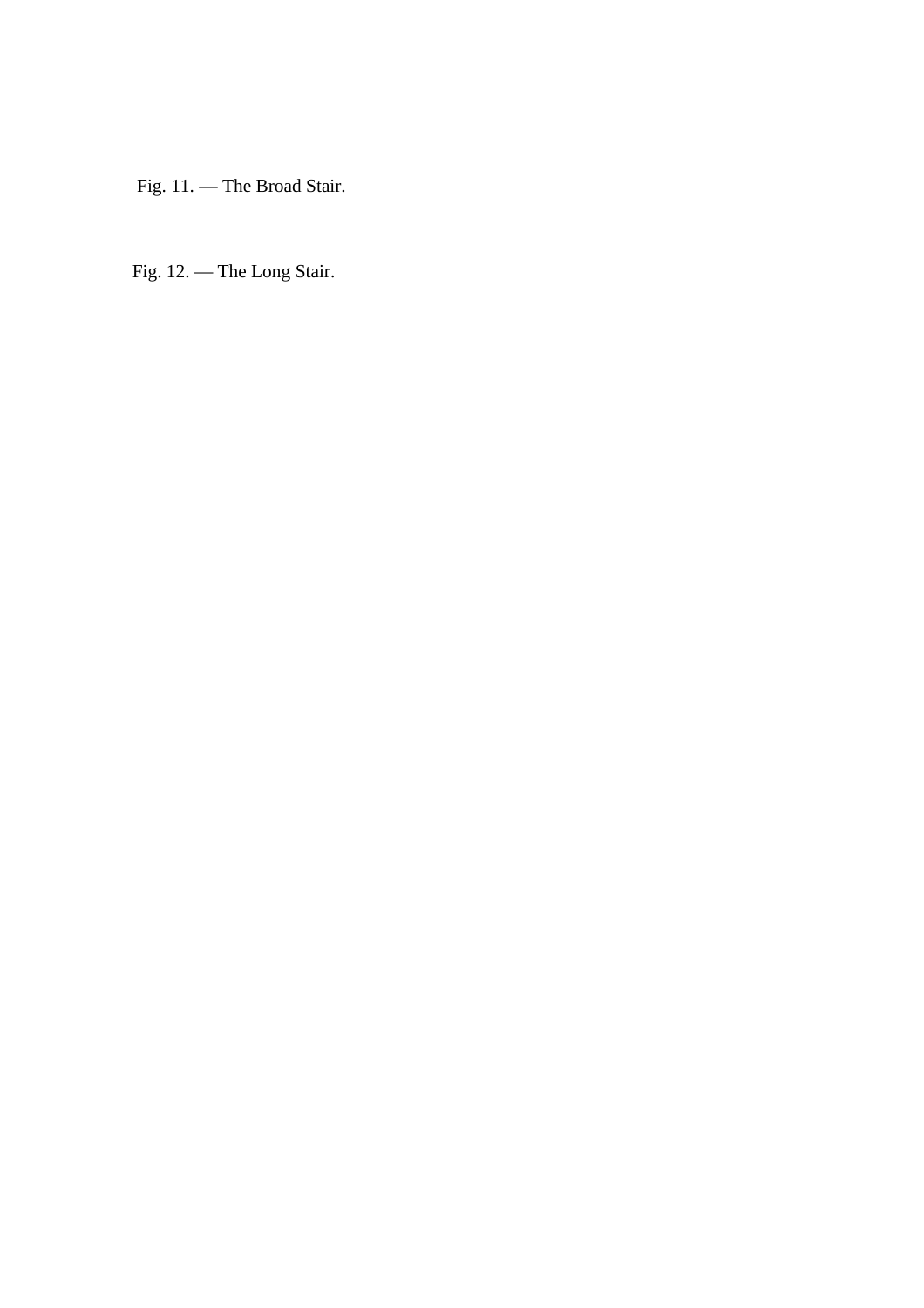Fig. 13. — Board with Rough and Smooth surfaces.

Fig. 14. — Board with Gummed Strips of Paper.

Fig. 15. — Wood Tablets Differing in Weight.

"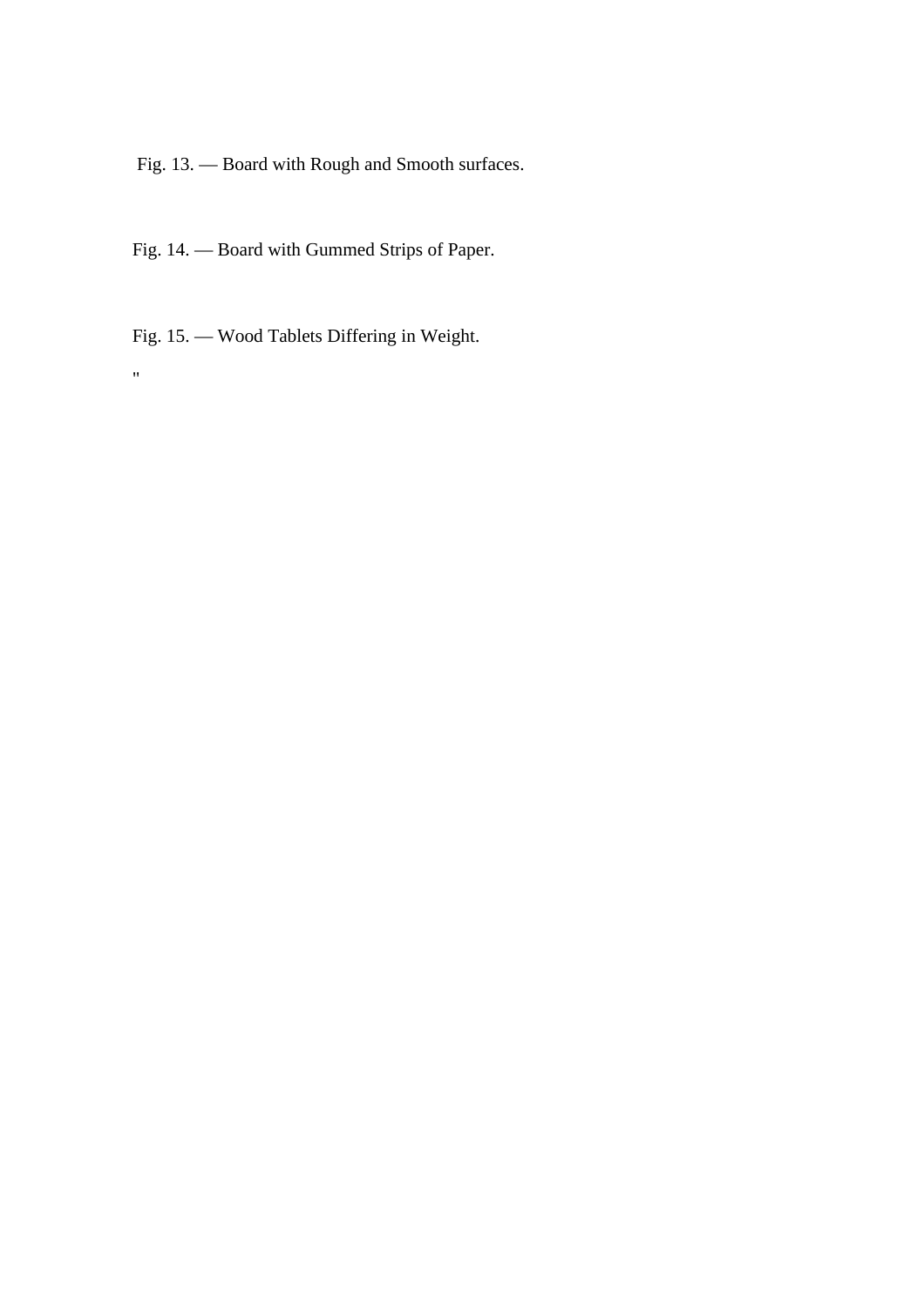objects are used, and the necessary visual power presupposes a previous preparation (provided for in the exercise with the solid insets).

During the same period the child can be doing other exercises. Among the material is to be found a small rectangular board, the surface of which is divided into two parts rough and smooth. (Fig. 13.) The child knows already how to wash his hands with cold water and soap; he then dries them and dips the tips of his fingers for a few seconds in tepid water. Graduated exercises for the thermic sense may also have their place here, as has been explained in my book on the "Method".

After this, the child is taught to pass the soft cushioned tips of his fingers as lightly as possible over the two separate surfaces, that he may appreciate their difference. The delicate movement backwards and forwards of the suspended hand, as it is brought into light contact with the surface, is an excellent exercise in control. The little hand, which has just been cleansed and given its tepid bath, gains much in grace and beauty, and the whole exercise is the first step in the edu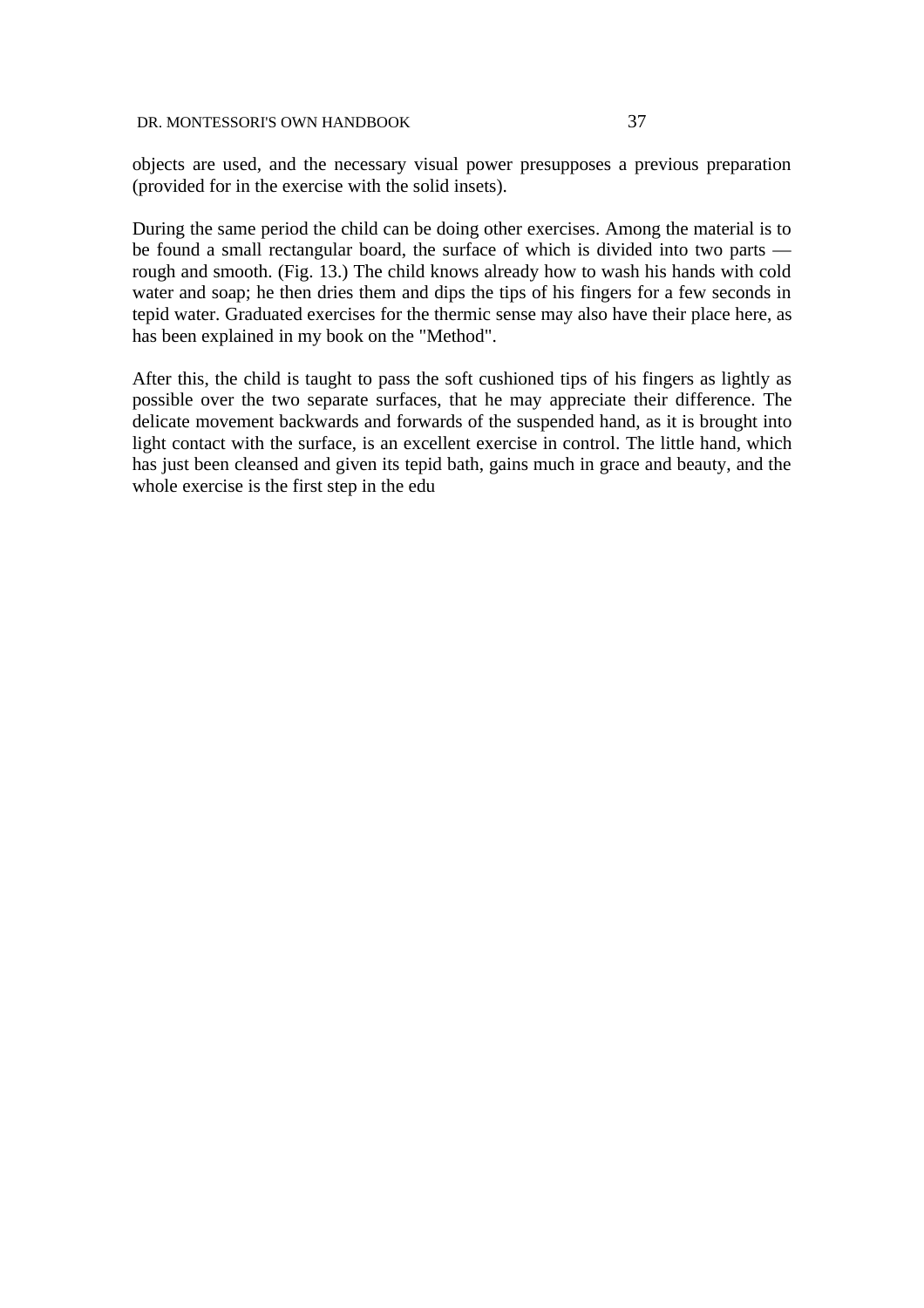cation of the "tactile sense", which holds such an important place in my method.

When initiating the child into the education of the sense of touch, the teacher must always take an active part the first time; not only must she show the child "how it is done", her interference is a little more definite still, for she takes hold of his hand and guides it to touch the surfaces with the finger-tips in the lightest possible way. She will make no explanations; her words will be rather to encourage the child with his hand to perceive the different sensations.

When he has perceived them, it is then that he repeats the act by himself in the delicate way which he has been taught.

After the board with the two contrasting surfaces, the child is offered another board on which are gummed strips of paper which are rough or smooth in different degrees. (Fig. 14.)

Graduated series of sandpaper cards are also given. The child perfects himself by exercises in touching these surfaces, not only refining his capacity for perceiving tactile differences which are always growing more similar, but also perfect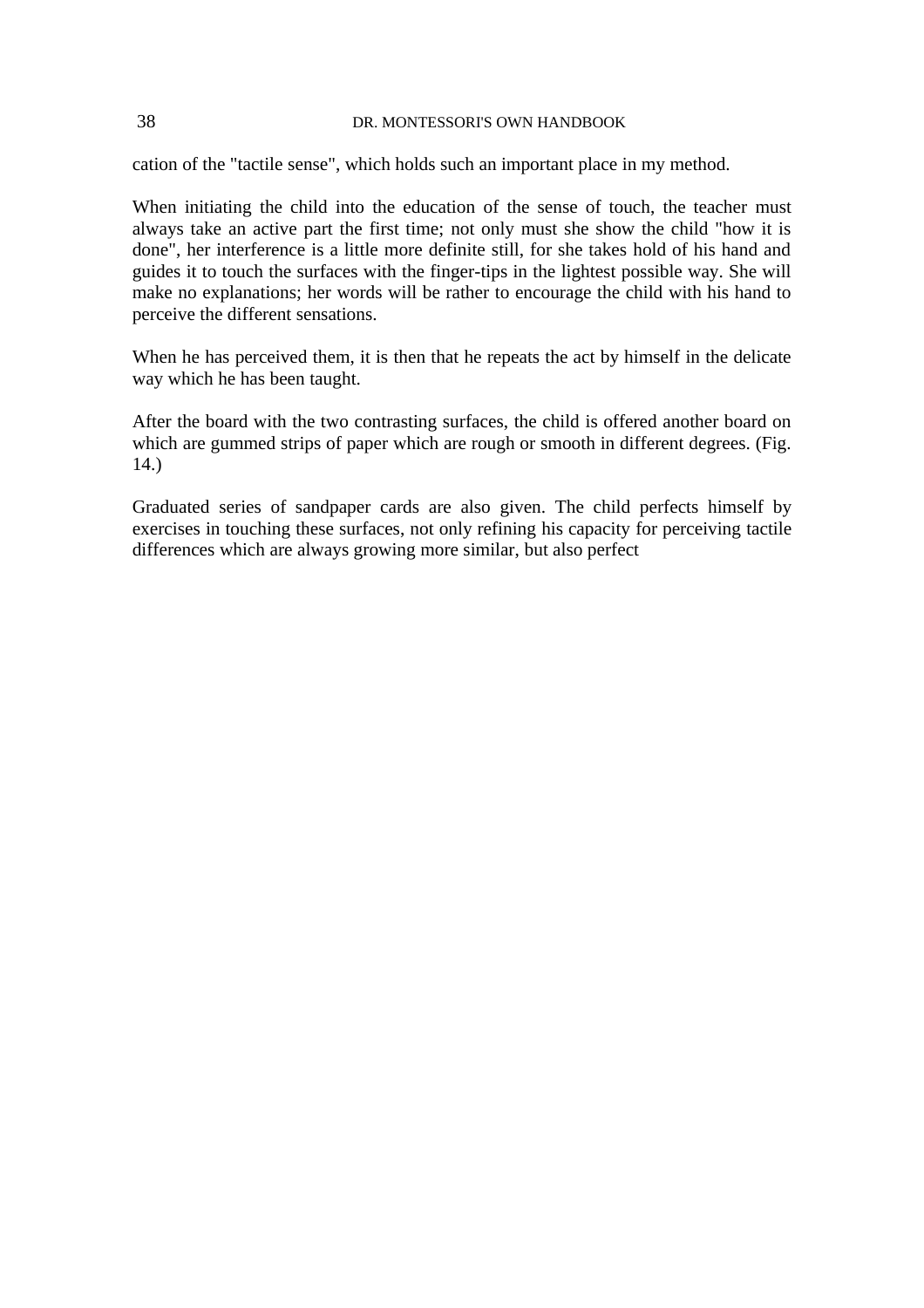Following these is a series of stuffs of every kind: velvets, satins, silks, woolens, cottons, y/ coarse and fine linens. There are two similar pieces of each kind of stuff, and they are of bright and vivid colors.

The child is now taught a new movement. Where before he had to touch, he must now feel the stuffs, which, according to the degree of fineness or coarseness from coarse cotton to fine silk, are felt with movements correspondingly decisive or delicate. The child whose hand is already practised finds the greatest pleasure in feeling the stuffs, and, almost instinctively, in order to enhance his appreciation of the tactile sensation he closes his eyes. Then, to spare himself the exertion, he blindfolds himself with a clean handkerchief, and as he feels the stuffs, he arranges the similar pieces in pairs, one upon the other, then, taking off the handkerchief, he ascertains for himself whether he has made any mistake.

This exercise in touching and feeling is peculiarly attractive to the child, and induces him to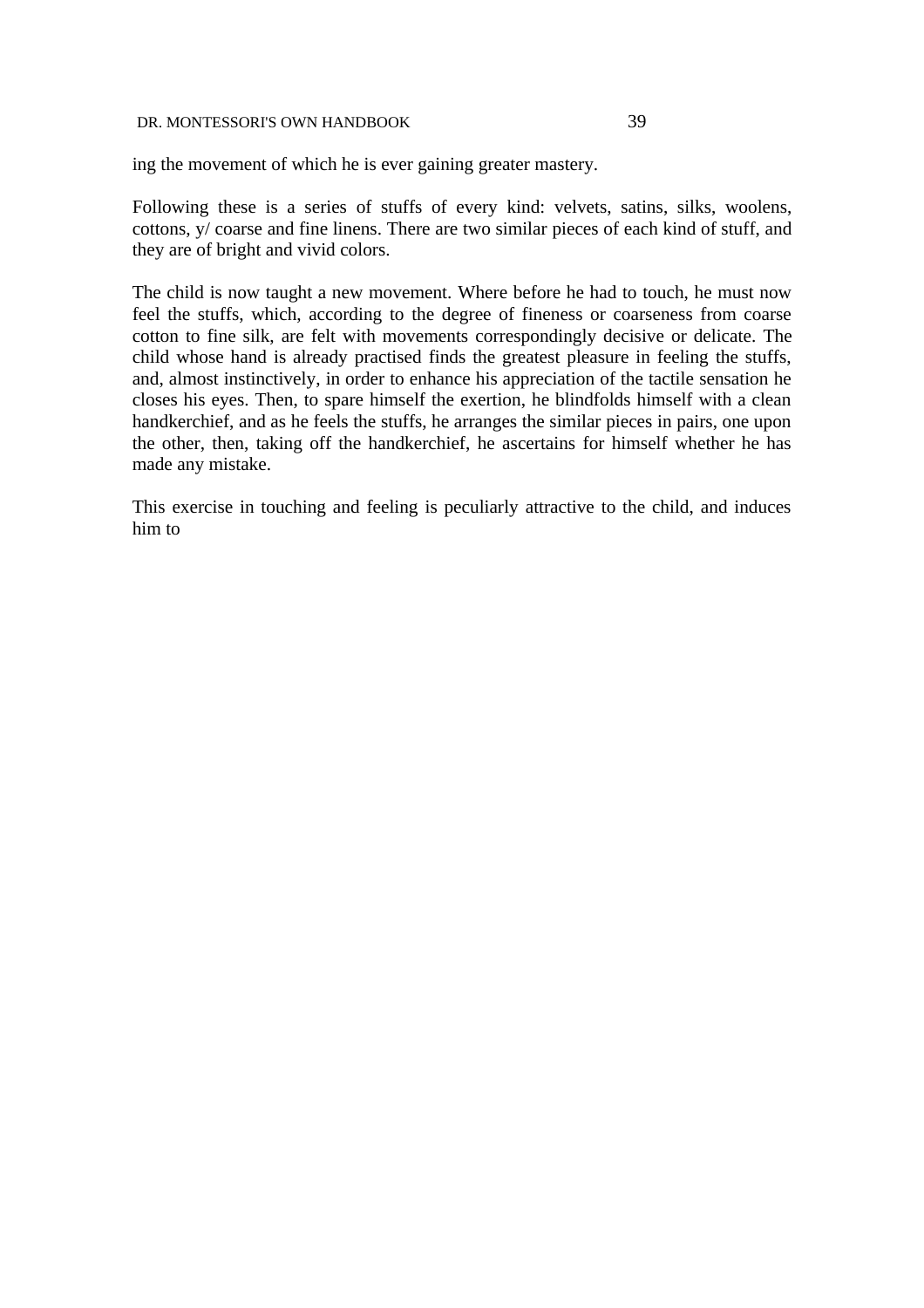seek similar experiences in his surroundings. A little one, attracted by the pretty stuff of a visitor's dress, will be seen to go and wash his hands, then to come and touch the stuff of the garment again and again with infinite delicacy, his face meanwhile expressing his pleasure and interest.

A little later we shall see the children interest themselves in a much more difficult exercise.

There are some little rectangular tablets which form part of the material. (Fig. 15.) The tab1  $0^{\text{A}}$  lets, though of identical size, are made of wood of varying qualities, so that they differ in weight and, through the property of the wood, in color also.

The child has to take a tablet and rest it delicately on the inner surfaces of his four fingers, spreading them well out. This will be another opportunity of teaching delicate movements.

The hand must move up and down as though to weigh the object, but the movement must be as imperceptible as possible. These little movements should diminish as the capacity and attention for perceiving the weight of the object becomes more acute and the exerdse will be per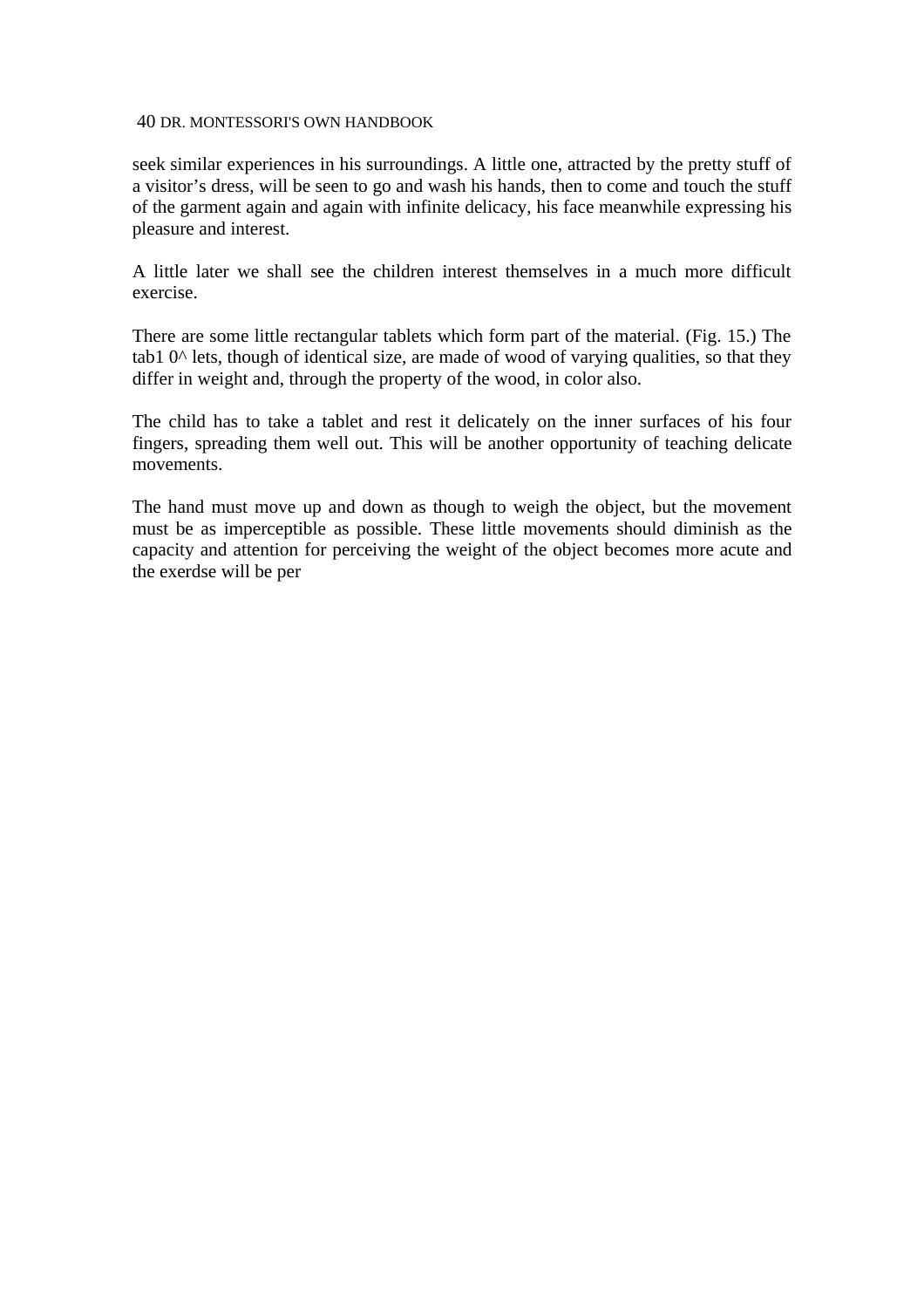fectly performed when the child comes to perceive the weight almost without any movement of the hands. It is only by the repetition of the attempts that such a result can be obtained.

Once the children are initiated into it by the teacher, they blindfold their eyes and repeat by themselves these exercises of the *baric sense*. For example, they lay the heavier wooden tablets on the right and the lighter on the left.

When the child takes off the handkerchief, he can see by the color of the pieces of wood if he has made a mistake.

A long time before this difficult exercise, and during the period when the child is working with the three sorts of geometrical solids and with the rough and smooth tablets, he can be exercising himself with a material which is very attractive to him.

This is the set of tablets covered with bright silk of shaded colors. The set consists of two separate boxes each containing sixty-four colors; that is, eight different tints, each of which has eight shades carefully graded. The first exercise for the child is that of pairing the colors;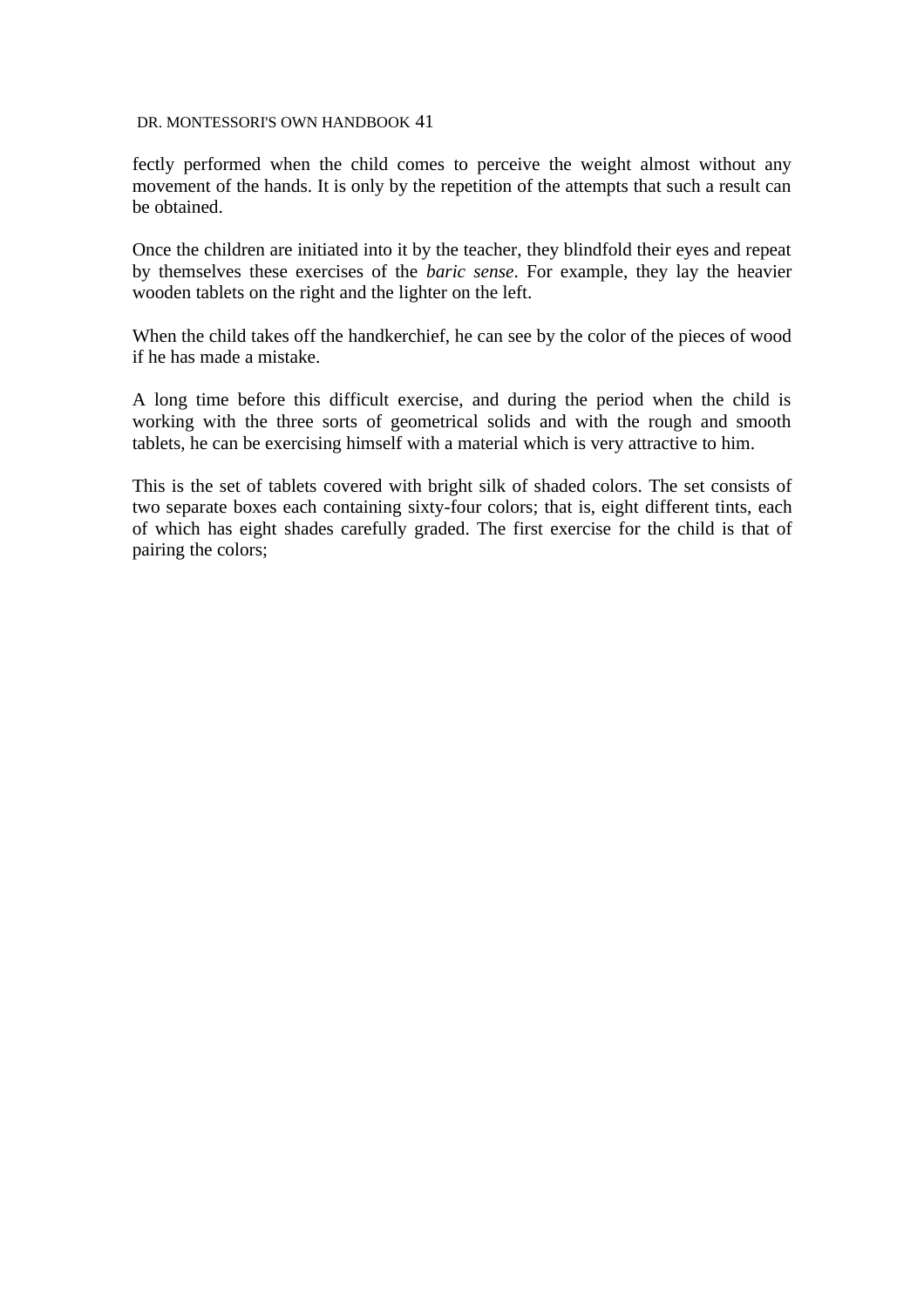that is, he selects from a mixed heap of colors the two tablets which are alike, and lays them out, one beside the other. The teacher naturally does not offer the child all the one hundred and twentyeight tablets in a heap, but chooses only a few of the brighter colors, for example, red, blue and yellow, and prepares and mixes up three or four pairs. Then, taking one tablet — perhaps the red one — she indicates to the child that he is to choose its counterpart from the heap. This done, the teacher lays the pair together on the table. Then she takes perhaps the blue and the child selects the tablet to form another pair. The teacher then mixes the tablets again for the child to repeat the exercise by himself, i.e., to select the two red tablets, the two blue, the two yellow, etc., and to place the two members of each pair next to one another.

Then the couples will be increased to four or five, and little children of three years old end by pairing of their own accord ten or a dozen couples of mixed tablets.

When the child has given his eye sufficient practise in recognizing the identity of the pairs of colors, he is offered the shades of one color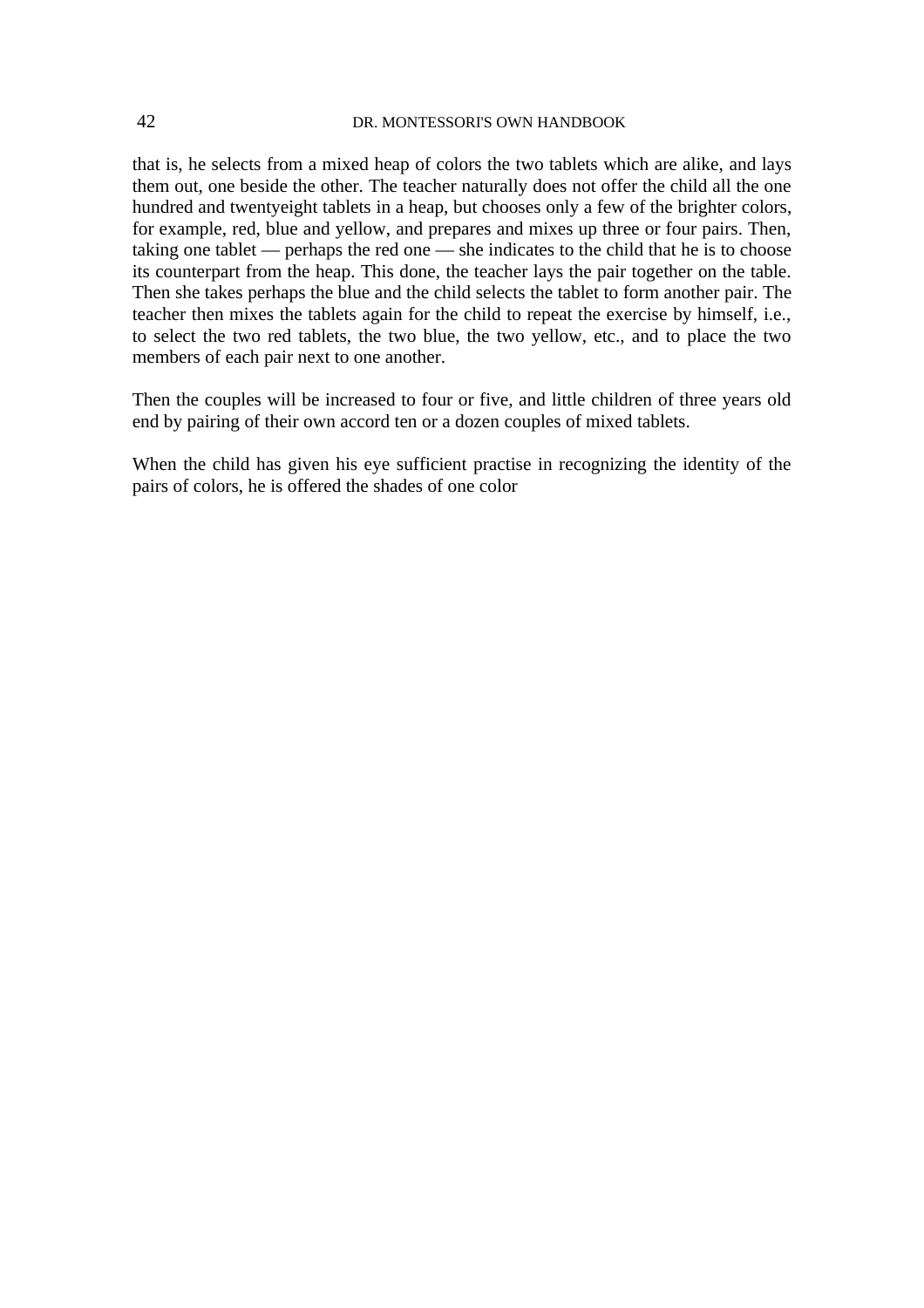COLOUR SPOOLS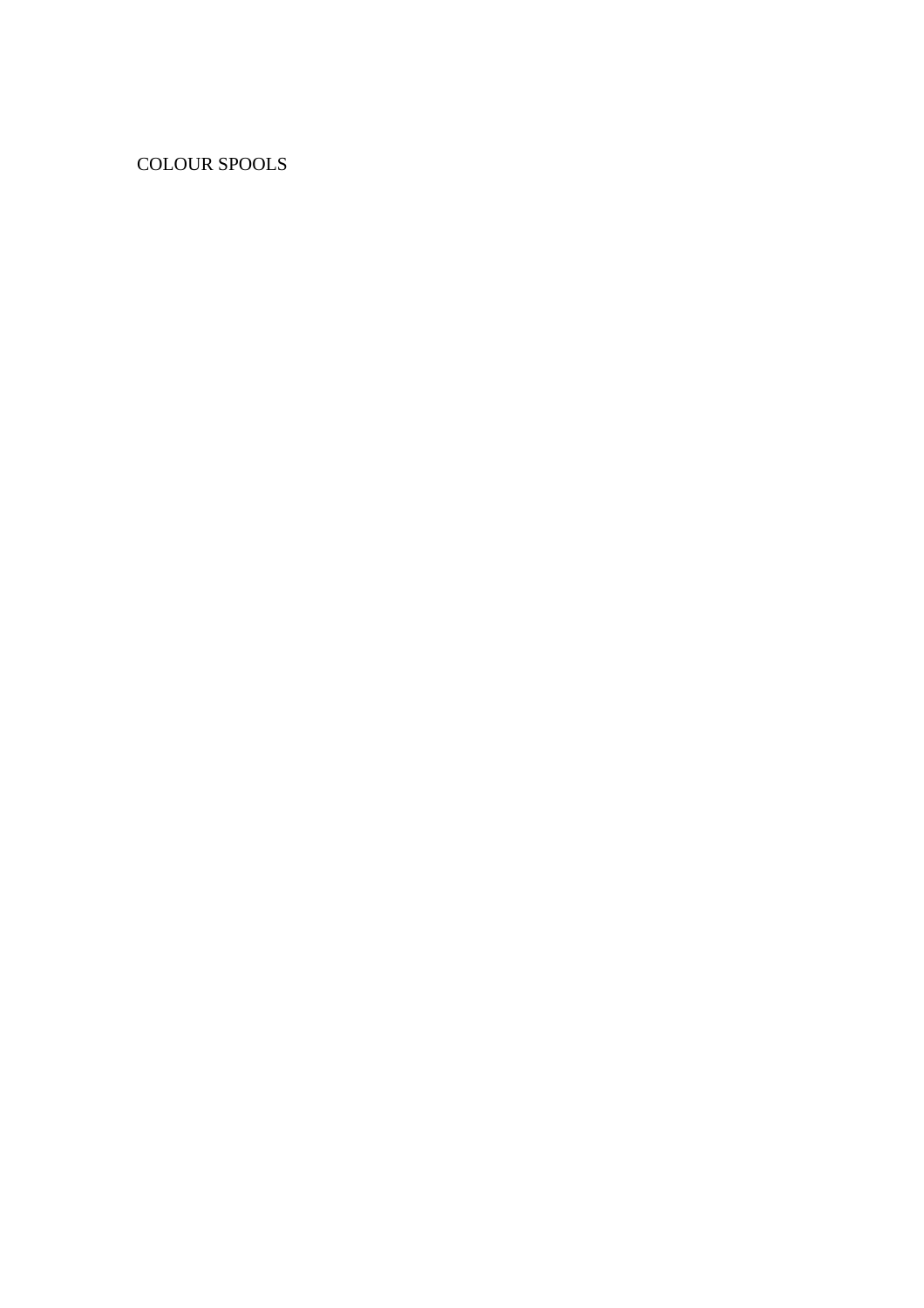only, and he exercises himself in the perception of the slightest differences of shade in every color. Take, for example, the blue series. There are eight tablets in graduated shades. The teacher places them one beside another, beginning with the darkest, with the sole object of making the child understand "what is to be done".

She then leaves him alone to the interesting attempts which he spontaneously makes. It often happens that the child makes a mistake. If he has understood the idea and makes a mistake, it is a sign that he has not yet reached the stage of perceiving the differences between the graduations of one color. It is practise which perfects in the child that capacity for distinguishing the fine differences, and so we leave him alone to his attempts!

There are two suggestions that we can make to help him. The first is that he should always select the darkest color from the pile. This suggestion greatly facilitates his choice by giving it a constant direction.

Secondly, we can lead him to observe from time to time any two colors that stand next to each other in order to compare them directly and apart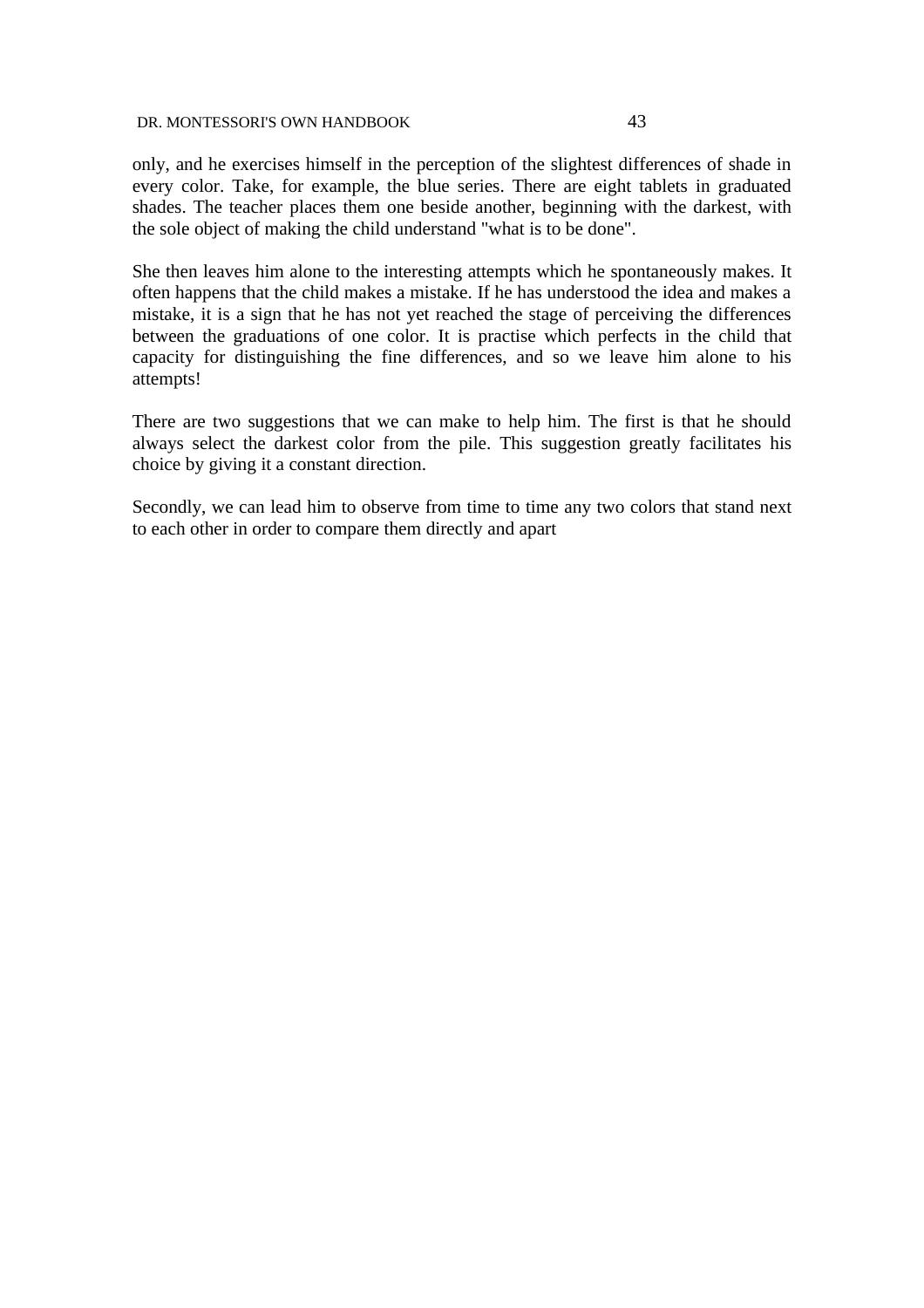from the others. In this way the child does not place a tablet without a particular and careful comparison with its neighbor.

Finally, the child himself will love to mix the sixty-four colors and then to ar range th $\wedge$ m in eight rows of pretty shades of color with really surprising skill. In this exercise lilsb the child's hand is educated to perform fine and delicate movements and his mind is afforded special training in attention. He must not take hold of the tablets anyhow, he must avoid touching the colored silk, and must handle the tablets instead by the pieces of wood at the top and bottom. To arrange the tablets next to one another in a straight line at exactly the same level, so that the series looks like a beautiful shaded ribbon, is an act which demands a manual skill only obtained after considerable practise.

These exercises of the chromatic sense lead, in the ease of the older children, to the development of the "color memory". A child having looked carefully at a color, is then invited to look for its companion in a mixed group of colors, without,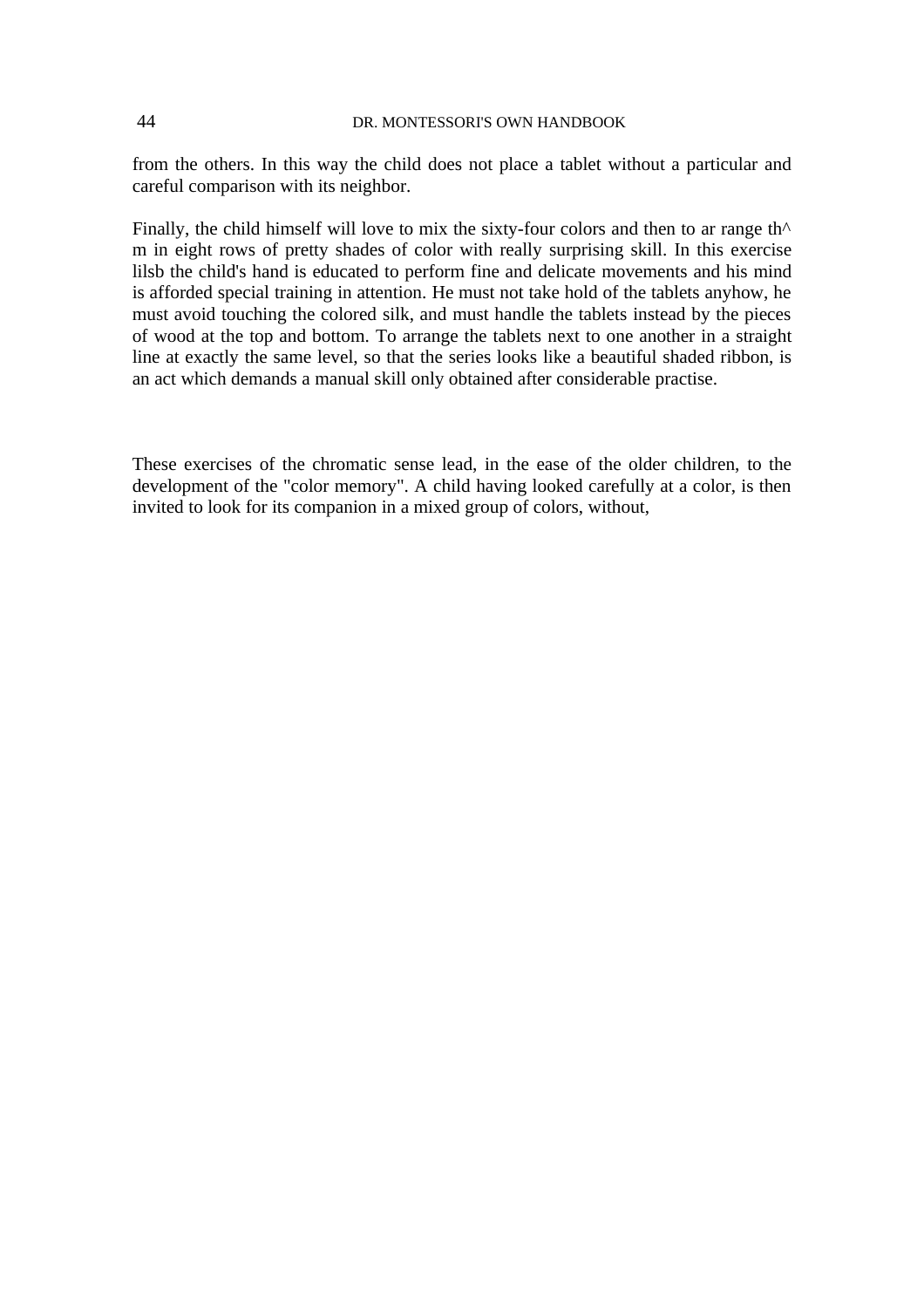Fig. 16. —Cabinet with Drawers to hold Geometrical Insets.

Fig. 17. —Sets of Six Circles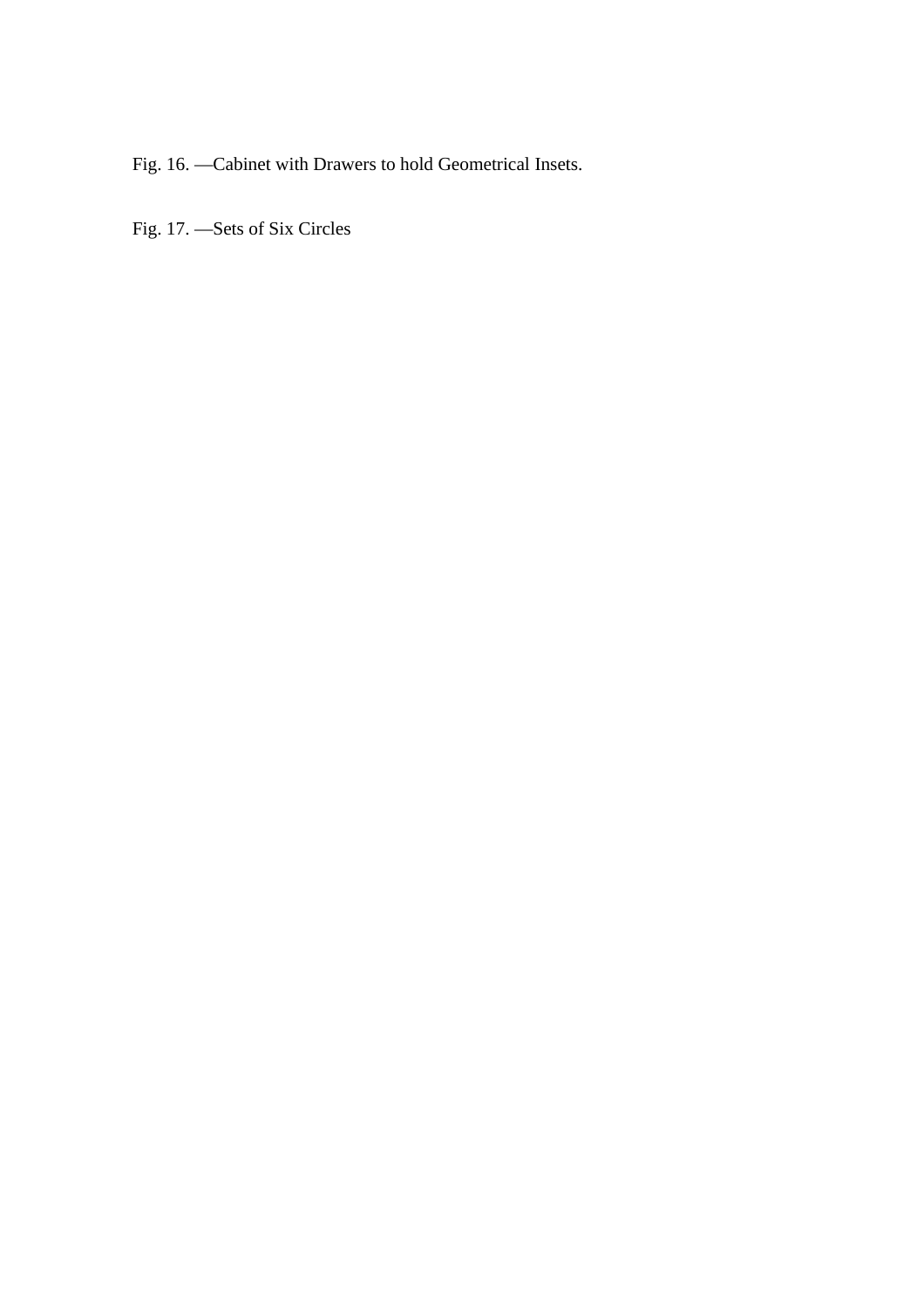Fig. 18. — Set of Six Rectangles.

Fig. 19. — Set or Six Triangles.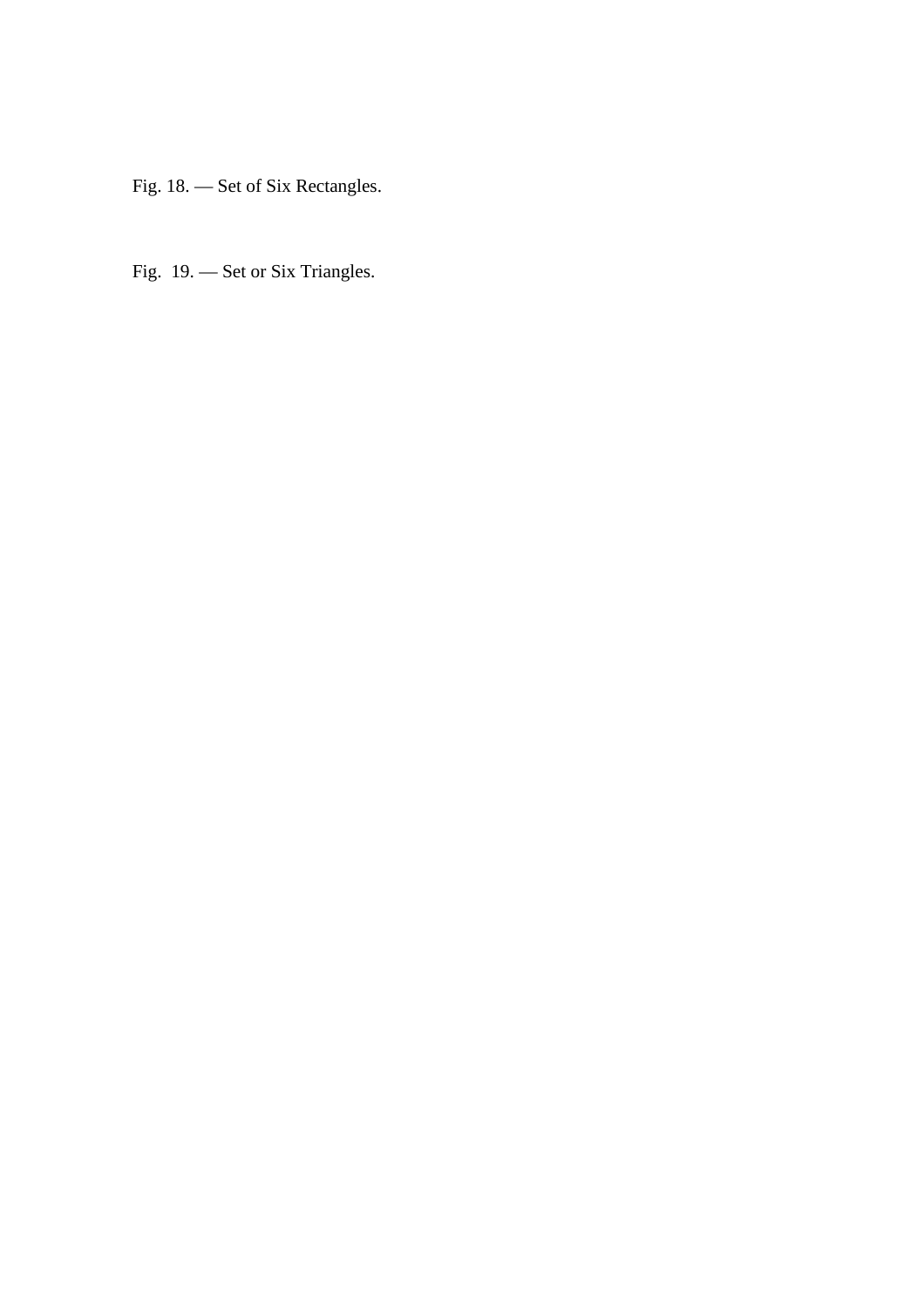of course, keeping the color he has observed under his eye to guide him. It is, therefore, by his memory that he recognizes the color, which he no longer compares with a reality but with an image impressed upon his mind.

The children are very fond of this exercise in ''color memory''; it makes a lively digression for them, as they run with the image of a color in their minds and look for its corresponding reality in their surroundings. It is a real triumph for them to identify the idea with the corresponding reality and to hold in their hands the proof of the mental power they have acquired.

Another interesting piece of material is a little cabinet containing six drawers placed one above another. When they are opened they display six square wooden ''frames'' in each. (Fig. 16.)

Almost all the frames have a large geometrical figure inserted in the center, each colored blue and provided with a small button for a handle. Each drawer is lined with blue paper, and when the geometrical figure is removed, the bottom is seen to reproduce exactly the same form.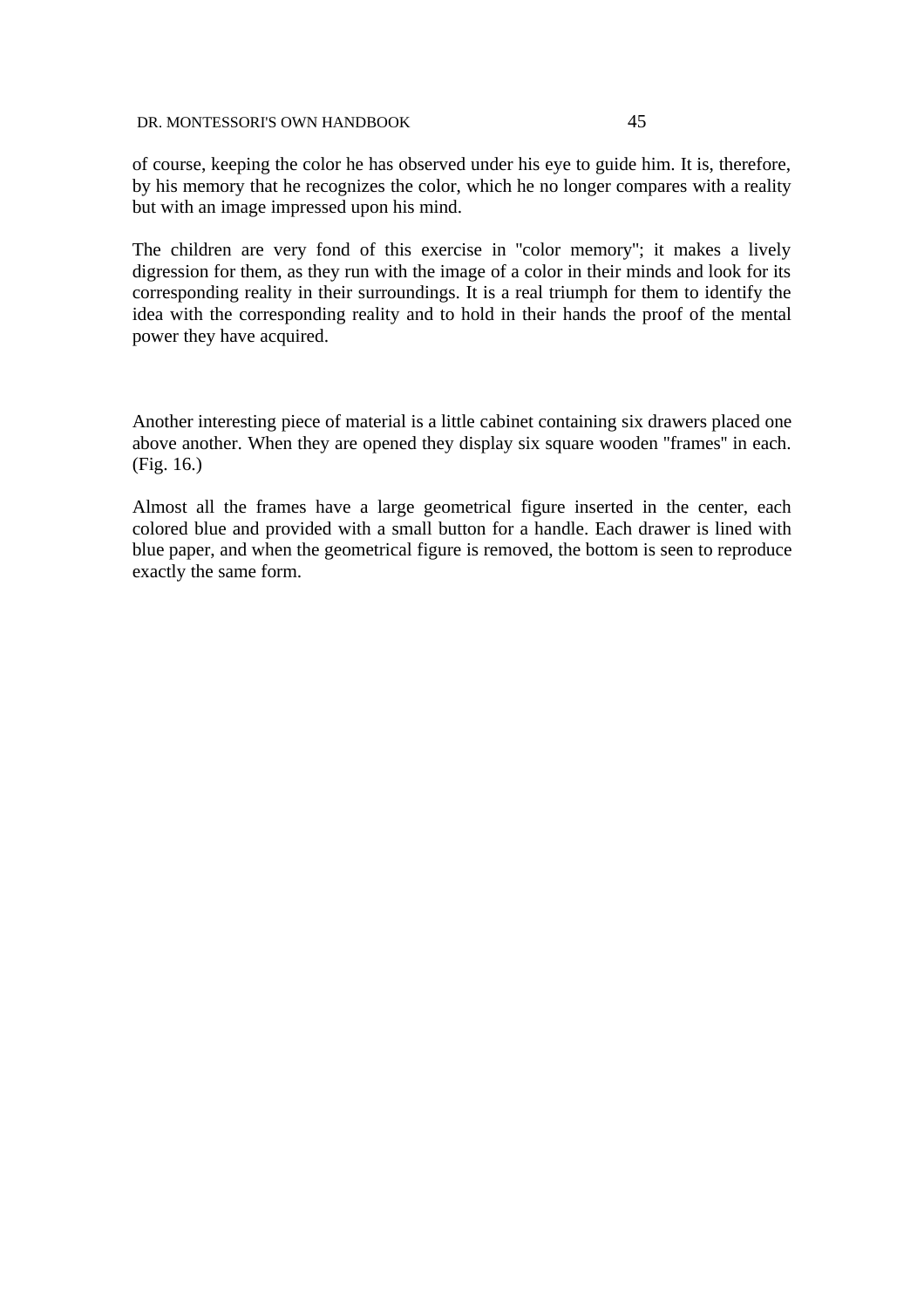The geometrical figures are arranged in the drawers according to analogy of form.

(1) In one drawer there are six circles decreasing in diameter. (Fig. 17.)

(2) In another there is a square, together with five rectangles in which the length is always equal to the side of the square while the breadth gradually decreases. (Fig. 18.)

(3) Another drawer contains six triangles, which vary either according to their sides or according to their angles (the equilateral, isosceles, scalene, right angled, obtuse angled, and acute angled). (Fig. 19.)

(4) In another drawer there are six regular polygons containing from five to ten sides, i.e., the pentagon, hexagon, heptagon, octagon, nonagon, and decagon. (Fig. 20.)

(5) Another drawer contains various figures: an oval, an ellipse, a rhombus, and a trapezoid. (Fig. 21.)

(6) Finally, there are four plain wooden tablets, i.e., without any geometrical inset, which should have no button fixed to them; also two other irregular geometrical figures. (Fig. 22.)

Connected with this material there is a wooden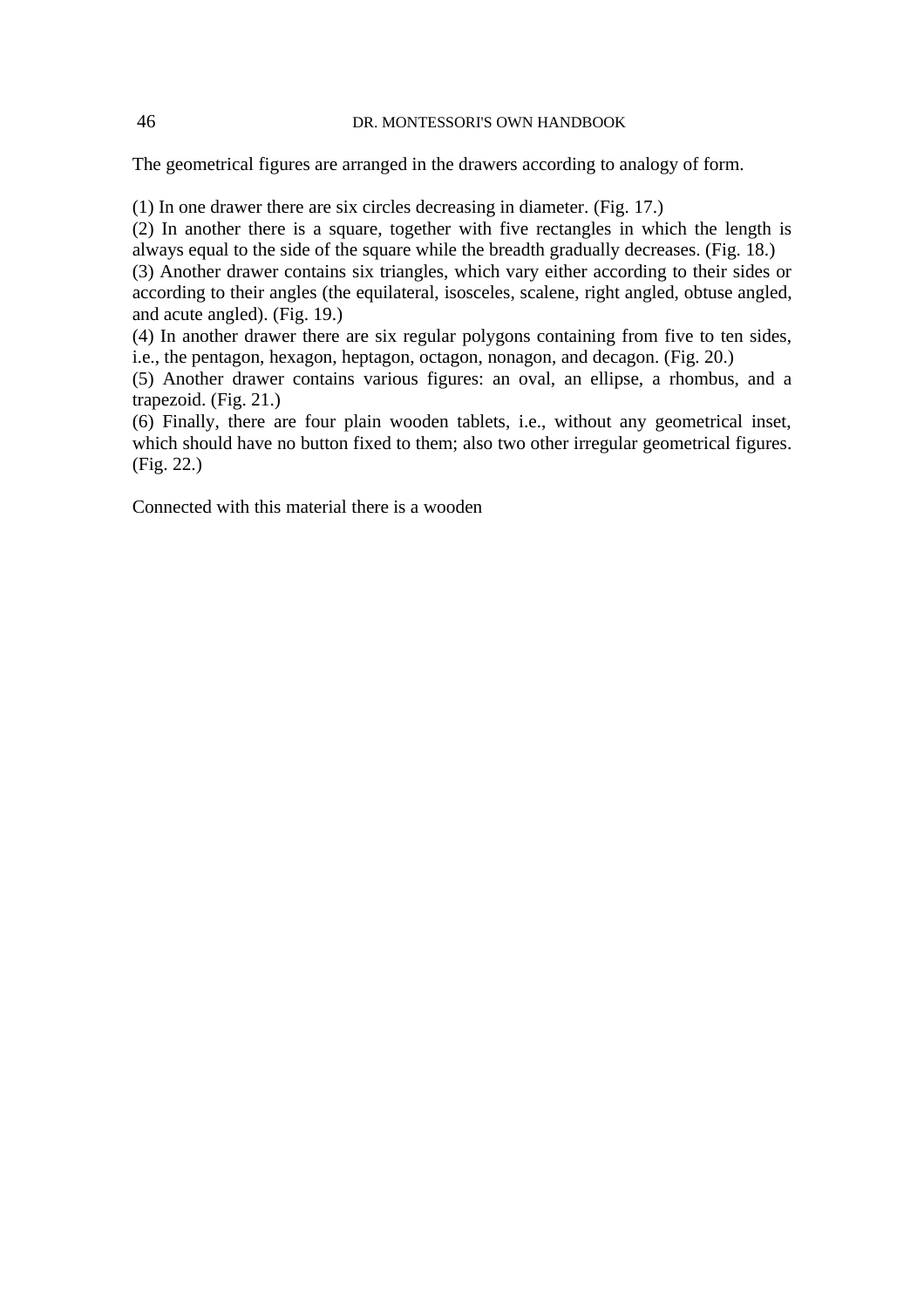Fig. 20. — Set of Six Polygons

- Fig. 21. Set of Six Irregular Figures.
- Fig. 22. Set of Four Blank and Two Irregular Figures.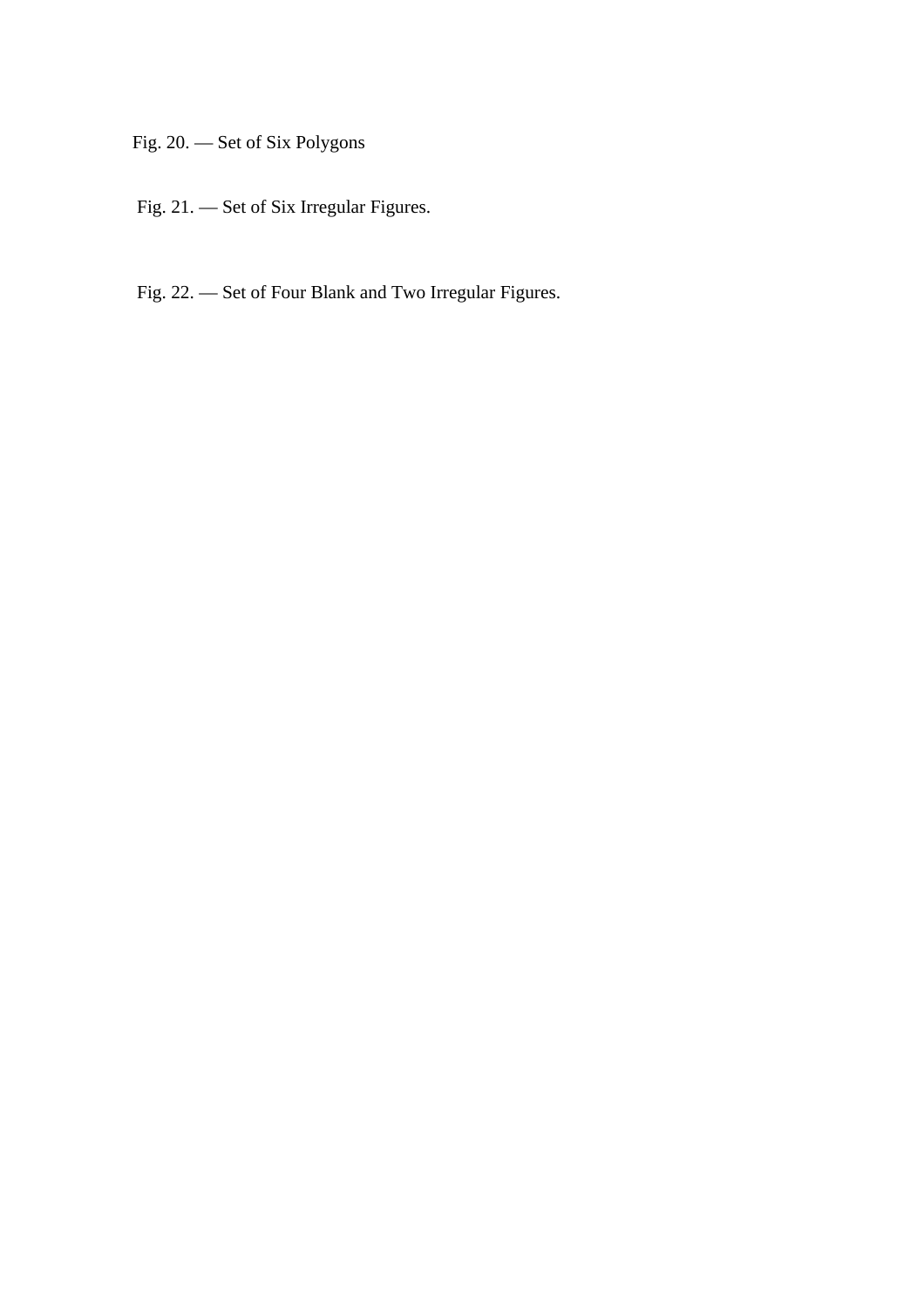frame furnished with a kind of rack which opens like a lid, and serves, when shut, to keep firmly in place six of the insets which may be arranged on the bottom of the frame itself, entirely covering it. (Fig. 23.)

This frame is used for the preparation of the first presentation to the child of the plane geometrical forms.

The teacher may select according to her own judgment certain forms from among the whole series at her disposal.

At first it is advisable to show the child only a few figures which differ very widely from one another in form. The next step is to present a larger number of figures, and after this to present consecutively figures more and more similar in form.

The first figures to be arranged in the frame will be, for example, the circle and the equilateral triangle, or the circle, the triangle and the square. The spaces which are left should be covered with the tablets of plain wood. Gradually the frame is completely filled with figures; first, with very dissimilar figures, as, for example, a square, a very narrow rectangle, a triangle, a circle, an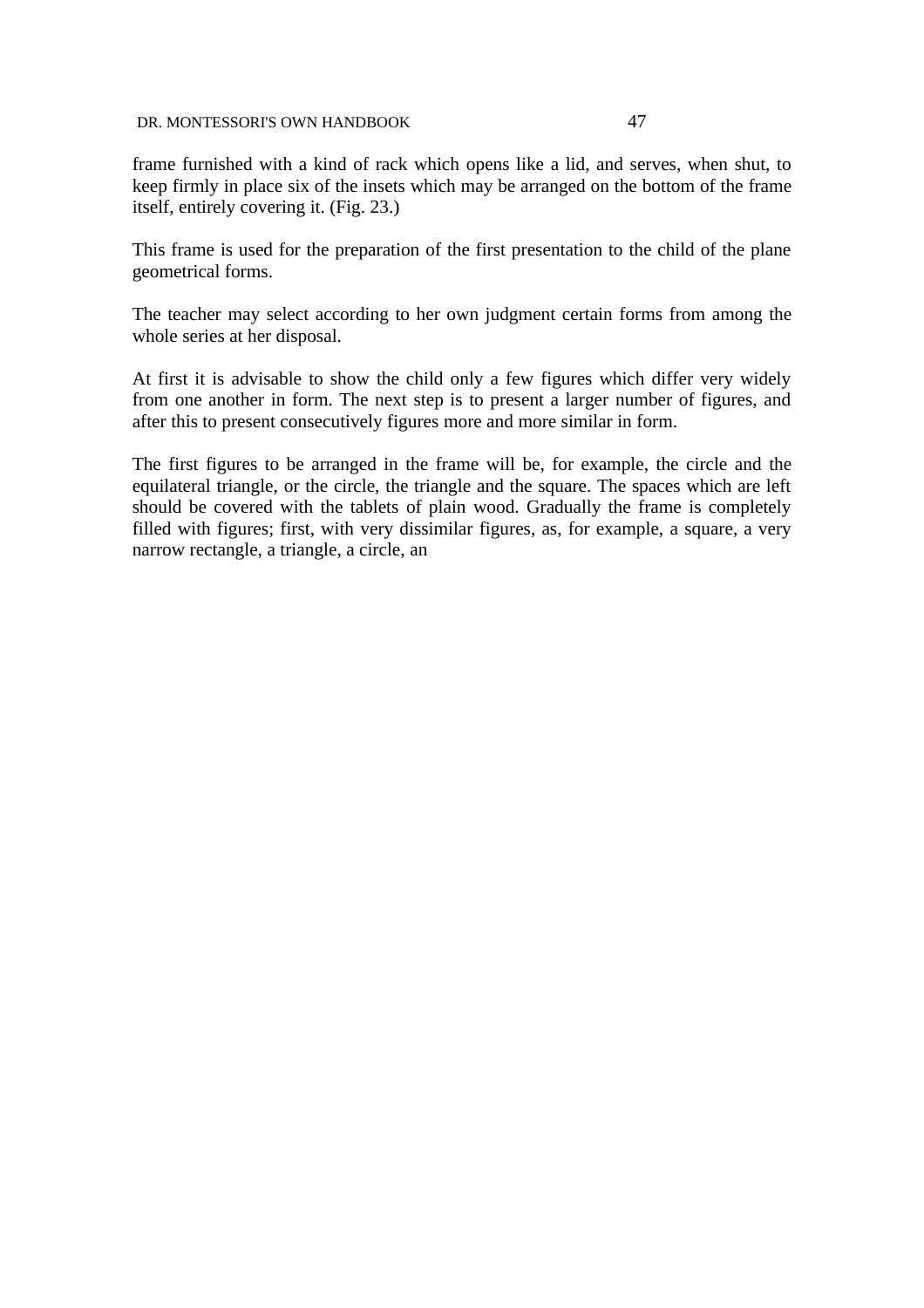ellipse and a hexagon, or with other figures in combination.

Afterwards the teacher's object will be to arrange figures similar to one another in the frame, as, for example, the set of six rectangles, six triangles, six circles, varying in size, etc.

This exercise resembles that of the cylinders. The insets are held by the buttons and taken from their places. They are then mixed on the table and the child is invited to put them back in their places. Here also the control of the error is in the material, for the figure cannot be inserted perfectly except when it is put in its own place. Hence a series of ''experiments'', of ''attempts'' which end in victory. The child is led to compare the various forms; to realize in a concrete way the differences between them when an inset wrongly placed will not go into the aperture. In this way he educates his eye to the recognition of forms.

The new movement of the hand which the child must coordinate is of particular importance. He is taught to touch the outline of the geometrical figures with the soft tips of the index and middle finger of the right hand, or of the left as well, if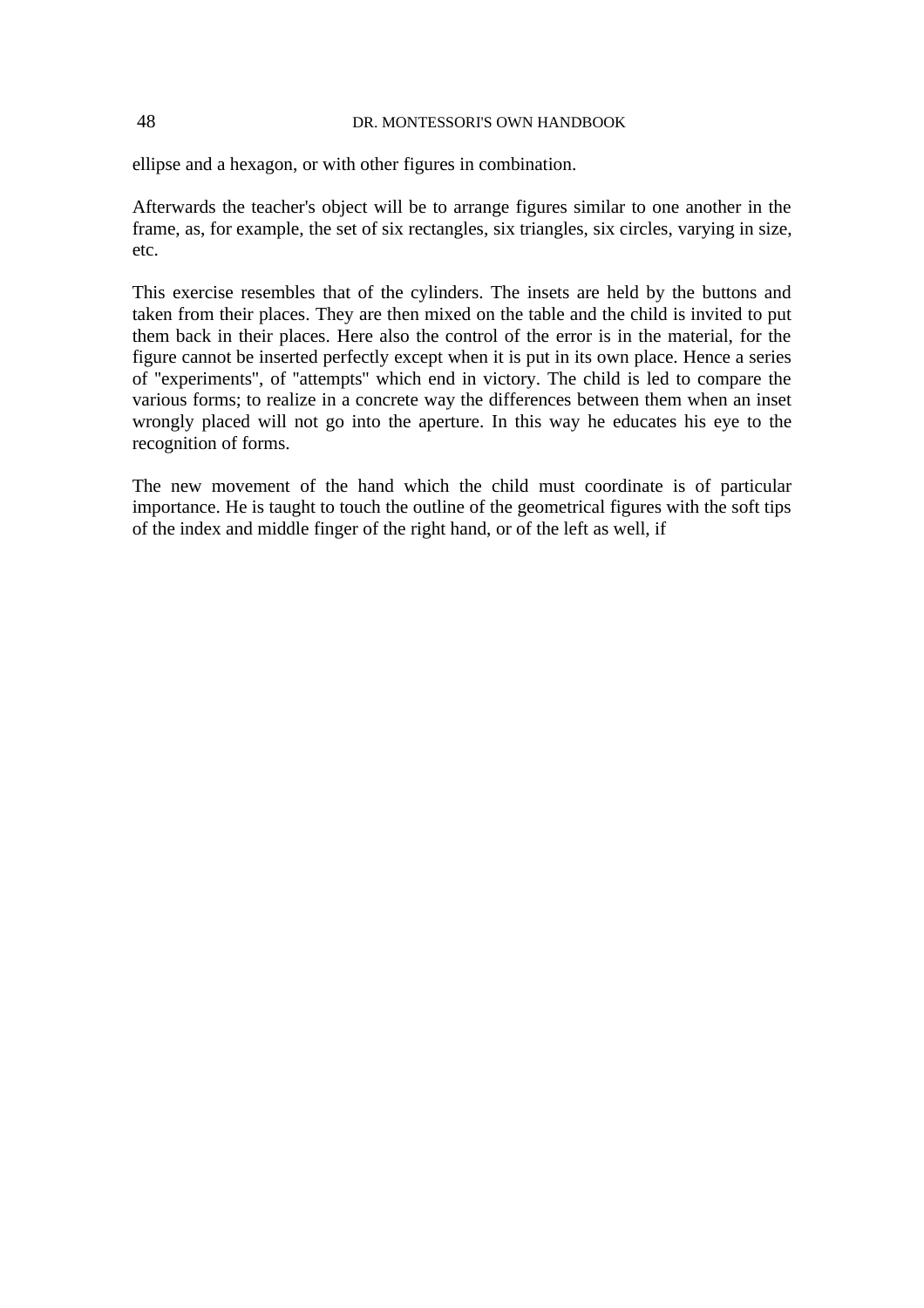Fig. 23. —Frame to Hold Geometrical Insets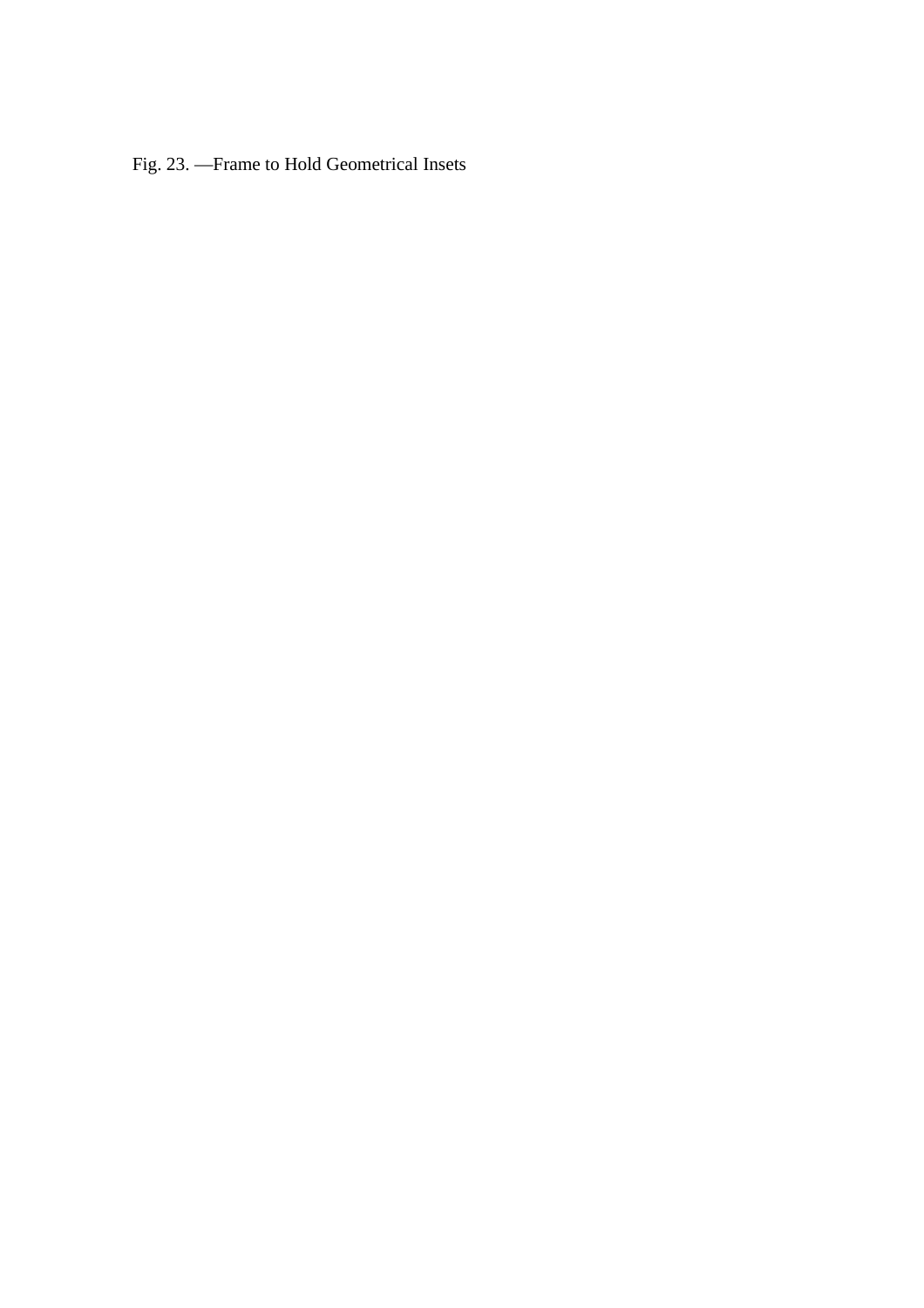Fig. 24. —Child Touching the Insets (Montessori School, Ruton)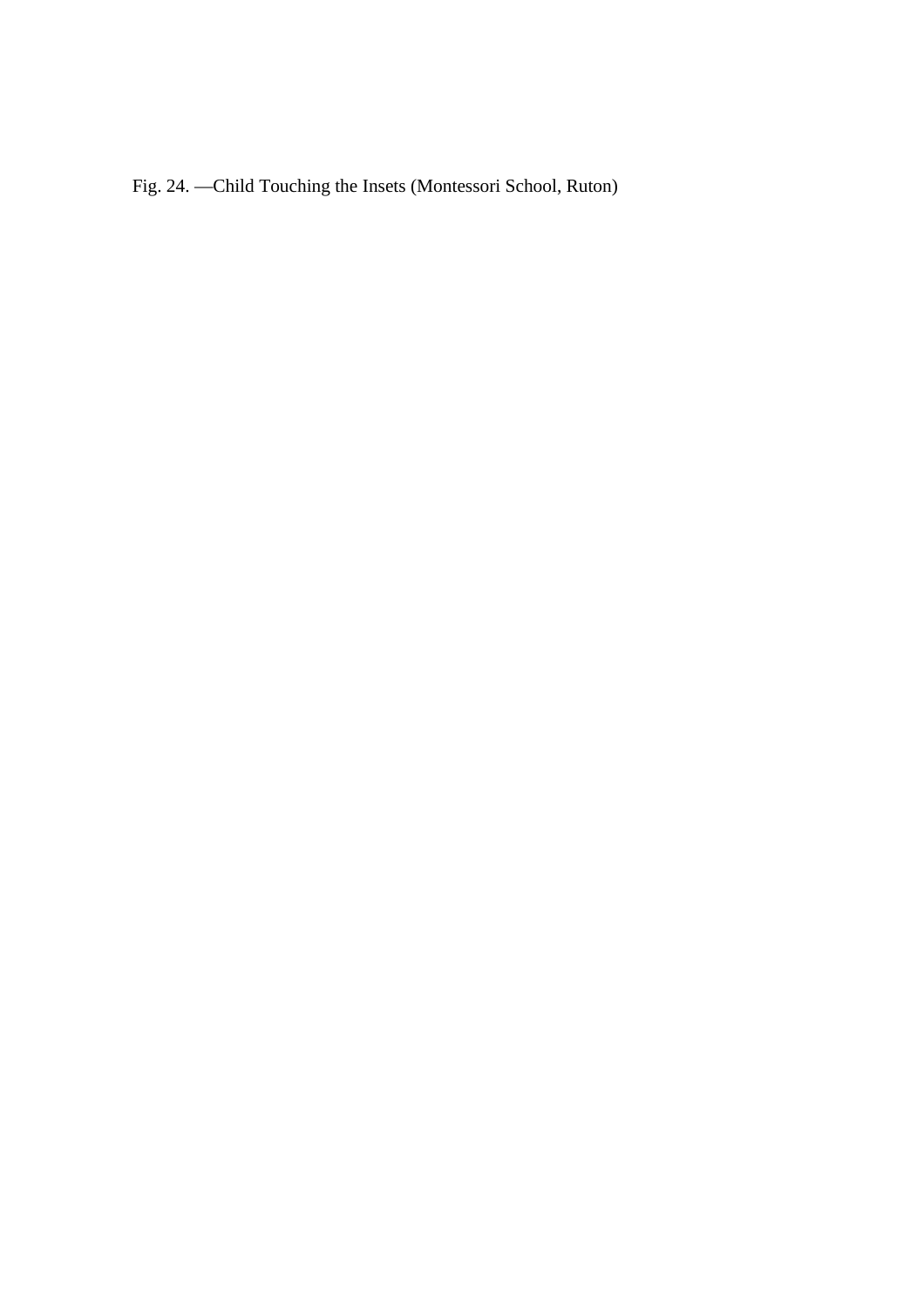one believes in ambidexterity. (Fig. 24.) The child is made to touch the outline, not only of the inset, but also of the corresponding aperture, and, only after having touched them, is he to put back the inset into its place.

The recognition of the form is rendered much easier in this way. Children who evidently do not recognize the identities of form by the eye and who make absurd attempts to place the most diverse figures one within the other, do recognize the forms after having touched their outlines, and arrange them very quickly in their right places.

The child's hand during this exercise of touching the outlines of the geometrical figures has a concrete guide in the object. This is especially true when he touches the frames, for his two fingers have only to follow the edge of the frame, which acts as an obstacle and is a very clear guide. The teacher must always intervene at the start to teach accurately this movement, which will have such an importance in the future. She must, therefore, show the child how to touch, not only by performing the movement herself slowly and clearly, but also by guiding the child's hand itself during his first attempts, so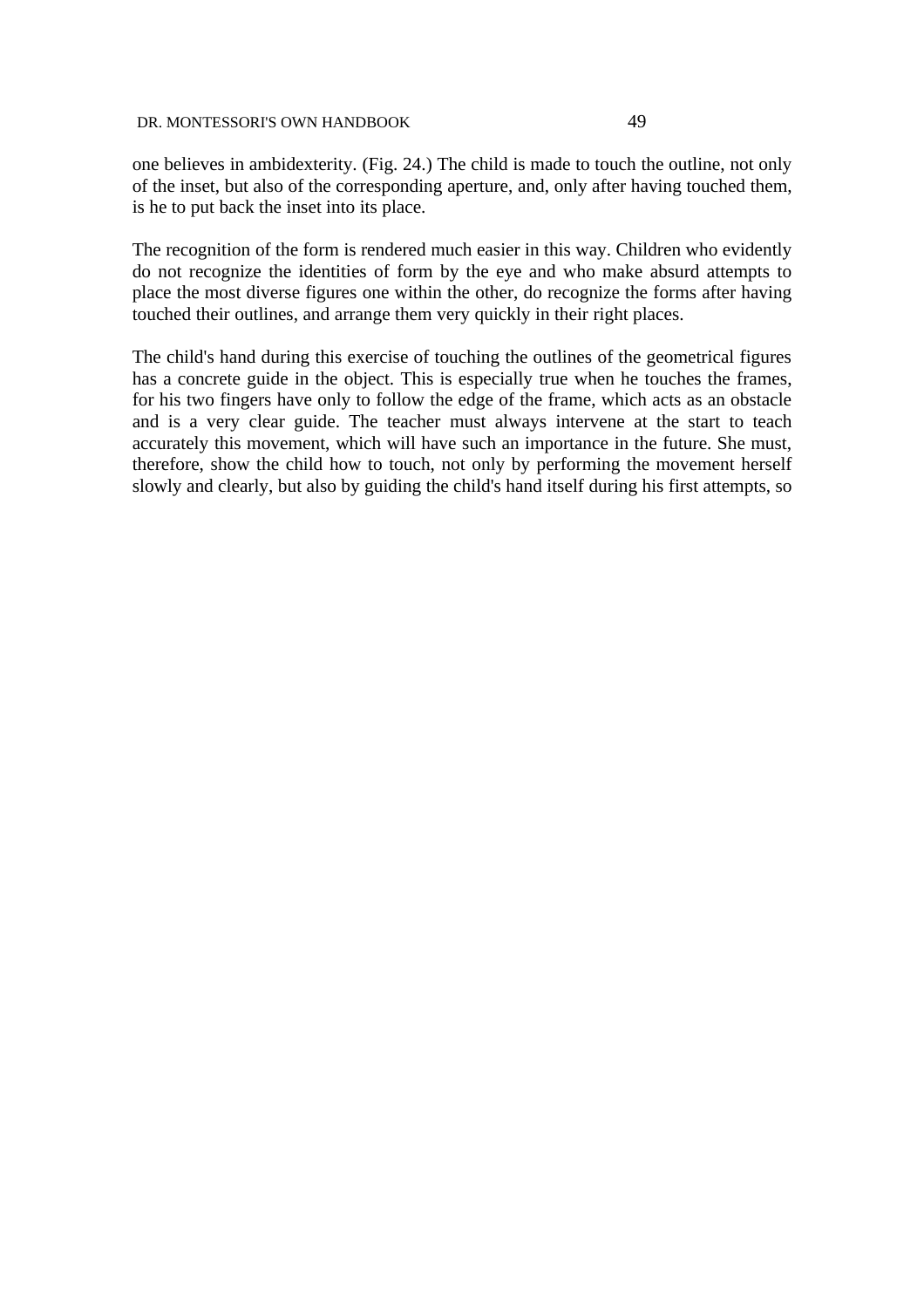that he is sure to touch all the details — angles and sides. When his hand has learned to perform these movements with precision and accuracy, he will be really capable of following the outline of a geometrical figure, and through many repetitions of the exercise he will come to coordinate the movement necessary for the exact delineation of its form.

This exercise could be called an indirect but very real preparation for drawing. It is certainly the preparation of the hand to trace an enclosed form. The little hand which touches, feels, and knows how to follow a determined outline is preparing itself, without knowing it, for writing.

The children make a special point of touching the outlines of the plane insets with accuracy. They themselves have invented the exercise of blindfolding their eyes so as to recognize the forms by touch only, taking out and putting back the insets without seeing them.

Corresponding to every form reproduced in the \ plane insets there are three white cards square in shape and of exactly the same size as the wooden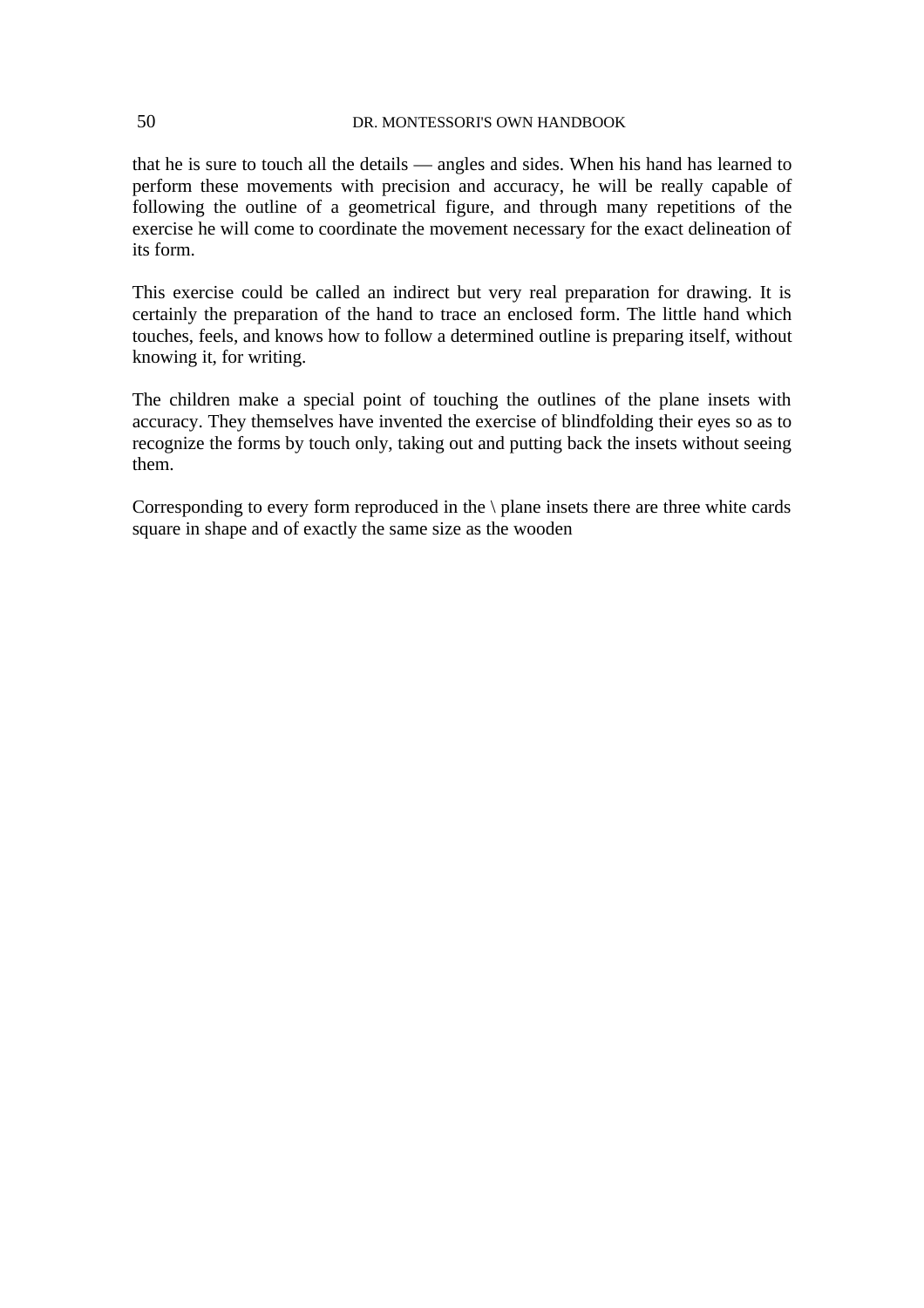frames of the insets. These cards are kept in three special cardboard boxes, almost cubic in form. (Fig. 25.)

On the cards are repeated, in three series, the same geometrical forms as those of the plane insets. The same measurements of the figures also are exactly reproduced.

In the first series the forms are filled in, i.e., they are cut out in blue paper and gummed on to the card; in the second series there is only an outline about half a centimeter in width, which is cut out in the same blue paper and gummed to the card; in the third series, however, the geometrical figures are instead outlined only in black ink.

By the use of this second piece of the material, the exercise of the eye is gradually brought to perfection in the recognition of  $\wedge$ ' plane forms. '\* In fact, there is no longer the concrete control of error in the material as there was in the wooden insets, but the child, by his eye alone, must judge of identities of form when, instead of fitting the wooden forms into their corresponding apertures, he simply rests them on the cardboard figure.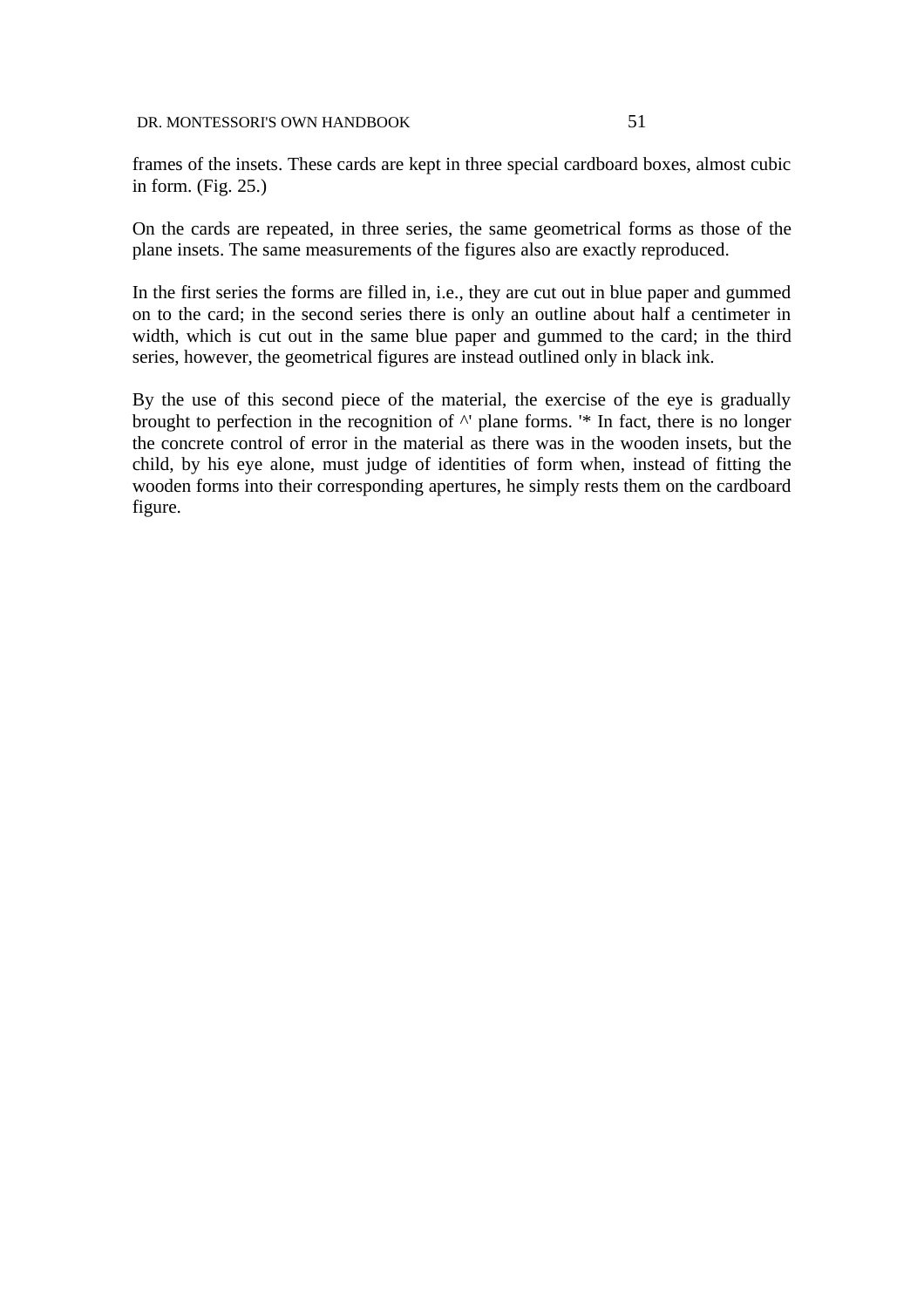Again, the refinement of the eye's power of discrimination increases every time the child passes from one series of cards to the next, and by the time that he has reached the third series, he can see the relation between a wooden object, which he holds in his hand, and an outline drawing ; that is, he can connect the concrete reality with an ahstraction. The line now assumes in his eyes a very definite meaning; and he accustoms himself to recognize, to interpret and to judge of forms contained by a simple outline.

The exercises are various ; the children themselves invent them, Some love to spread out a number of the figures of the geometric insets before their eyes, and then, taking a handful of the cards and mixing them like playing cards, deal them out as quickly as possible, choosing the figures corresponding to the pieces. Then as a test of their choice, they place the wooden pieces upon the forms on the cards. At this exercise they often cover whole tables, putting the wooden figures above, and beneath each one in a vertical line, the three corresponding forms of the cardboard series.

Another game invented by the children consists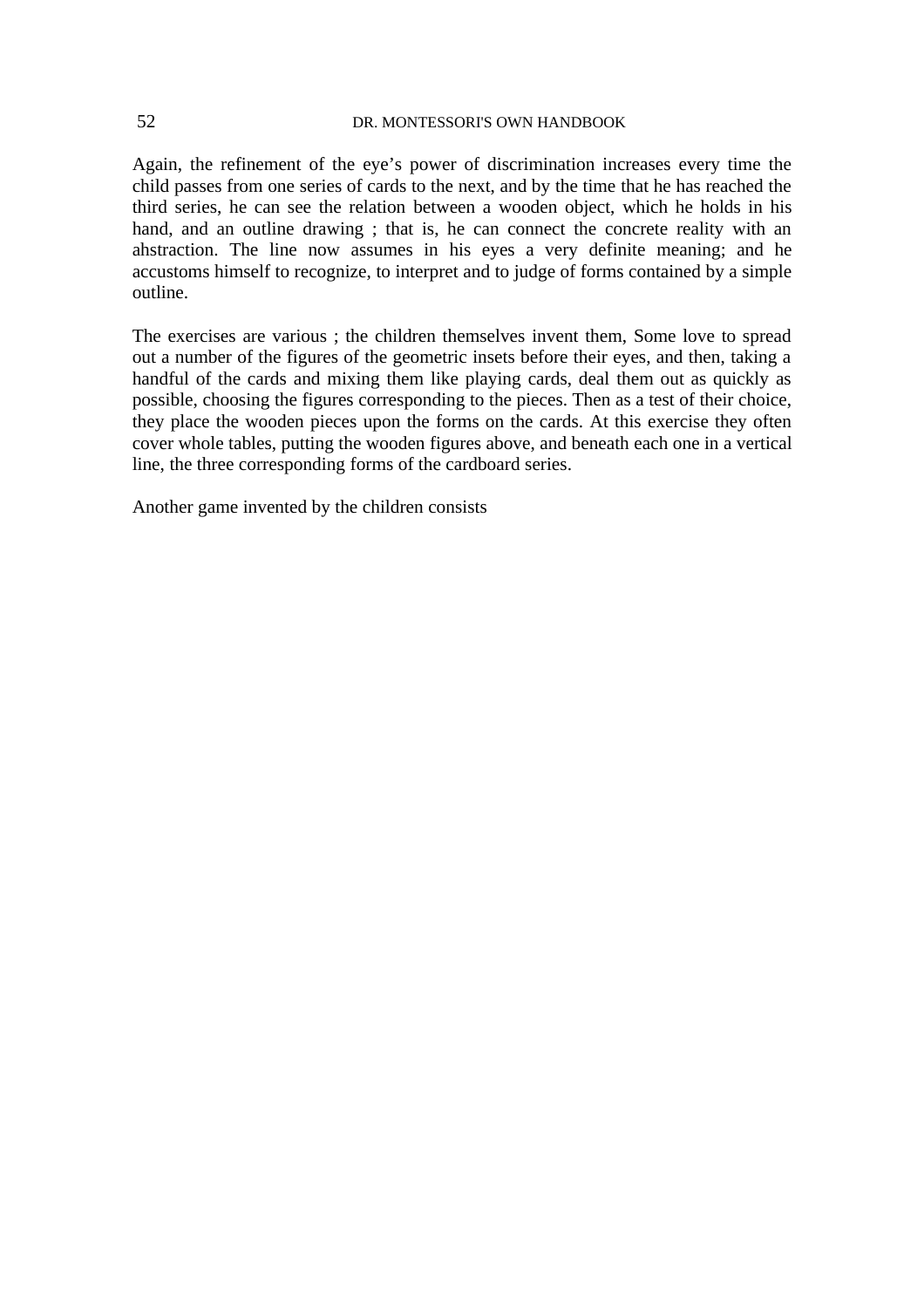in putting out and mixing all the cards of the three series on two or three adjoining tables. The child then takes a wooden geometrical form and places it, as quickly as possible, on the corresponding cards which he has recognized at a glance among all the rest.

Four or five children play this game together, and has soon as one of them has found, for example, the filled-in figure corresponding to the wooden piece, and has placed the piece carefully and precisely upon it, another child takes away the piece in order to place it on the same form in outline. The game is somewhat suggestive of chess.

Many children, without any suggestion from any one, touch with the finger the outline of the figures in the three series of cards, doing it with seriousness of purpose, interest and perseverance.

We teach the children to name all the forms of the plane insets.

At first I had intended to limit my teaching to the most important names, such as square, rectangle, circle. But the children wanted to know all the names, taking pleasure in learning even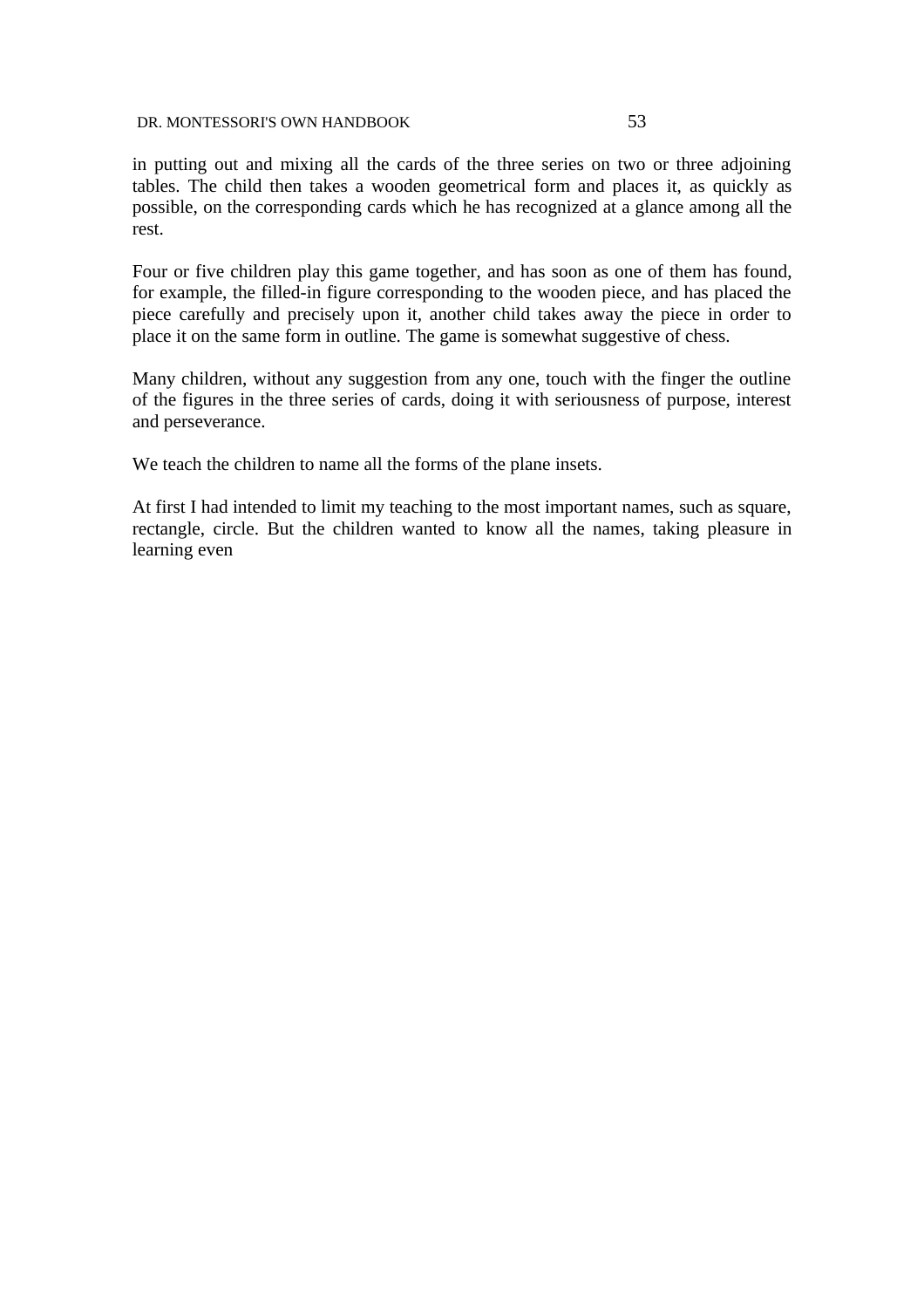the most difficult, such as trapezium, and decagon. They also show great pleasure in listening to the exact pronunciation of new words and in their repetition. Early childhood is, in fact, the age in which language is formed, and in which the sounds of a foreign language can be perfectly learned.

When the child has had long practise with the plane insets, he begins to make "discoveries" in his environment, recognizing forms, colors, and qualities already known to him — a result which, in general, follows after all the sensory exercises. Then it is that a great enthusiasm is aroused in him, and the world becomes for him a source of pleasure. A little boy, walking one day alone on the roof terra>ce, repeated to himself with a thoughtful expression on his face, "The sky is blue ! the sky is blue !" Once a cardinal, an admirer of the children of the school in Via Guisti, wished himself to bring them some biscuits and to enjoy the sight of a little greediness among the children. When he had finished his distribution, instead of seeing the children put the food hastily into their mouths, to his great surprise he heard them call out, ''A triangle! a circle ! a rect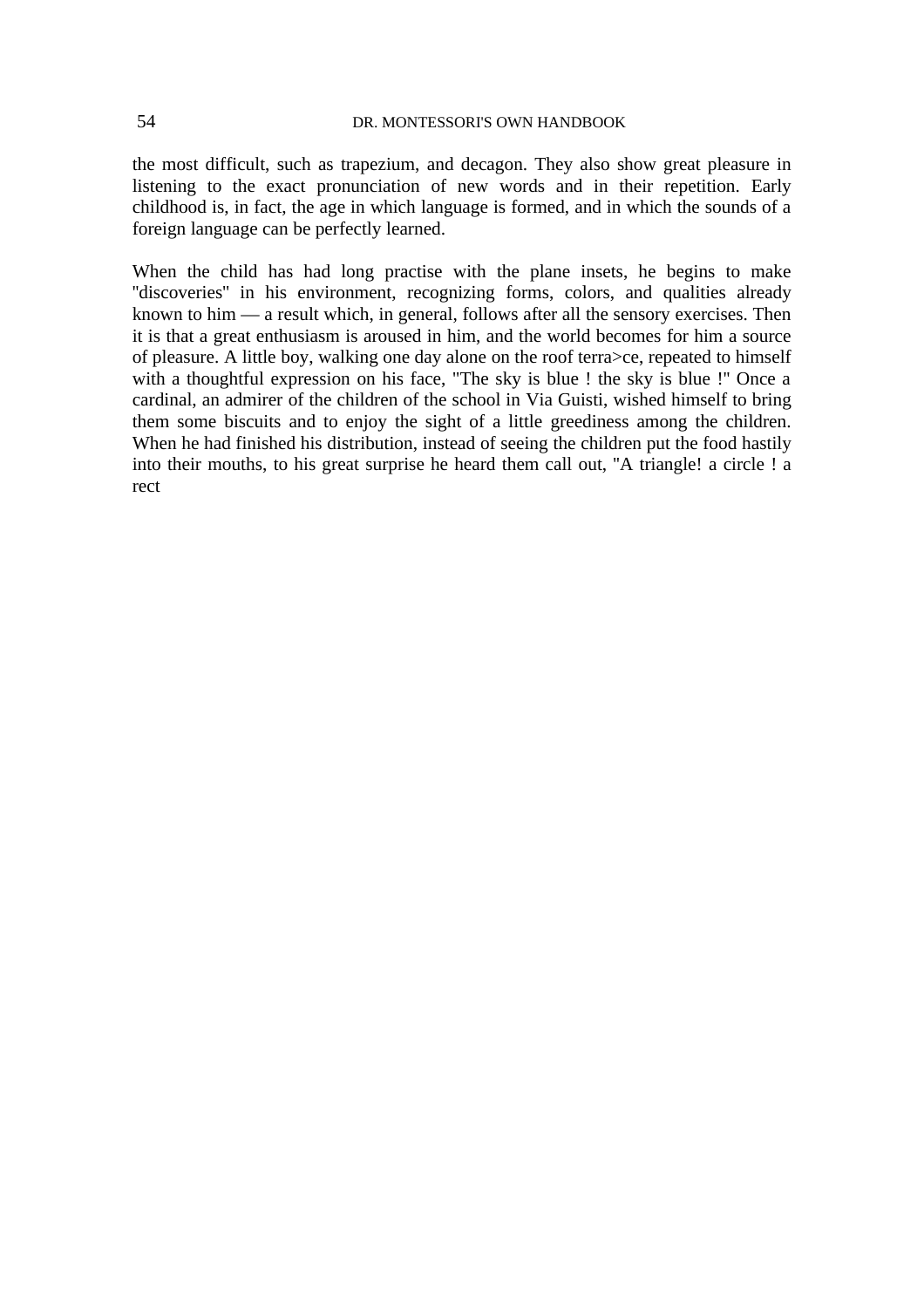Fig. 25. — Series of Cards with Geometrical Forms.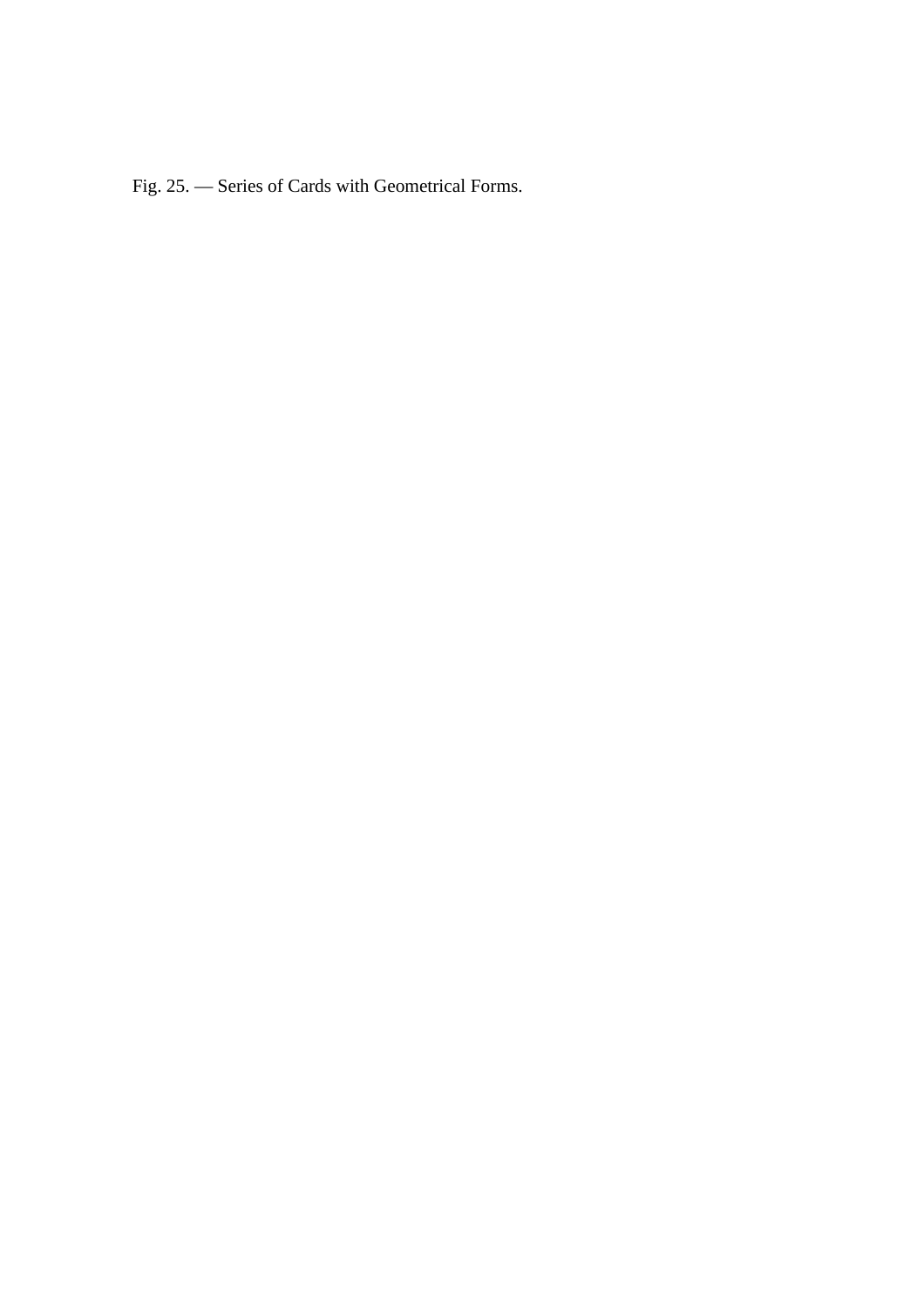Fig. 26.— Sound Boxes.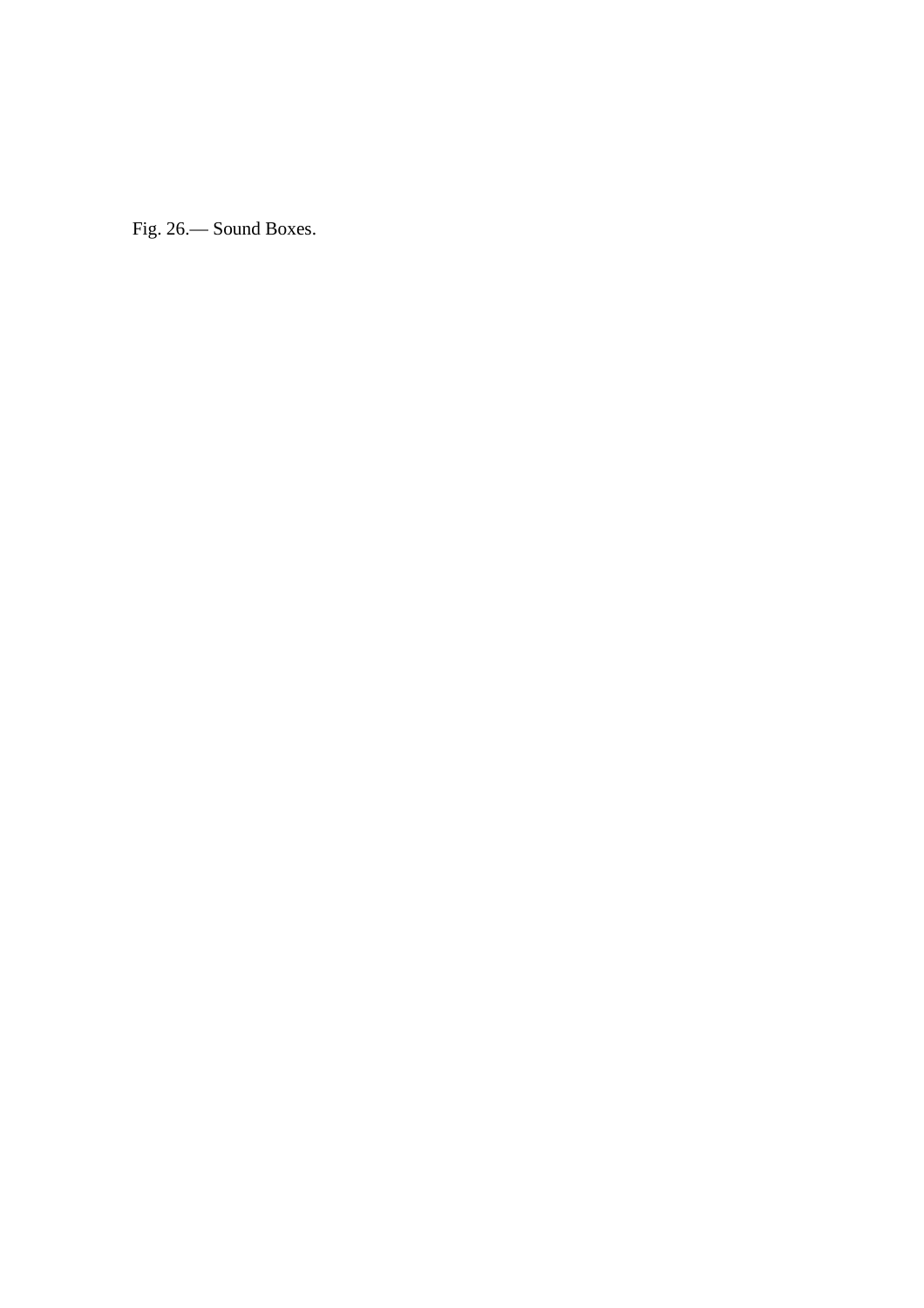angle!'' In fact, these biscuits were made in geometrical shapes.

In one of the people's dwellings at Milan, a mother, preparing the dinner in the kitchen, took from a packet a slice of bread and butter. Her little four-year-old boy who was with her said, ''Rectangle''. The woman going on with her work cut off a large comer of the slice of bread, and the child cried out, ''Triangle''. She put this bit into the saucepan, and the child, looking at the piece that was left, called out more loudly than before, ''And now it is a trapezium''.

The father, a working man, who was present, was much impressed with the incident. He went straight to look for the teacher and asked for an explanation. Much moved, he said, ''If I had been educated in that way I should not be now just an ordinary workman''.

It was he who later on arranged for a demonstration to induce all the workmen of the dwellings to take an interest in the school. They ended by presenting the teacher with a parchment they had painted themselves, and on it, between the pictures of little children, they had introduced every kind of geometrical form.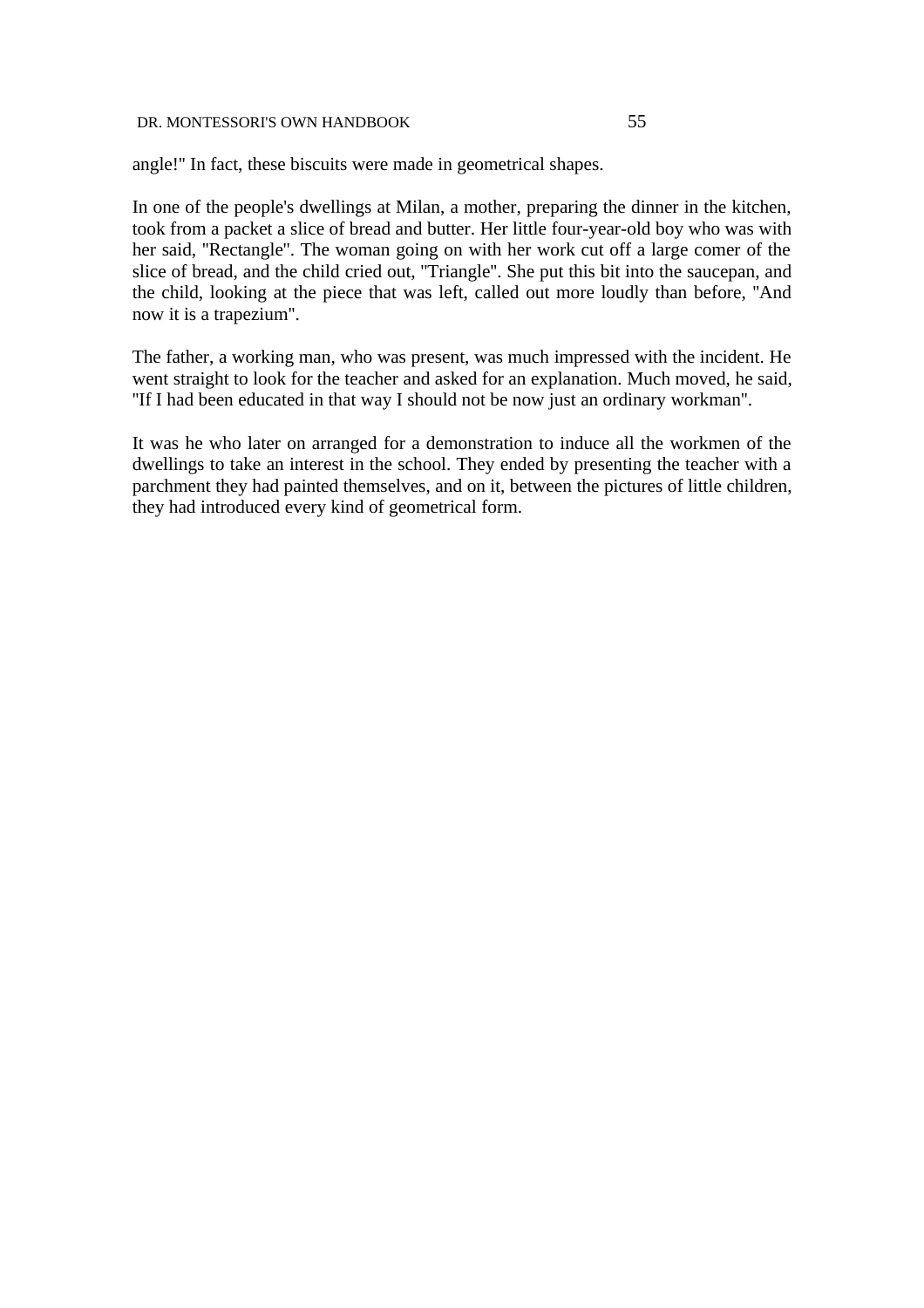As regards the touching of objects for the realization of their form, there is an infinite field of discovery open to the child in his environment. Children have been seen to stand opposite a beautiful pillar or a statue and, after having admired it, to close their eyes in a state of beatitude and pass their hands many times over the forms. One of our teachers met one day in a church two little brothers from the school in Via Guisti. They were standing looking at the small columns supporting the altar. Little by little the elder boy edged nearer the columns and began to touch them, then, as if he desired his little brother to share his pleasure, he drew him nearer and, taking his hand very gently, made him pass it round the smooth and beautiful shape of the column. But a sacristan came up at that moment and sent away ''those tiresome children who were touching everything''.

The great pleasure which the children derive from the recognition of objects by touching their form corresponds in itself to a sensory exercise.

Many psychologists have spoken of the *stereognostic* sense, that is, the capacity of recognizing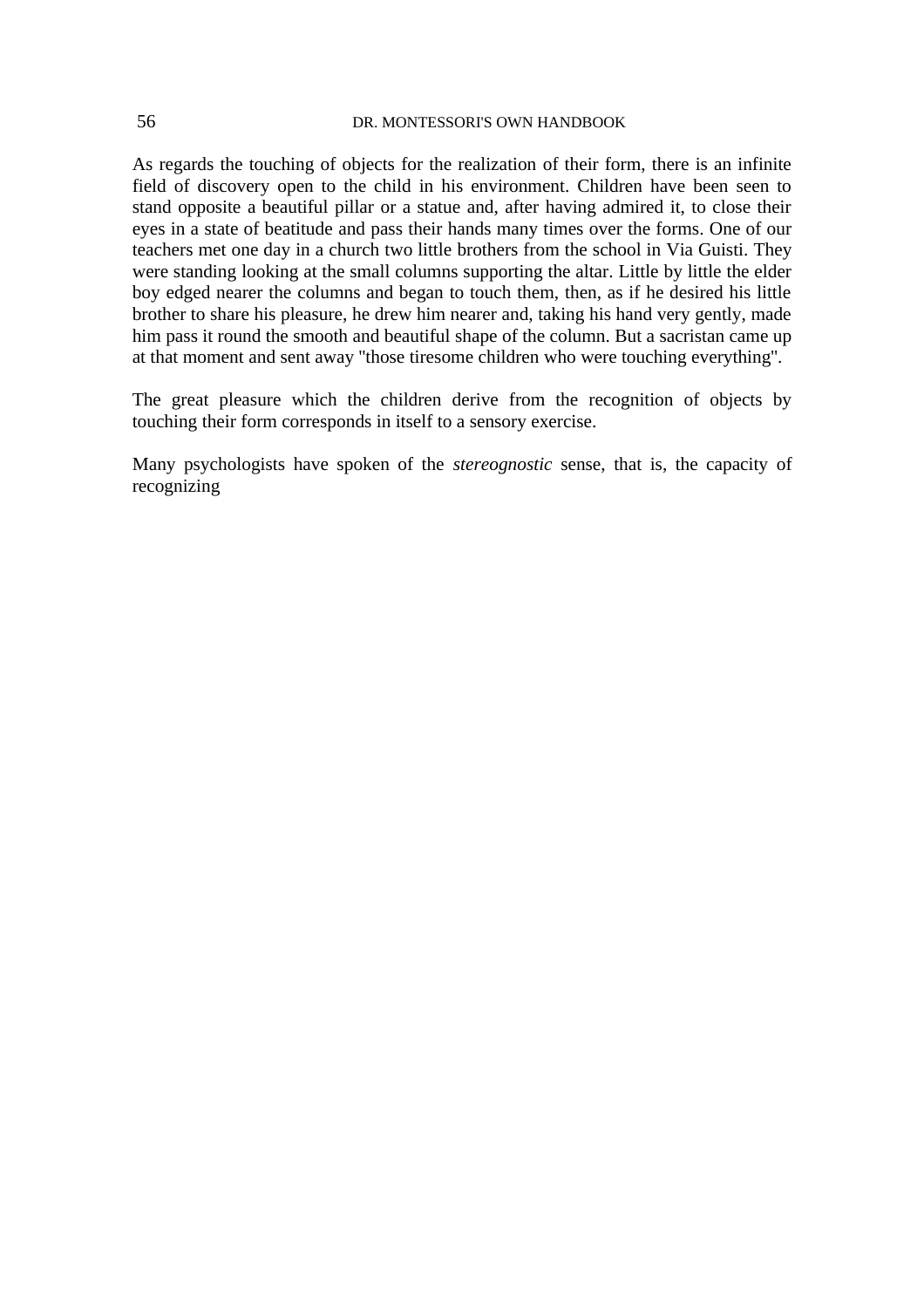forms by the movement of the muscles of the hand as it follows the outlines of solid objects. This sense does not consist only of the sense of touch, because the tactile sensation is only that by which we perceive the differences in quality of surfaces, rough or smooth. Perception of form comes from the combination of two sensations, t^tctile and muscular, muscular sensations being sensations of movement. What we call in the blind the tactile sense is in reality more often the stereognostic sense. That is, they perceive by means of their hands the form of bodies.

It is the special muscular sensibility of the child from three to six years of age who is forming his own muscular activity which stimulates him to use the stereognostic sense. When the child spontaneously blindfolds his eyes in order to recognize various objects, such as the plane and solid insets, he is exercising this sense.

There are many exercises which he can do to enable him to recognize with closed eyes objects of well defined shapes, as, for example, the little bricks and cubes of Froebel, marbles, coins, beans, peas, etc. From a selection of different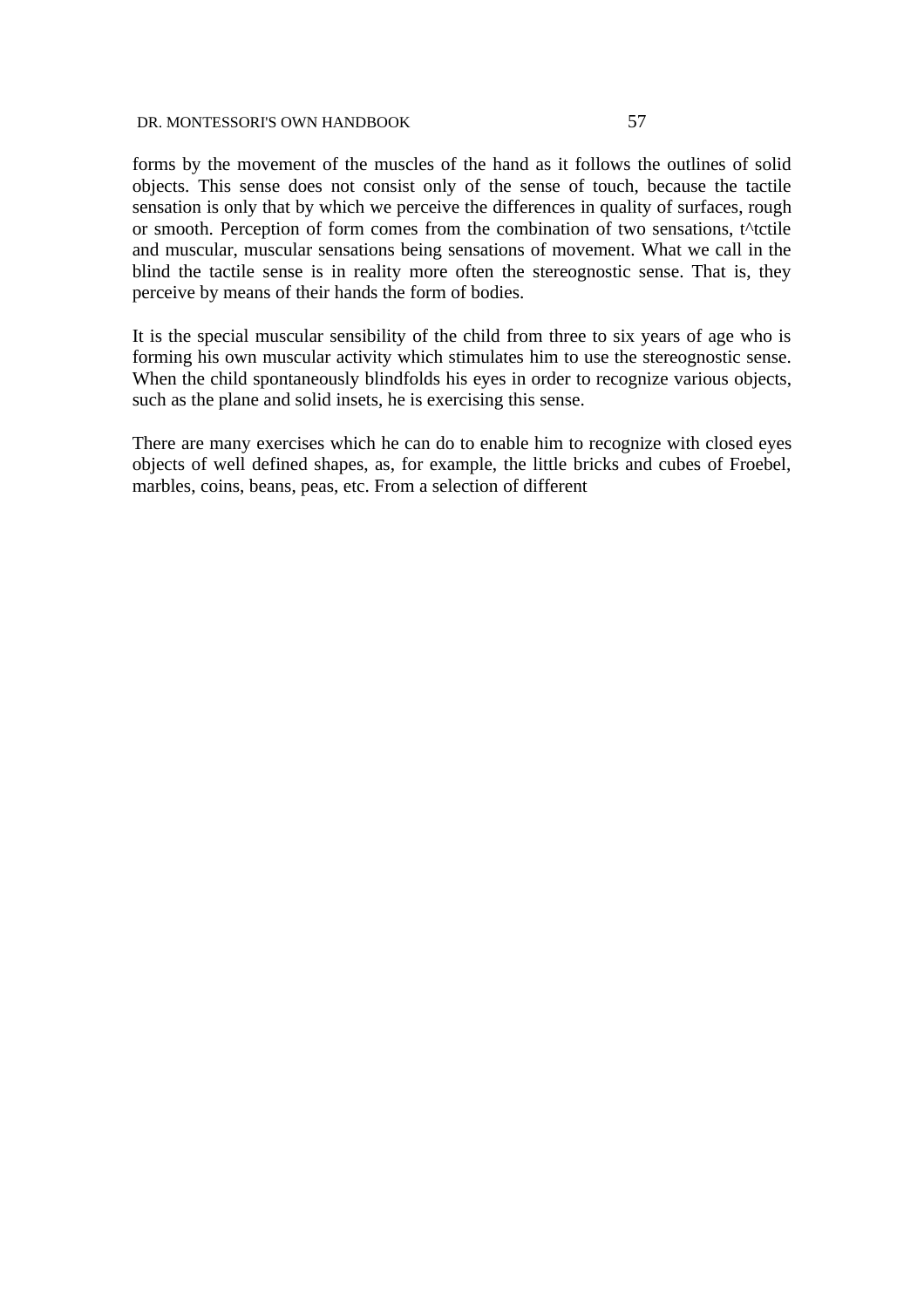(3) Discrimination between objects very similar to one another.

To concentrate the attention of the child upon the sensory stimulus which is acting upon him at a particular moment, it is well, as far as possible, to isolate the sense ; for instance, to obtain silence In the room for all the exercises and to blindfold the eyes for those particular exercises which do not relate to the education of the sense of sight.

The cinematograph pictures give a general idea of all the sense exercises which the children can do with the material, and any one who has been initiated into the theory on which these are based will be able gradually to recognize them as they are seen practically carried out.

It is very advisable for those who wish to guide the children in these sensory exercises to begin themselves by working with the didactic material. The experience will give them some idea of what the children must feel, of the difficulties which they must overcome, etc., and, up to a certain point, it will give them some conception of the interest which these exercises can arouse in them. Whoever makes such experiments himself will be most struck by the fact that, when blindfolded, he finds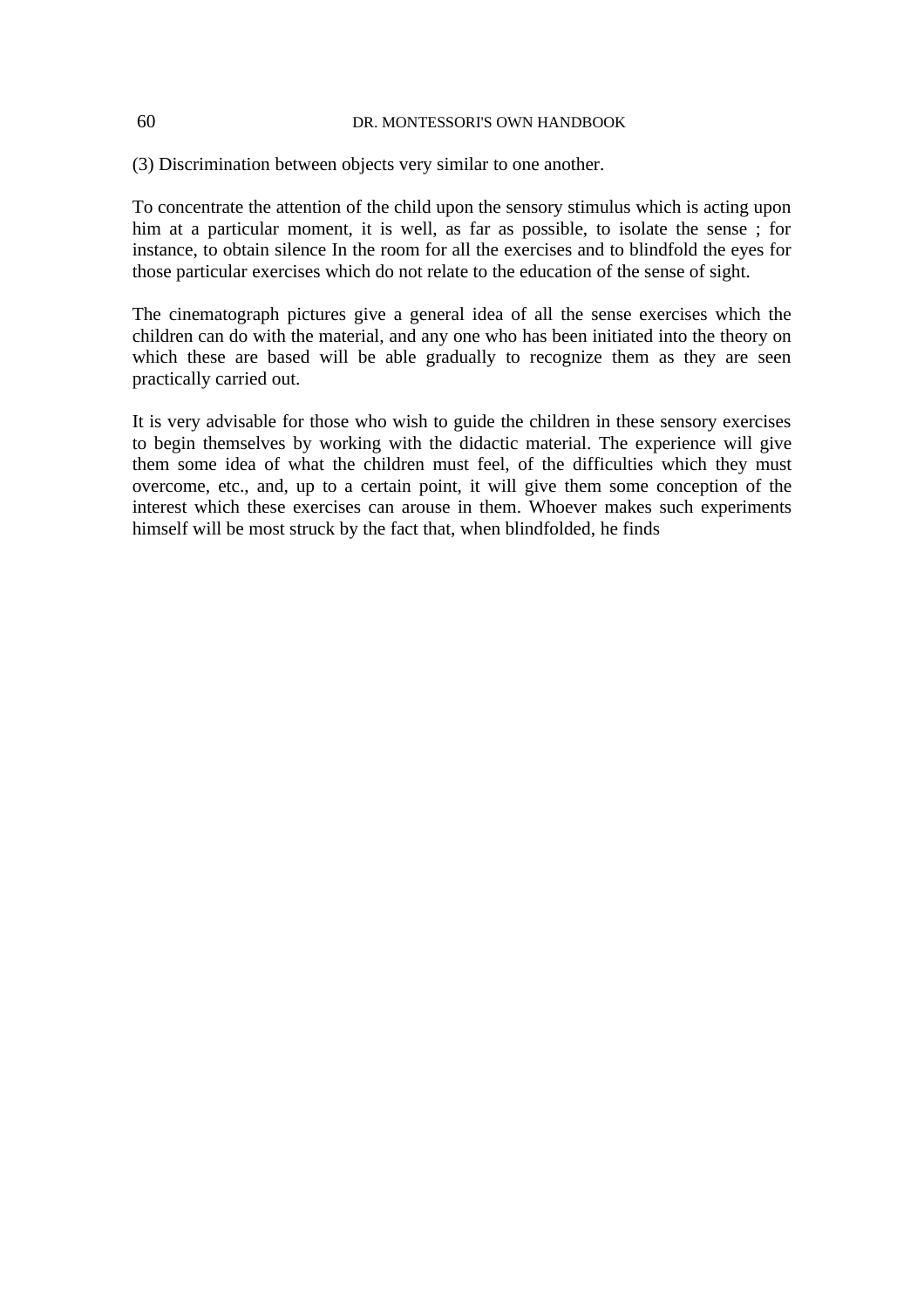Fig. 27.— Musical Bells.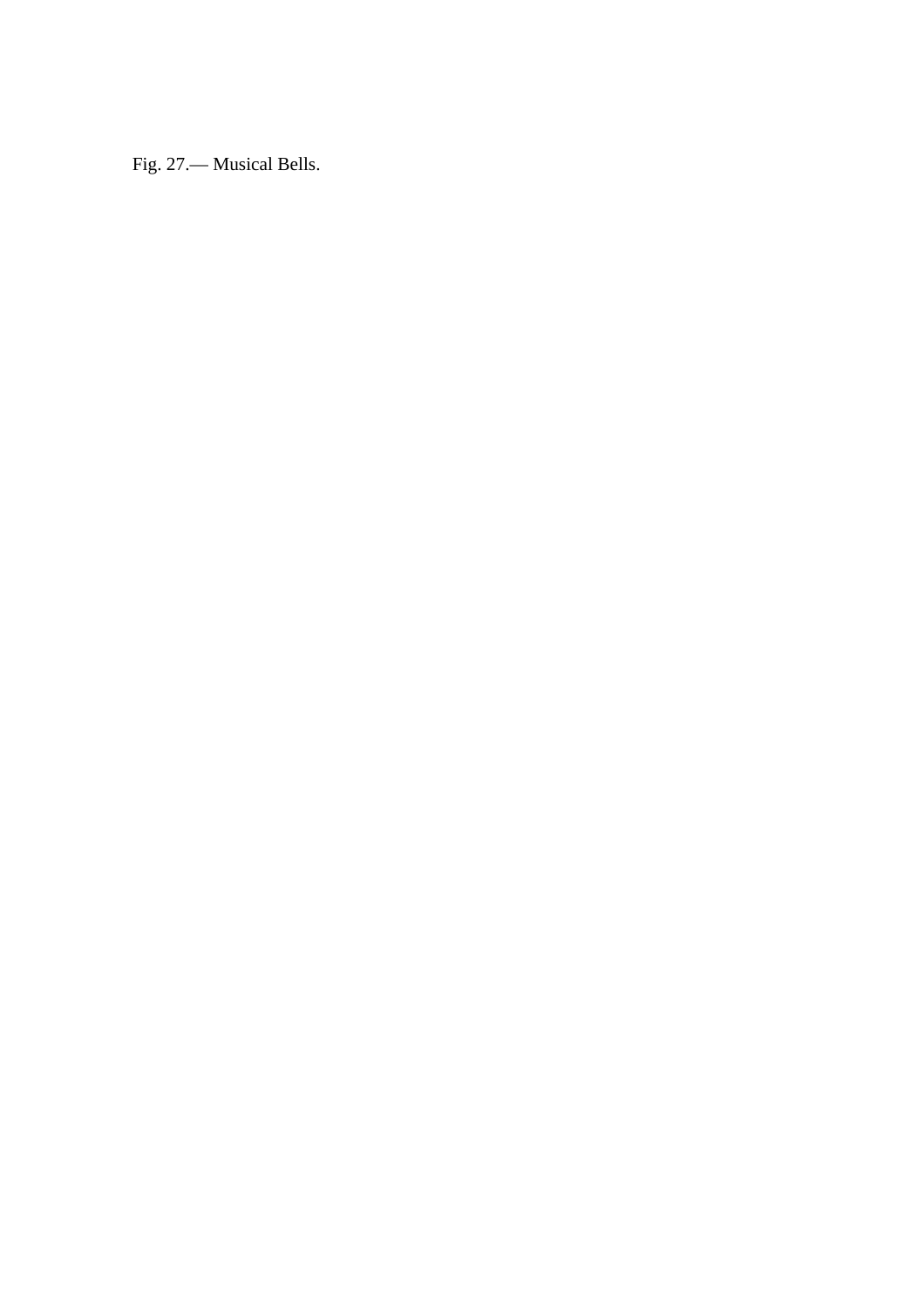that all the sensations of touch and hearing really appear more acute and more easily recognized. On account of this alone no small interest will be aroused in the experimenter.

For the beginning of the education of the musical sense, we use in Eome a material which does not form part of the didactic apparatus as it is sold at present. It consists of a double series of bells forming an octave with tones and semitones. These metal bells, which stand upon a wooden rectangular base, are all alike in appearance, but, when struck with a little wooden hammer, give out sounds corresponding to the notes doh, re, mi, fah, soh, lah, ti, doh, doh# , re# , fah# , soh# , lah# .

''

 One series of bells is arranged in chromatic order upon a long board, upon which are painted rectangular spaces which are black and white and of the same size as the bases which support the bells. As on a pianoforte keyboard, the white spaces correspond to the tones, and the black to the semitones. (Fig. 27.)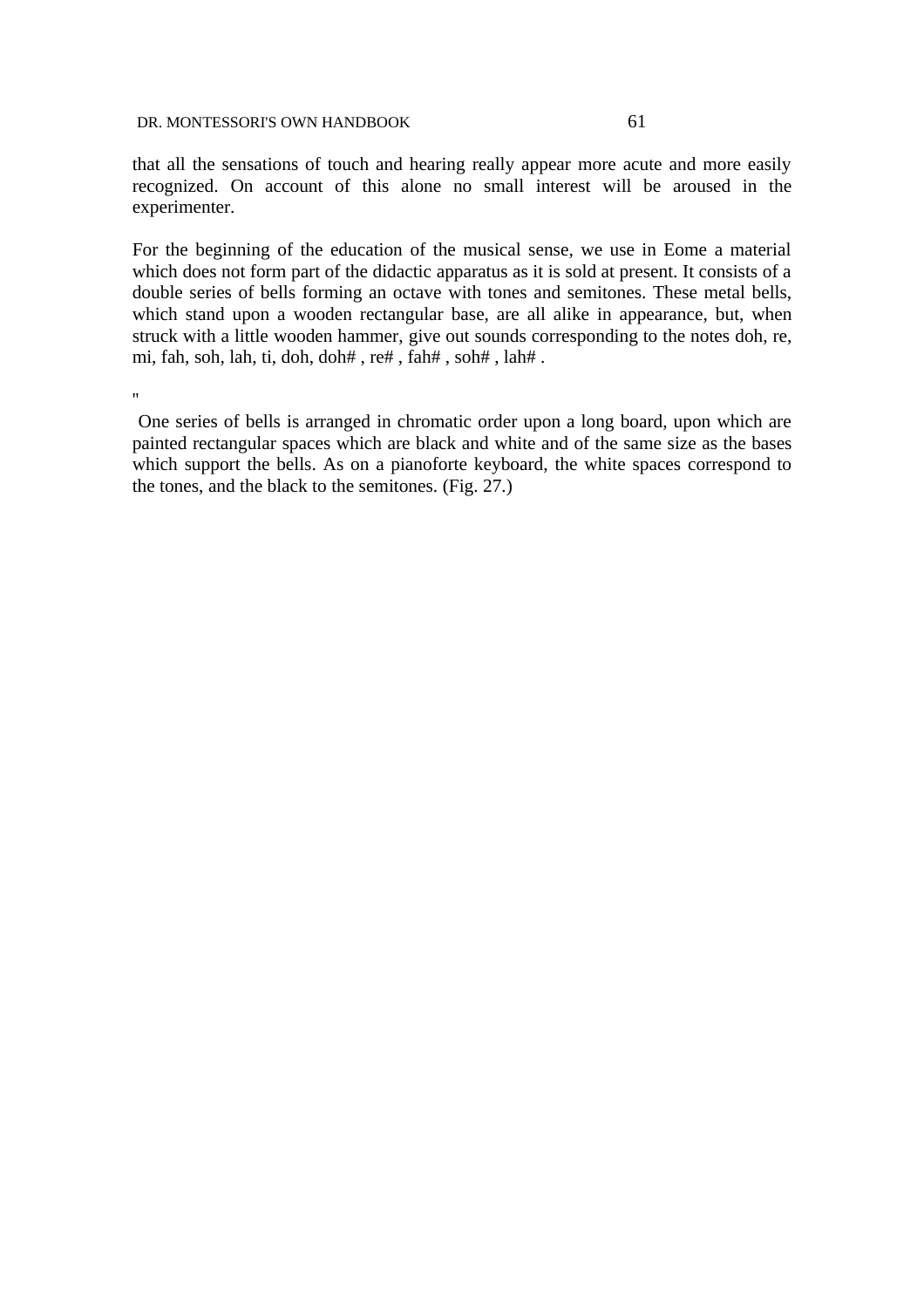At first tlie only bells to be arranged upon the board are those which correspond to the tones; these are set upon the white spaces in the order of the musical notes, doh, re, mi, fah, soh, lah, ti, doh.

To perform the first exercise the child strikes with a small hammer the first note of the series already arranged (doh). Then among a second series of corresponding bells which, arranged without the semitones, are mixed together upon the table, he tries, by striking the bells one after the other, to find the sound which is the same as the first one he has struck (doh). When he has succeeded in finding the corresponding sound, he puts the bell thus chosen opposite the first one (doh) upon the board. Then he strikes the second bell, re, once or twice; then from among the mixed group of bells he makes experiments until he recognizes re, which he places opposite the second bell of the series already arranged. He continues in the same way right to the end, looking for the identity of the sounds and performing an exercise of pairing similar to that already done in the case of the sound-boxes, the colors, etc.

Later, he learns in order the sounds of the musical scale, striking in rapid succession the bells ar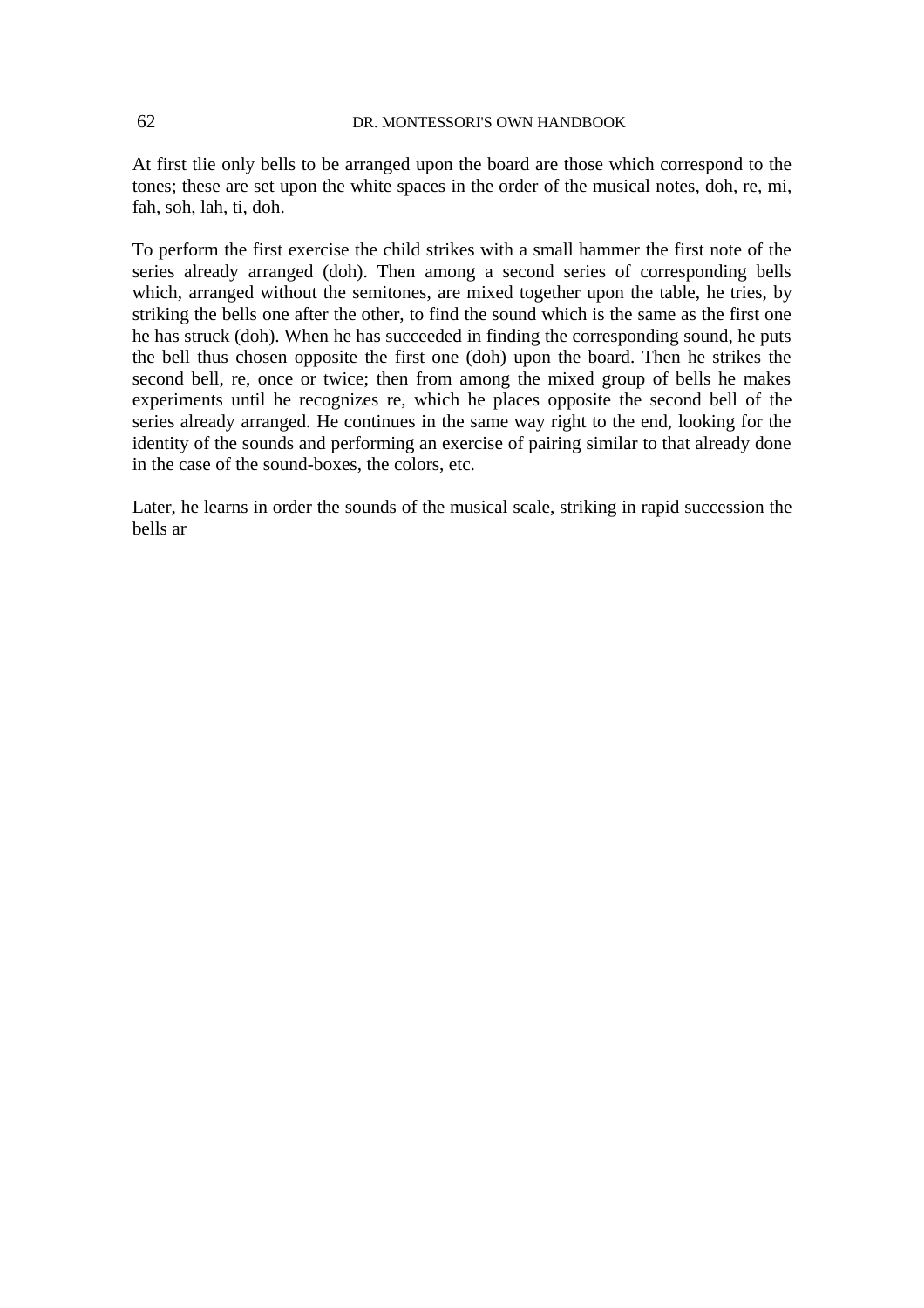ranged in order, and also accompanying his action with his voice — doh, re, mi, fah, soh, lah, ti, doh. When he is able to recognize and remember the series of sonnds, the child takes the eight bells and, after mixing them up, he tries by striking them with the hammer, to find doh, then re, etc. Every time that he takes a new note, he strikes from the beginning all the bells already recognized and arranged in order — doh, re, doh re, mi; doh, re mi, fah; doh, re mi, fah, soh, etc. In this way he succeeds in arranging all the bells in the order of the scale, guided only by his ear, and having succeeded, he strikes all the notes one after the other up and down the scale. This exercise fascinates children from five years old upwards.

If the objects which have been described constitute the didactic material for the beginnings of a methodical education of the auditory sense, I have no desire to limit to them an educational process which is so important and already so complex in its practise, whether in the long established methods of treatment for the deaf, or in modem physiological musical education. In fact, I also use resonant metal tubes, small bars of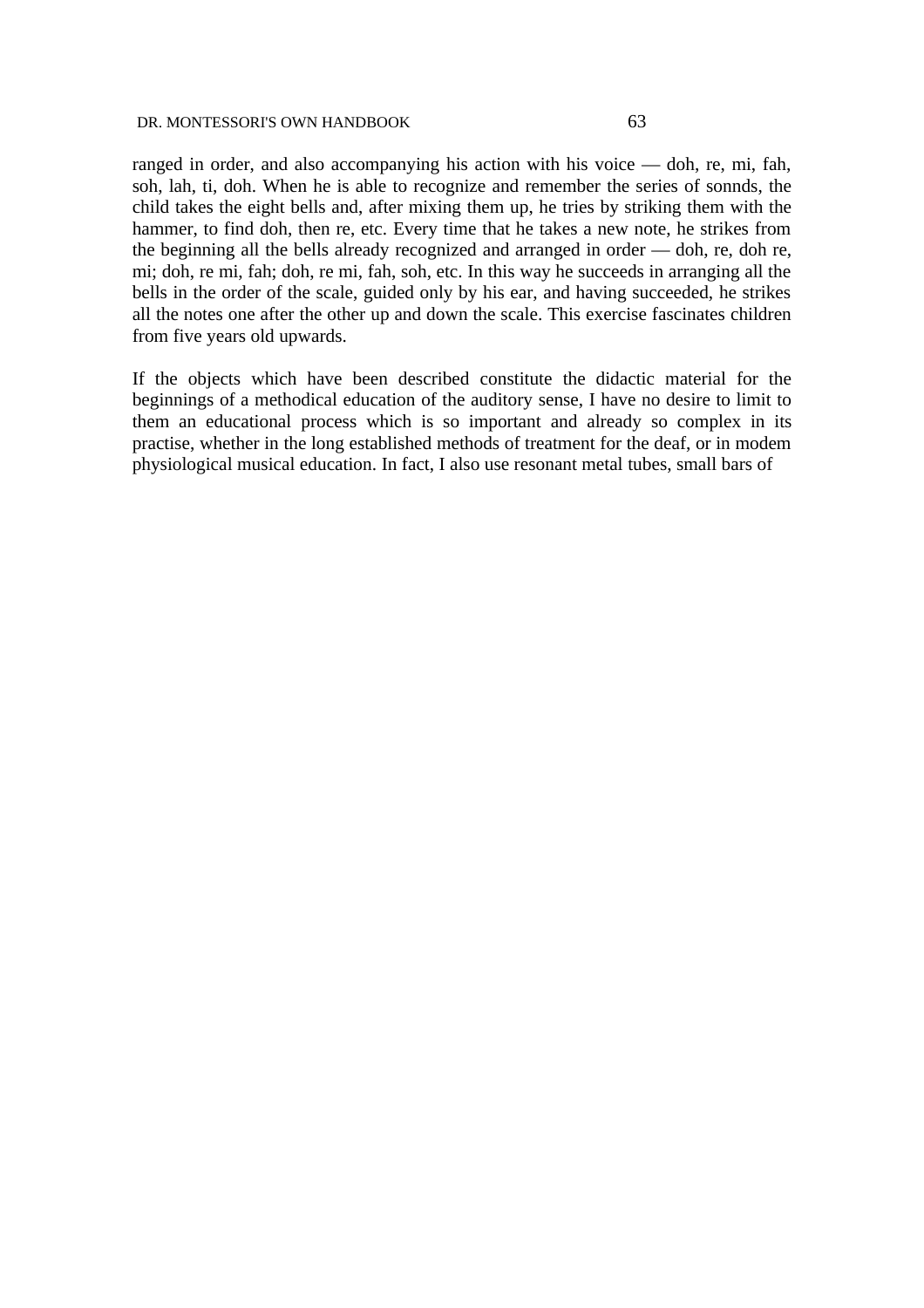wood whicli emit musical notes, and strings (little harps), npon which the children seek to recognize the tones they have already learned with the exercise of the bells. The pianoforte may also be used for the same purpose. In this way the difference in timhre comes to be perceived together with the differences in tone. At the same time various exercises, already mentioned, such as the marches played on the piano for rhythmic exercises, and the simple songs sung by the children themselves, offer extensive means for the development of the musical sense.

To quicken the child's attention in special relation to sounds there is a most important exercise which, contrary to all attempts made up to this time in the practise of education, consists not in producing but in eliminating, as far as possible, all sounds from the environment. My ''lesson of silence'' has been very widely applied, even in schools where the rest of my method has not found its way, for the sake of its practical effect upon the discipline of the children.

The children are taught ''not to move"; to inhibit all those motor impulses which may arise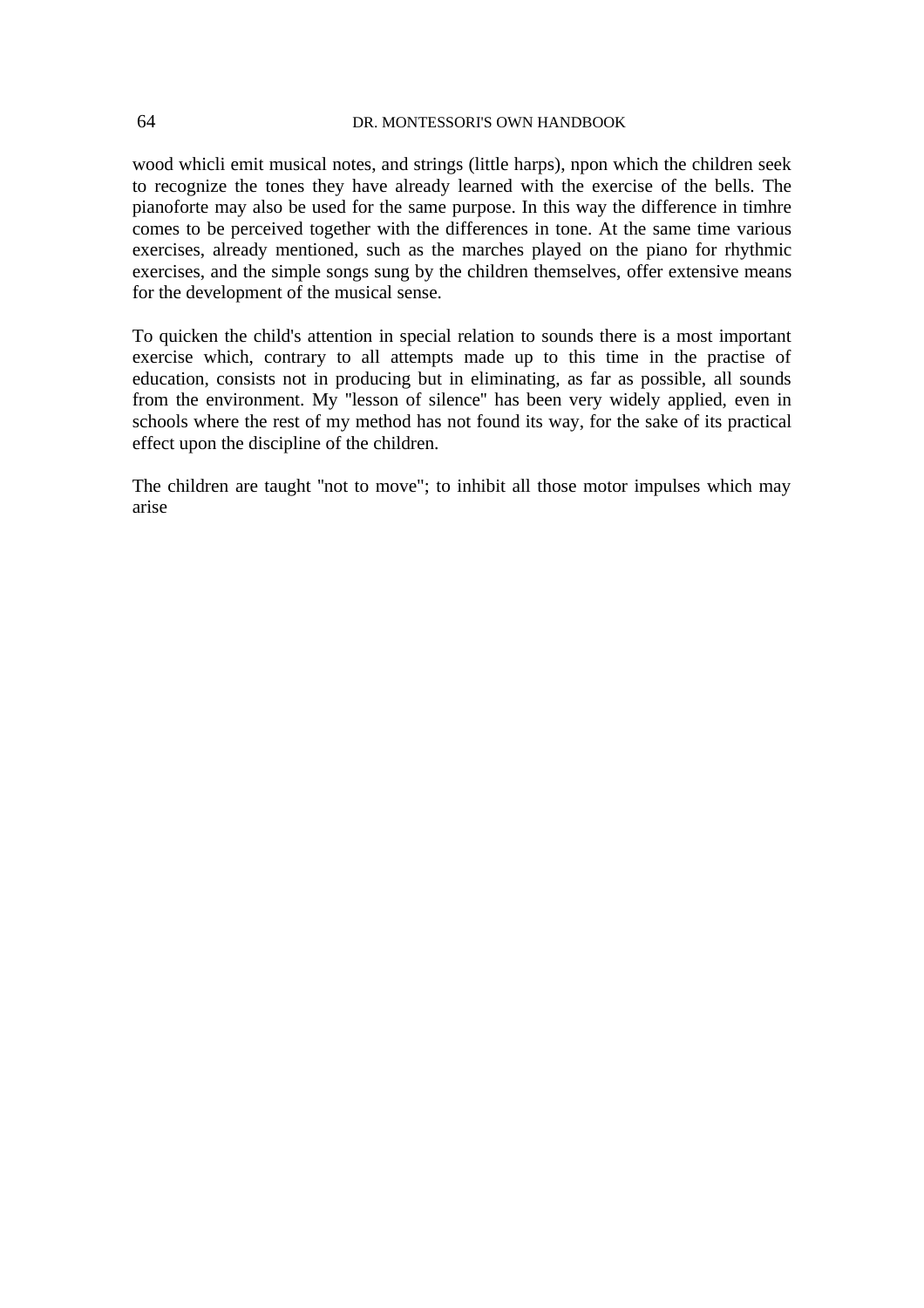from any cause whatsoever, and in order to induce in them real ''immobility'', it is necessary to initiate them in the control of all their movements. The teacher, then, does not limit herself to saying, ''Sit still'',' but she gives them the example herself, showing them how to sit absolutely still; that is, with feet still, body still, arms still, head still. The respiratory movements should also be performed in such a way as to produce no sound.

The children must be taught how to succeed in this exercise. The fundamental condition is that of finding a comfortable position, i.e., a position of equilibrium. As they are seated for this exercise, they must therefore make themselves comfortable either in their little chairs or on the ground. When immobility is obtained, the room is half-darkened, or else the children close their eyes, or cover them with their hands.

It is quite plain to see that the children take a great interest in the \*\* Silence''; they seem to give themselves up to a kind of spell: they might be said to be wrapped in meditation. Little by little, as each child, watching himself, becomes more and more still, the silence deepens till it becomes absolute and can be felt, just as the twi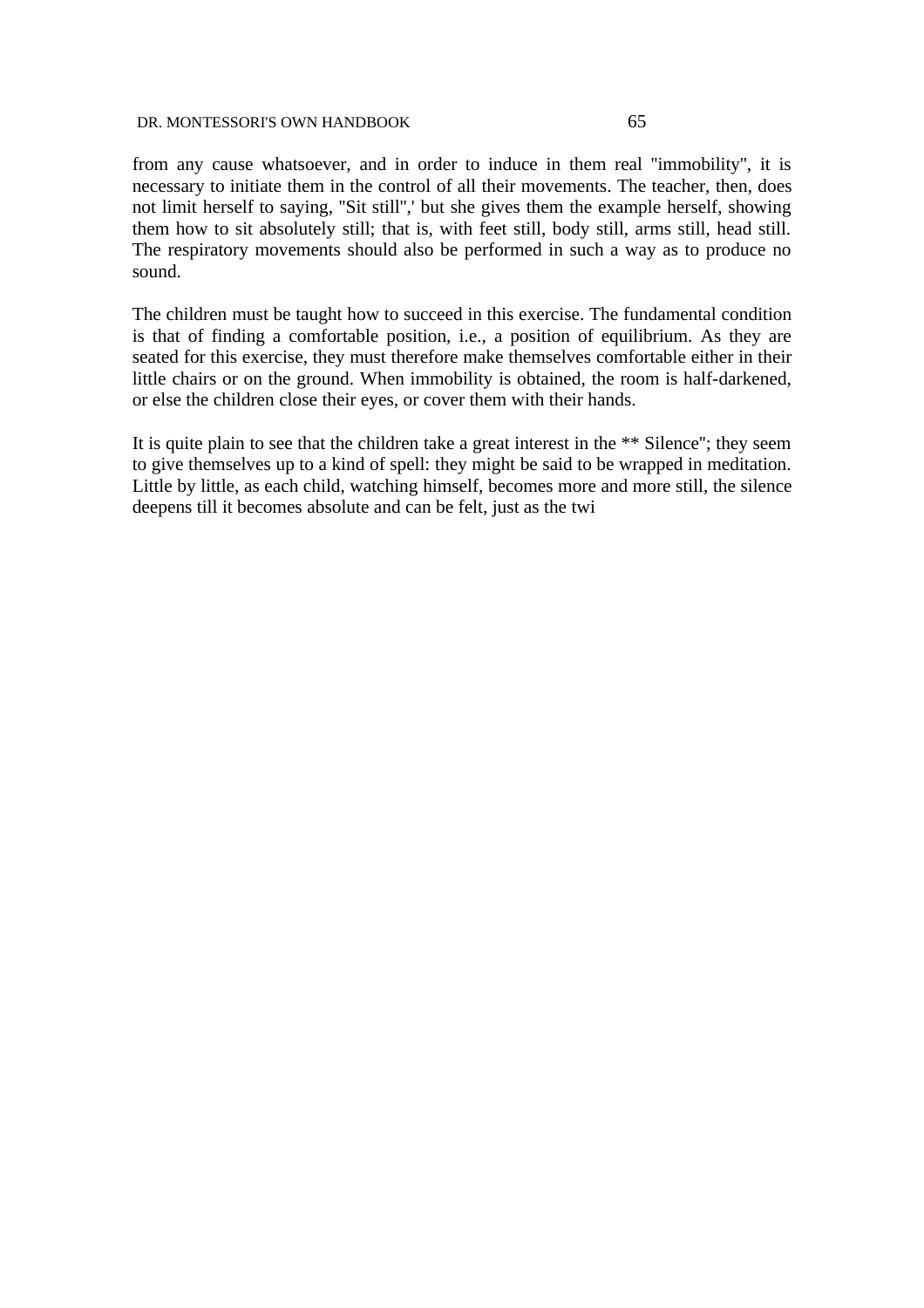light gradually deepens whilst the sun is setting.

Then it is that slight sounds, unnoticed before, are heard; the ticking of the clock, the chirp of a sparrow in the garden, the flight of a butterfly. The world becomes full of imperceptible sounds which invade that deep silence without disturbing it, just as the stars shine out in the dark sky without banishing the darkness of the night. It is almost the discovery of a new world where there is rest. It is, as it were, the twilight of the world of loud noises and of the uproar that oppresses the spirit. At such a time the spirit is set free and opens out like the corolla of the convolvulus.

And leaving metaphor for the reality of facts, can we not all recall feelings that have possessed us at sunset, when all the vivid impressions of the day, the brightness and clamor, are silenced? It is not that we miss the day, but that our spirit expands. It becomes more sensitive to the inner play of emotions, strong and persistent, or changeful and serene.

> ''It was that hour when mariners feel longing, And hearts grow tender''. (Dante, trans. Longfellow.)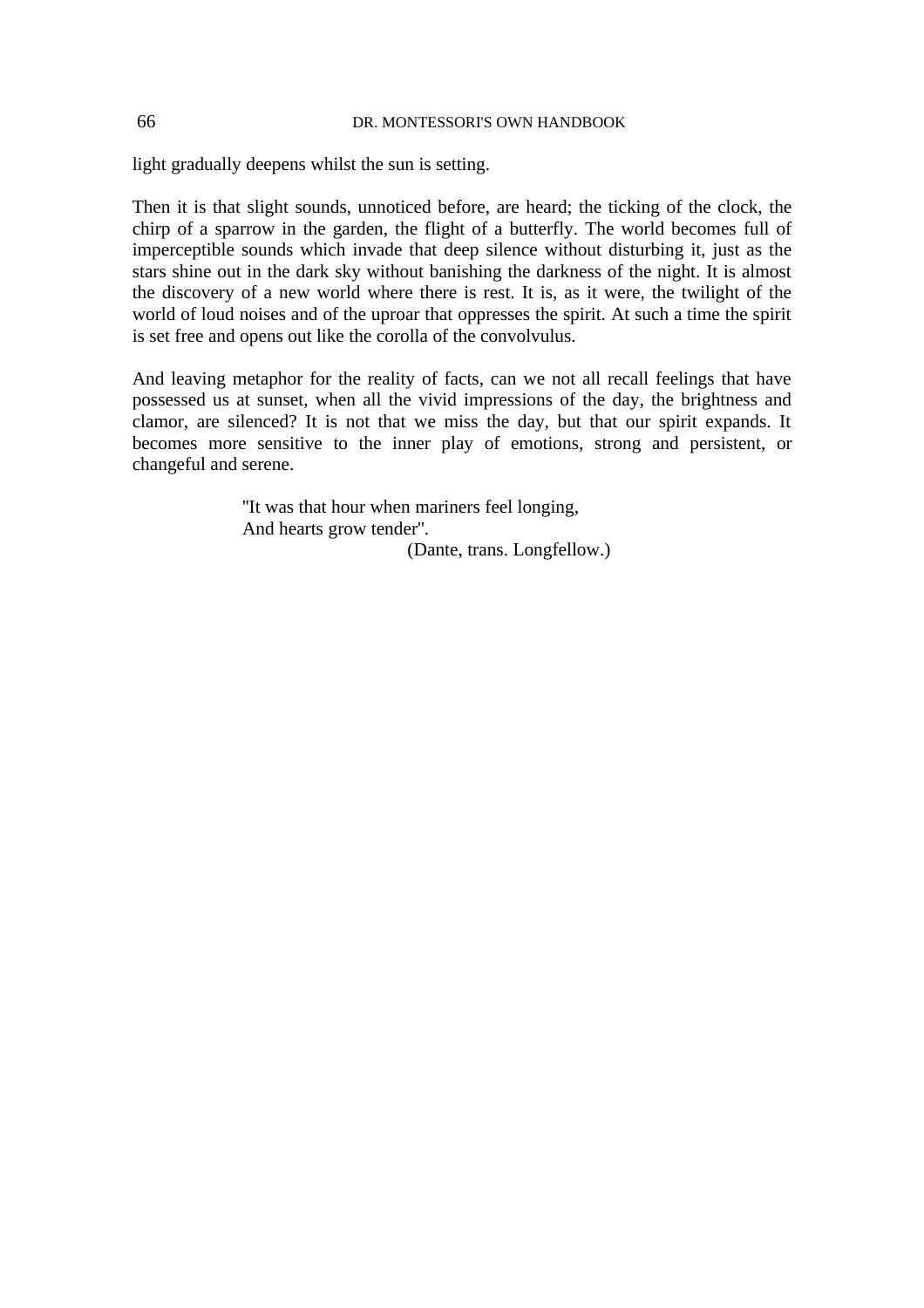The lesson of silence ends with a general calling of the children's names. The teacher, or one of the children, takes her place behind the class or in an adjoining room, and ''calls" the motionless children, one by one, by name; the call is made in a whisper, that is, without vocal sound. This demands a close attention on the part of the child, if he is to hear his name. When his name is called he must rise and find his way to the voice which called him; his movements must be light and vigilant, and so controlled as to make no noise.

When the children have become acquainted with silence, their hearing is in a manner refined for the perception of sounds. Those sounds which are too loud become gradually displeasing to the ear of one who has known the pleasure of silence, and has discovered the world of delicate sounds. From this point the children gradually go on to perfect themselves; they walk lightly, take care not to knock against the furniture, move their chairs without noise, and place things upon the table with great care. The result of this is seen in the grace of carriage and of movement, which is especially delightful on account of the way in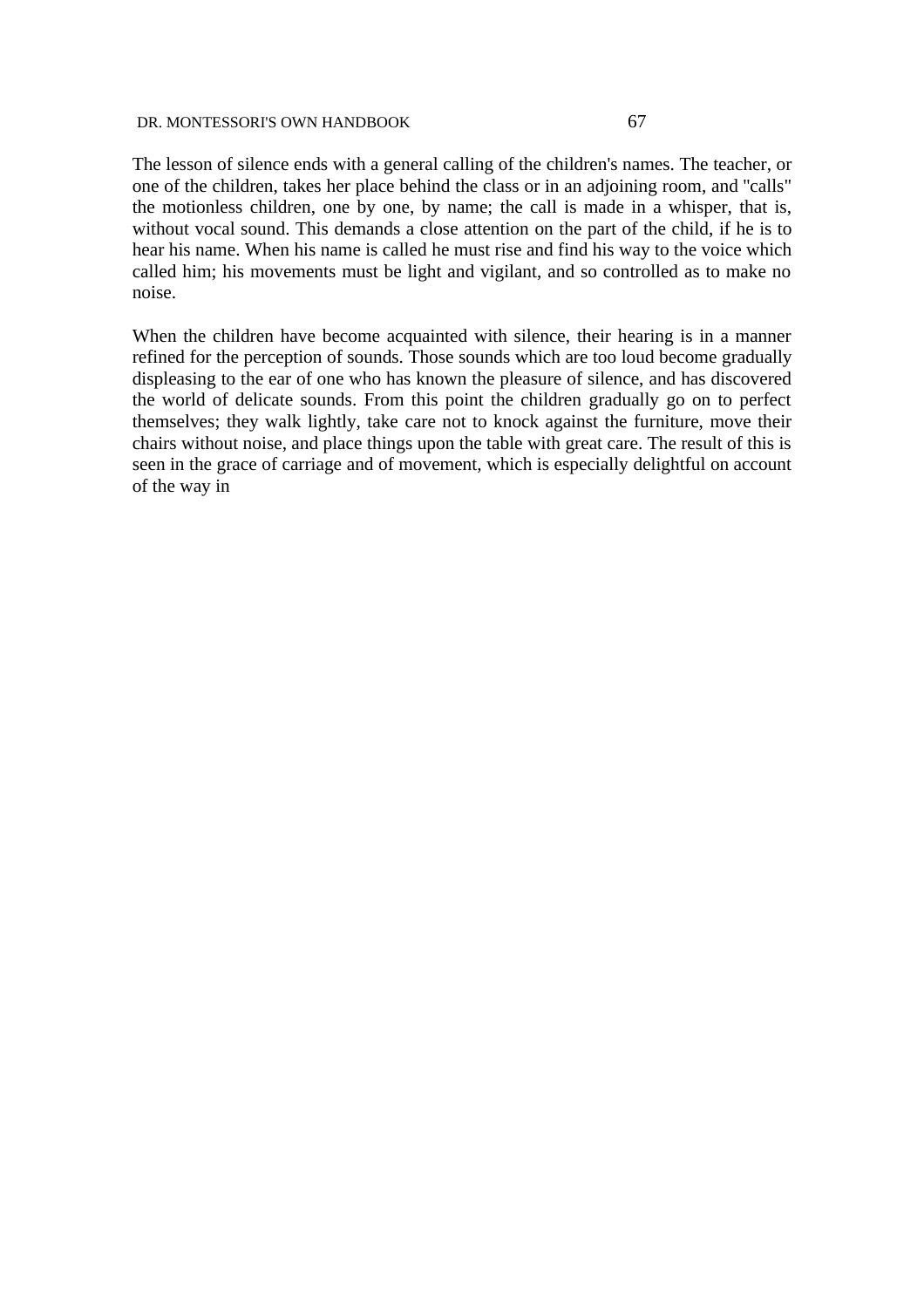which it has been brought about. It is not a grace taught externally for the sake of beauty or regard for the world, but one which is bom of the pleasure felt by the spirit in immobility and silence. The soul of the child wishes to free itself from the irksomeness of sounds that are too loud, from obstacles to its peace during work. These children, with the grace of pages to a noble lord, are serving their spirits.

This exercise develops very definitely the social spirit. No other lesson, no other "situation", could do the same. A profound silence can be obtained even when more than fifty children are crowded together in a small space, provided that all the children know how to keep still and want to do it; but one disturber is enough to take away the charm.

Here is demonstration of the cooperation of all the members of a community to achieve a common end. The children gradually show increased power of inhibition; many of them, rather than disturb the silence, refrain from brushing a fly off the nose, or suppress a cough or sneeze. The same exhibition of collective action is seen in the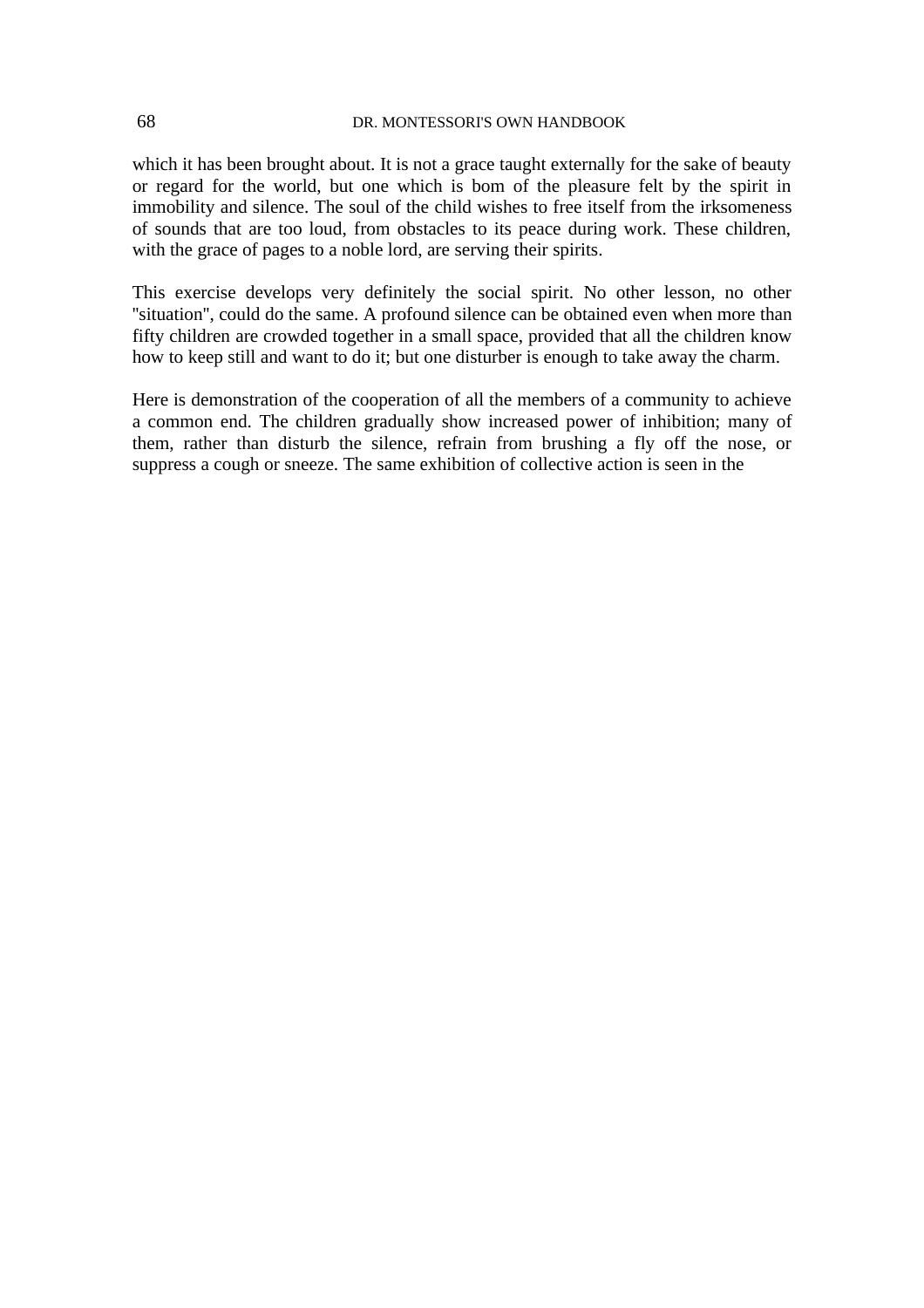care with which the children move to avoid making a noise during their work. The lightness with which they run on tiptoe, the grace with which they shut a cupboard, or lay an object on the table, these are qualities that must be acquired by all, if the environment is to become tranquil and free from disturbance. One rebel is sufficient to mar this achievement; one noisy child, walking on his heels or banging the door, can disturb the peaceful atmosphere of the small community.

# **LANGUAGE AND KNOWLEDGE OF THE WORLD**

The special importance of the sense of hearing comes from the fact that it is the sense organ connected with speech. Therefore, to train the child's attention to follow sounds and noises which are produced in the environment, to recognize them and to discriminate between them, is to prepare his attention to follow more accurately the sounds of articulate language. The teacher must be careful to pronounce clearly and completely the sounds of the word when she speaks to a child, even though she may be speaking in a low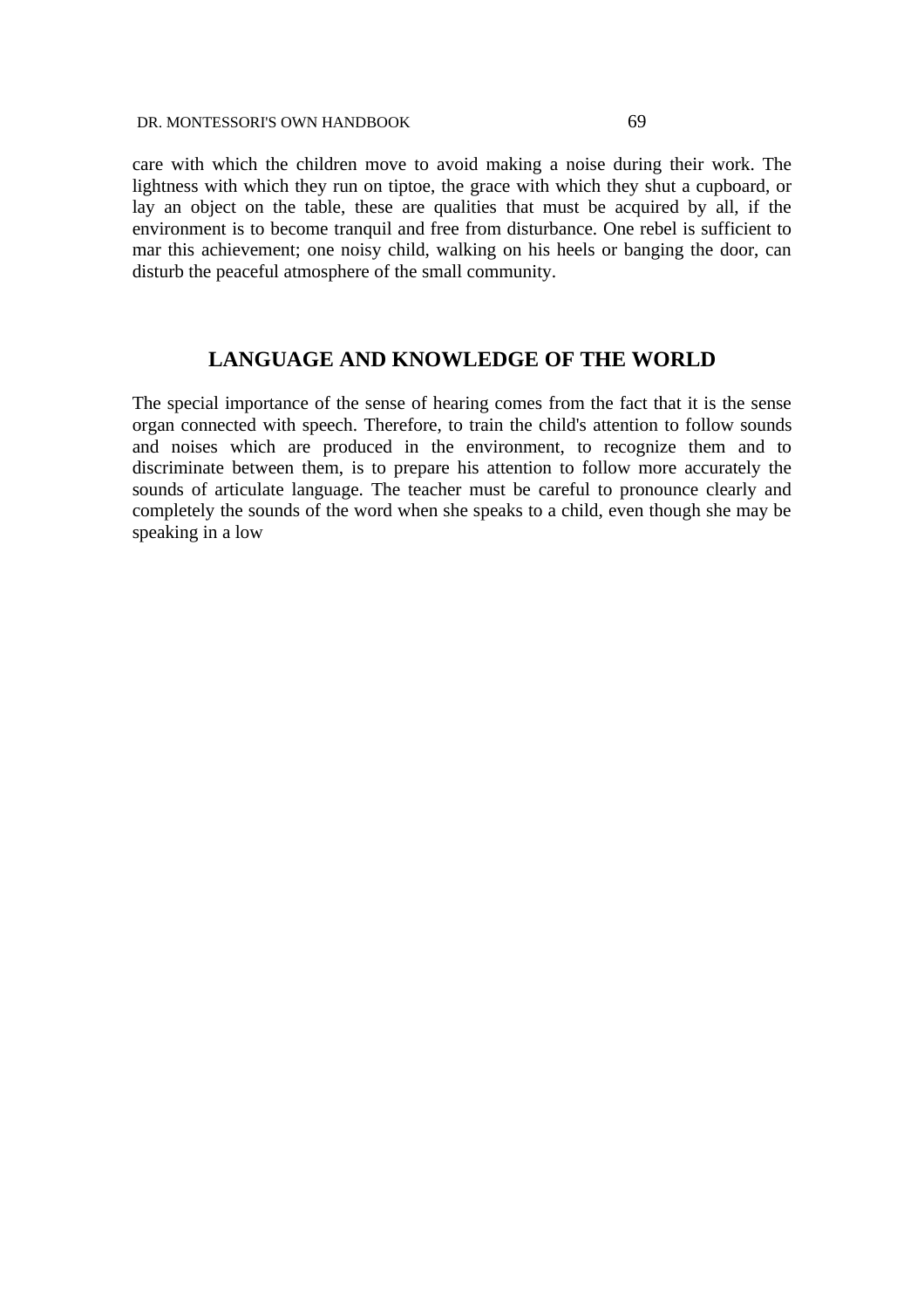voice, almost as if telling him a secret. The children's songs are also a good means for obtaining exact pronunciation. The teacher, when she teaches them, pronounces slowly, separating the component sounds of the word pronounced.

But a special opportunity for training in clear and exact speech occurs when the lessons are given in the nomenclature relating to the sensory exercises. In every exercise, when the child has recognized the differences between the qualities of the objects, the teacher fixes the idea of this quality with a word. Thus, when the child has many times built and rebuilt the tower of the pink cubes, at an opportune moment the teacher draws near him, and taking the two extreme cubes, the largest and the smallest, and showing them to him, says, "This is large"; "This is small". The two words only, large and small, are pronounced several times iu succession with strong emphasis and with a very clear pronunciation, ''This is large, large, large"; after which there is a moment's pause. Then the teacher, to see if the child has understood, verifies with the following tests: "Give me the large one. Give me the small one''. Again, "The large one''.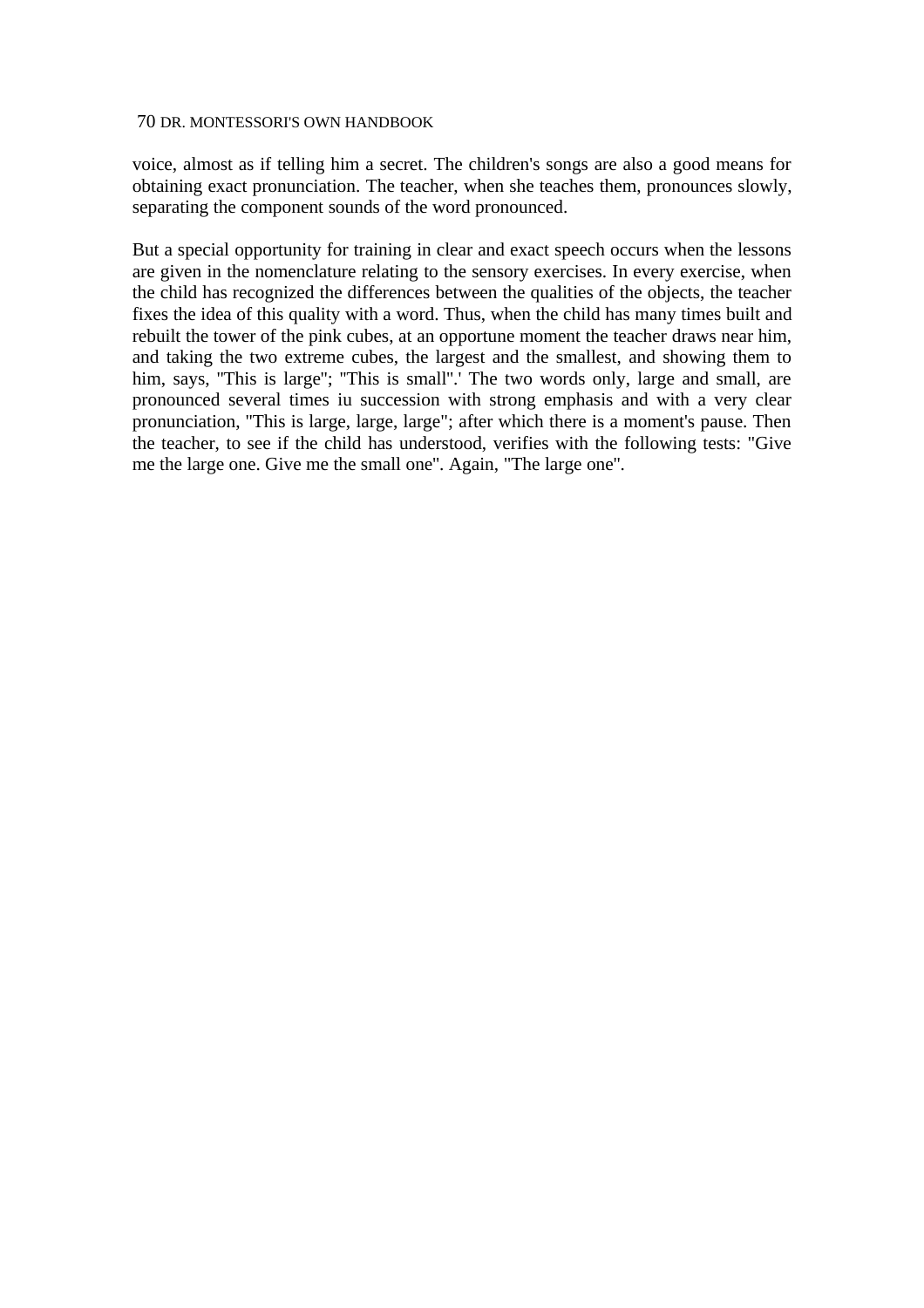''Now the small one''. ''Give me the large one''. Then there is another pause. Finally, the teacher, pointing to the objects in turn asks, ''What is this?" The child, if he has learned, replies rightly, ''Large'', "Small''. The teacher then urges the child to repeat the words always more clearly and as accurately as possible. "What is it?" "Large". "What?" "Large''. "Tell me nicely, what is it?" "Large''.

Large and small objects are those which differ only in size and not in form; that is, all three dimensions change more or less proportionally. We should say that a house is "large" and a hut is "small." When two pictures represent the same objects in different dimensions one can be said to be an enlargement of the other.

When, however, only the dimensions referring to the section of the object change, while the length remains the same, the objects are respectively "thick" and "thin''. We should say of two posts of equal height, but different cross section, that one is "thick" and the other is "thin''. The teacher, therefore, gives a lesson on the brown prisms similar to that with the cubes in the three "periods" which I have described: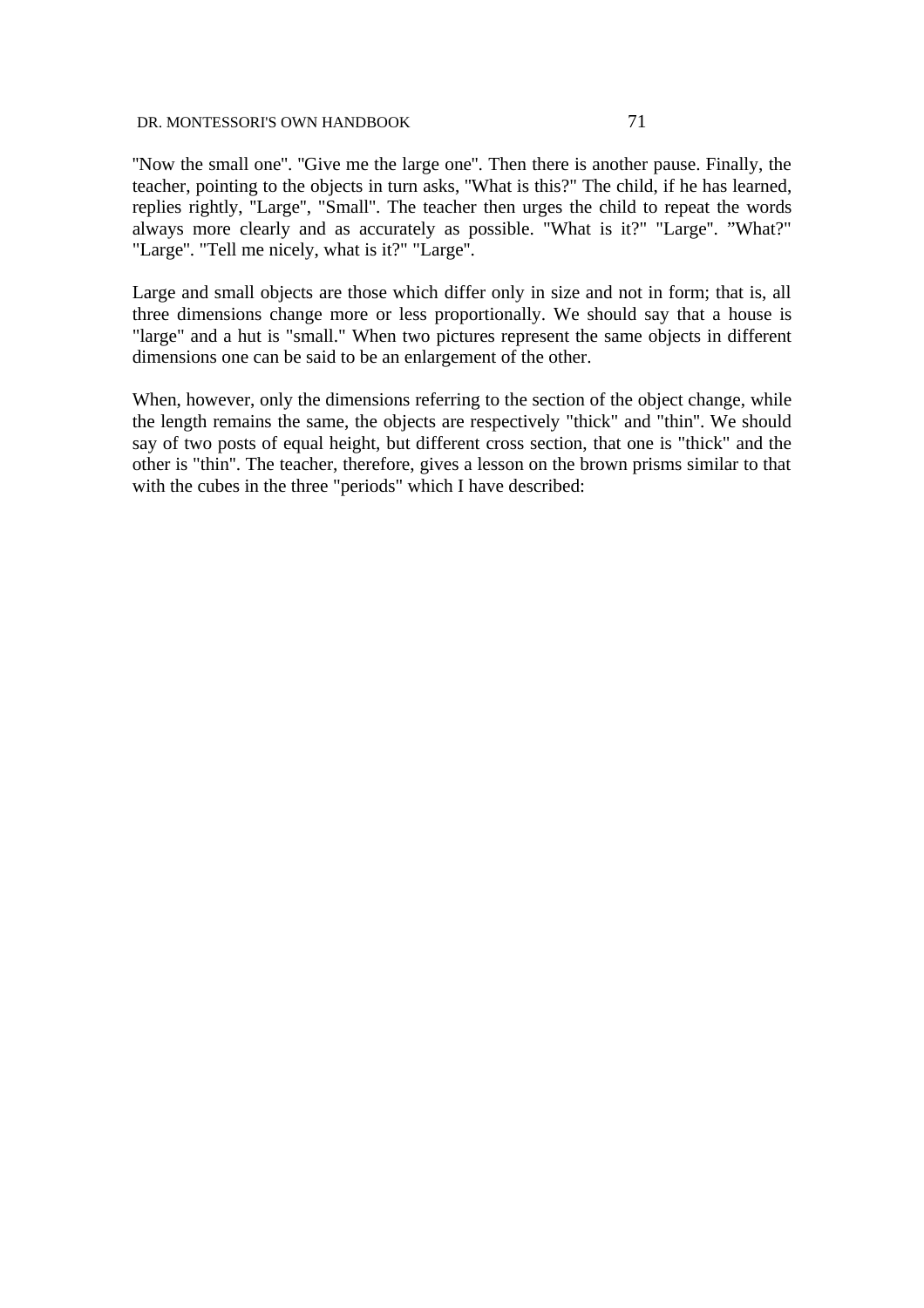Period 1. *Naming*. ''This is thick. This is thin.''

Period 2. *Recognition*. ''Give me the thick. Give me the thin.''

Period 3. *The Pronunciation of the Word*. ''What is this?"

There is a way of helping the child to recognize differences in dimension and to place the objects in correct gradation. After the lesson which I have described, the teacher scatters the brown prisms, for instance, on a carpet, says to the child, ''Give me the thickest of all," and lays the object on a table. Then, again, she invites the child to look for the thickest piece among those scattered on the floor, and every time the piece chosen is laid in its order on the table next to the piece previously chosen. In this way the child accustoms himself always to look either for the thickest or the thinnest among the rest, and so has a guide to help him to lay the pieces in gradation.

When there is one dimension only which varies, as in the case of the rods, the objects are said to be "long" and "short'', the varying dimension being length. When the varying dimension is height, the objects are said to be "tall" and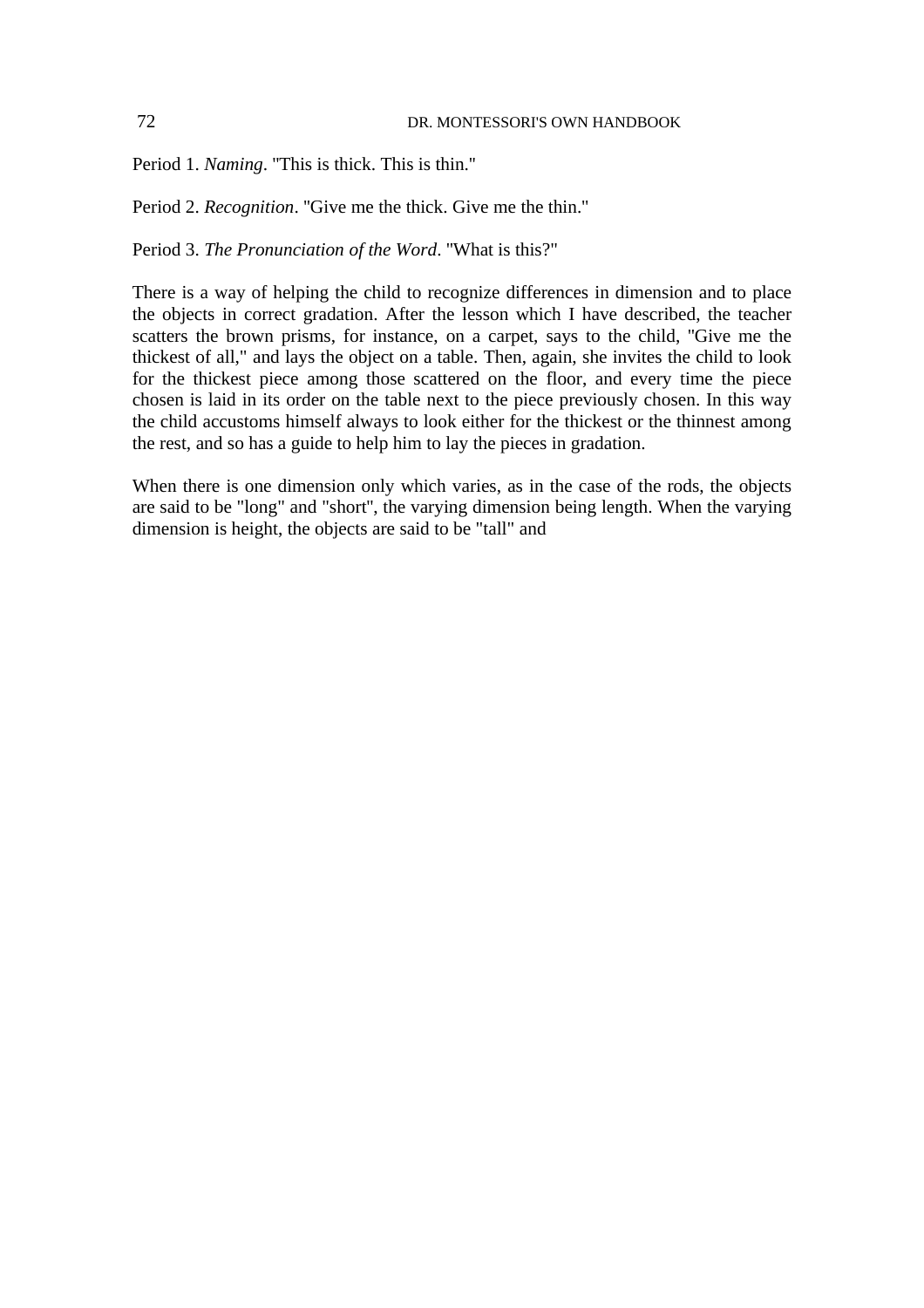''short"; when the breadth varies, they are ''broad" and ''narrow''.

Of these three varieties we offer the child as a fundamental lesson only that in which the length varies, and we teach the differences by means of the usual ''three periods'', and by asking him to select from the pile at one time always the ''longest'', at another always the ''shortest''.

The child in this way acquires great accuracy in the use of words. One day the teacher had ruled the blackboard with very fine liaes, A child said, ''What small lines'' ''They are not small'', corrected another; ''They are thin''.

When the names to be taught are those of colors or of forms, so that it is not necessary to emphasize contrast between extremes, the teacher can give more than two names at the same time, as, for instance, ''This is red''. ''This is blue''. ''This is yellow''. Or, again, "This is a square". "This is a triangle". "This is a circle". In the case of a gradation, however, the teacher will select (if she is teaching the colors) the two extremes "dark" and "light'', then making choice always of the ''darkest" and the "lightest"

Many of the lessons here described can be seen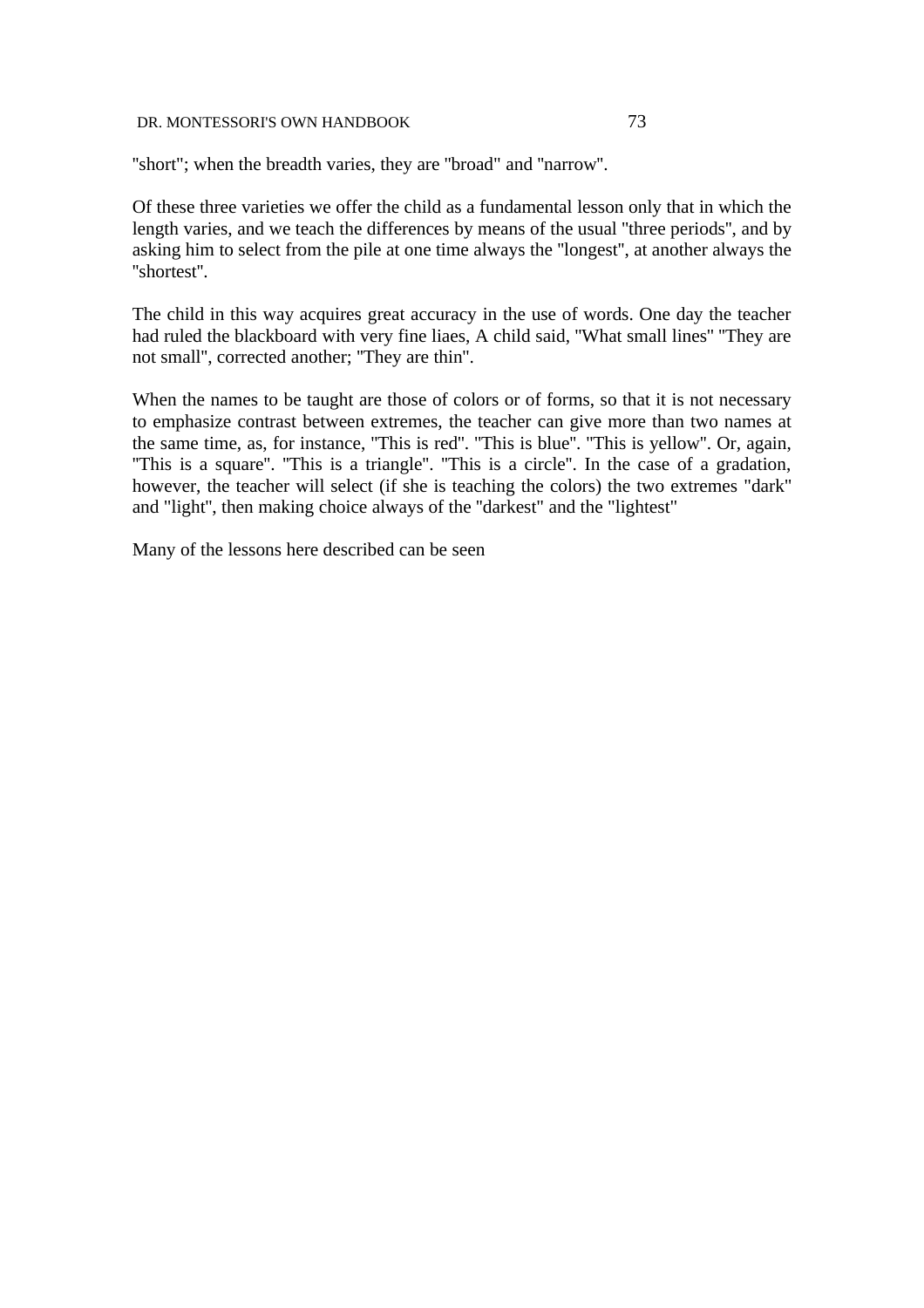in the cinematograph pictures; lessons on touching the plane insets and the surfaces, in walking on the line, in color memory, in the nomenclature relating to the cubes and the long rods, in the composition of words, reading, writing, etc.

By means of these lessons the child comes to know many words very thoroughly — ^large, small ; thick, thin ; long, short ; dark, light ; rough, smooth ; heavy, light; hot, cold; and the names of many colors and geometrical forms. Such words do not relate to any particular object, but to a psychic acquisition on the part of the child. In fact, the name is given after a long exercise, in which the child, concentrating his attention on different qualities of objects, has made comparisons, reasoned, and formed judgments, until he has acquired a power of discrimination which he did not possess before. In a word, he has refined his senses; his observation of things has been thorough and fundamental ; he has changed himself.

He finds himself, therefore, facing the world with psychic qualities refined and quickened. His powers of observation and of recognition have greatly increased. Further, the mental images which he has succeeded in establishing are not a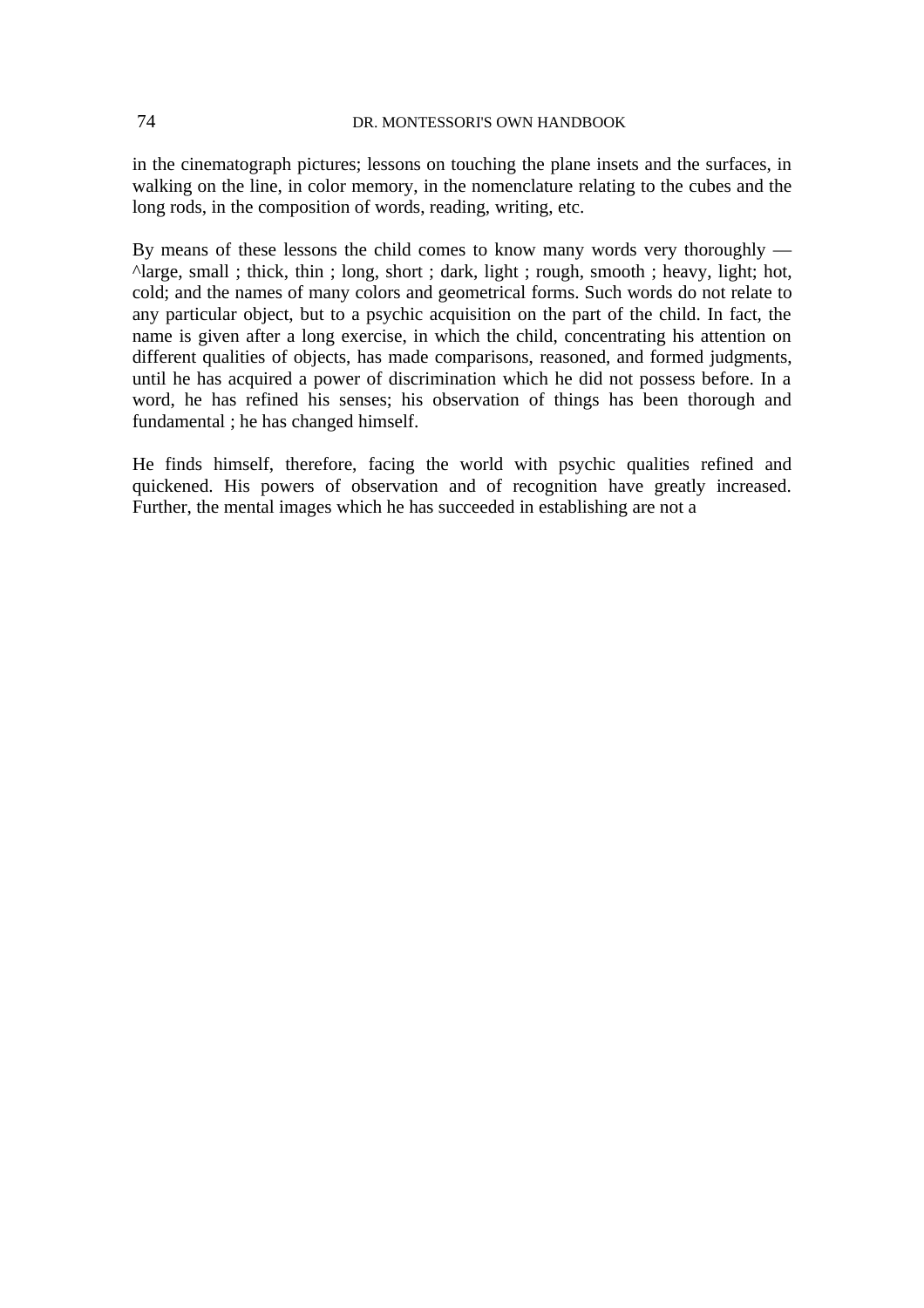confused medley; they are all classified — forms are distinct from dimensions, and dimensions are classed according to the qualities which result from the combinations of varying dimensions.

All these are quite distinct from gradations. Colors are divided according to tint and to richness of tone, silence is distinct from non-silence, noises from sounds, and everything has its own exact and appropriate name. The child then has not only developed in himself special qualities of observation and of judgment, but the objects which he observes may be said to go into their place, according to the order established in his mind, and they are placed under their appropriate name in an exact classification.

Does not the student of the experimental sciences prepare himself in the same way to observe the outside world? He may find himself like the uneducated man in the midst of the most diverse natural objects, but he differs from the uneducated man in that he has special qualities for observation. If he is a worker with the microscope, hia eyes are trained to see in the range of the microscope certain minute details which the ordinary man cannot distinguish. If he is an astronomer,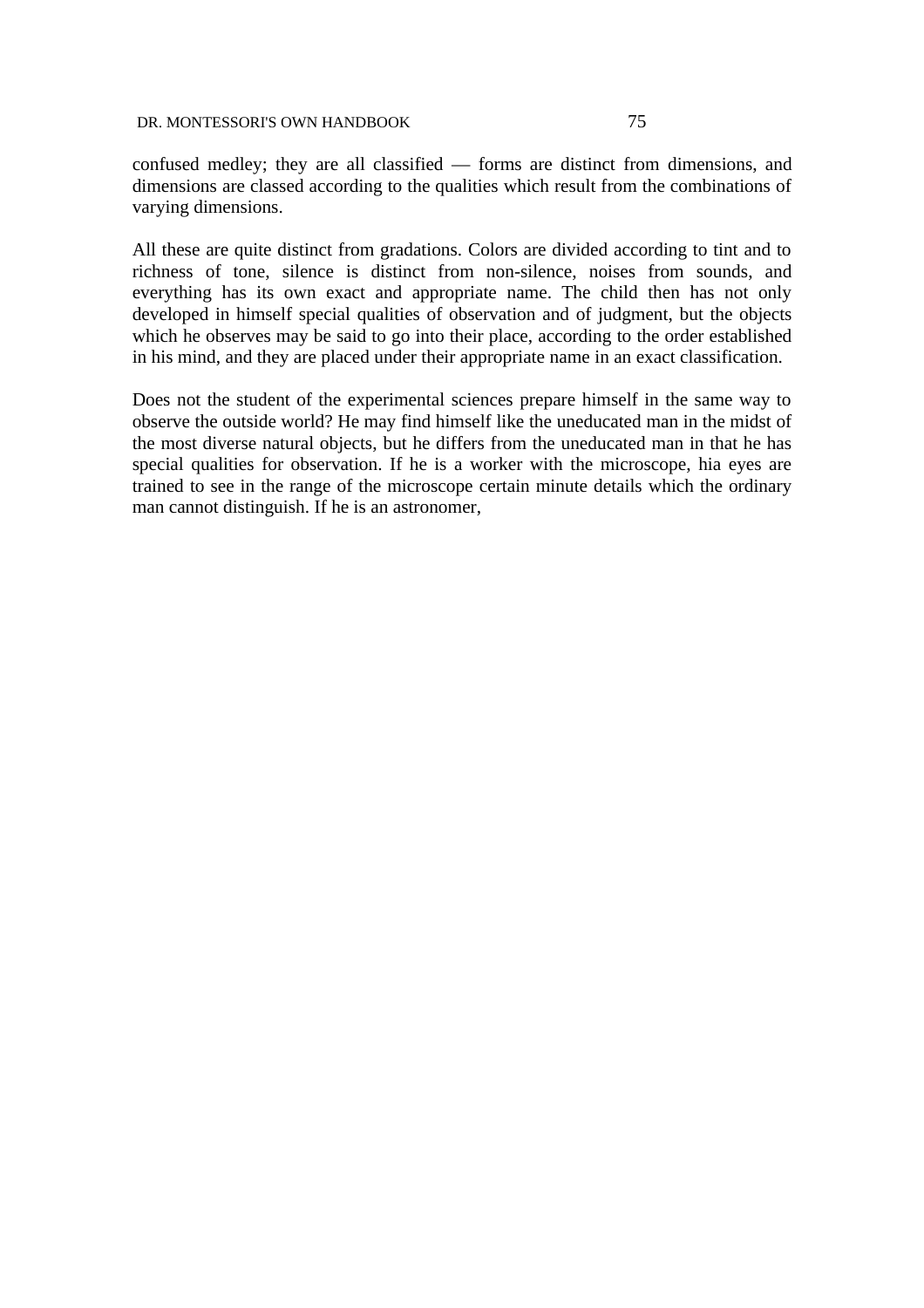he will look through the same telescope as the curious visitor or dilettante, but he will see much more clearly. The same plants surround the botanist and the ordinary wayfarer, but the botanist sees in every plant those qualities which are classified in his mind, and assigns to each plant its own place in the natural orders, giving it its exact name. It is this capacity for recognizing a plant in a complex order of classification which distinguishes the botanist from the ordinary gardener, and it is exact and scientific language which characterizes the trained observer.

Now, the scientist who has developed special qualities of observation and who "possesses'' an order in which to classify external objects will be the man to make scientific discoveries. It will never be he who, without preparation and order, wanders dreaming among plants or beneath the starlit sky.

In fact, our little ones have the impression of continually "making discoveries'' in the world about them; and in this they find the greatest joy. They take from the world a knowledge which is ordered and inspires them with enthusiasm. Into their minds there enters "the Creation'' in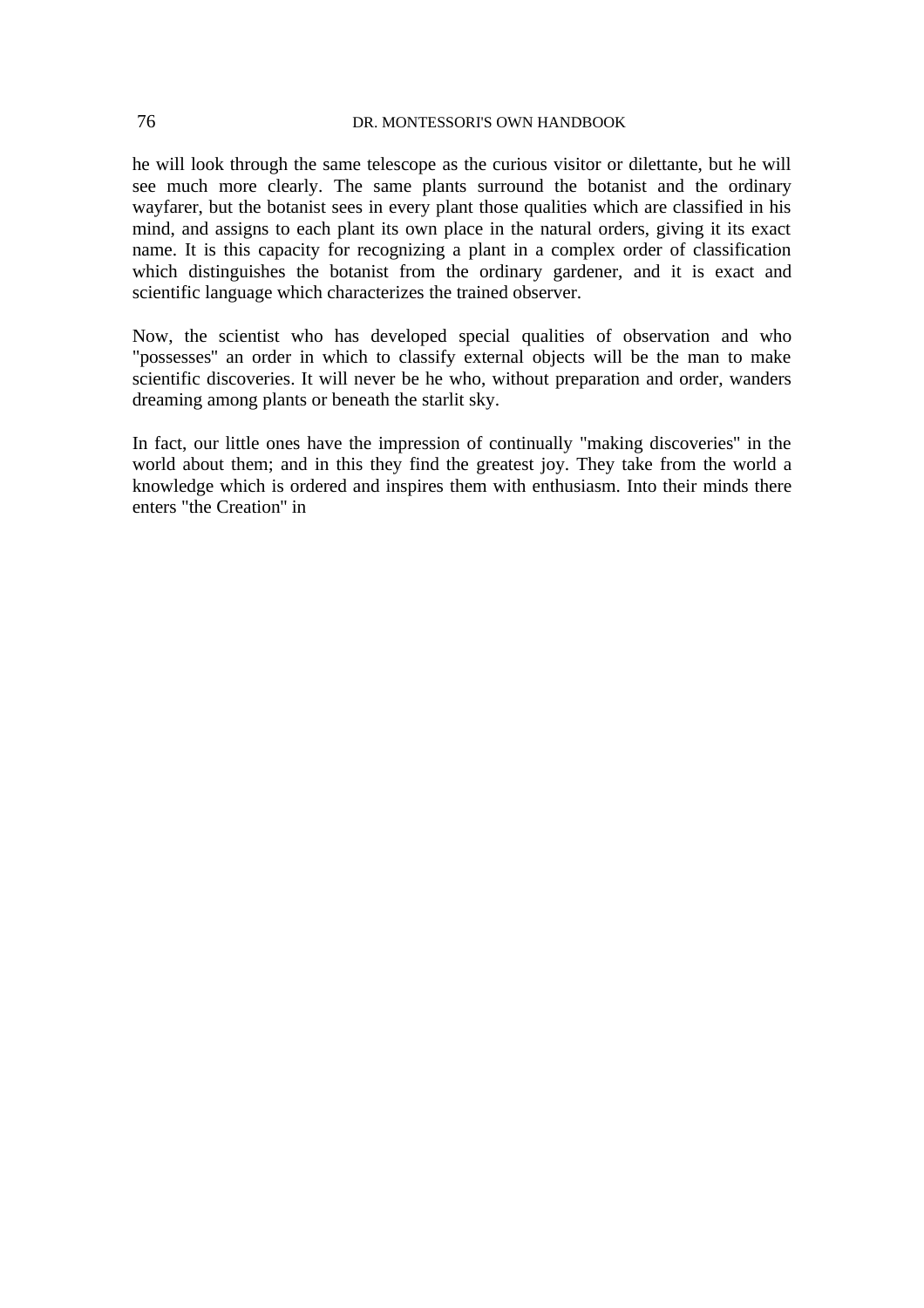stead of ''the Chaos'' ; and it seems that their souls find therein a divine exultation.

# **FREEDOM**

The success of these results is closely connected with the delicate intervention of the one who guides the children in their development. It is necessary for the teacher to guide the child without letting him feel her presence too much, so that she may be always ready to supply the desired help, but may never be the obstacle between the child and his experience.

A lesson in the ordinary use of the word cools the child's enthusiasm for the knowledge of things, just as it would cool the enthusiasm of adults. To keep alive that enthusiasm is the secret of real guidance, and it will not prove a difficult task, provided that the attitude towards the child's acts be that of respect, calm and waiting, and provided that he be left free in his movements and in his experiences.

Then we shall notice that the child has a personality which he is seeking to expand; he has initiative, he chooses his own work, persists in it, changes it according to his inner needs; he does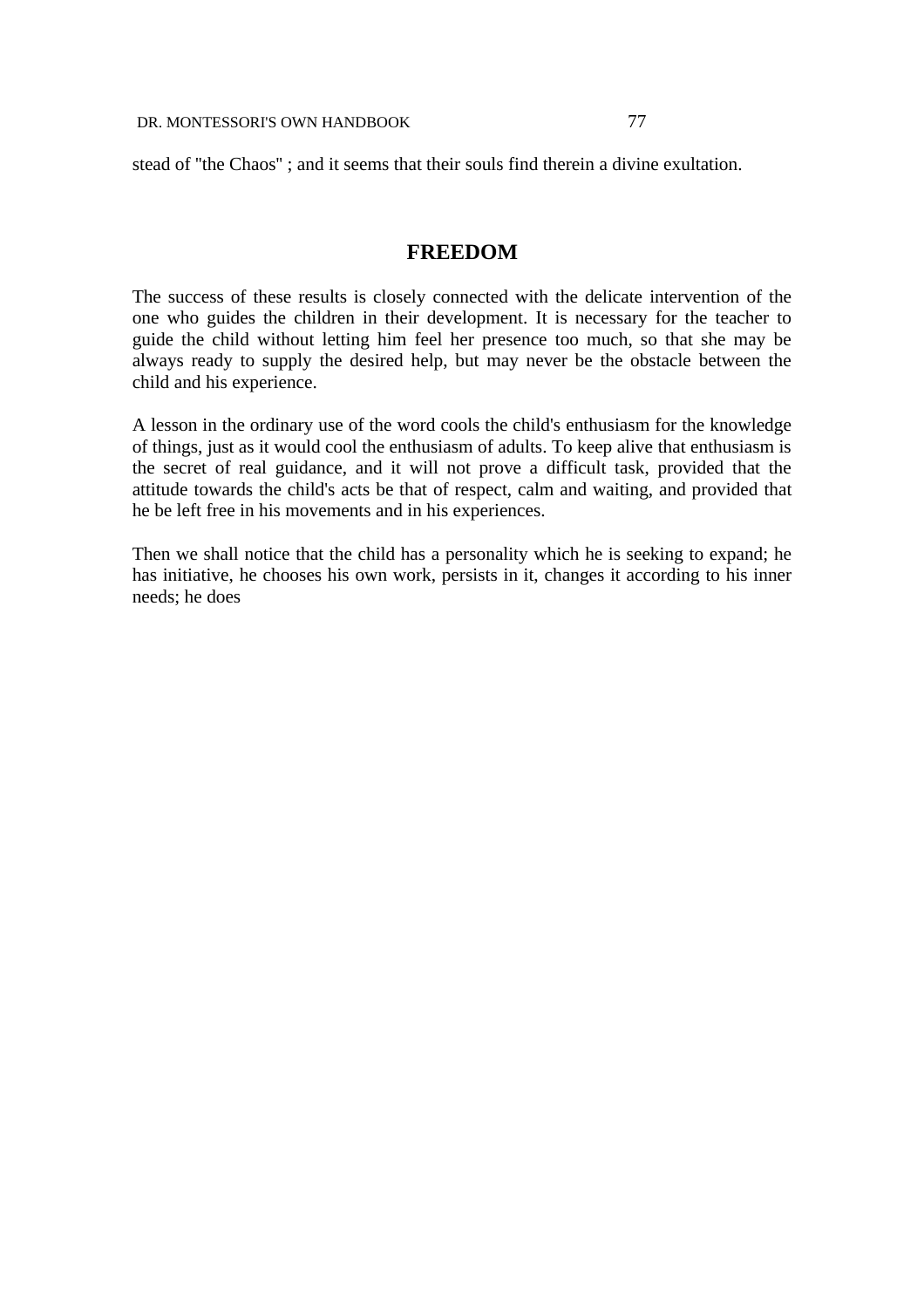not shirk effort, he rather goes in search of it, and with great joy overcomes obstacles within his capacity. He is sociable to the extent of wanting to share with every one his successes, his discoveries, and his little triumphs. There is therefore no need of intervention. \*'Wait while observing.'\* That is the motto for the educator.

Let us wait, and be always ready to share in both the joys and the difficulties which the child experiences. He himself invites our sympathy, and we should respond fully and gladly. Let us have endless patience with his slow progress, and show enthusiasm and gladness at his successes. If we could say: ''We are respectful and courteous in our dealings with children, we treat them as we should like to be treated ourselves'', we should certainly have mastered a great educational principle and undoubtedly be setting an example of good education.

What we all desire for ourselves, namely, not to be disturbed in our work, not to find hindrances to our efforts, to have good friends ready to help us in times of need, to see them rejoice with us, to be on terms of equality with them, to be able to confide and trust in them  $\frac{1}{10}$   $\lambda$  this is what we need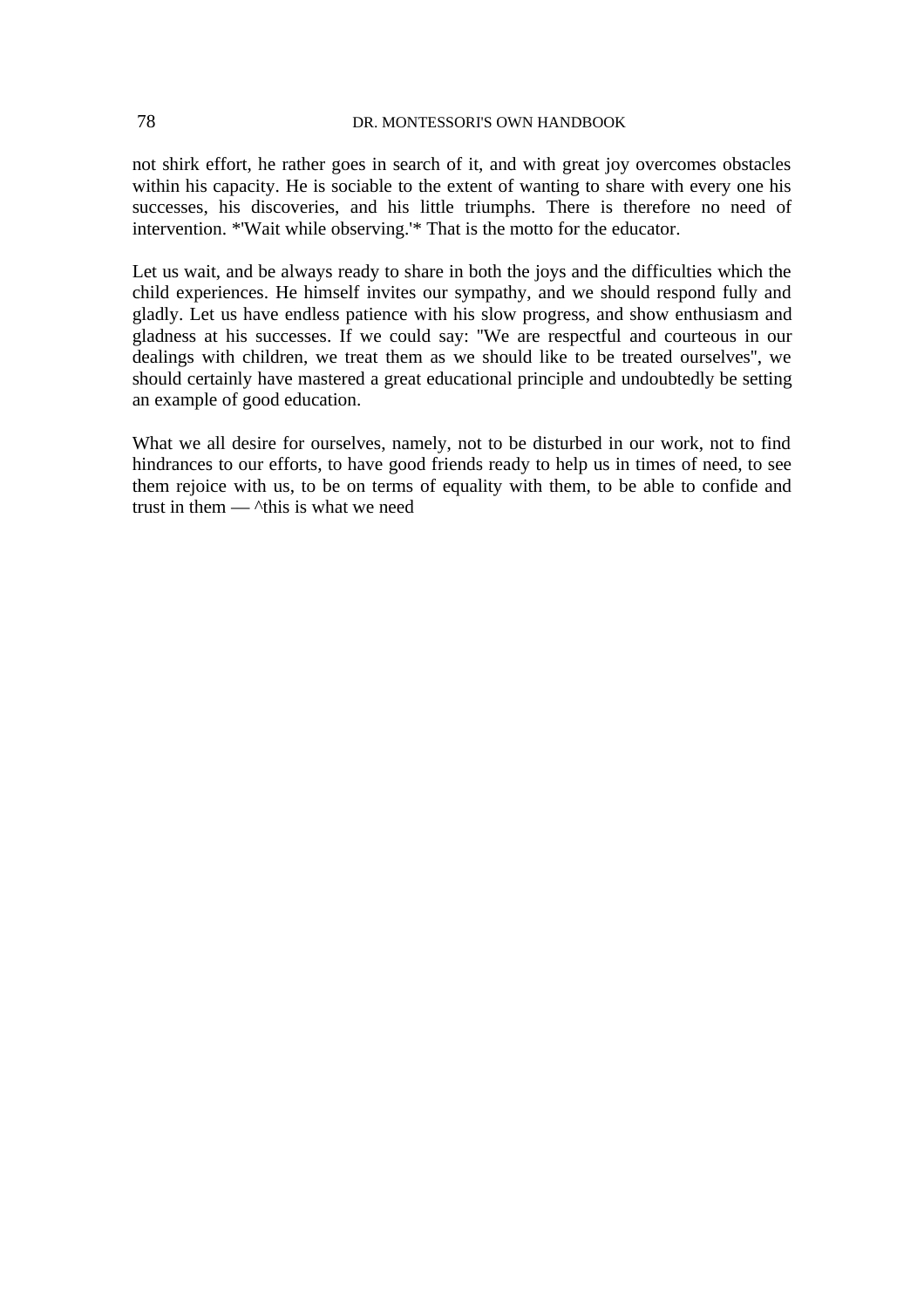for happy companionship. In the same way children are human beings to whom respect is due, superior to us by reason of their ''innocence" and of the greater possibilities of their future. What we desire they desire also.

As a rule, however, we do not respect our children. We try to force them to follow us without regard to their special needs. We are overbearing with them, and above all, rude ; and then we expect them to be submissive and well-behaved, knowing all the time how strong is their instinct of imitation and how touching their faith in and admiration of us. They will imitate us in any case. Let us treat them, therefore, with all the kindness which we would wish to help to develop in them. And by kindness is not meant caresses. Should we not call anyone who embraced us at the first time of meeting rude, vulgar and ill-bred? Kindness consists in interpreting the wishes of others, in conforming one's self to them, and sacrificing, if need be, one's own desire. This is the kindness which we must show towards children.

To find the interpretation of children's desires we must study them scientifically, for their desires are often unconscious. They are the inner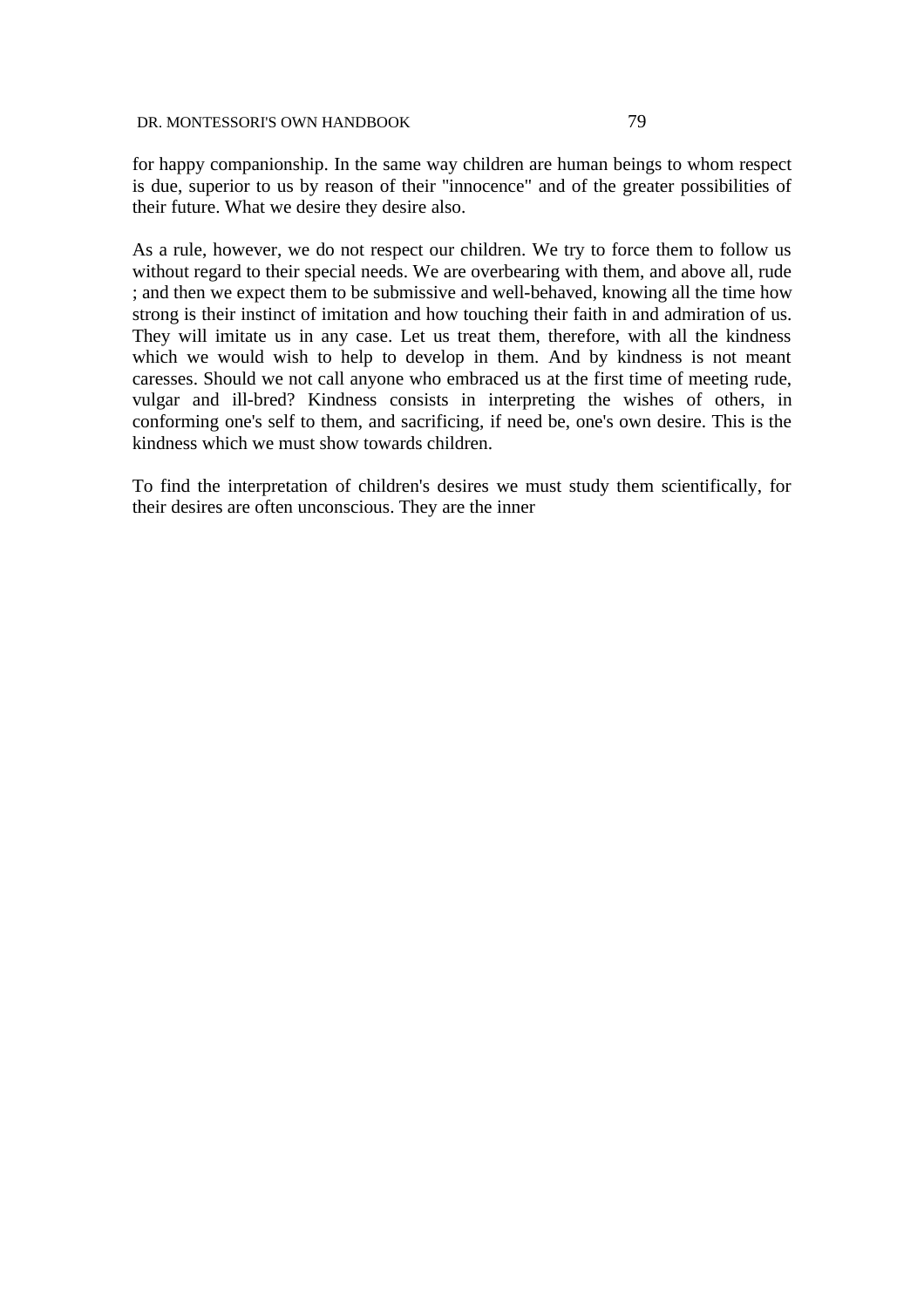cry of life, which wishes to unfold according to mysterious laws. We know very little of the way in which it unfolds. Certainly the child is growing into a man by force of a divine action similar to that by which from nothing he became a child.

Our intervention in this marvelous process is indirect; we are here to offer to this life, which came into the world by itself, the means necessary for its development, and having done that we must await this development with respect.

Let us leave the life free to develop within the limits of the good, and let us observe this inner life developing. This is the whole of our mission. Perhaps as we watch we shall be reminded of the words of Him who was absolutely good, ''Suffer the little children to come unto Me''. That is to say, ''Do not hinder them from coming, since, if they are left free and unhampered, they will come''.

# **WEITING**

The child who has completed all the exercises above described, and is thus prepared for an advance towards unexpected conquests, is about four years old.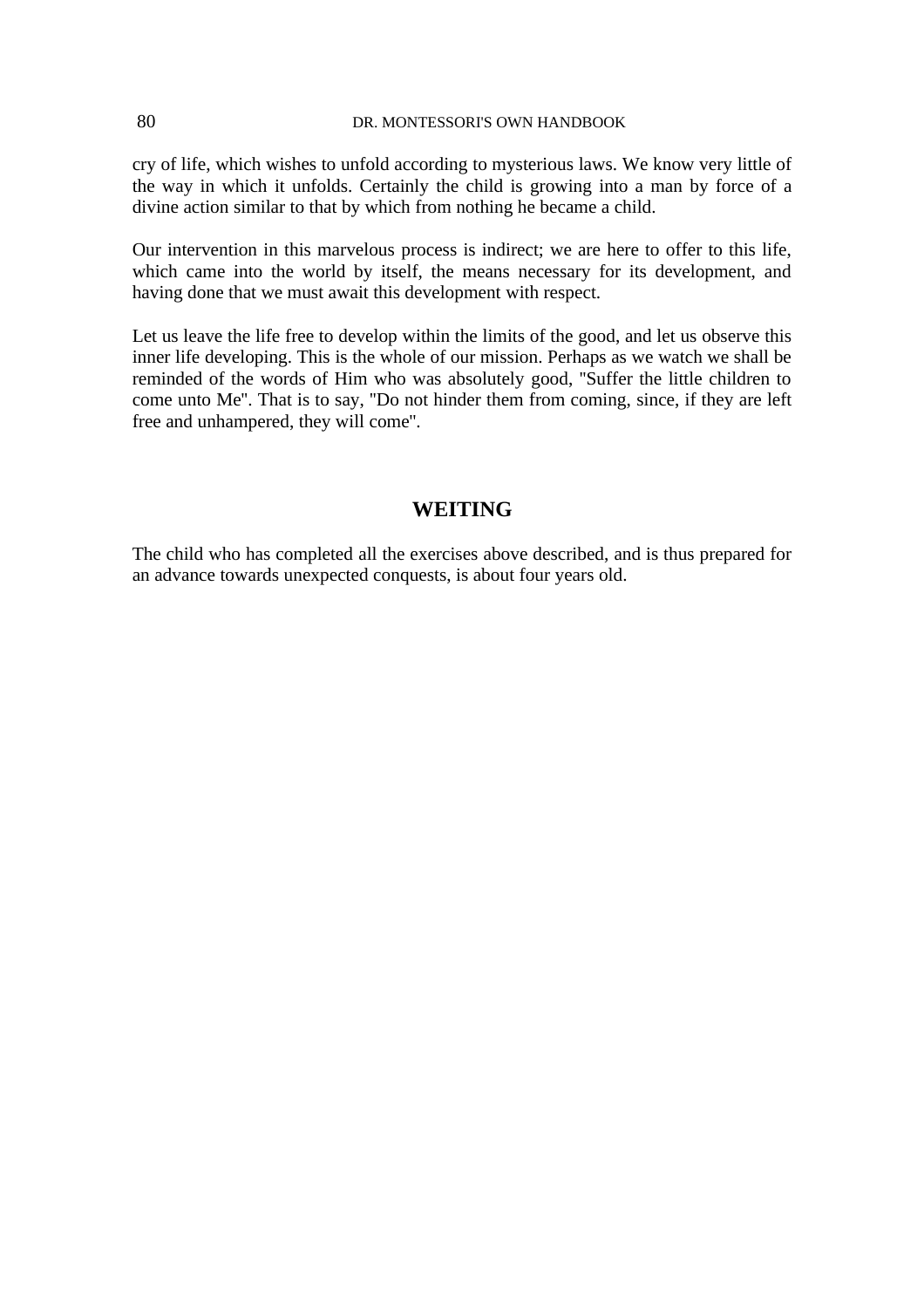He is not an unknown quantity, as are children who have been left to gain varied and casual experiences by themselves, and who therefore differ in type and intellectual standard, not only according to their ''natures'',' but especially according to the chances and opportunities they have found for their spontaneous inner formation.

Education has determined an environment for the children. Individual differences to be found in them can, therefore, be put down almost exclusively to each one's individual "nature". Owing to their environment which offers means adapted and measured to meet the needs of their psychical development, our children have acquired a fundamental type which is common to all. They have coordinated their movements in various kinds of manual work about the house, and so have acquired a characteristic independence of action, and initiative in the adaptation of their actions to their environment. Out of all this emerges a personality, for the children have become little men, who are self-reliant.

The special attention necessary to handle small fragile objects without breaking them, and to move heavy articles without making a noise, has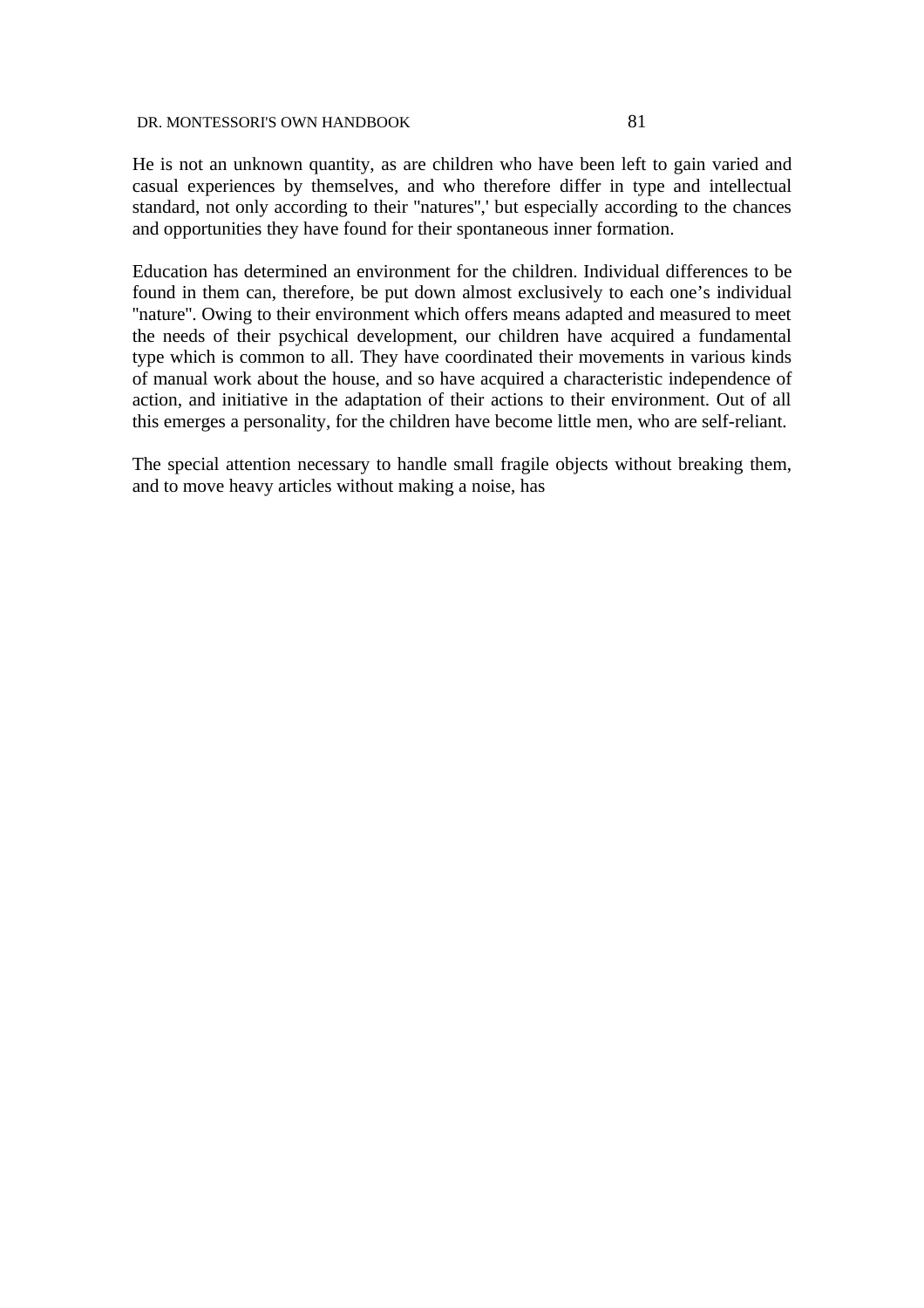endowed the movements of the whole body with a lightness and grace which are characteristic of our children. It is a deep feeling of responsibility which has brought them to such a pitch of perfection. For instance, when they carry three or four tumblers at a time, or a tureen of hot soup, they know that they are responsible not only for the objects, but also for the success of the meal which at that moment they are directing. In the same way each child feels the responsibility of the ''silence'', of the prevention of harsh sounds, and he knows how to cooperate for the general good in keeping the environment, not only orderly, but quiet and calm. Indeed, our children have taken the road which leads them to mastery of themselves.

But their formation is due to a deeper psychological work still, arising from the education of the senses. In addition to ordering their environment and ordering themselves in their outward personalities, they have also ordered the inner world of their minds.

The didactic material, in fact, does not offer to the child the ''content'' of the mind, but the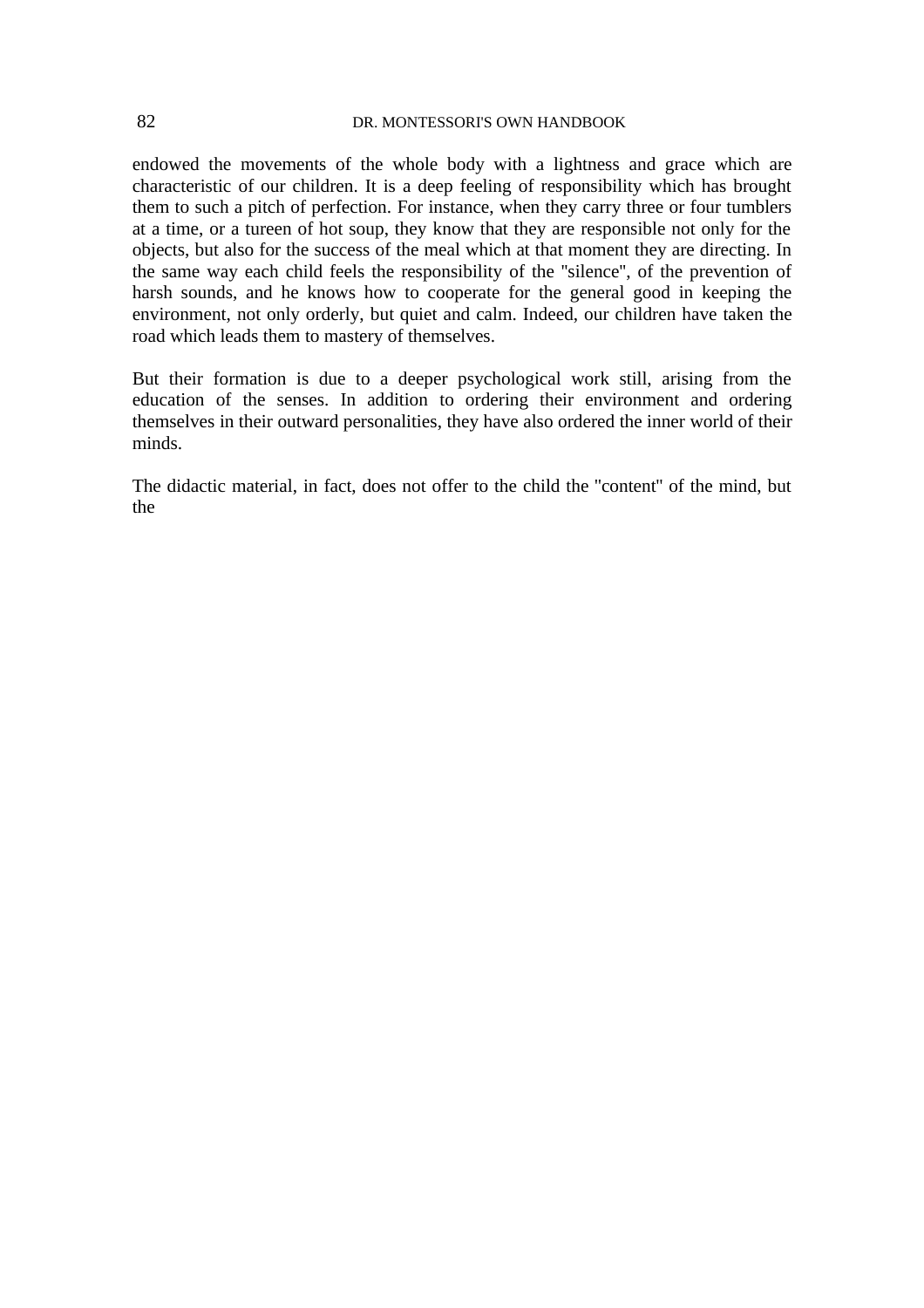order for that ''content''. It causes him to distinguish identities from differences, extreme differences from fine gradations, and to classify, under conceptions of quality and of quantity, the most varying sensations appertaining to surfaces, colors, dimensions, forms and sounds. The mind has formed itself by a special exercise of attention, observing, comparing, and classifying.

The mental attitude acquired by such an exercise leads the child to make ordered observations in his environment, observations which prove as interesting to him as discoveries, and so stimulate him to multiply them indefinitely and to form in his mind a rich ''content'' of clear ideas.

Language now comes to fix by means of exact words the ideas which the mind has acquired. These words are few in number and have reference, not to separate objects, but rather to the order of the ideas which have been formed in the mind. In this way the children are able to ''find themselves'',' alike in the world of natural things and in the world of objects and of words which surround them, for they have an inner guide which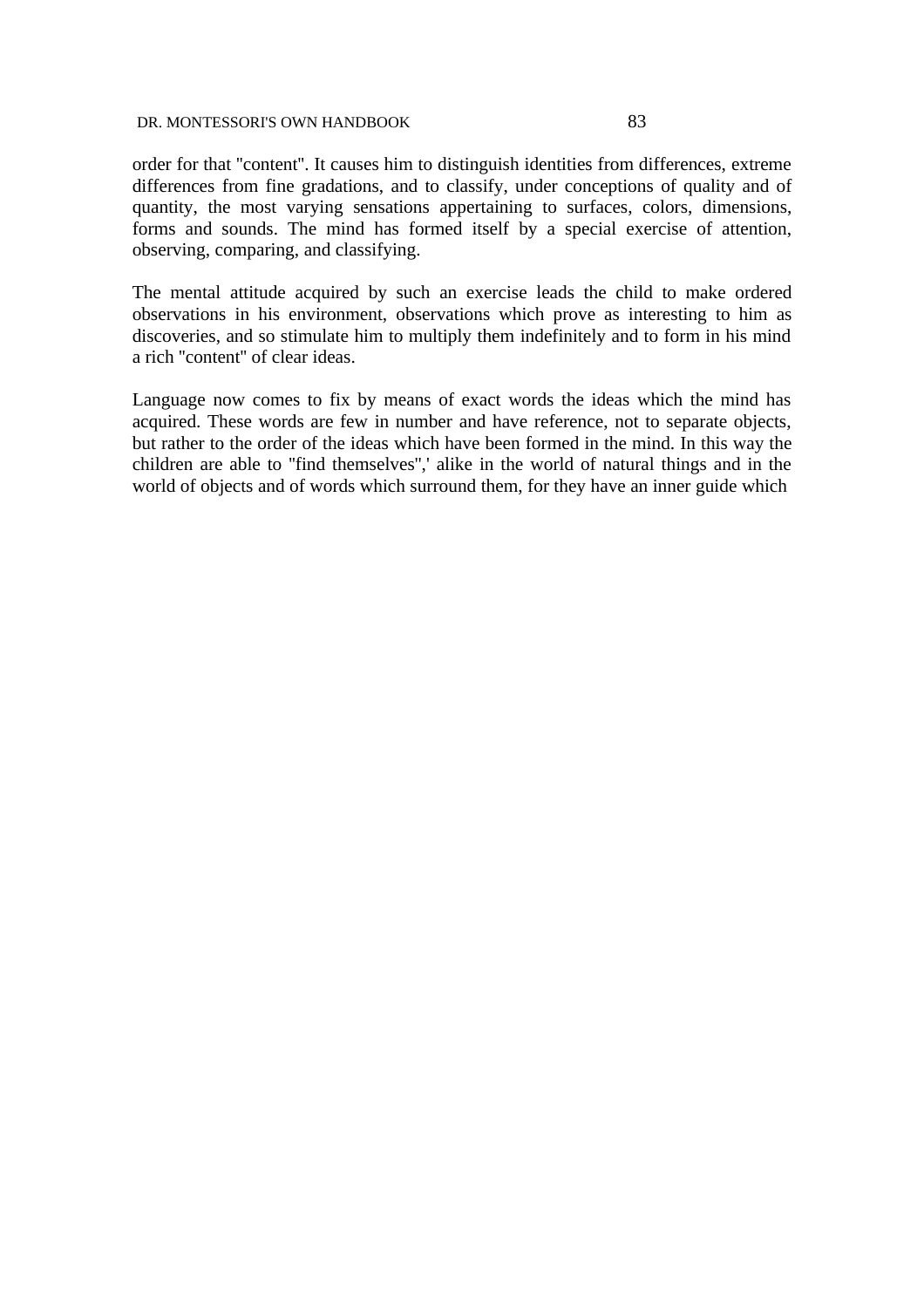leads them to become active and intelligent explorers instead of wandering wayfarers in an unknown land.

These are the children who, in a short space of time, sometimes in a few days, learn to write and to perform the first operations of arithmetic. It is not a fact that children in general can do it, as many have believed. It is not a case of giving my material for writing to unprepared children and of awaiting the ''miracle''.

The fact is that the minds and hands of our children are already prepared for writing, and ideas of quantity, of identity, of differences, and of gradation, which form the bases of all calculation, have been maturing for a long time in them.

One might say that all their previous education is a preparation for the first stages of essential culture — writing, reading, and number, and that knowledge comes as an easy, spontaneous, and logical consequence of the preparation  $\land$ that it is in fact its natural conclusion.

We have already seen that the purpose of the word is to fix ideas and to facilitate the elementary comprehension of things. In the same way writing and arithmetic now fix the complex inner ac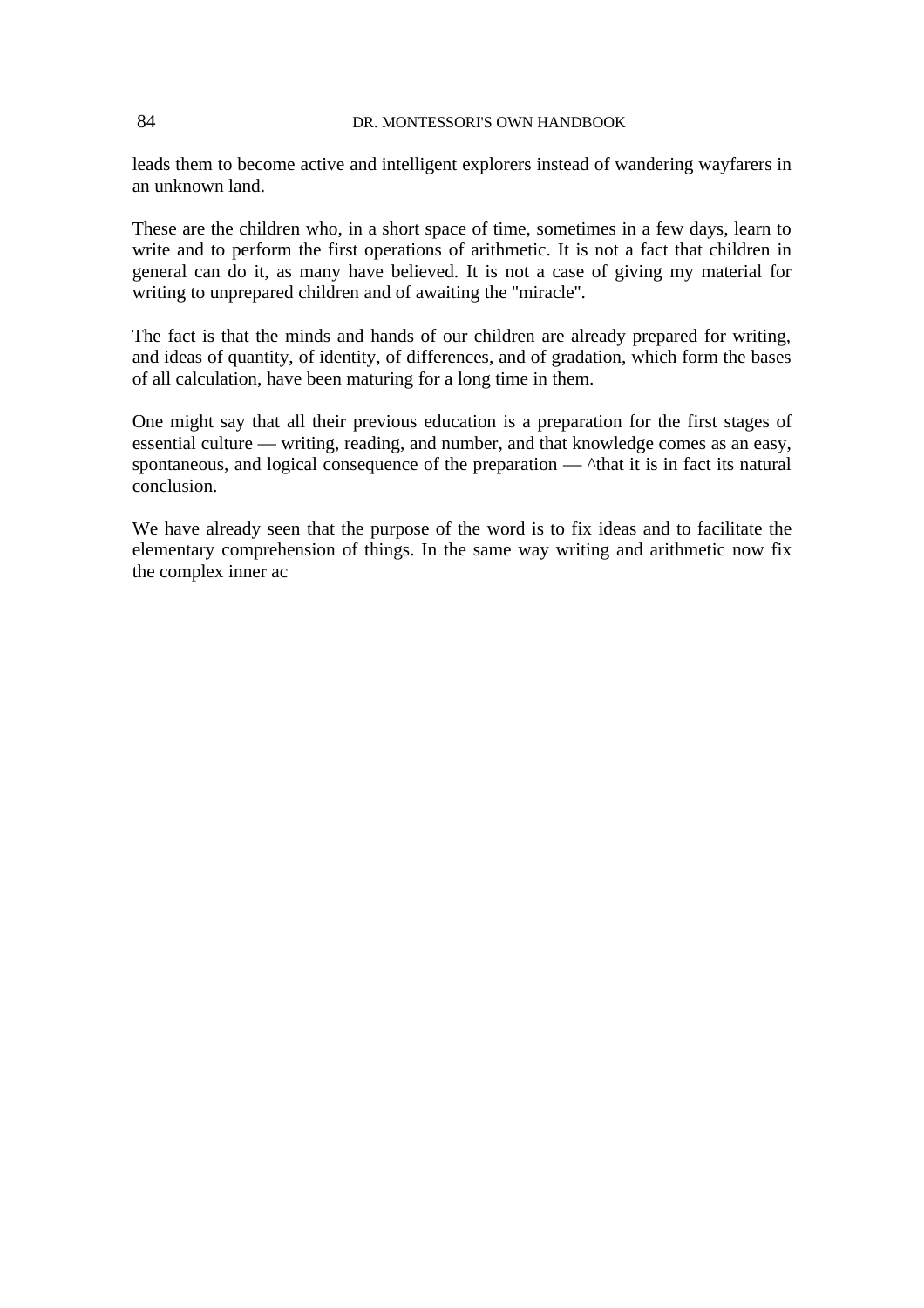quisitions of the mind, which proceeds henceforward continually to enrich itself by fresh observations.

Our children have long been preparing the hand for writing. Throughout all the sensory exercises the hand, whilst cooperating with the mind in its attainments and in its work of formation, was preparing its own future. When the hand learned to hold itself lightly suspended over a horizontal surface in order to touch rough and smooth, when it took the cylinders of the solid insets and placed them in their apertures, when with two fingers it touched the outlines of the geometrical forms, it was coordinating movements, and the child is now ready — almost impatient to use them in the fascinating "synthesis" of writing.

The direct preparation for writing also consists in exercises of the movements of the hand. There are two series of exercises, very different from one another. I have analyzed the movements which are connected with writing, and I prepare them separately one from the other. When we write, we perform a movement for the management of the instrument of writing, a move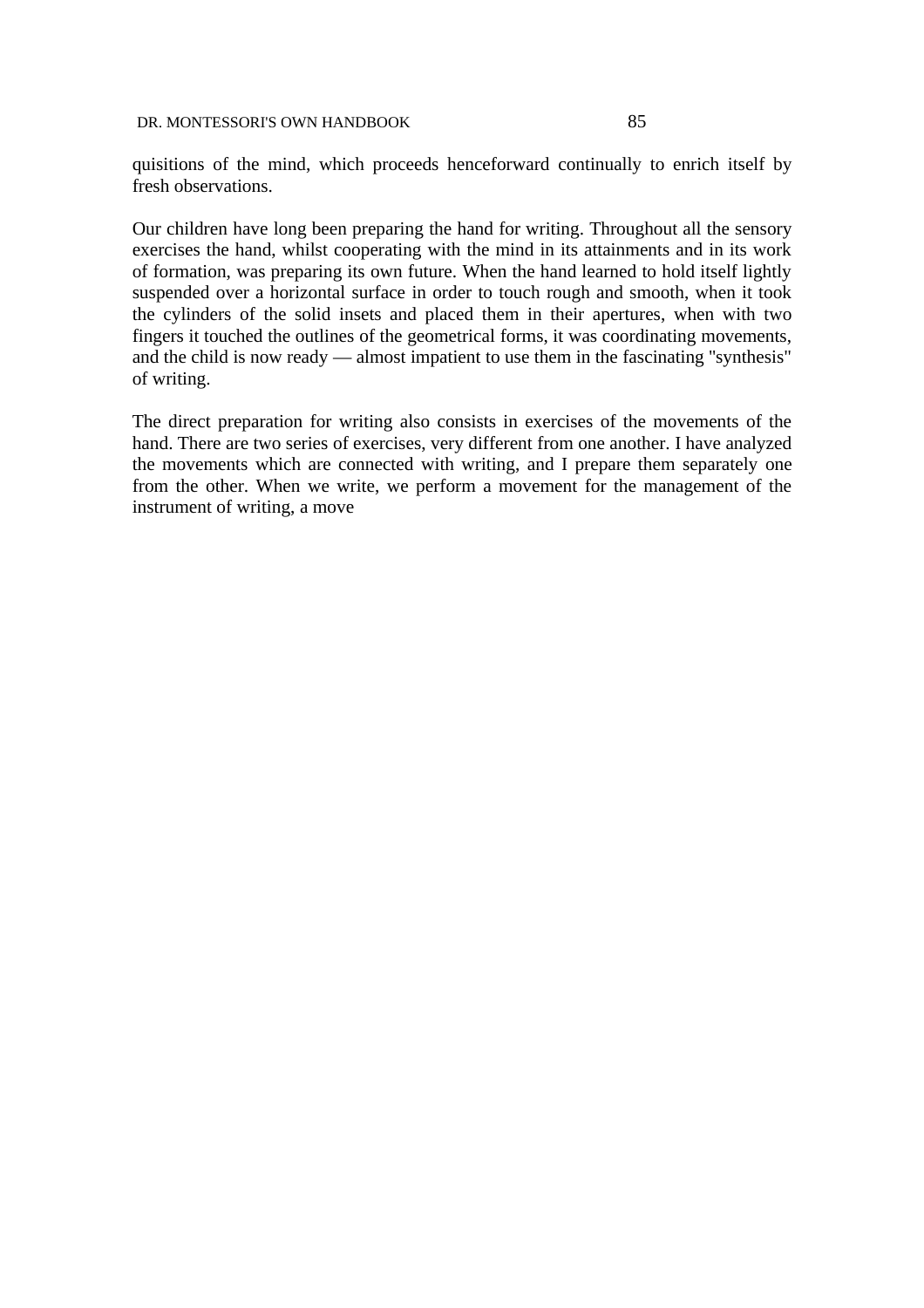ment which generally acquires an individual character, so that a person's handwriting can be recognized, and, in certain medical cases, changes in the nervous system can be traced by the corresponding alterations in the handwriting. In fact, it is from the handwriting that specialists in that subject would interpret the moral character of individuals.

Writing has, besides this, a general character, which has reference to the form of the alphabetical signs.

When a man writes he combines these two parts, but they actually exist as the component parts of a single product and can be prepared apart.

# *Exercises for the Management of the Instrument of Writing*

# (THE INDIVIDUAI. PART)

In the didactic material there are two sloping wooden boards, on each of which stand five square metal frames, colored pink. In each of these is inserted a blue geometrical figure similar to the geometrical insets and provided with a small button for a handle. With this material we use a box of ten colored pencils and a little book of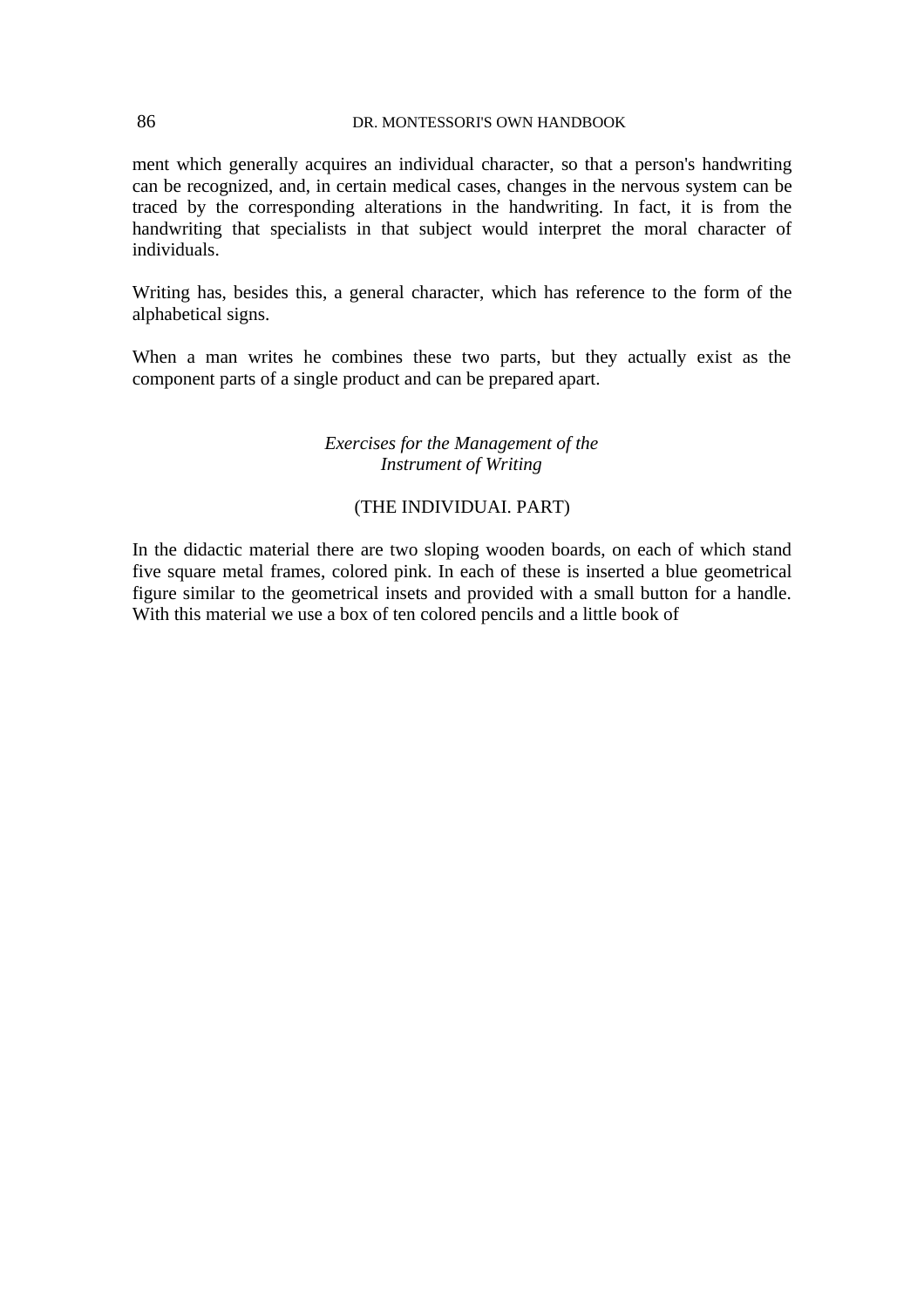designs which I have prepared after five years' experience of observing the children. I have chosen and graduated the designs according to the use which the children made of them.

The two sloping boards are set side by side, and on them are placed t en complete "insets" hat is to say, the frames with the geometrical figures. (Fig. 28.) The child is given a sheet of white paper and the box of ten colored pencils. He will then choose one of the ten metal insets, which are arranged in an attractive line at a certain distance from him. The child is taught the following process:

He lays the frame of the iron inset on the sheet of paper, and, holding it down firmly with one hand, he follows with a colored pencil the interior outline which describes a geometrical figure. Then he lifts the square frame, and finds drawn upon the paper an enclosed geometrical form, a triangle, a circle, a hexagon, etc. The child has not actually performed a new exercise, because he had already performed all these movements when he touched the wooden plane insets. The only new feature of the exercise is that he follows the outlines no longer directly with his finger, but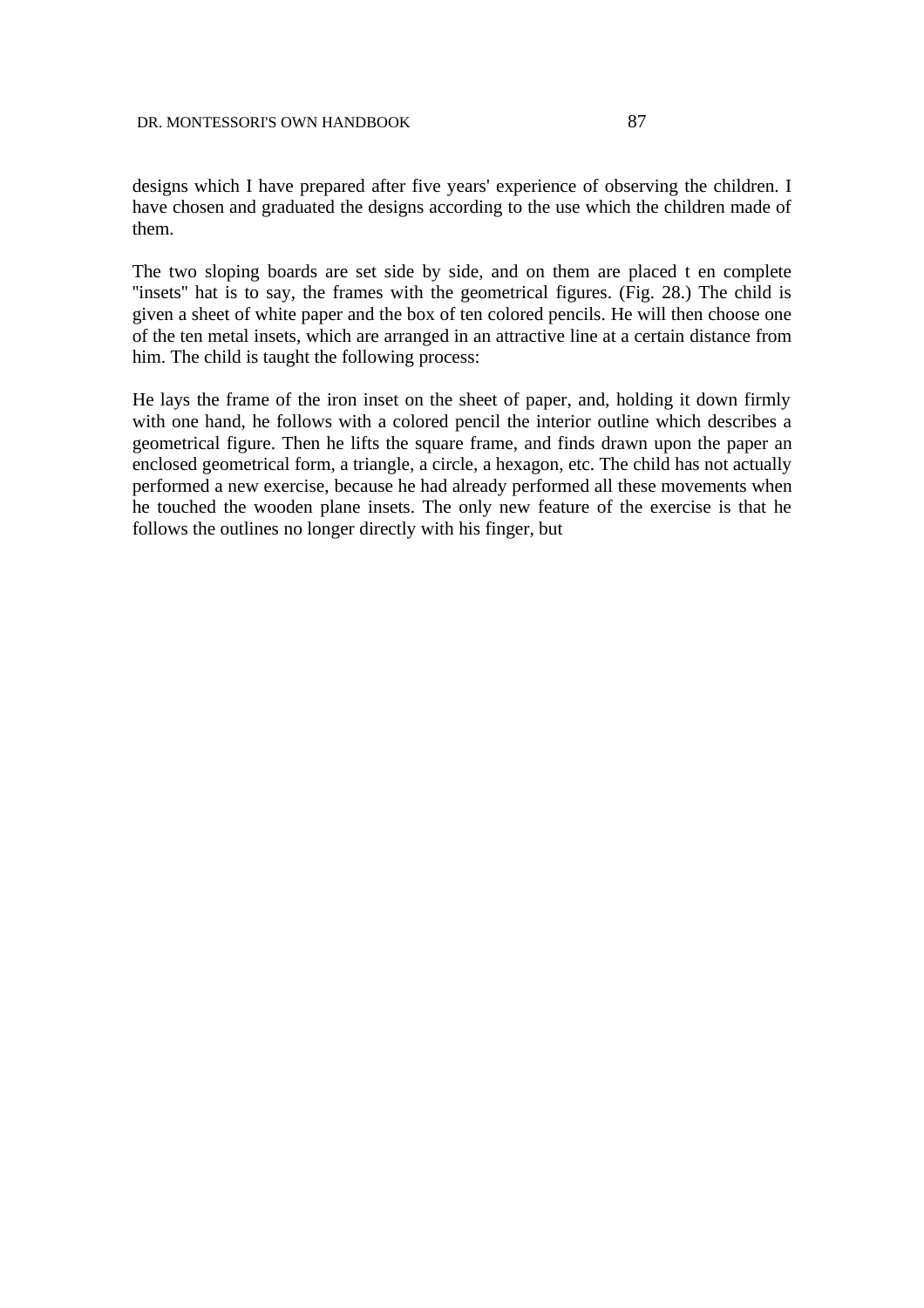through the medium of a pencil. That is, he draws, he leaves a trace of his movement.

The child finds this exercise easy and most interesting, and, as soon as he has succeeded in making the first outline, he places above it the piece of blue metal corresponding to it. This is an exercise exactly similar to that which he performed when he placed the wooden geometrical figures upon the cards of the third series, where the figures are only contained by a simple line.

This time, however, when the action of placing the form upon the outline is performed, the child takes another colored pencil and draws the outline of the blue metal figure.

When he raises it, if the drawing is well done, he finds upon the paper a geometrical figure contained by two outlines in colors, and, if the colors have been well chosen, the result is very attractive, and the child, who has already had a considerable education of the chromatic sense is keenly interested in it.

These may seem unnecessary details, but, as a matter of fact, they are all-important. For instance, if, instead of arranging the ten metal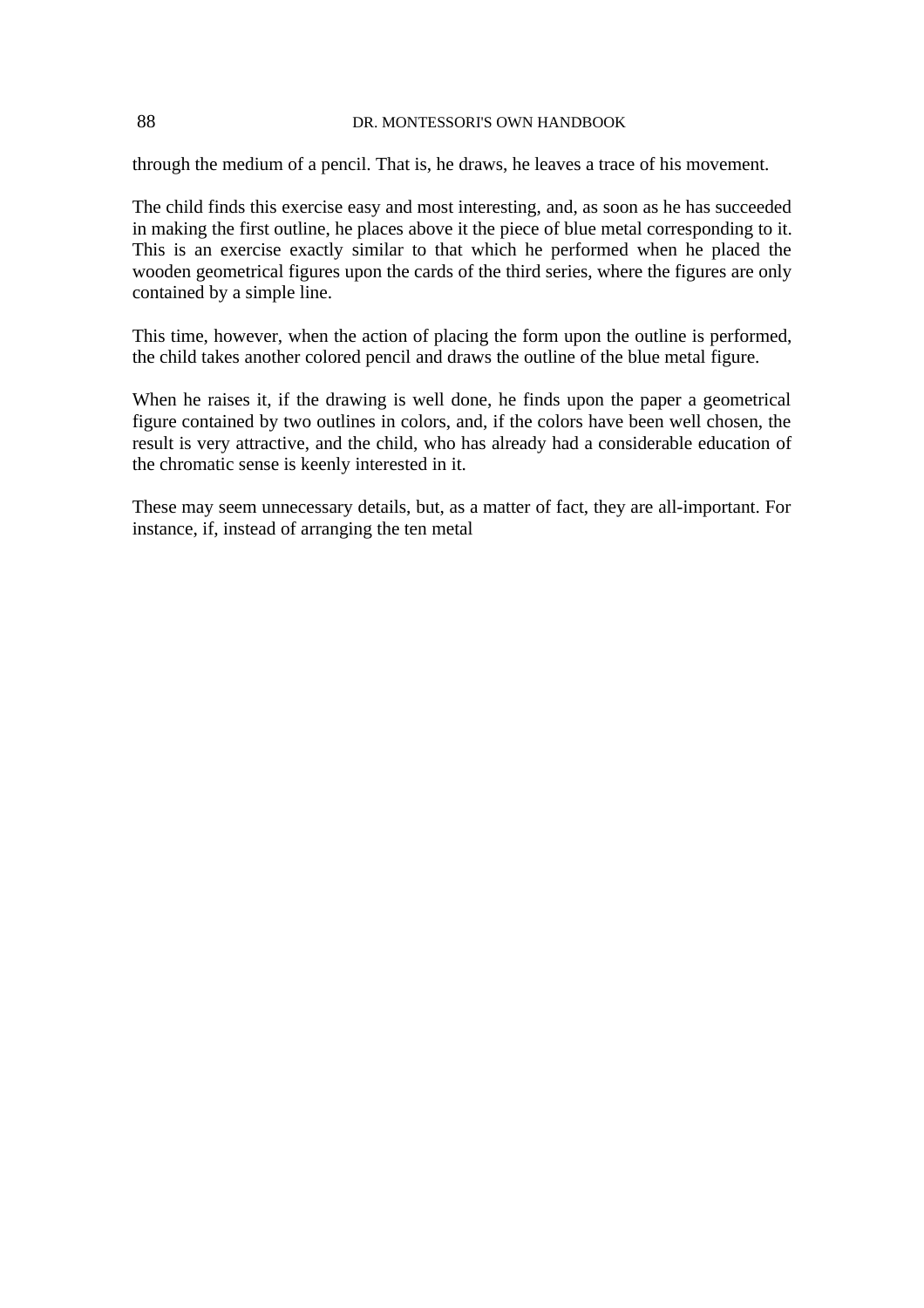insets in a row, the teacher distributes them among the children without thus exhibiting them, the child's exercises are much limited. When, on the other hand, the insets are exhibited before his eyes, Ke feels the desire to draw them *all* one after the other, and the number of exercises is increased.

The two colored outlines rouse the desire of the child to see another combination of colors and then to repeat the experience. The variety of the objects and the colors are therefore an inducement to work and hence to final success.

Here the actual preparatory movement for writing begins. When the child has drawn the figure in double outline, he takes hold of a pencil ''like a pen for writing'', and draws marks up and down until he has completely filled the figure. In this way a definite filled-in figure remains on the paper, similar to the figures on the cards of the first, series. This figure can be in any of the ten colors. At first the children fill in the figures very clumsily without regard for the outlines, making very heavy lines and not keeping them parallel. Little by little, however, the drawings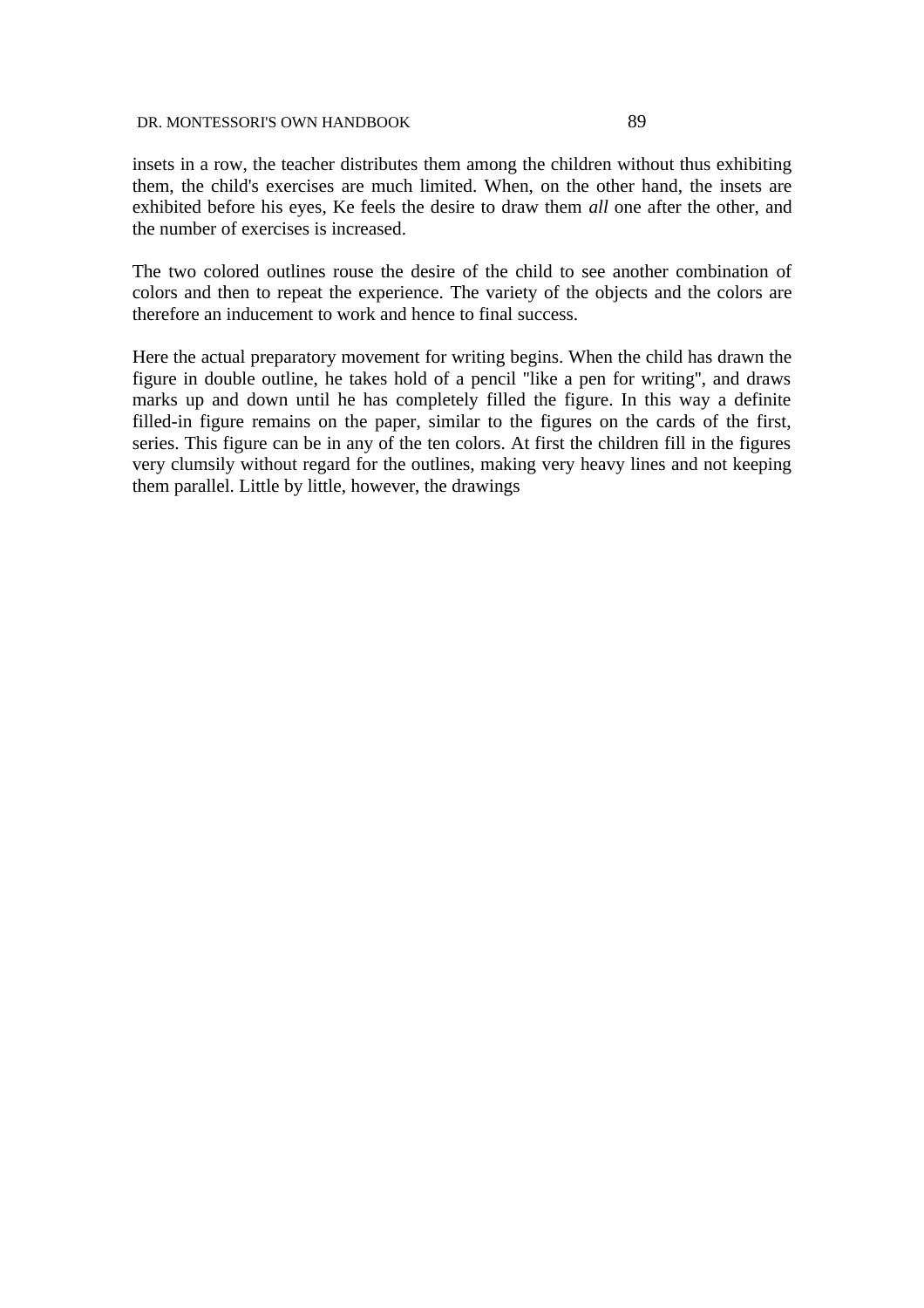improve, in that they keep within the outlines, and the lines increase in number, grow finer, and are parallel to one another.

When the child has begun these exercises, he is seized with a desire to continue them, and he never tires of drawing the outlines of the figures and then filling them in. Each child suddenly becomes the possessor of a considerable number of drawings, and he treasures them up in his own little drawer. In this way he organizes the movement of writing, which brings him to the management of the pen. This movement in ordinary methods is represented by the wearisome pothook connected with the first laborious and tedious attempts at writing.

The organization of this movement, which began from the guidance of a piece of metal, is as yet rough and imperfect, and the child now passes on to the filling in of the prepared de signs in t he little album. The leaves are taken from the book one by one in the order of progression in which they are arranged, and the child fills in the prepared designs with colored pencils in the same way as before. Here the choice of the colors is another intelligent occupation which encourages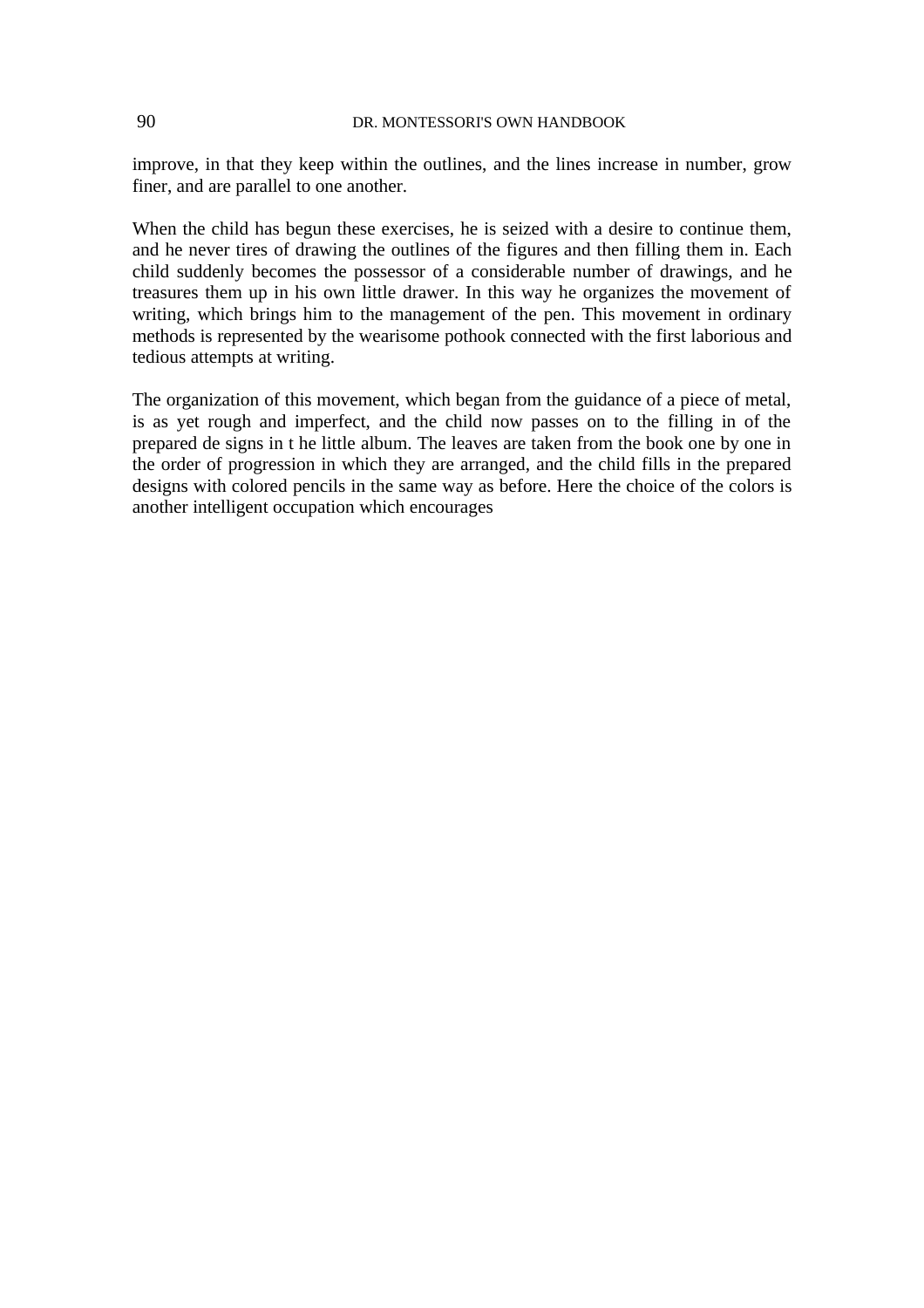- Fig. 28.— Sloping Boards to Display Set of Metal Insets.
- Fig. 29. Single Sandpaper Letter.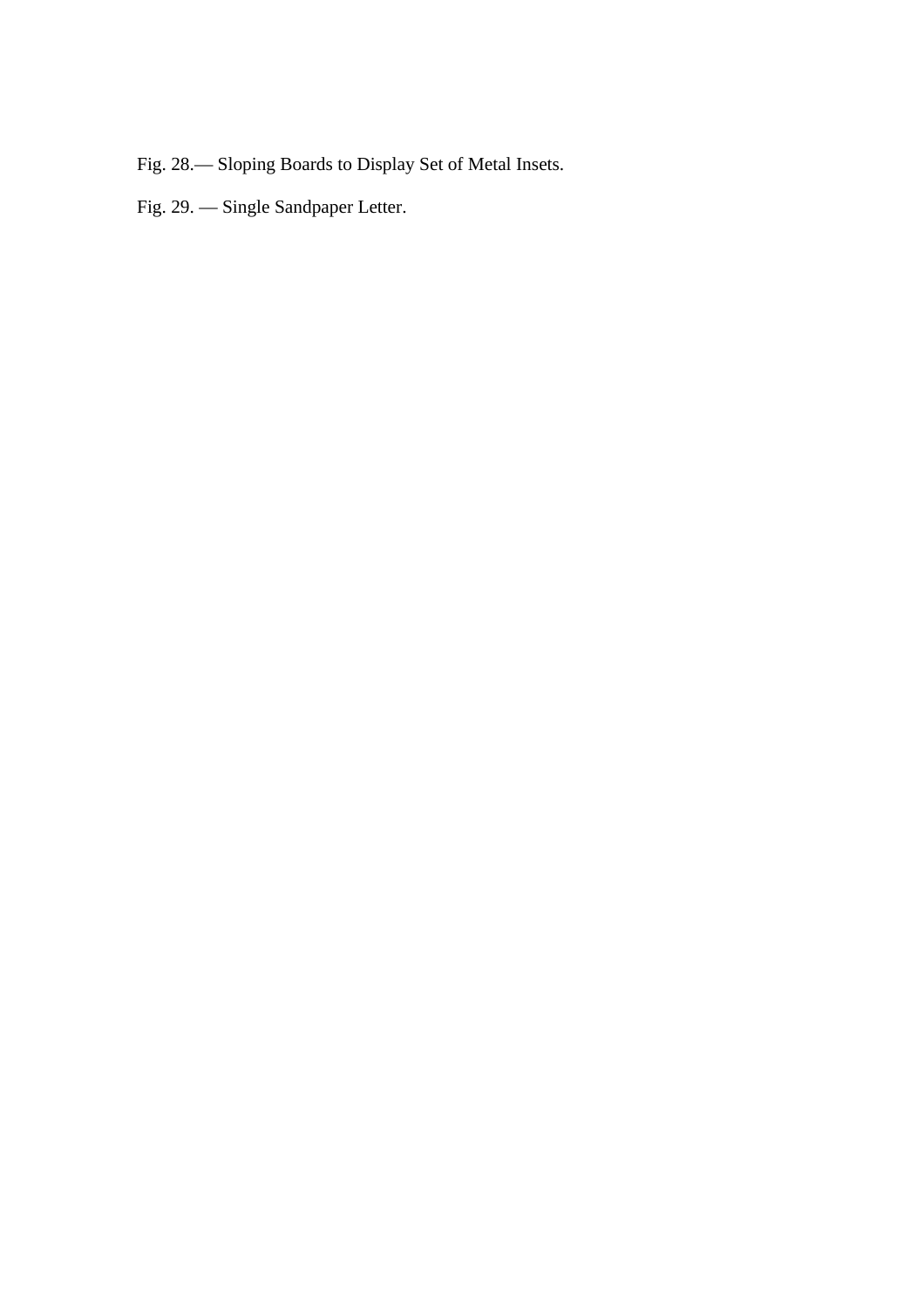Fig. 30. — Groups of Sandpaper Letters.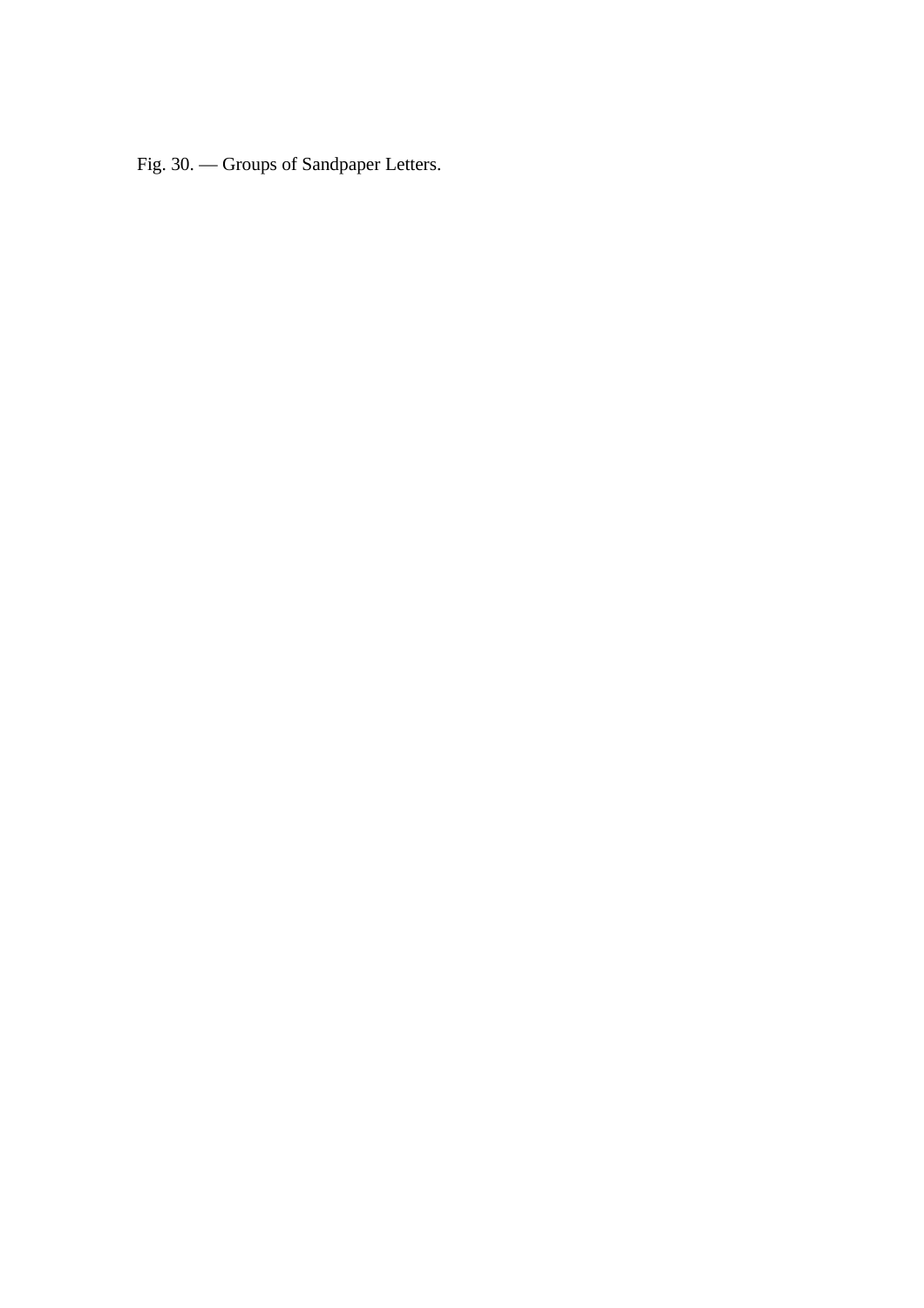the child to multiply the tasks. He chooses the colors by himself and with much taste. The delicacy of the shades which he chooses and the harmony with which he arranges them in these designs show us that the common belief, that children love bright and glaring colors, has been the result of observation of children without education, who have been abandoned to the rough and harsh experiences of an environment unfitted for them.

The education of the chromatic sense becomes at this point of a child's development the lever which enables hiTn to become possessed of a firm, bold and beautiful handwriting.

The drawings lend themselves to limiting, in very many ways, the length of the strokes with which they are filled in. The child will have to fill in geometrical figures, both large and small, of a pavement design, or flowers and leaves, or the various details of an animal or of a landscape. In this way the hand accustoms itself, not only to perform the general action, but also to confine the movement within all kinds of limits.

Hence the child is preparing himself to write in a handwriting either large or small Indeed,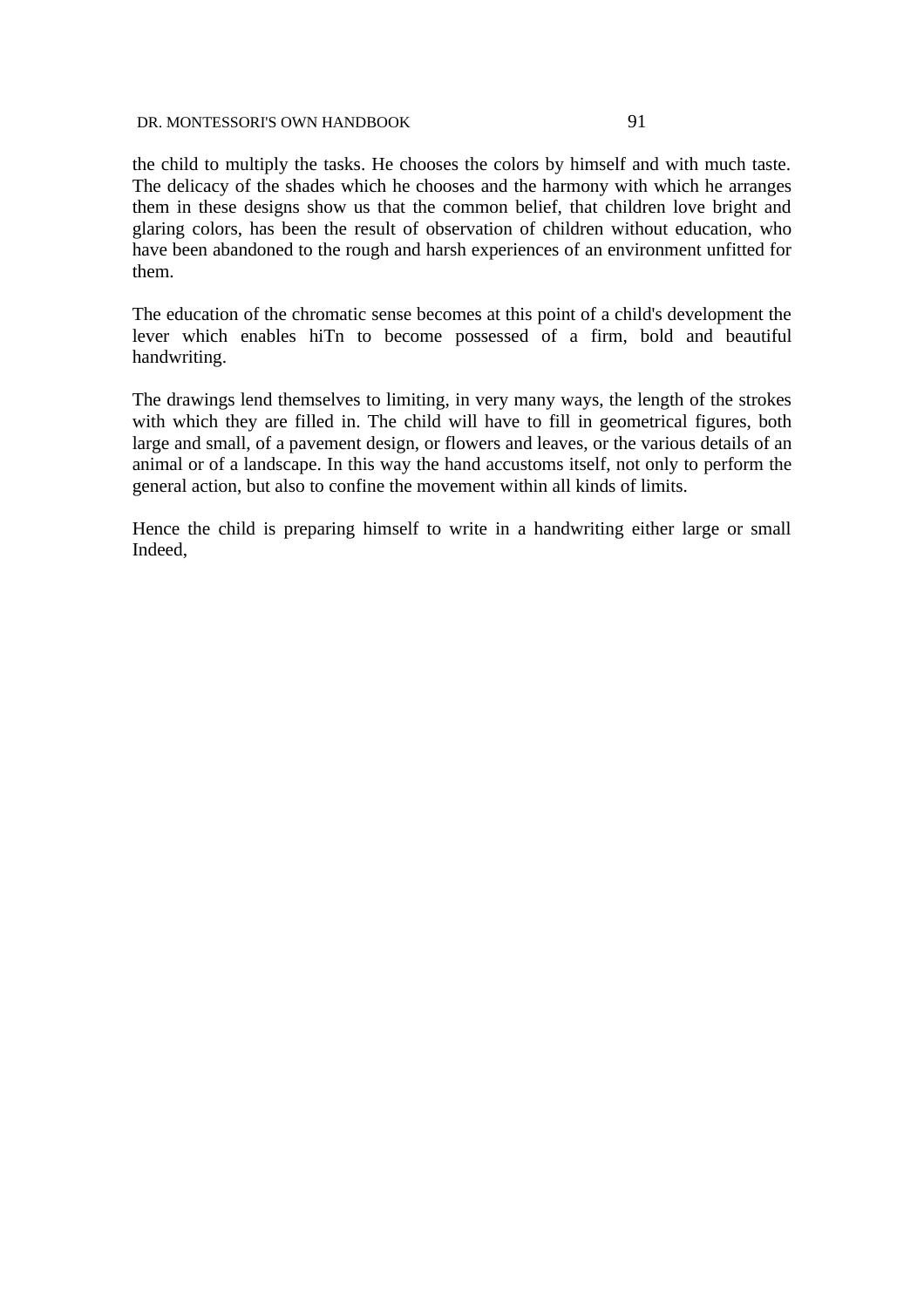later on he will write as well between the wide lines on a blackboard as between the narrow, closely ruled lines of an exercise book, generally used by much older children.

The number of exercises which the child performs with the drawings is practically unlimited. He will often take another colored pencil and draw over again the outlines of the figure already filled in with color. A help to the continuation of the exercise is to be found in the further education of the chromatic sense, which the child acquires by painting the same designs in water-colors. Later he mixes colors for himself until he can imitate the colors of nature, or create the delicate tints which his own imagination desires. It is not possible, however, to speak of all this in detail within the limits of this small work.

# *Exercises for the Writing of Alphabetical Signs*

In the didactic material there are series of boxes which contain the alphabetical signs. At this point we take those cards which are covered with very smooth paper, to which is gummed a letter of the alphabet cut out in sandpaper. (Fig. 29.) There are also large cards on which are gammed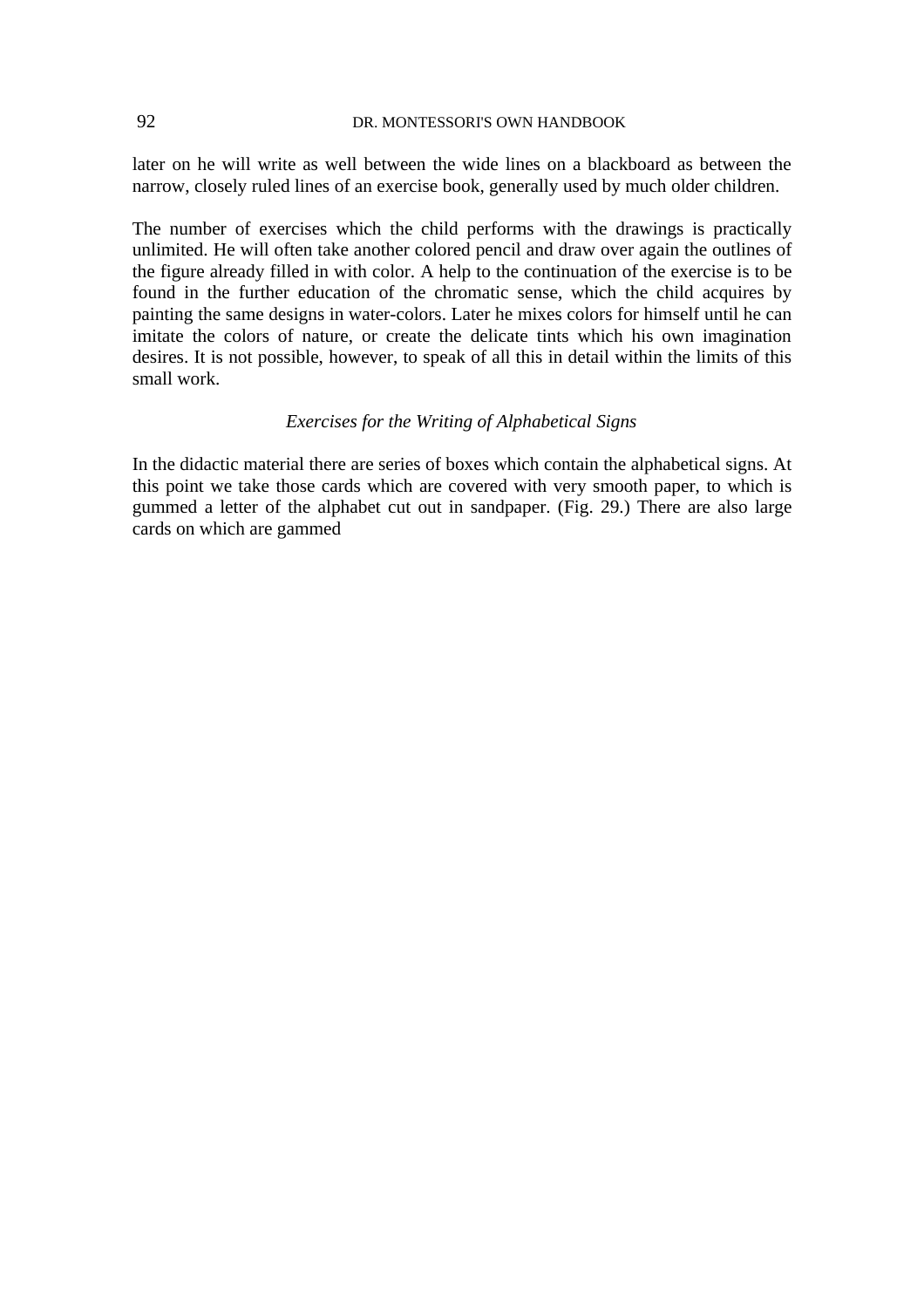several letters, grouped together according to analogy of form. (Fig. 30.)

The children ''have to touch over the alphabetical signs as though they were writing''. They touch them with the tips of the index and middle fingers in the same way as when they touched the wooden insets, and with the hand raised as when they lightly touched the rough and smooth surfaces. The teacher herself touches the letters to show the child how the movement should be performed, and the child, if he has had much practise in touching the wooden insets, *imitates* her with *ease* and pleasure. Without the previous practise, however, the child's hand does not follow the letter with accuracy, and it is most interesting to make i close observations of the children in order to understand the importance of a remote motor preparation for writing, and also to realize the *immense* strain which we impose upon the children when we set them to write directly without a previous motor education of the hand.

The child finds great pleasure in touching the sandpaper letters. It is an exercise by which he applies to a new attainment the power he has already acquired through exercising the sense of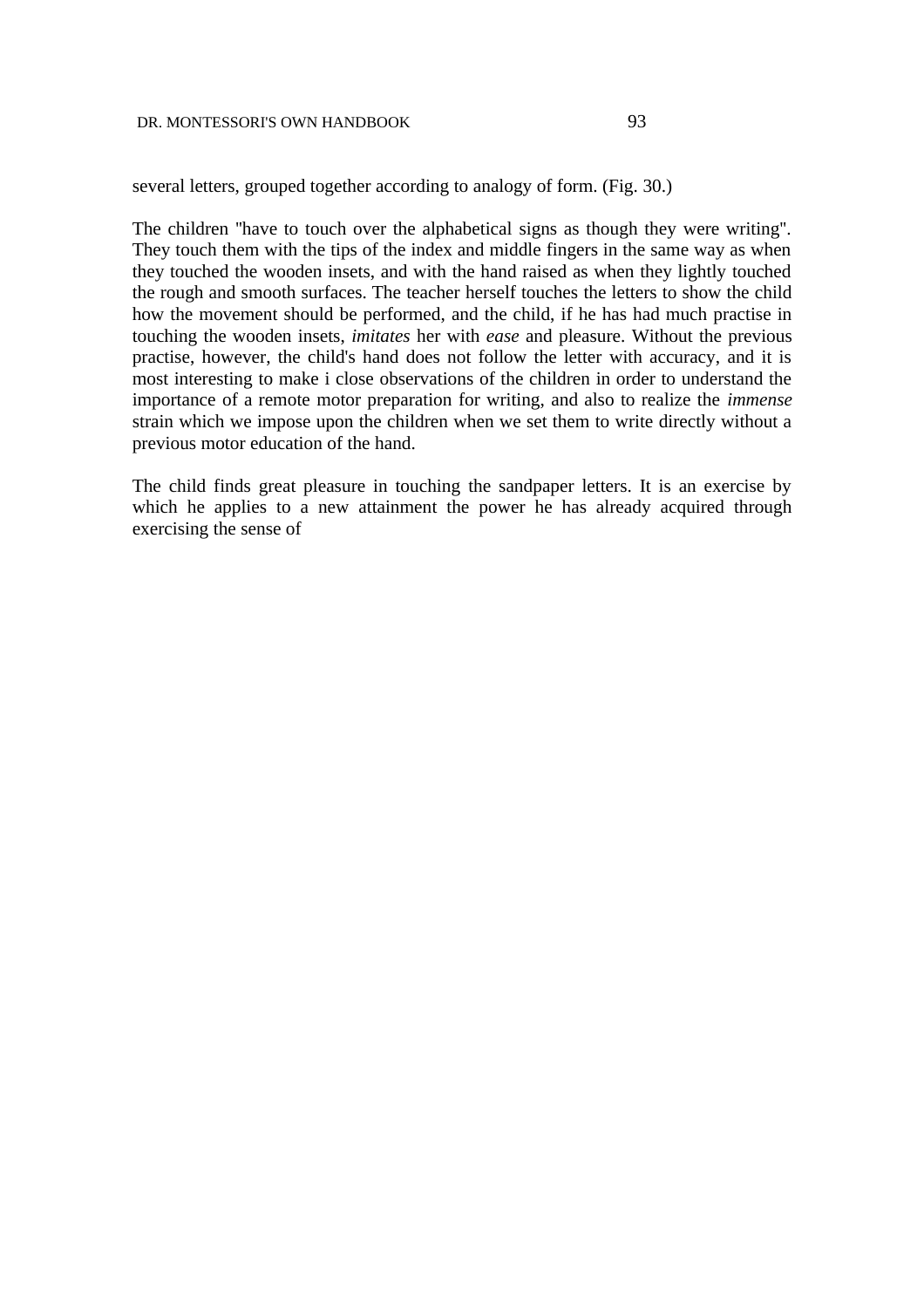touch. Whilst the child touches a letter, the teacher pronounces its sound, and she uses for the lesson the usual three periods. Thus, for example, presenting the two vowels *i*, *o*, she will have the child touch them slowly and accurately, and repeat their relative sounds one after the other as the child touches them, *''i, i, i*! *o, o, o*!" Then she will say to the child: ''Give me *i*!'' ''Give me *o*! '' Finally, she will ask the question: ''What is this?'' To which the child replies, ''*i*, *o*''. She proceeds in the same way through all the other letters, giving, in the case of the consonants, not the name, but only the sound. The child then touches the letters by himself over and over again, either on the separate cards or on the large cards on which several letters are gummed, and in this way he establishes the movements necessary for tracing the alphabetical signs. At the same time he retains the visual image of the letter. This process forms the first preparation, not only for writing, but also for reading, because it is evident that when the child touches the letters he performs the movement corresponding to the writing of them, and,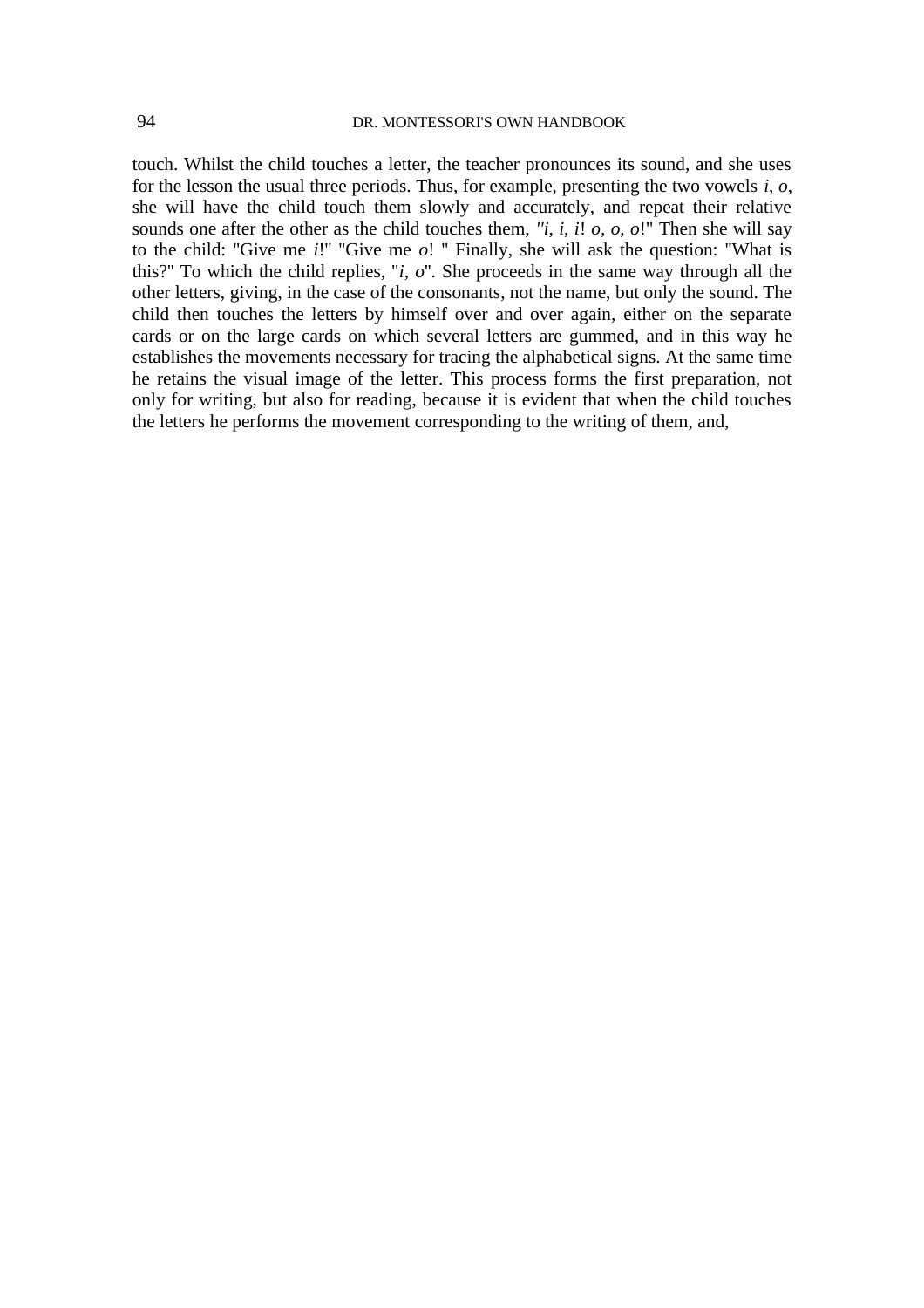Fig. 31. — Box of Movable Letters.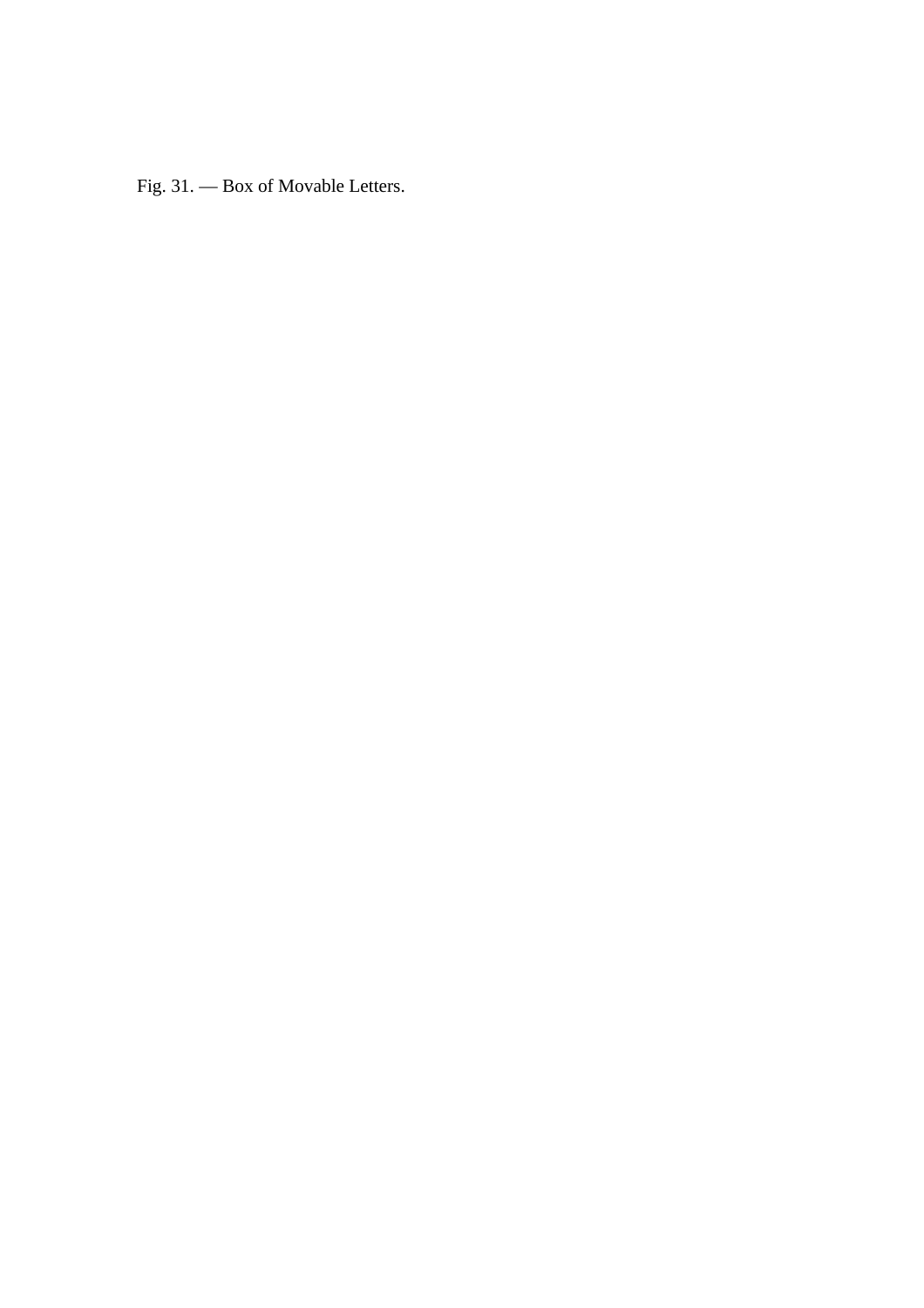at the same time, when he recognizes them by sight he is reading the alphabet.

The child has thus prepared, in effect, all the necessary movements for writing; therefore he can write. This important conquest is the result of a long period of inner formation of which the child is not clearly aware. But a day will come —very soon when he will write, and that will be a day of great surprise for him —the wonderful harvest of an unknown sowing.

The alphabet of movable letters cut out in pink and blue cardboard, and kept in a special box with compartments, serves ''for the composition of words''. (Fig. 31.)

In a phonetic language, like Italian, it is enough to pronounce clearly the different component sounds of a word (as, for example, m-a-n-o), so that the child whose ear is *already educated* may recognize one by one the component sounds. Then he looks in the movable alphabet for the signs corresponding to each separate sound, and lays them one beside the other, thus composing the word (for instance, mano). Gradually he will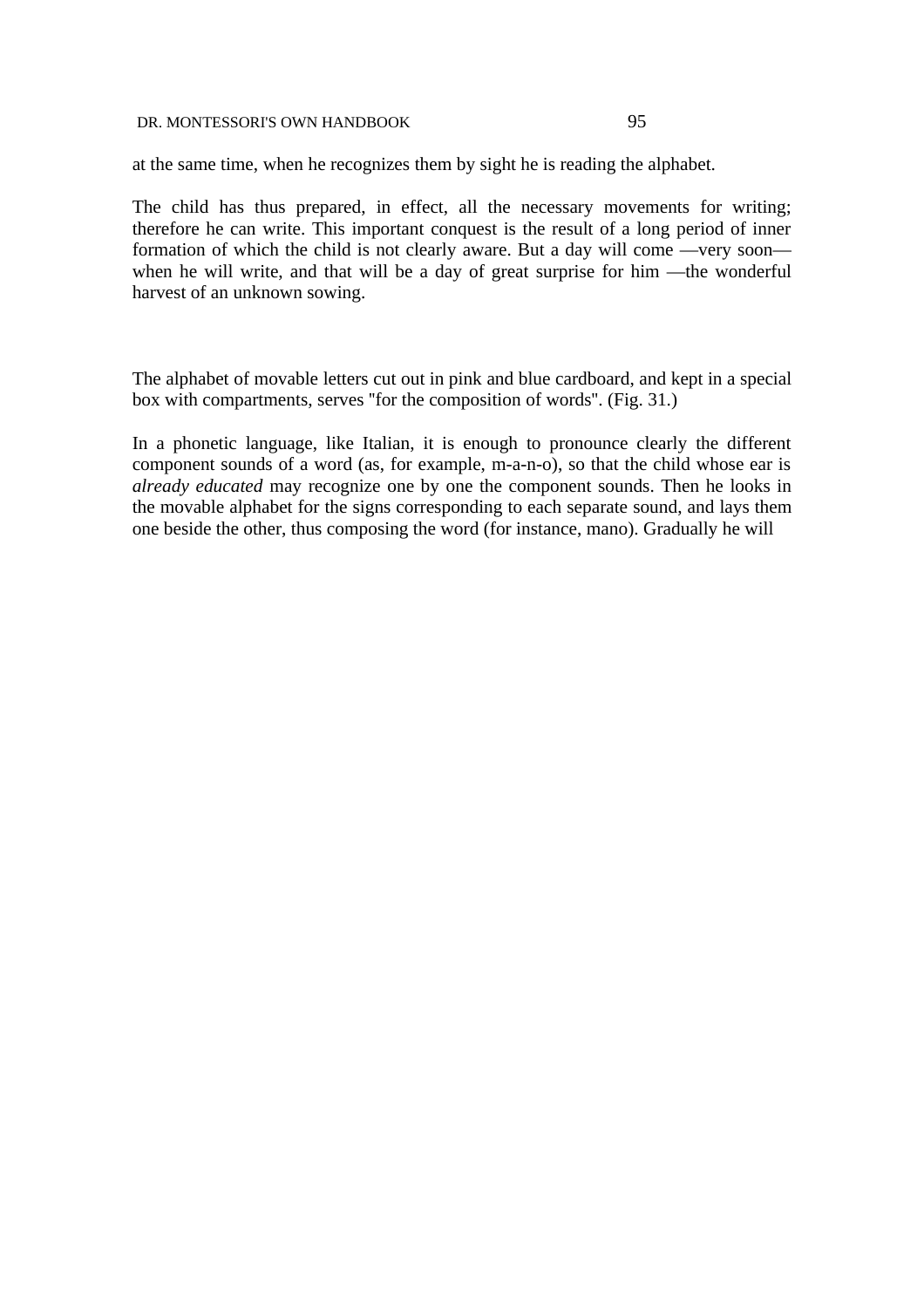become able to do the same thing with words of which he thinks himself; he succeeds in breaking them up into their component sounds, and in translating them into a row of signs.

When the child has composed the words in this way, he knows how to read them. In this method, y/ therefore, all the processes leading to writing include reading as well.

If the language is not phonetic, the teacher can compose separate words with the movable alphabet, and then pronounce them, letting the child repeat by himself the exercise of arranging and rereading them.

In the material there are two movable alphabets. One of them consists of larger letters, and is divided into two boxes, each of which contains the vowels. This is used for the first exercises, in which the child needs very large objects in order to recognize the letters. When he is acquainted with one half of the consonants he can begin to compose words, even though he is dealing with one part only of the alphabet.

The other movable alphabet has smaller letters and is contained in a single box. It is given to children who have made their first attempts at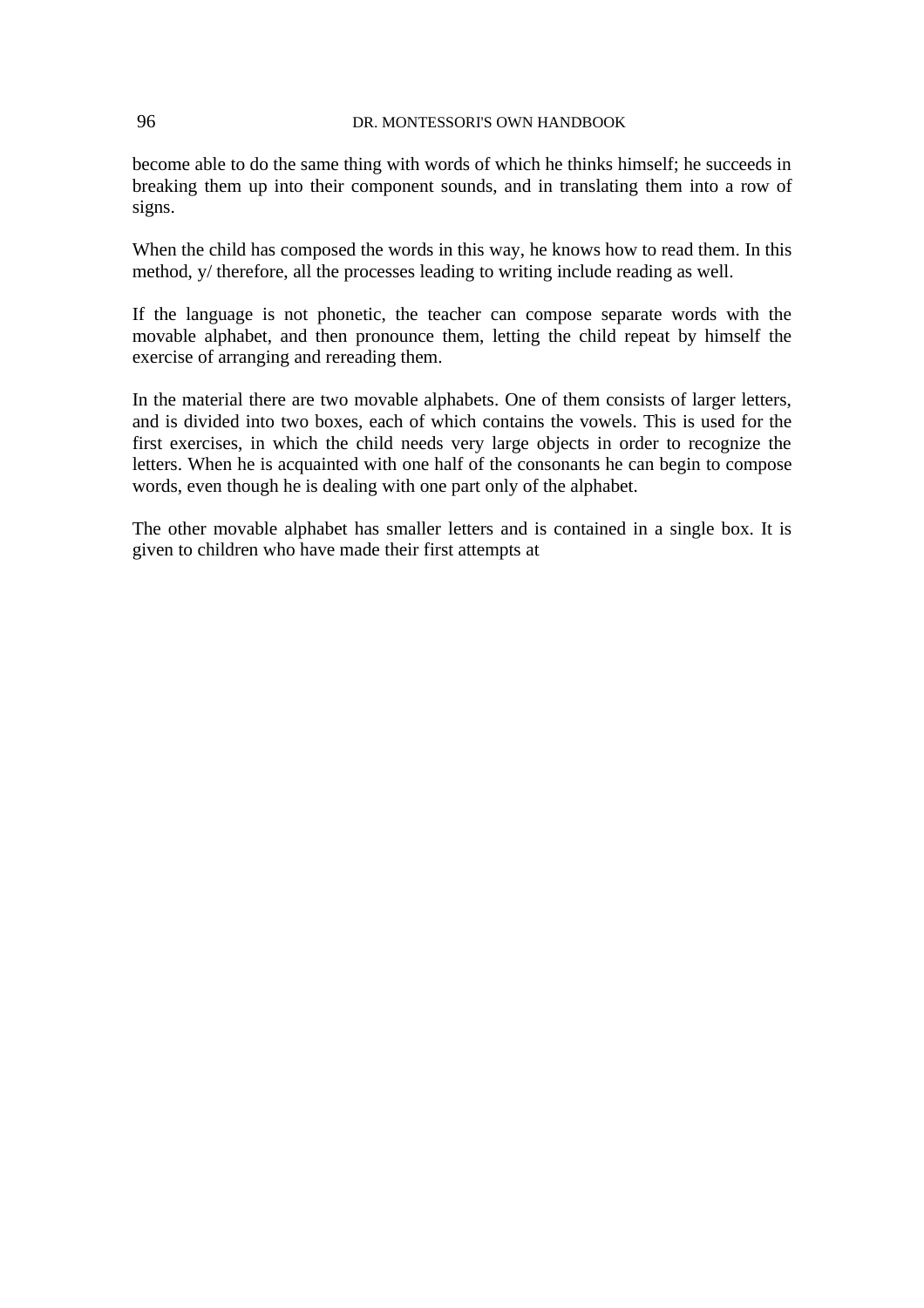composition with words, and already know the complete alphabet.

It is after these exercises with the movable alphabet that the child *is able to write entire words*. This phenomenon generally occurs unexpectedly, and then a child who has never yet traced a stroke or a letter on paper writes several words in succession. From that moment he continues to write, always gradually perfecting himself. This spontaneous writing takes on the characteristics of a natural phenomenon, and the child who has begun to write the ''first word" will continue to write in the same way as he spoke after pronouncing the first word, and as he walked after having taken the first step. The same course of inner formation through which the phenomenon of writing appeared is the course of his future progress, of his growth to perfection. The child prepared in this way has entered upon a course of development through which he will pass as surely as the growth of the body and the development of the natural functions have passed through their course of development when life has once been established.

For the interesting and very complex phenom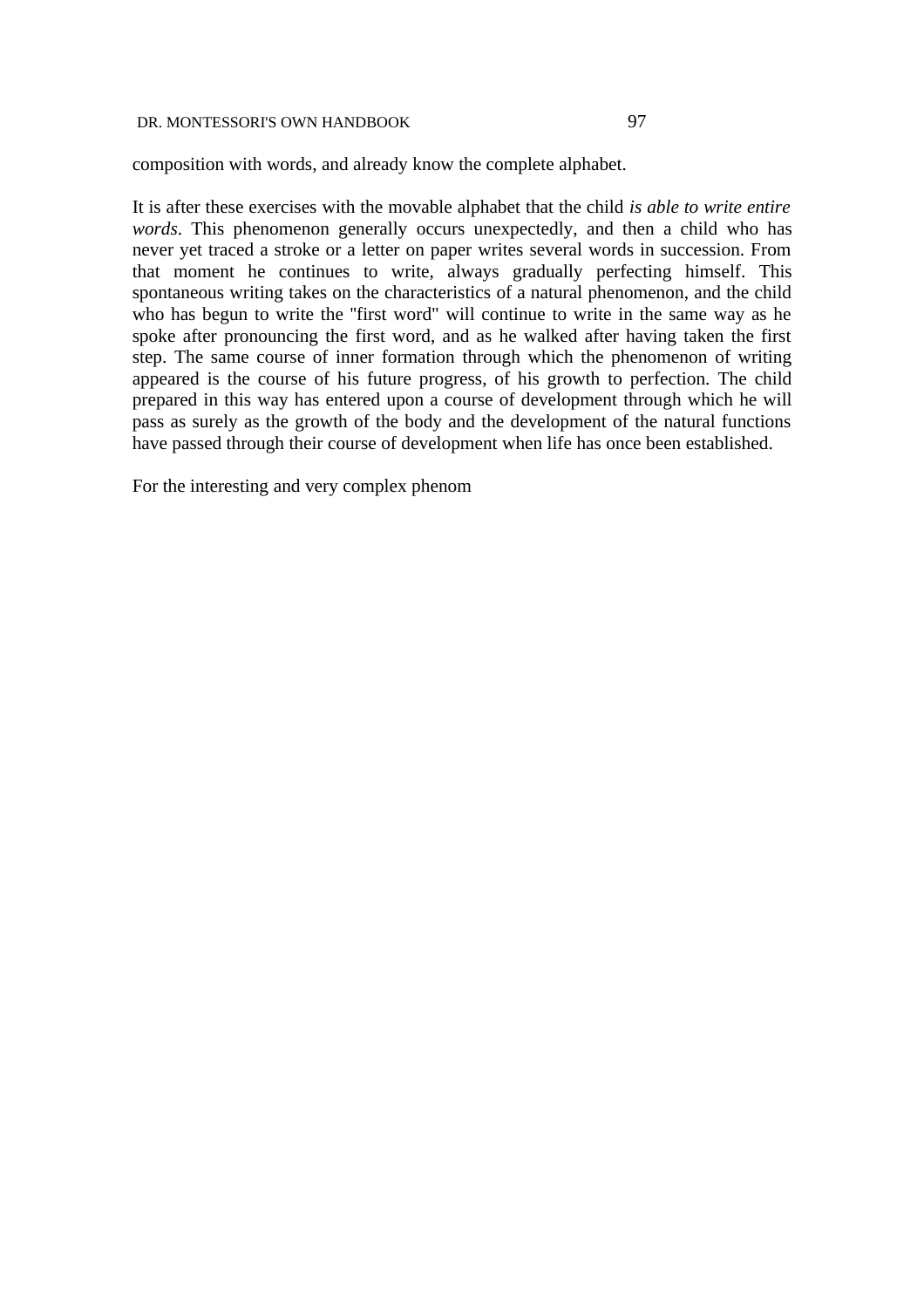ena relating to the development of writing and then of reading, see my larger works.

# **THE READING OF MUSIC**

When the child knows how to read, he can make a first application of this knowledge to the reading of the names of musical notes.

In connection with the material for sensory education, consisting of the series of bells, we use a didactic material, which serves as an introduction to musical reading. For this purpose we have, in the first place, a wooden board, not very long, and painted pale green. On this board the staff is cut out in black, and in every line and space are cut round holes, inside each of which is written the name of the note in its reference to the treble clef.

There is also a series of little white discs which can be fitted into the holes. On one side of each disc is written the name of the note (doh, re, mi, fah, soh, lah, ti, doh).

The child, guided by the name written on the discs, puts them, with the name uppermost, in their right places on the board and then reads the names of the notes. This exercise he can do by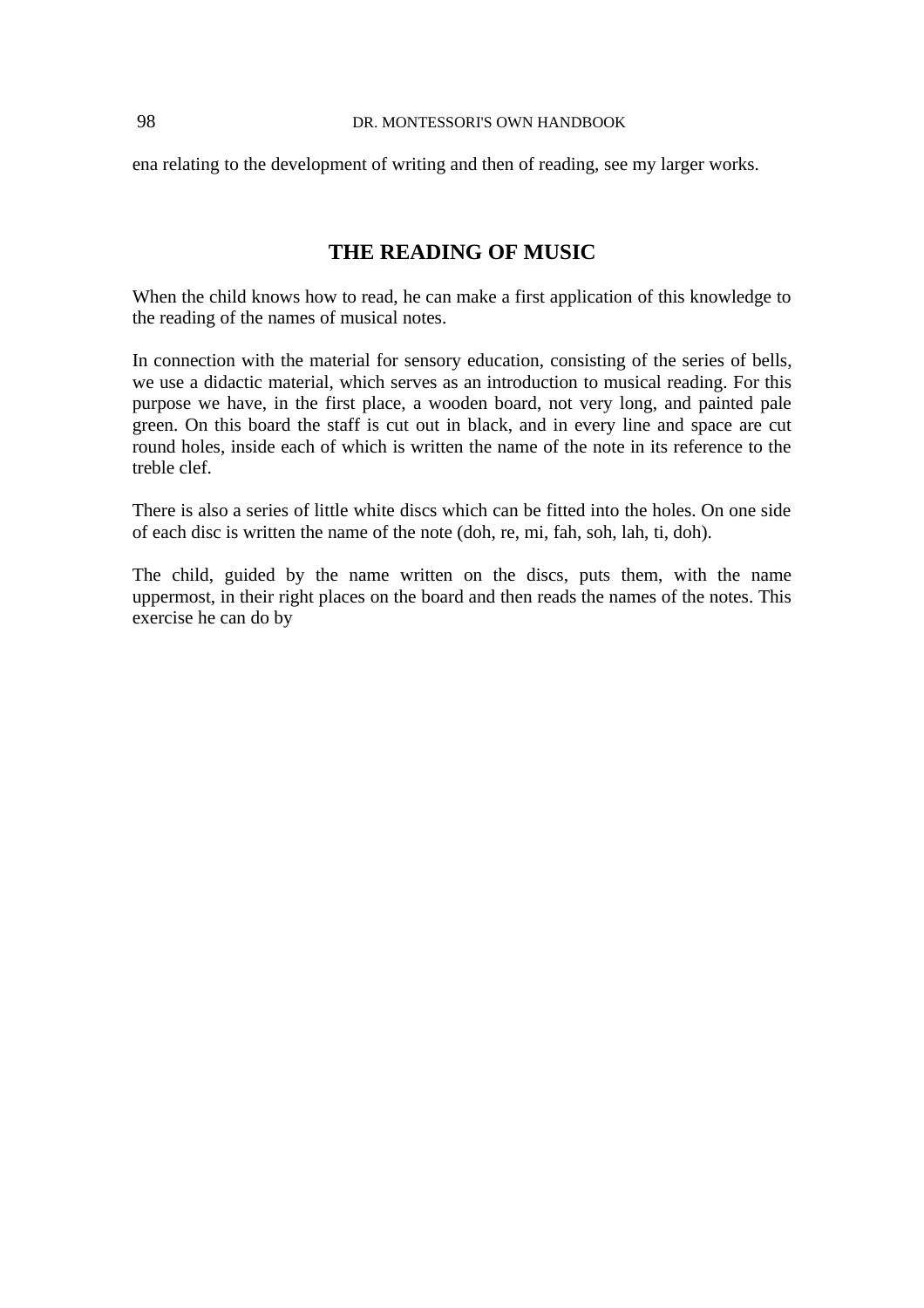himself, and he learns the position of each note on the staff. Another exercise which the child can do at the same time is to place the disc bearing the name of the note on the rectangular base of the corresponding bell, whose sound he has already learned to recognize by ear in the sensorial exercise described above. Following this exercise there is another staff

# Fig. 32. — The Musical Staff.\*

made on a board of green wood, which is longer than the other and has neither indentures nor signs. A considerable number of discs, on one side of which are written the names of the notes, is at the disposal of the child. He takes up a disc at random, reads its name and places it on the staff,

\* The single staff is used in the Conservatoire of Milan and utilized in the Perlasca method.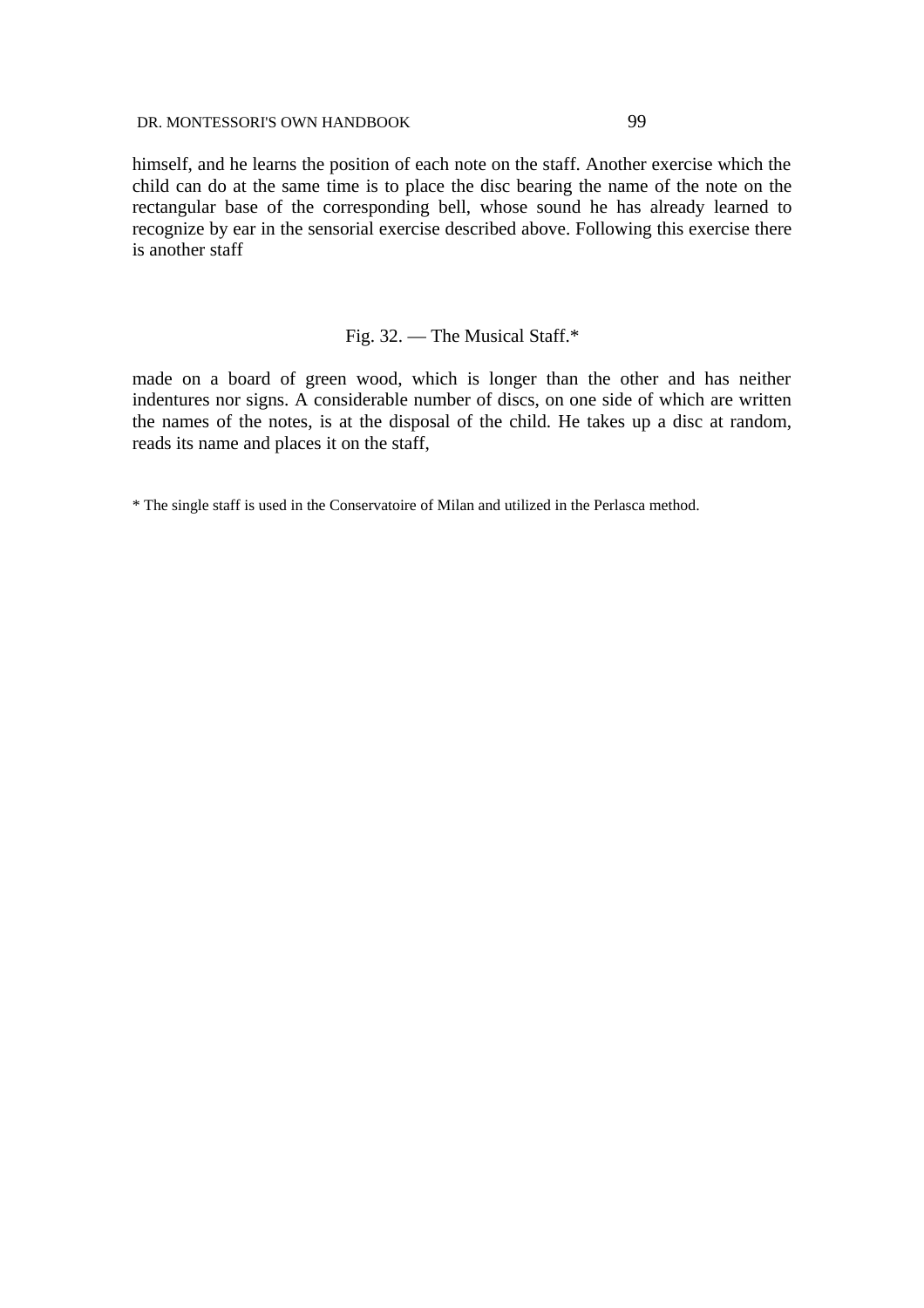with the name underneath, so that the white face of the disc shows on the top. By the repetition of this exercise the child is enabled to arrange many discs on the same line or in the same space. When he has finished, he turns them all over so that the name are outside, and so finds out if he has made mistakes. After learning the treble clef the child passes on to learn the bass with great ease.

To the staff described above can be added another similar to it, arranged as is shown in the figure. (Fig. 32.) The child beginning with doh, lays the discs on the board in ascending order in their right position until the octave is reached: doh, re, mi, fah, soh, lah, ti, doh. Then he descends the scale in the same way, returning to doh, but continuing to place the discs always to the right: soh, fah, mi, re, doh. In this way he forms an angle. At this point he descends again to the lower staff, ti, lah, soh, fah, mi, re, doh, then he ascends again on the other side: re, mi, fah, soh, lah, ti, and by forming with his two lines of discs another angle in the bass, he has completed a rhombus, \*Hhe rhombus of the notes.'\*

After the discs have been arranged in this way.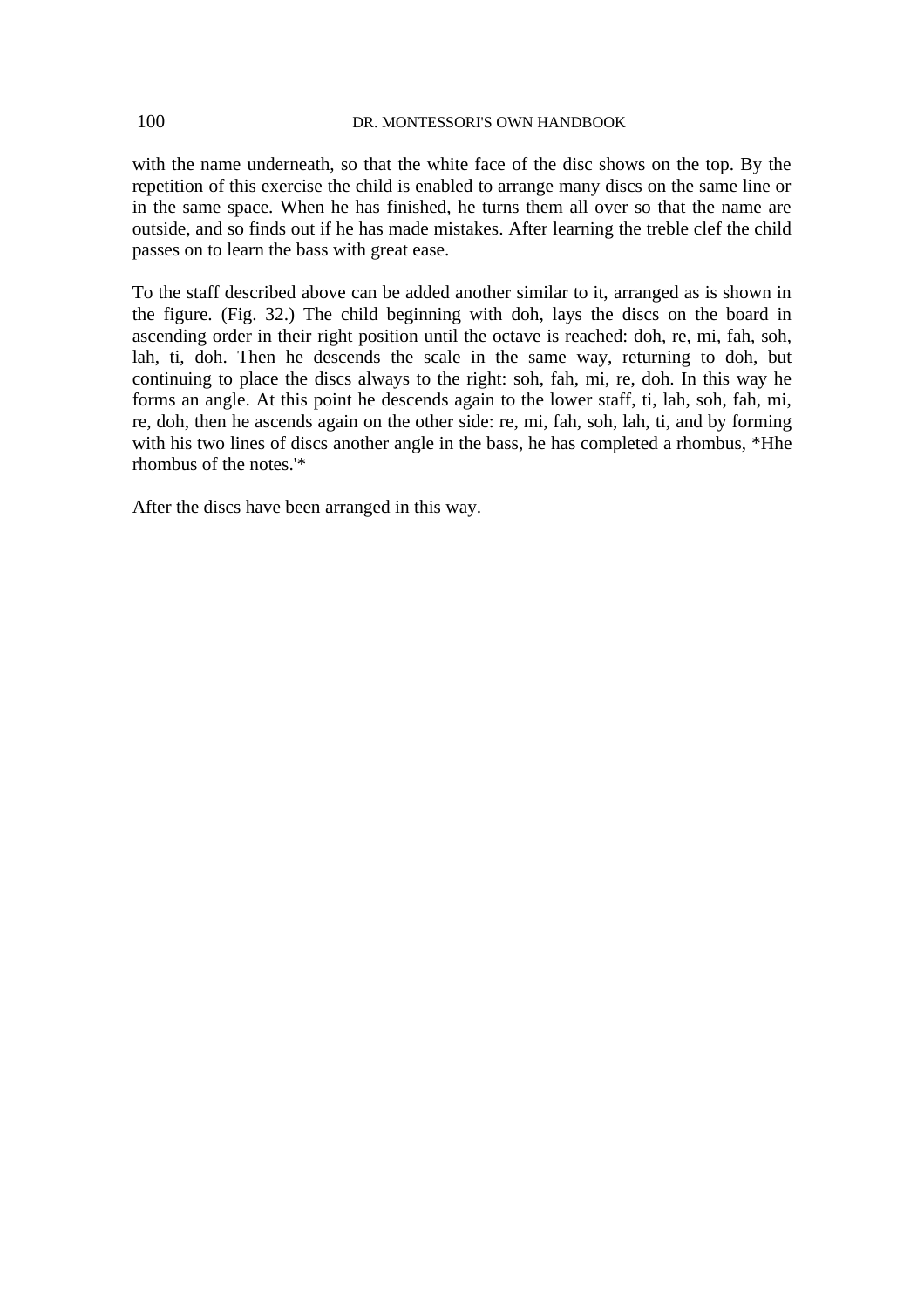# DIDACTIC MATERIAL FOR MUSICAL READING.

#### Fig. 33.

 On the wooden board, round spaces are cut out corresponding to the notes. Inside each of the there is a figure. On one aide of each of the dises is written a number and on the other the name of the note. They are fitted by the child into the corresponding places.

### Fig. 34.

 The child next arranged the discs, in notes cut out on the staff, but there are no longer numbers written to help him find the places. Instead, he must try to remember the place of the note staff. If he is not sure he consults the numbered board (Fig. 33)

## Fig. 35.

The child arranged on the staff the semitones in the spaces which remain where the discs are far apart: do-re, re-mi, fah-soh, soh-la, la-si. The discs for the semitones have the sharp on one side and the flat on the other, e.g.,  $\text{re}\# \text{-mi}$   $\boldsymbol{b}$  are written on the opposite sides of the same disc.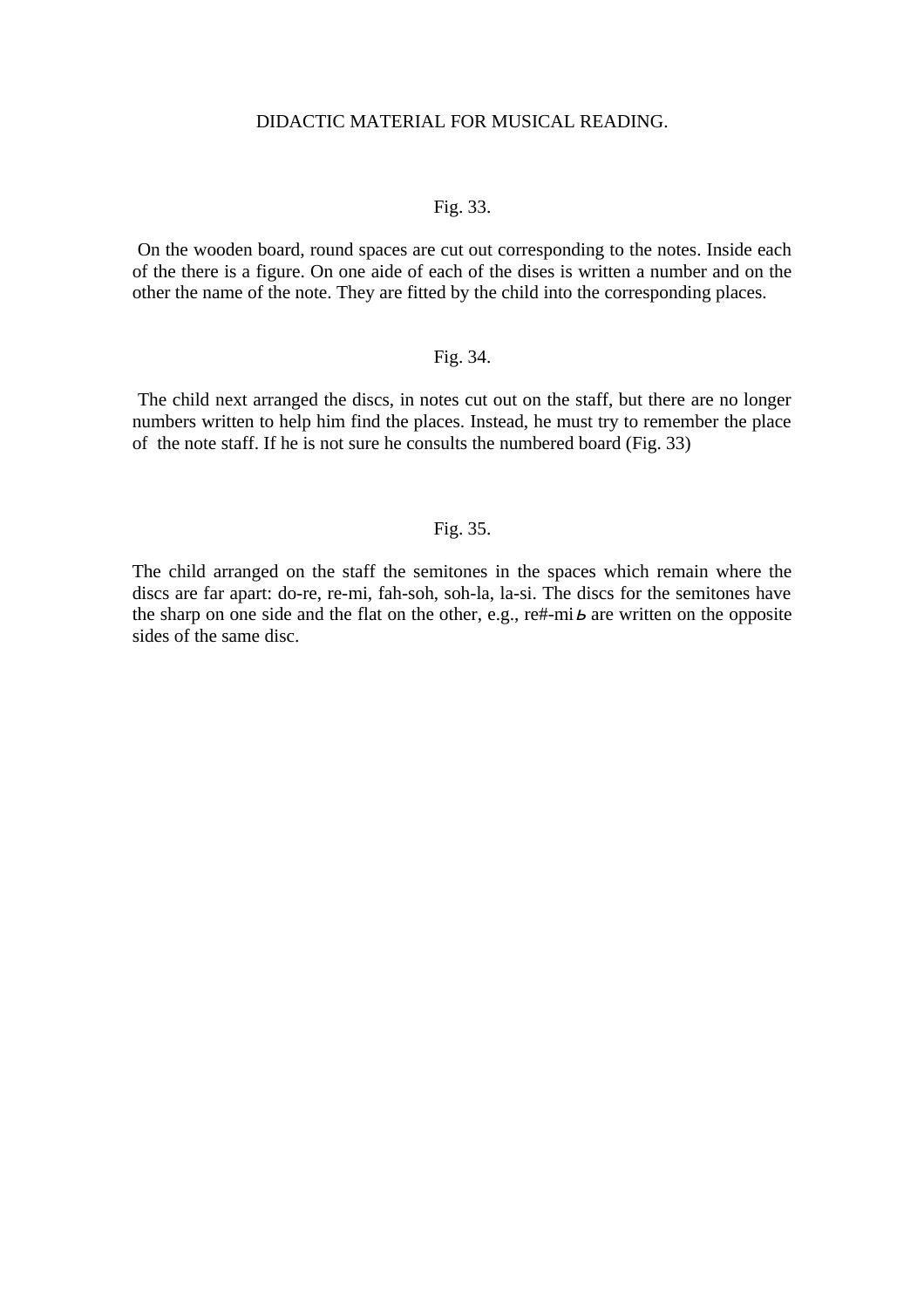# DIDACTIC MATERIAL FOR MUSICAL READING.

# Fig. 36.

The children take a large number of discs and arrange them on the staff, leaving uppermost the side which is blank, i.e., the side on which the name of the note is not written. Then they verify their work by turning the discs over and reading the name.

# Fig. 37.

The doubled staff is formed by putting the two staves together. The children arrange the notes in the form of a rhombus.

### Fig. 38.

 The two boards are then separated and the notes remain arranged according to the treble and bass clefs. The corresponding key signatures are then placed upon the two different staves.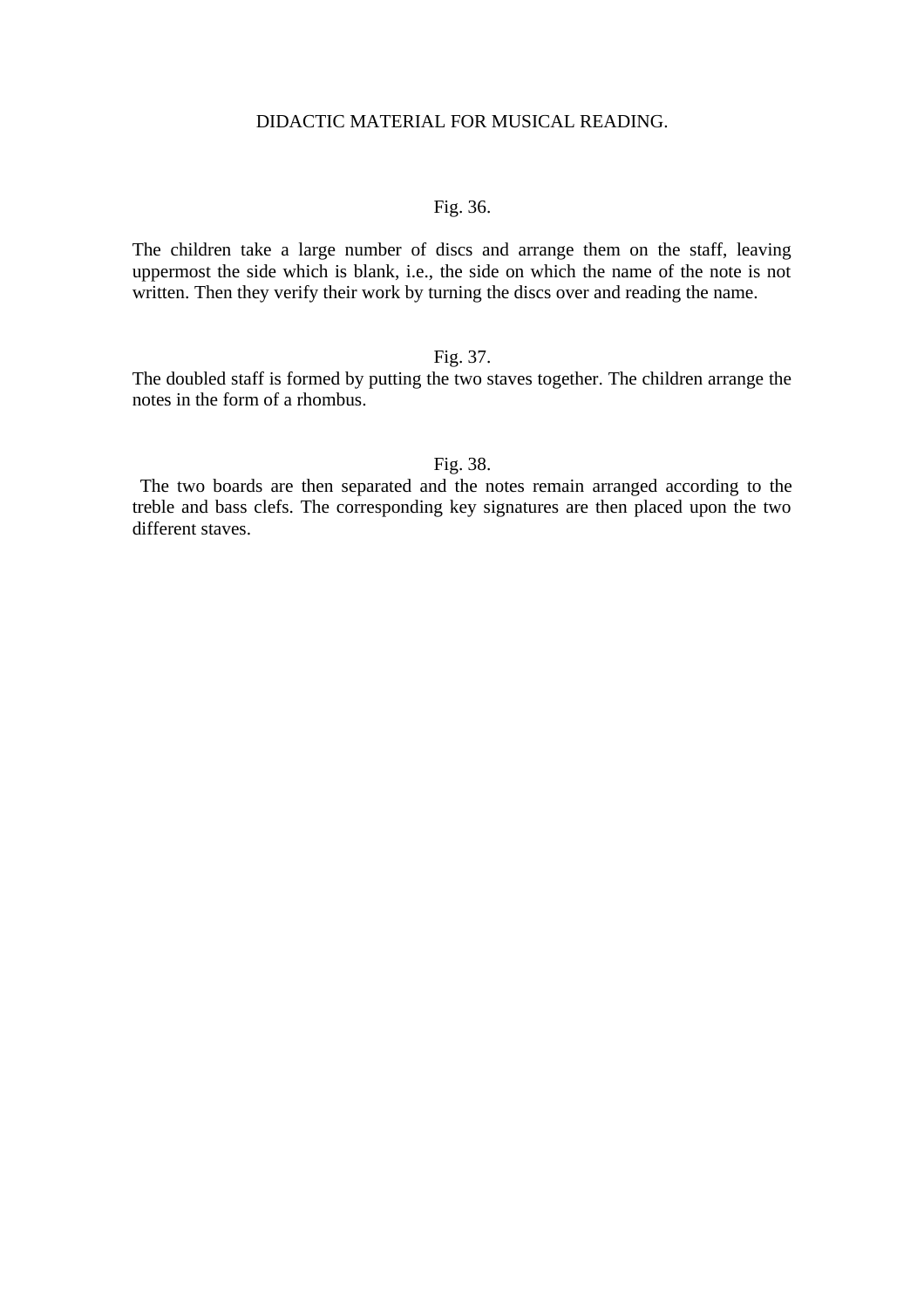the upper staff is separated from the lower. In the lower the notes are arranged according to the bass clef. In this way the first elements of musical reading are presented to the child, reading which corresponds to sounds with which the child's ear is already acquainted.

For a first practical application of this knowledge we have used in our schools a miniature pianoforte keyboard, which reproduces the essentials of this instrument, although in a simplified form, and so that they are visible. Two octaves only are reproduced, and the keys, which are small, are proportioned to the hand of a little child of four or five years, as the keys of the common piano are proportioned to those of the adult. All the mechanism of the key is visible. (Fig. 39.) On striking a key one sees the hammer rise, on which is written the name of the note. The hammers are black and white, like the notes.

With this instrument it is very easy for the child to practise alone, finding the notes on the keyboard corresponding to some bar of written music, and following the movements of the fingers made in playing the piano.

The keyboard in itself is mute, but a series of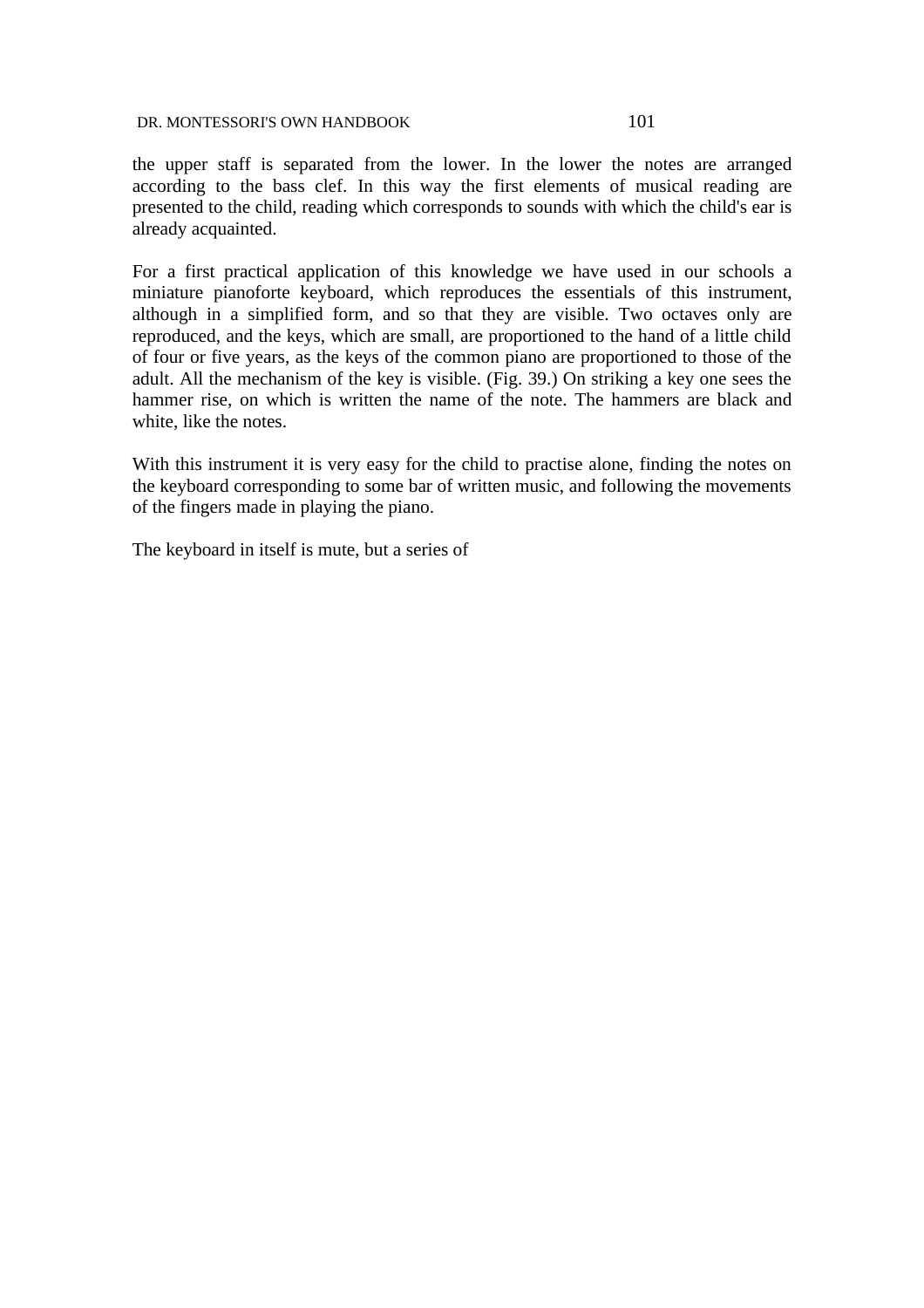resonant tubes, resembling a set of organ-pipes, can be applied to the upper surface, so that the hammers striking these produce musical notes corresponding to the keys struck. The child can then pursue his exercises with the control of the musical sounds.

# **ARITHMETIC**

The children possess all the instinctive knowledge necessary as a preparation for clear ideas on numeration. The idea of quantity was inherent in all the material for the education of the senses: longer, shorter, darker, lighter. The conception of identity and of difference formed part of the actual technique of the education of the senses, which began with the recognition of identical objects, and continued with the arrangement in gradation of similar objects. I will make a special illustration of the first exercise with the solid insets, which can be done even by a child of two and a half. When he makes a mistake by putting a cylinder in a hole too large for it, and so leaves one cylinder without a place, he instinctively absorbs the idea of the absence of one from a continuous series. The child's mind is not prepared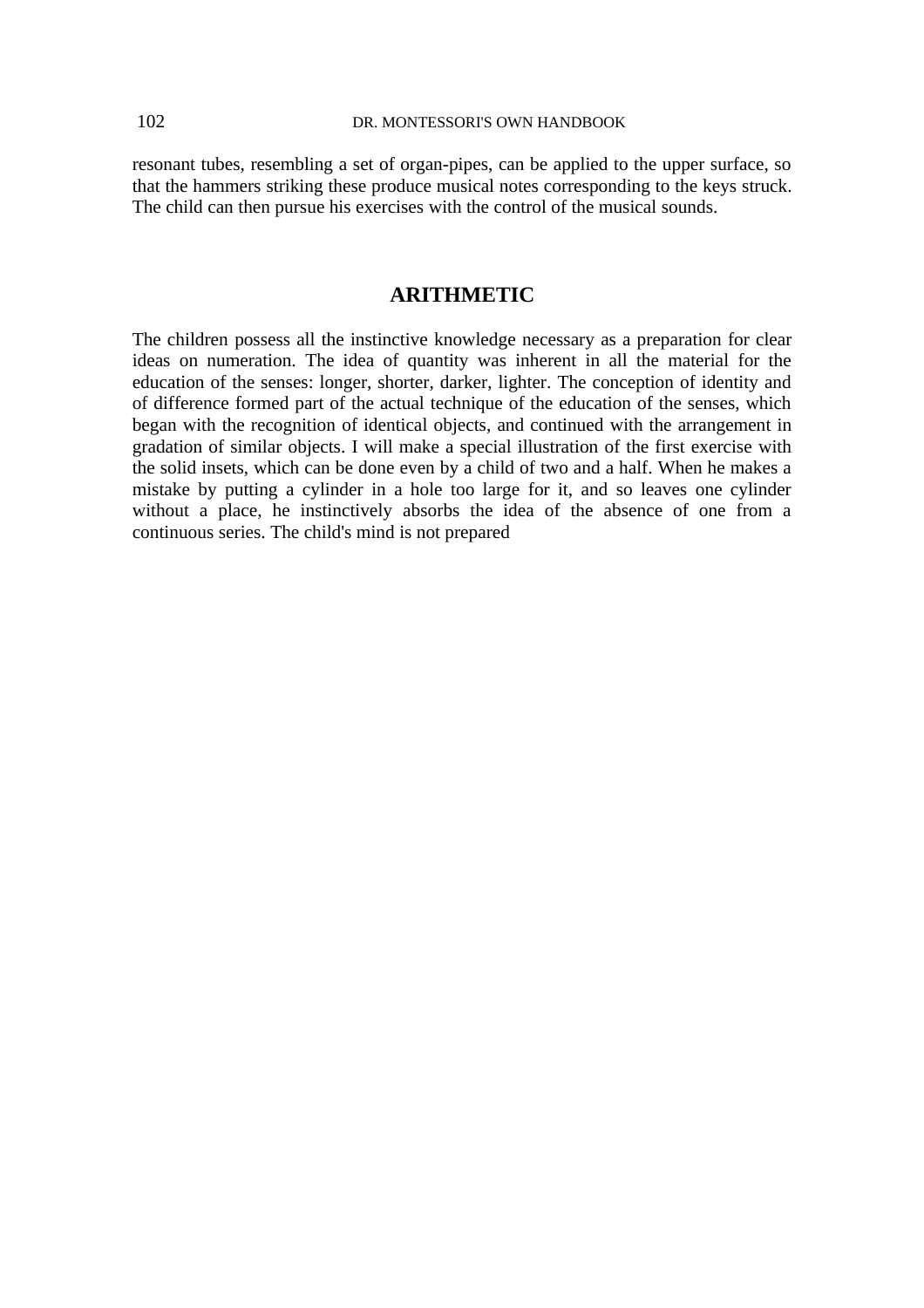Fig. 39. — Dumb Keyboard.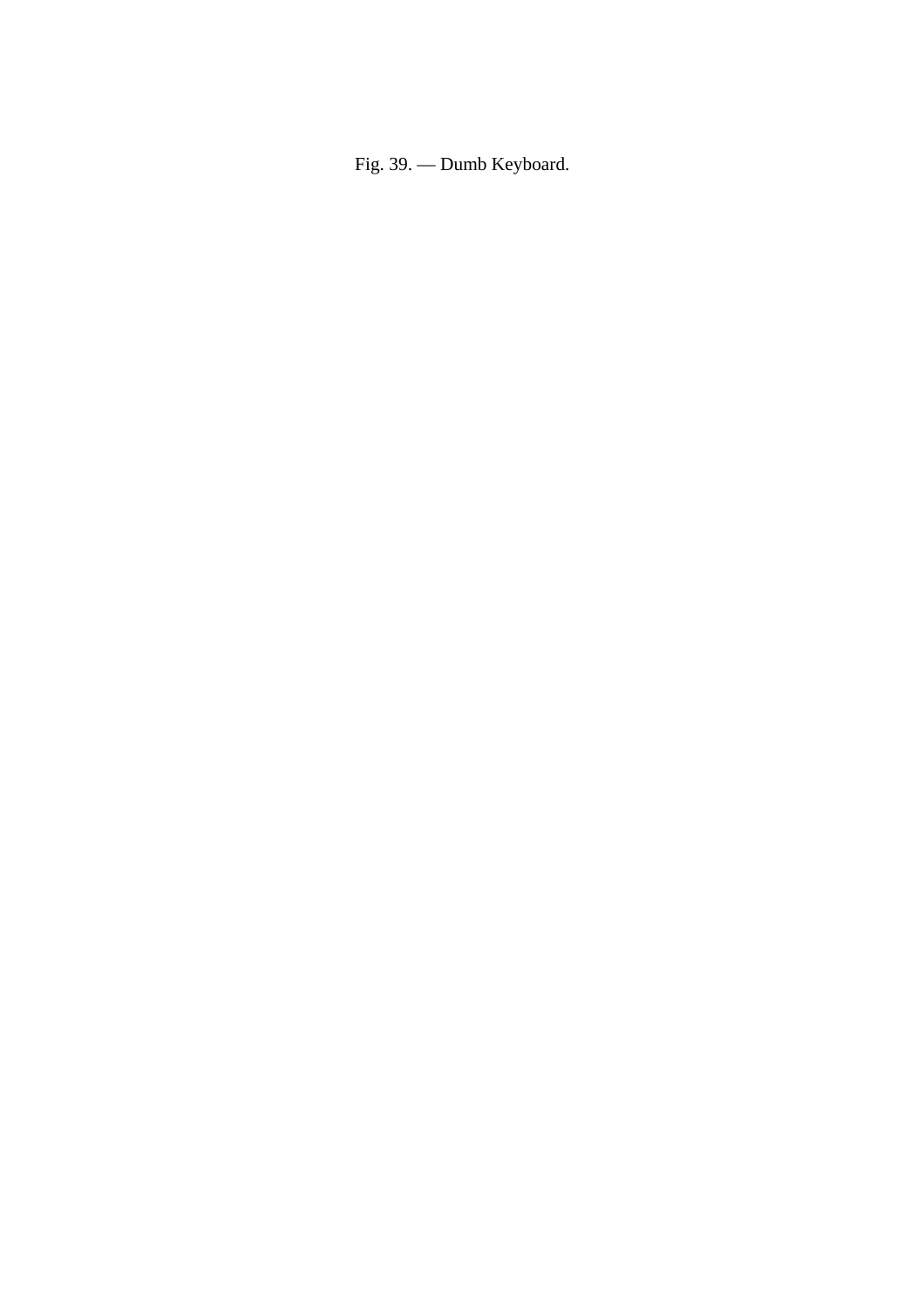for number "by certain preliminary ideas", given in haste by the teacher, but has been prepared for it by a process of formation, by a slow building up of itself.

To enter directly upon the teaching of arithmetic, we must turn to the same didactic material used for the education of the senses.

Let us look at the three sets of material which are presented after the exercises with the solid insets, i.e., the material for teaching size (the pink cubes), thickness (the brown prisms), and length (the green rods). There is a definite relation between the ten pieces of each series. In the material for length the shortest piece is a unit of measurement for all the rest; the second piece is double the first, the third is three times the first, etc., and, whilst the scale of length increases by ten centimeters for each piece, the other dimensions remain constant {i.e., the rods all have the same section).

The pieces then stand in the same relation to one another as the natural series of the numbers 1, 2, 3, 4, 5, 6, 7, 8, 9, 10.

In the second series, namely, that which shows thickness, whilst the length remains constant, the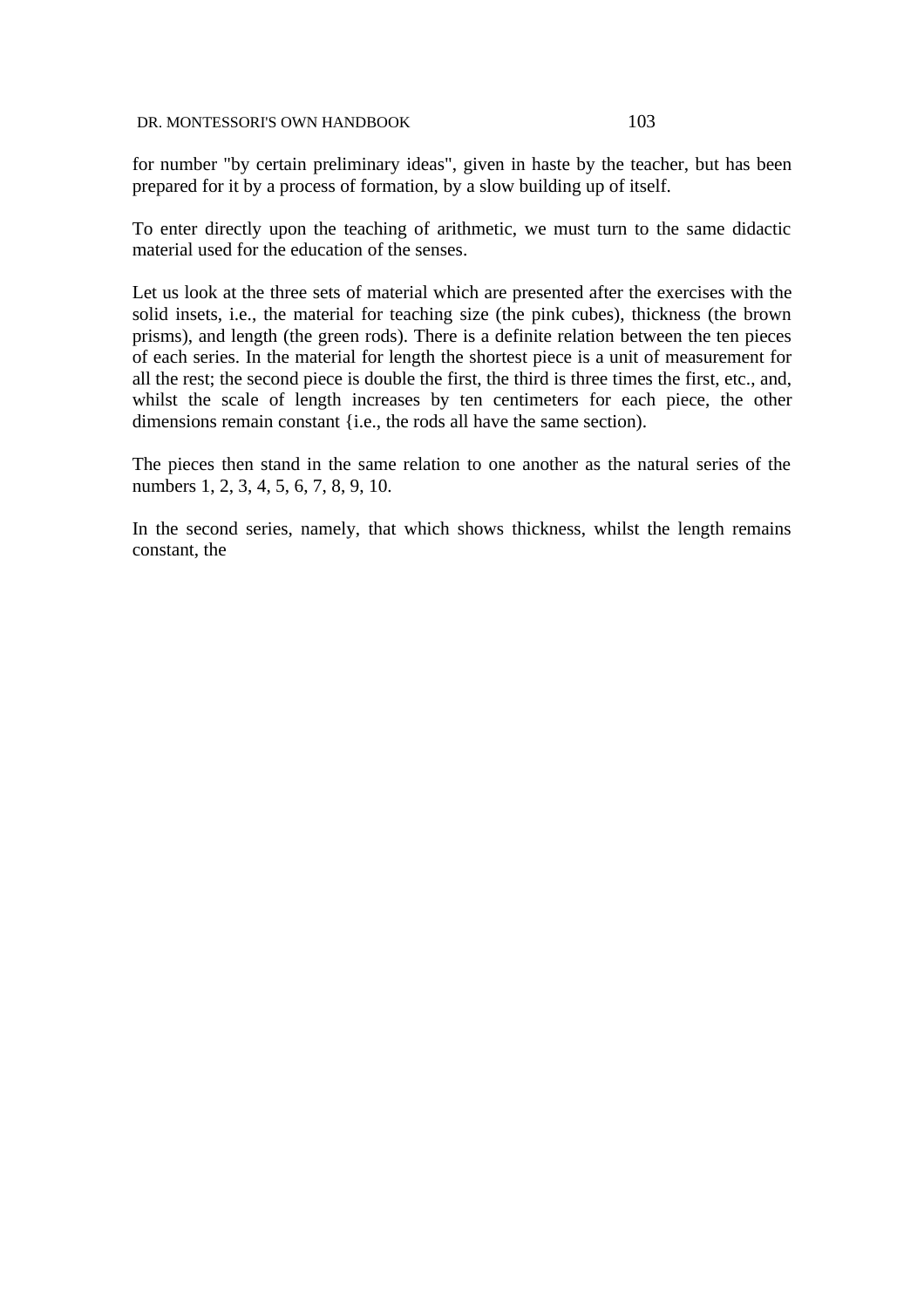square section of the prisms varies. The result is that the sides of the square sections vary according to the series of natural numbers, i.e., in the first prism, the square of the section has sides of one centimeter, in the second of two centimeters, in the third of three centimeters, etc., and so on until the tenth, in which the square of the section has sides of ten centimeters. The prisms therefore are in the same proportion to one another as the numbers of the series of squares (1, 4, 9, etc.), for it would take four prisms of the first size to make the second, nine to make the third, etc. The pieces which make up the series for teaching thickness are therefore in the following proportion: 1 : 4 : 9 : 16 : 25 : 36 : 49 : 64 : 81 : 100.

In the case of the pink cubes the edge increases according to the numerical series, i.e., the first cube has an edge of one centimeter, the second of two centimeters, the third of three centimeters, and so on, to the tenth cube, which has an edge of ten centimeters. Hence the relation in volume between them is that of the cubes of the series of numbers from one to ten, i.e., 1 : 8 : 27 : 64 : 125 : 216 : 343 : 512 : 729 : 1000. In fact, to make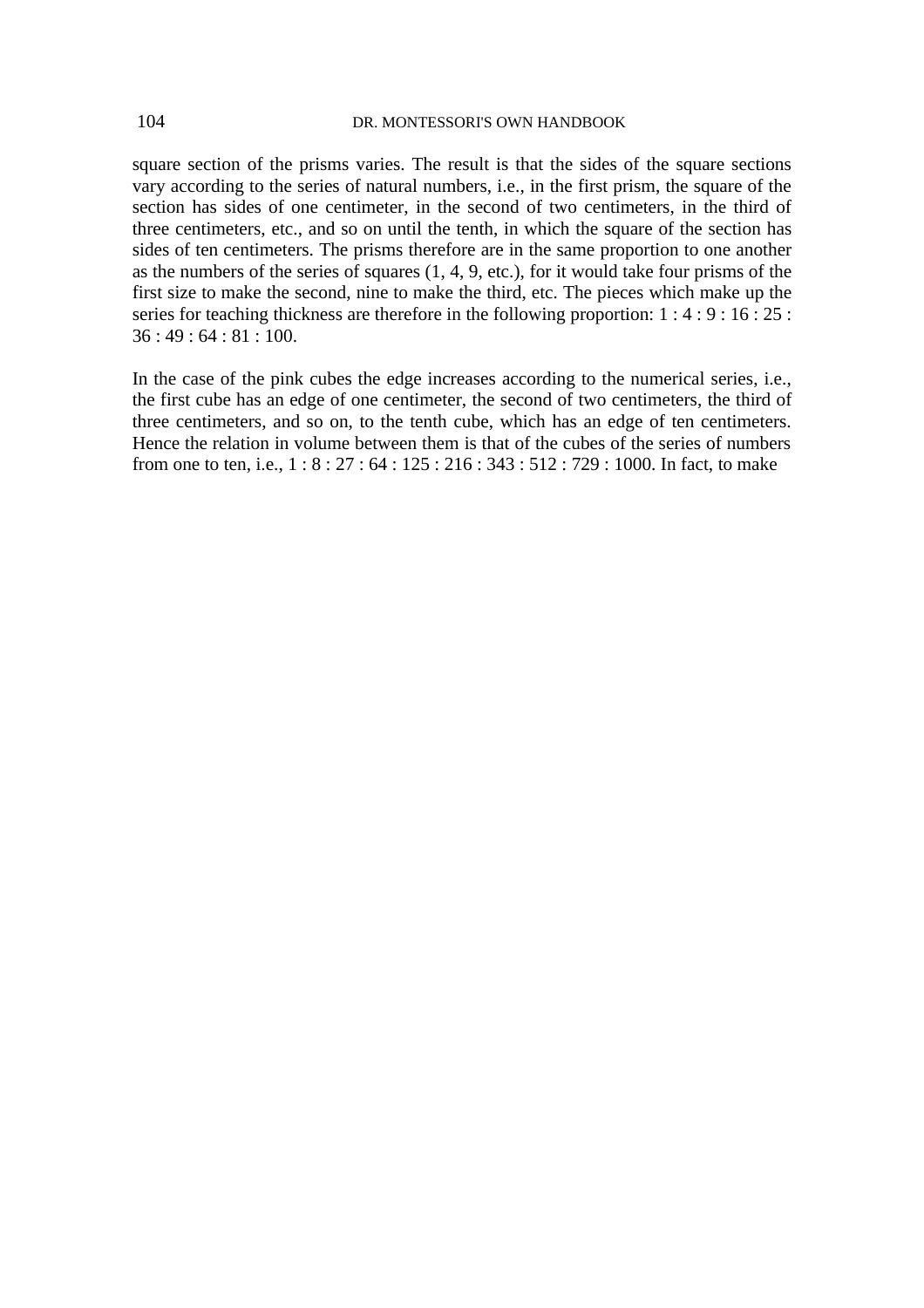up the volume of the second pink cube, eight of the first little cubes would be required ; to make up the volume of the third, twenty-seven would be required, and so on.

The children have an intuitive knowledge of this difference, for they realize that the exercise with the pink cubes is the easiest of all three and that with the rods the most difficult When we begin the direct teaching of number, we choose the long rods, modifying them, however, by dividing them into ten spaces, each ten centimeters in length, colored alternately red and blue. For example, the rod which is four times as long as the first is clearly seen to be composed of four equal lengths, red and blue; and similarly with all the rest.

When the rods have been placed in order of gradation, we teach the child the numbers: one, two, three, etc., by touching the rods in succession, from the first up to ten. Then, to help him to gain a clear idea of number, we proceed to the recognition of separate rods by means of the customary lesson in three periods.

We lay the three first rods in front of the child, and pointing to them or taking them in the hand in turn, in order to show them to him we say: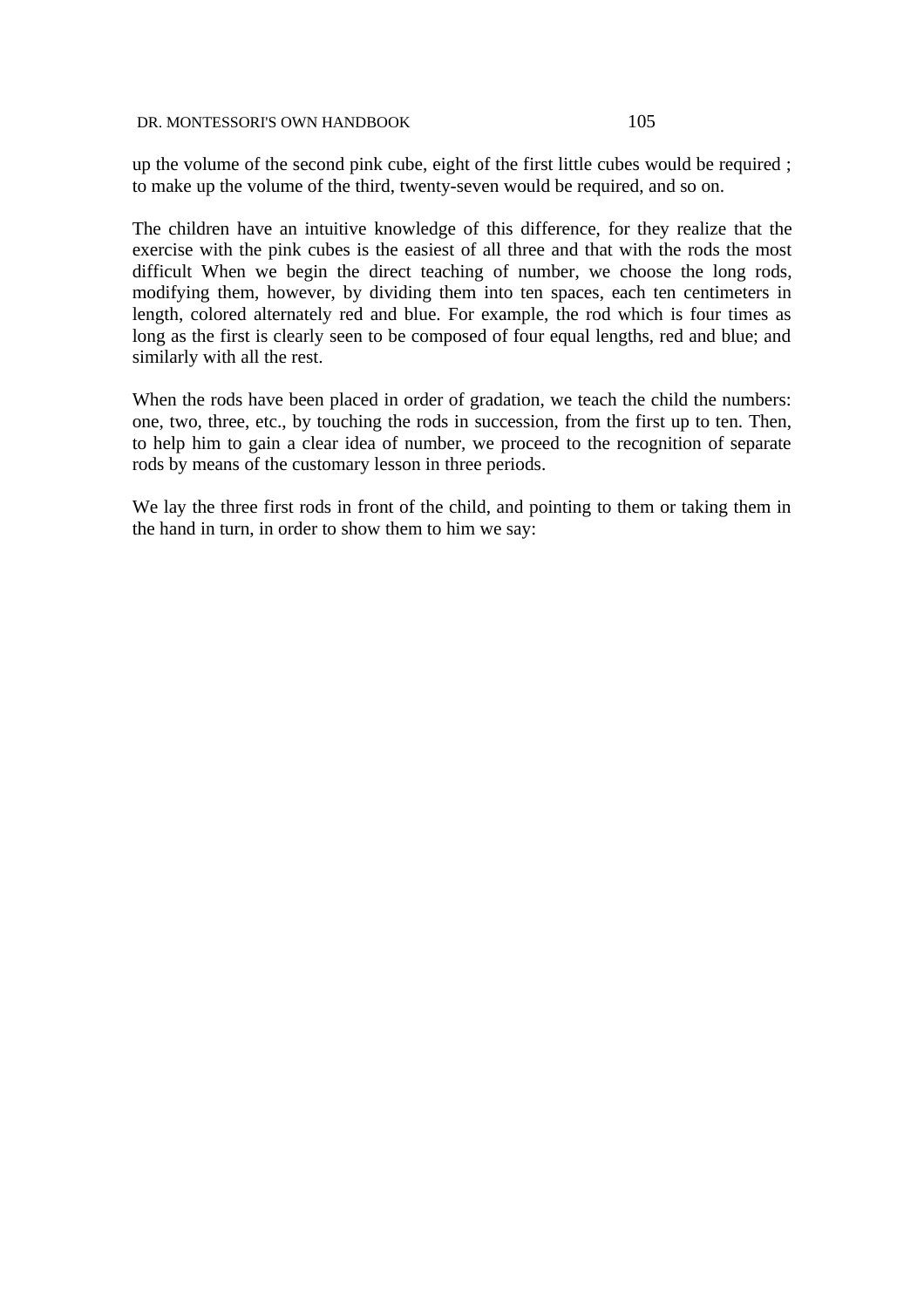$\wedge$ <sup> $\wedge$ This is one/' ' $\wedge$ This is two." "This is three." We point out with the finger the divisions</sup> in each rod, counting them so as to make sure, ''One, two: this is two.'' "One, two, three: this is three.''

| 1            |                |                |                |                |   |                 |   |   |    |
|--------------|----------------|----------------|----------------|----------------|---|-----------------|---|---|----|
| 1            | $\mathcal{D}$  |                |                |                |   |                 |   |   |    |
| $\mathbf{1}$ | $\overline{2}$ | $\mathbf{3}$   |                |                |   |                 |   |   |    |
| $\mathbf{1}$ | $\overline{2}$ | 3              |                |                |   |                 |   |   |    |
| $\mathbf{1}$ | $2^{\circ}$    | 3              | $\overline{4}$ |                |   |                 |   |   |    |
| $\mathbf{1}$ | $\overline{2}$ | 3 <sup>1</sup> | $\overline{4}$ | 5.             | 6 |                 |   |   |    |
| $\mathbf{1}$ | $\overline{2}$ | 3              | $\overline{4}$ | 5              | 6 |                 |   |   |    |
| $\mathbf{1}$ | $2^{\circ}$    | 3 <sup>1</sup> | $\overline{4}$ | 5 <sup>1</sup> | 6 | 7               | 8 |   |    |
| $\mathbf{1}$ | $\overline{2}$ | 3              | 4              | 5              | 6 | $7\overline{ }$ | 8 | 9 |    |
| 1            | ר              | 3              |                | 5              | 6 | 7               | 8 | 9 | 10 |

10 Fig. 40. — ^Diagram Illustrating Use of Numerical Rods.

Then we say to the child: "Give me two". "Give me one". "Give me three". Finally, pointing to a rod, we say, "What is this?" The child answers, "Three,'' and we count together: "One, two, three".

In the same way we teach all the other rods in their order, adding always one or two more according to the responsiveness of the child.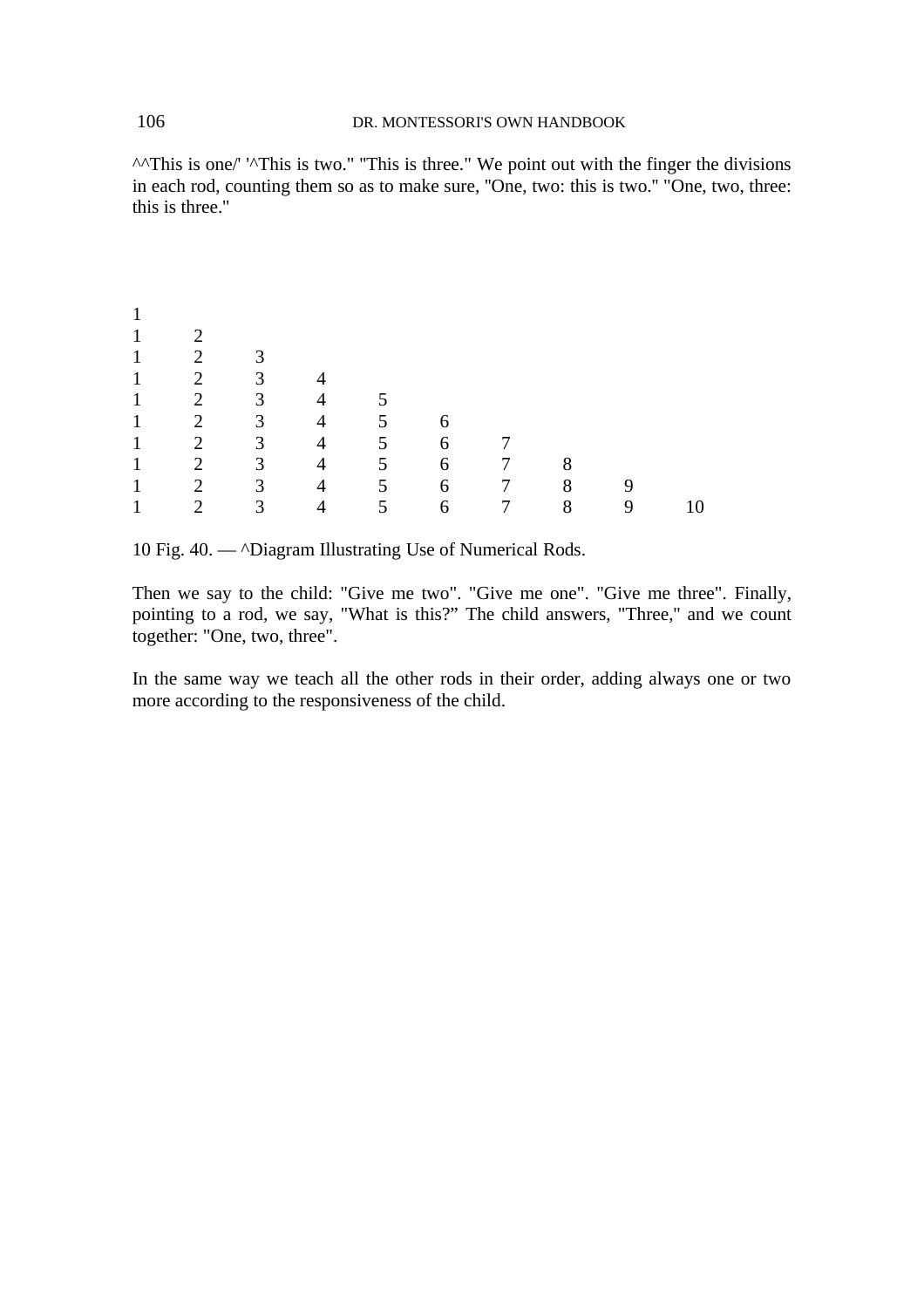The importance of this didactic material is that it gives a clear idea of number. For when a number is named it exists as an object, a unity in itself. When we say that a man possesses a million, we mean that he has a fortune which is worth so many units of measure of values, and these units all belong to one person.

So, if we add 7 to 8 ( $7 + 8$ ), we add a number to a number, and these numbers for a definite reason represent in themselves groups of homogeneous units.

Again, when the child shows us the 9, he is handling a rod which is inflexible — an object complete in itself, yet composed of nine equal parts which can be counted. And when he comes to add 8 to 2, he will place next to one another, two rods, two objects, one of which has eight equal lengths and the other two. When, on the other hand, in ordinary schools, to make the calculation easier, they present the child with different objects to count, such as beans, marbles, etc., and when, to take the case I have quoted  $(8 + 2)$ , he takes a group of eight marbles and adds two more marbles to it, the natural impression in his mind is not that he has added 8 to 2,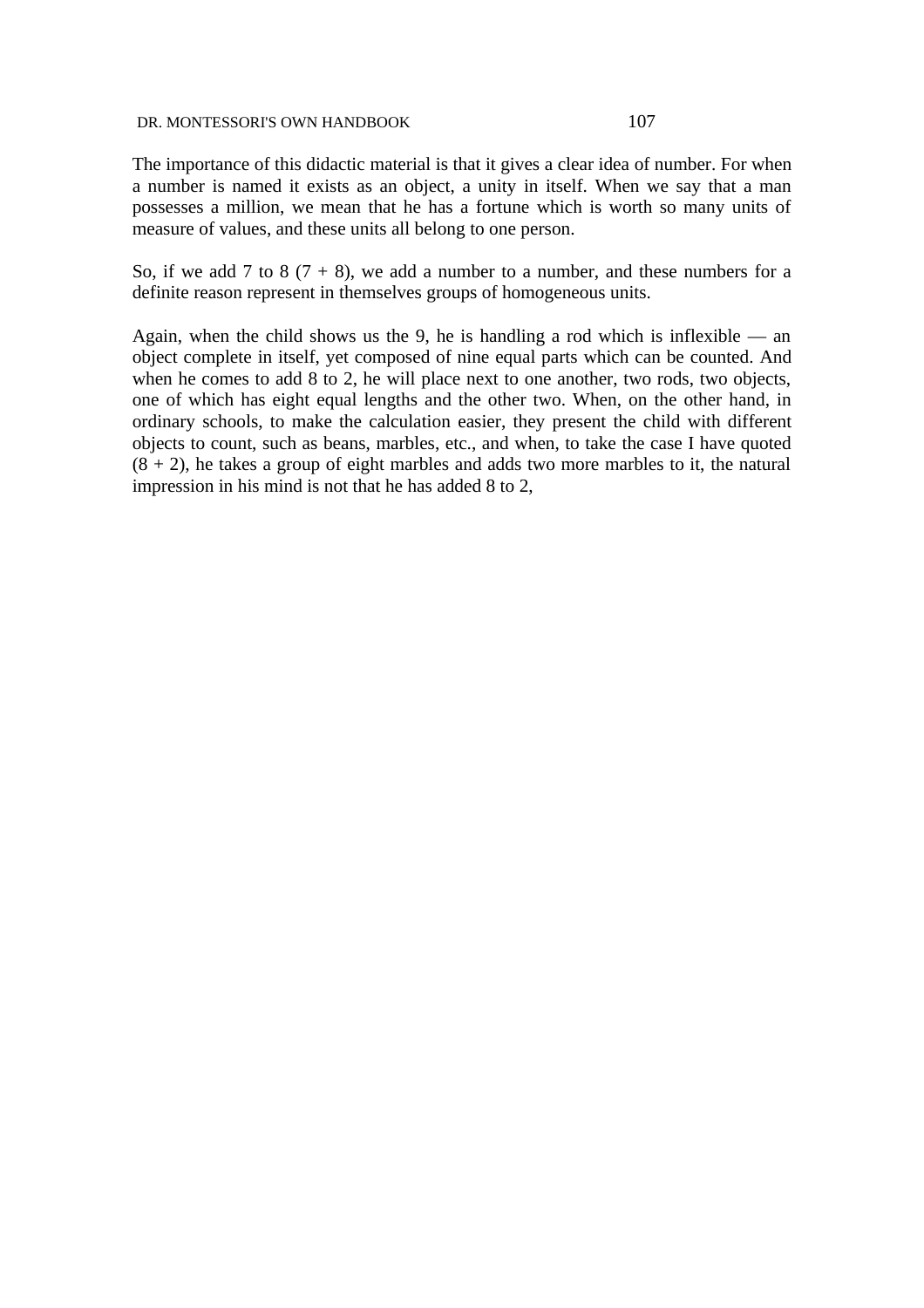but that he has added  $1 + 1 + 1 + 1 + 1 + 1 + 1 + 1$  to  $1 + 1$ . The result is not so clear, and the child is required to make the effort of holding in his mind the idea of a group of eight objects as *one united whole*, corresponding to a single number, 8.

This effort often puts the child back, and delays his understanding of number by months or even years.

The addition and subtraction of numbers under ten are made very much simpler by the use of the didactic material for teaching lengths. Let the child be presented with the attractive problem of arranging the pieces in such a way as to have a set of rods, all as long as the longest. He first arranges the rods in their right order (the long stair) ; he then takes the last rod (1) and lays it next to the 9. Similarly, he takes the last rod but one (2) and lays it next to the 8, and so on up to the 5.

This very simple game represents the addition of numbers within the ten :  $9+1$ ,  $8+2$ , 7+3, 6+4. Then, when he puts the rods back in their places, he must first take away the 4 and put it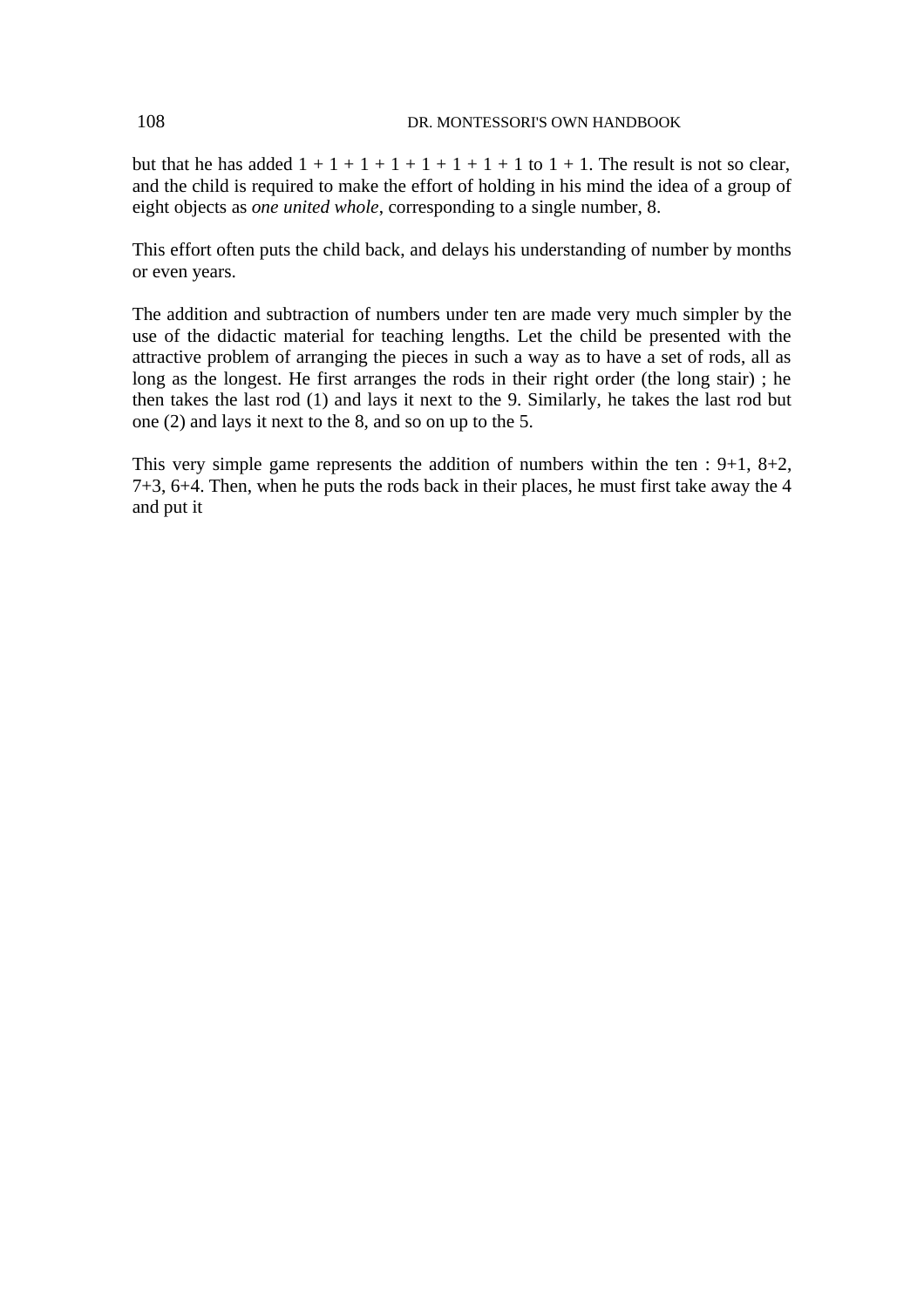back under the 5, and then take away in their turn the 3, the 2, the 1. By this action he has put the rods back again in their right gradation, but he has also performed a series of arithmetical subtractions, 10—4, 10—3, 10—2, 10—1.

The teaching of the actual figures marks an advance from the rods to the process of counting with separate units. When the figures are known, they will serve the very purpose in the abstract which the rods serve in the concrete; that is, they will stand for the uniting into one whole of a certain number of separate units.

The synthetic function of language and the wide field of work which it opens out for the intelligence is demonstrated, we might say, by the function of the figure, which now can be substituted for the concrete rods.

The use of the actual rods only would limit arithmetic to the small operations within the ten or numbers a little higher, and, in the construction of the mind, these operations would advance very little farther than the limits of the first simple and elementary education of the senses.

The figure, which is a word, a graphic sign, will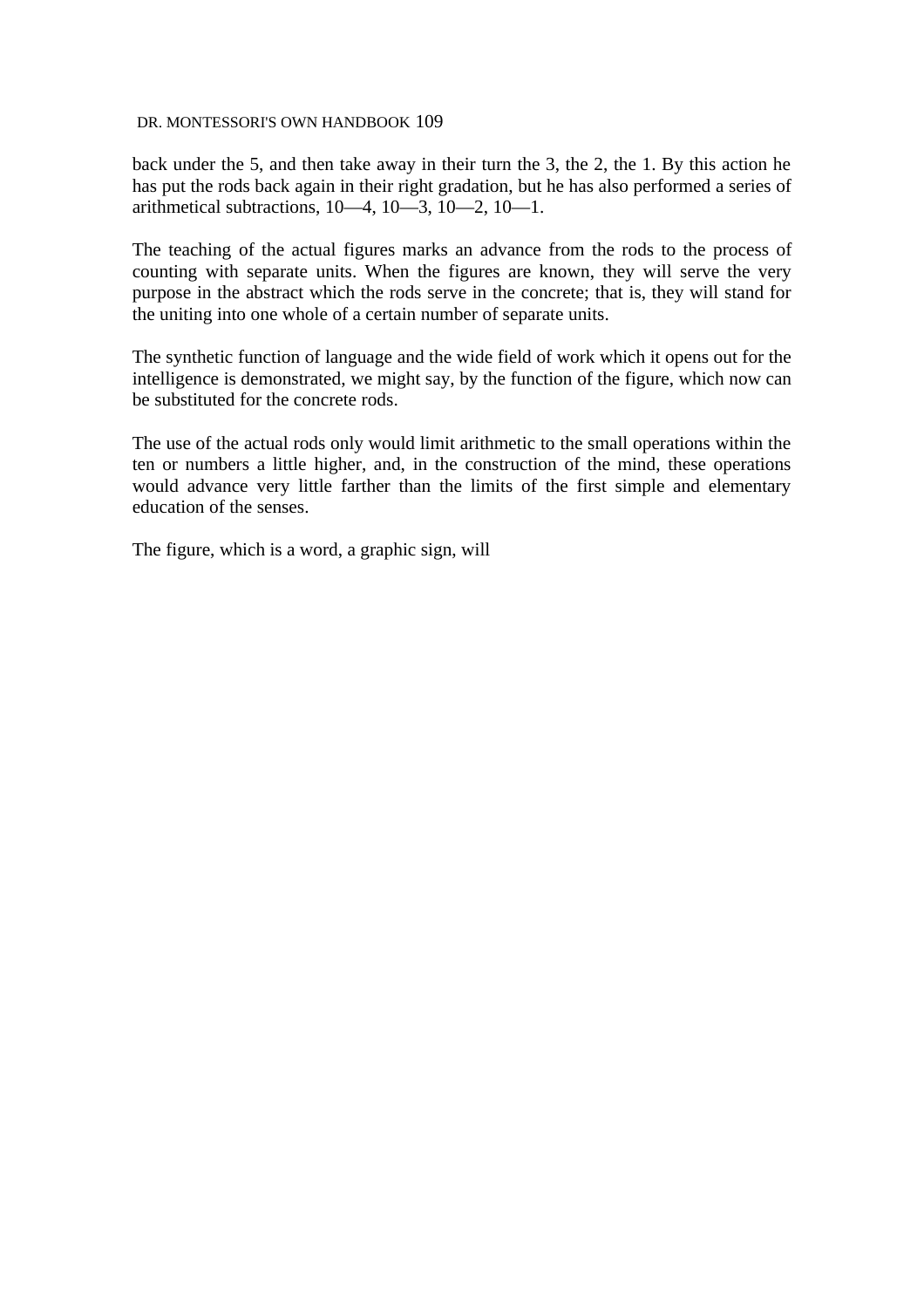permit of that unlimited progress which the mathematical mind of man has been able to make in the course of its evolution.

In the material there is a box containing smooth cards, on which are gummed the figures from one to nine, cut out in sandpaper. These are analogous to the cards on which are gummed the sandpaper letters of the alphabet. The method of teaching is always the same. The child is made to touch the figures in the direction in which they are written, and to name them at the same time.

In this case he does more than when he learned the letters; he is shown how to place each figure upon the corresponding rod. When all the figures have been learned in this way, one of the first exercises will be to place the number cards upon the rods arranged in gradation. So arranged, they form a succession of steps on which it is a pleasure to place the cards, and the children remain for a long time repeating this intelligent game.

After this exercise comes what we may call the "emancipation" of the child. He carried his own figures with him, and now using them he will know how to group units together.

For this purpose we have in the didactic ma-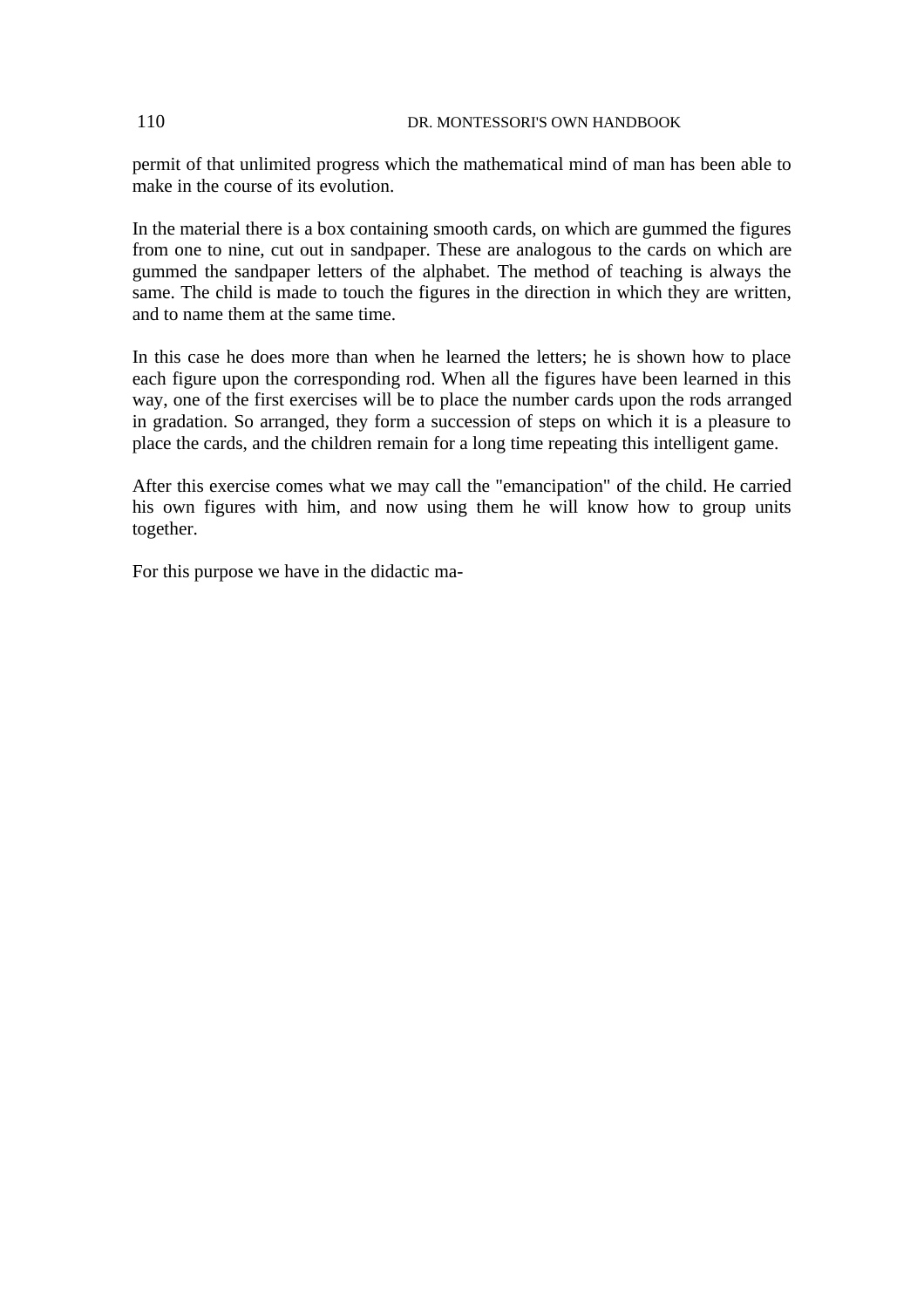Fig. 41. —Counting Boxes

| 101 | 606 |
|-----|-----|
| 202 | 707 |
| 303 | 808 |
| 404 | 909 |
| 505 |     |

Fig. 42. — Arithmetic Frame.

 $\mathbf{u}$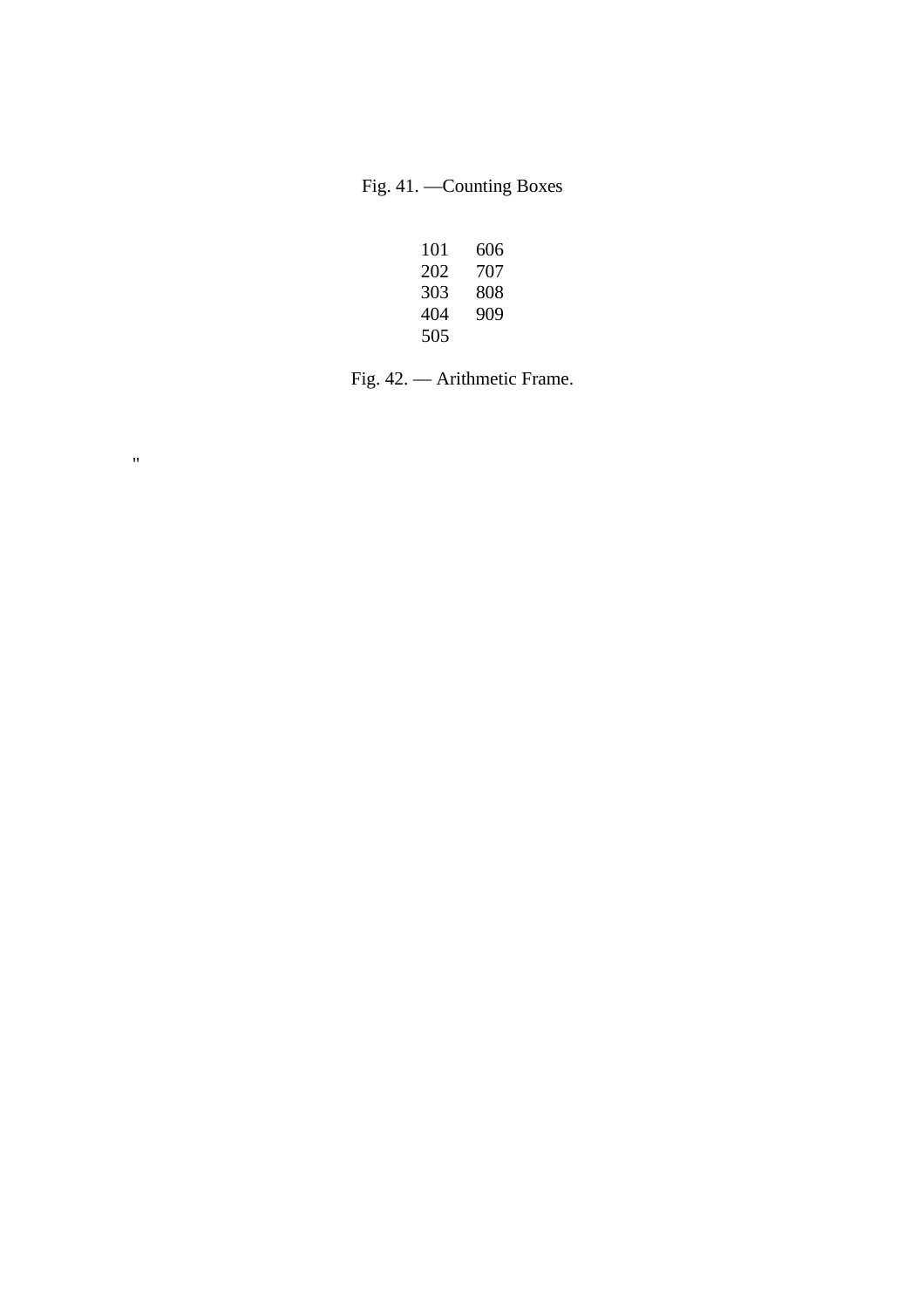terial a series of wooden pegs, but in addition to these we give the children all sorts of small objects — sticks, tiny cubes, counters, etc.

The exercise will consist in placing opposite a figure the number of objects that it indicates. The child for this purpose can use the box which is included in the material. (Fig. 41.) This box is divided into compartments, above each of which is printed a figure and the child places in the compartment the corresponding number of pegs.

Another exercise is to lay all the figures on the table and place below them the corresponding number of cubes, counters, etc.

This is only the first step, and it would be impossible here to speak of the succeeding lessons in zero, in tens and in other arithmetical processes — for the development of which my larger works must be consulted. The didactic material itself, however, can give some idea. In the box containing the pegs there is one compartment over which the 0 is printed. Inside this compartment ''nothing must be put'', and then we begin with one.

Zero is nothing, but it is placed next to one to enable us to count when we pass beyond  $9$  — thus, 10.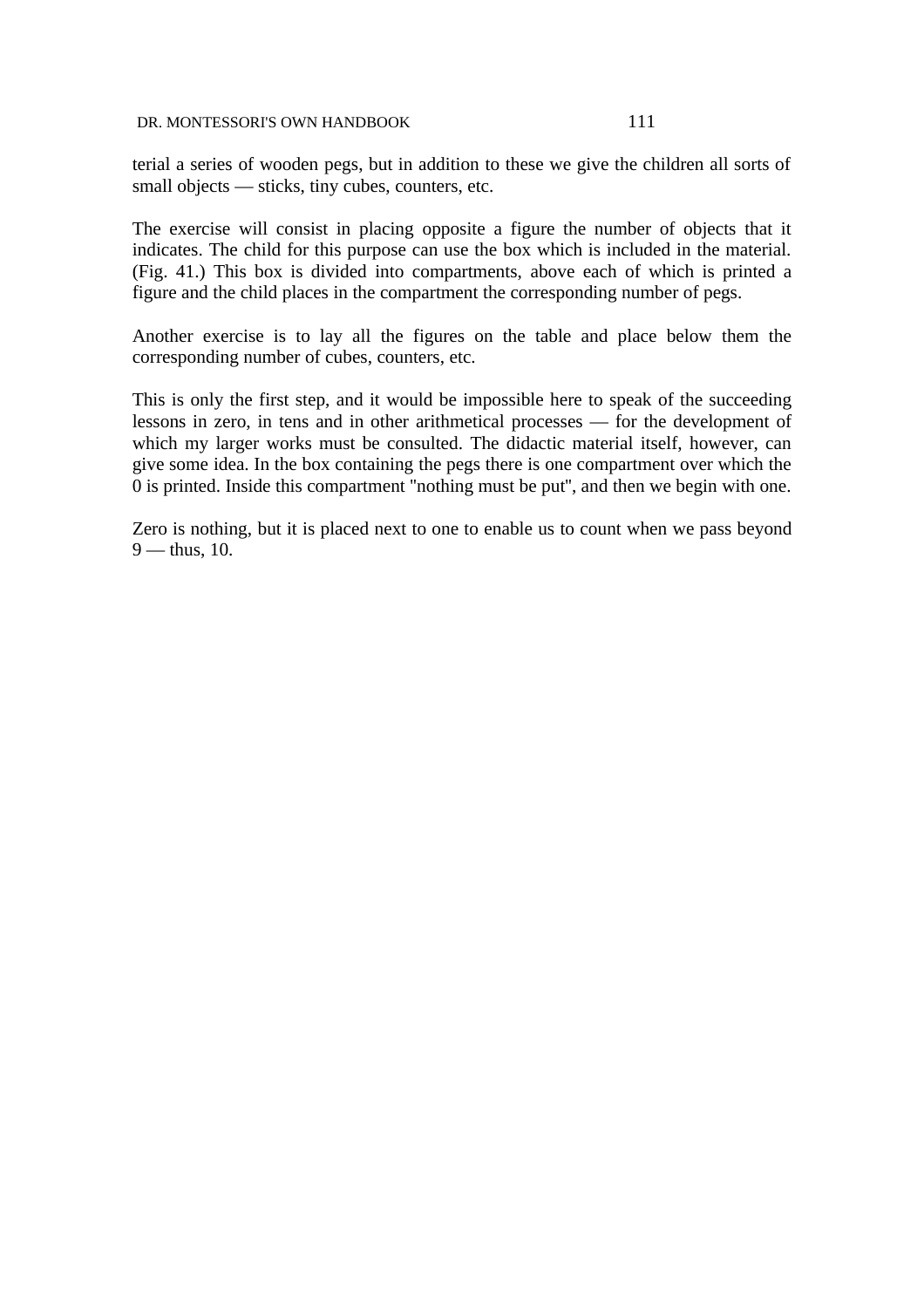If, instead of the piece 1, we were to take pieces as long as the rod 10, we could count 10, 20, 30, 40, 50, 60, 70, 80, 90. In the didactic material there are frames containing cards on which are printed such numbers from 10 to 90. These numbers are fixed into a frame in such a way that the figures 1 to 9 can be slipped in covering the zero. If the zero of 10 is covered by 1 the result is 11, if with 2 it becomes 12, and so on, until the last 9. Then we pass to the twenties (the second ten), and so on, from ten to ten, (Fig. 42.)

For the beginning of this exercise with the cards marking the tens we can use the rods. As we begin with the first ten (10) in the frame, we take the rod 10. We then place the small rod 1 next to rod 10, and at the same time slip in the number 1, covering the zero of the 10. Then we take rod 1 and figure 1 away from the frame, and put in their place rod 2 next to rod 10, and figure 2 over the zero in the frame, and so on, up to 9. To advance farther we should need to use two rods of 10 to make 20.

The children show much enthusiasm when learning these exercises, which demand from them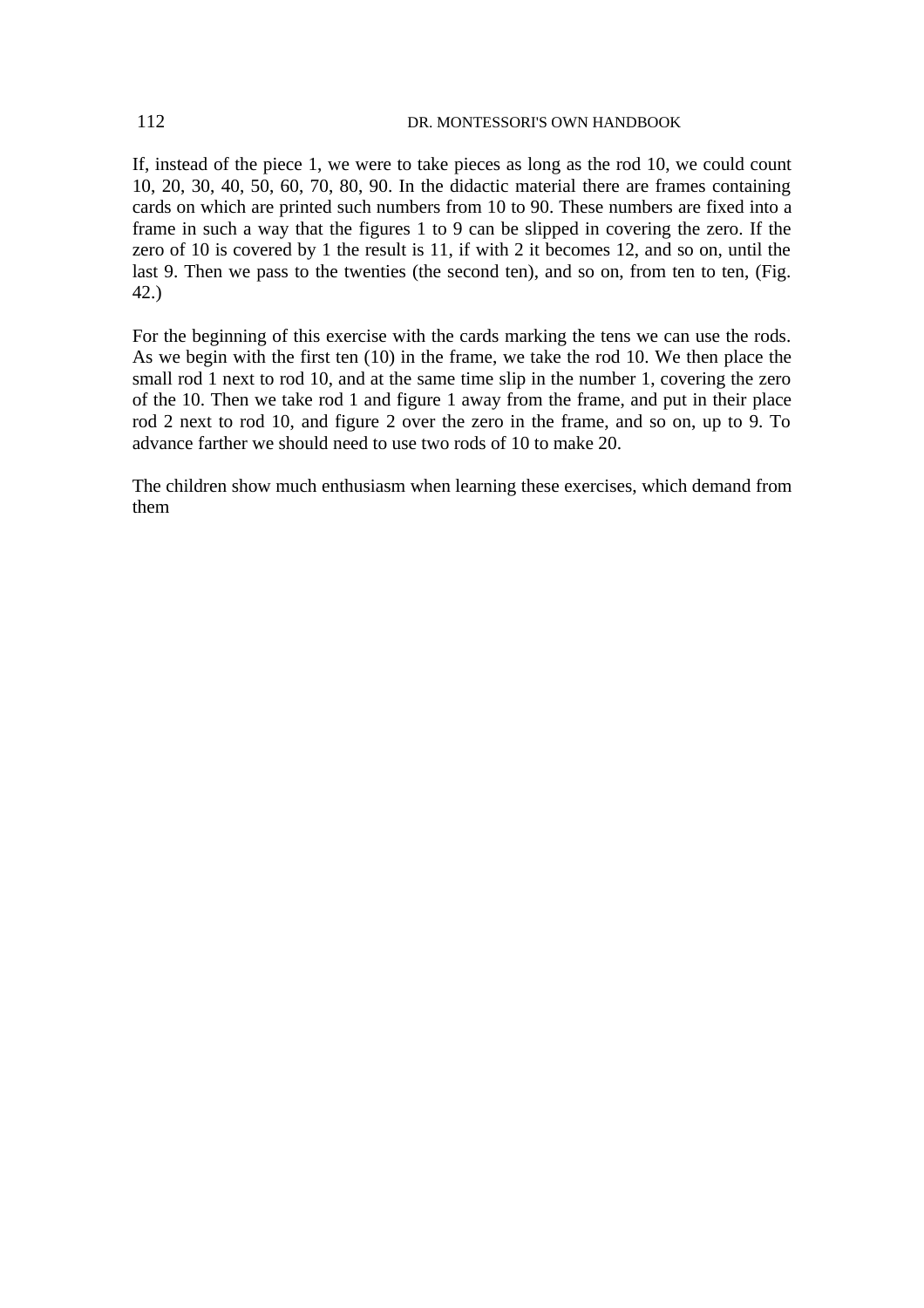two sets of activities, and give them in their work clearness of idea.

In writing and arithmetic we have gathered the fruits of a laborious education which consisted in coordinating the movements and gaining a first knowledge of the world. This culture comes as a natural consequence of man's first efforts to put himself into intelligent communication with the world.

All those early acquisitions which have brought order into the child's mind, would be wasted were they not firmly established by means of written language and of figures. Thus established, however, these experiences open up an unlimited field for future education. What we have done, therefore, is to introduce the child to a higher level the level of culture — and he will now be able to pass on to a school, but not the school we know to-day, where, irrationally, we try to give culture to minds not yet prepared or educated to receive it.

To preserve the health of their minds, which have been exercised and not fatigued by the order of the work, our children must have a new kind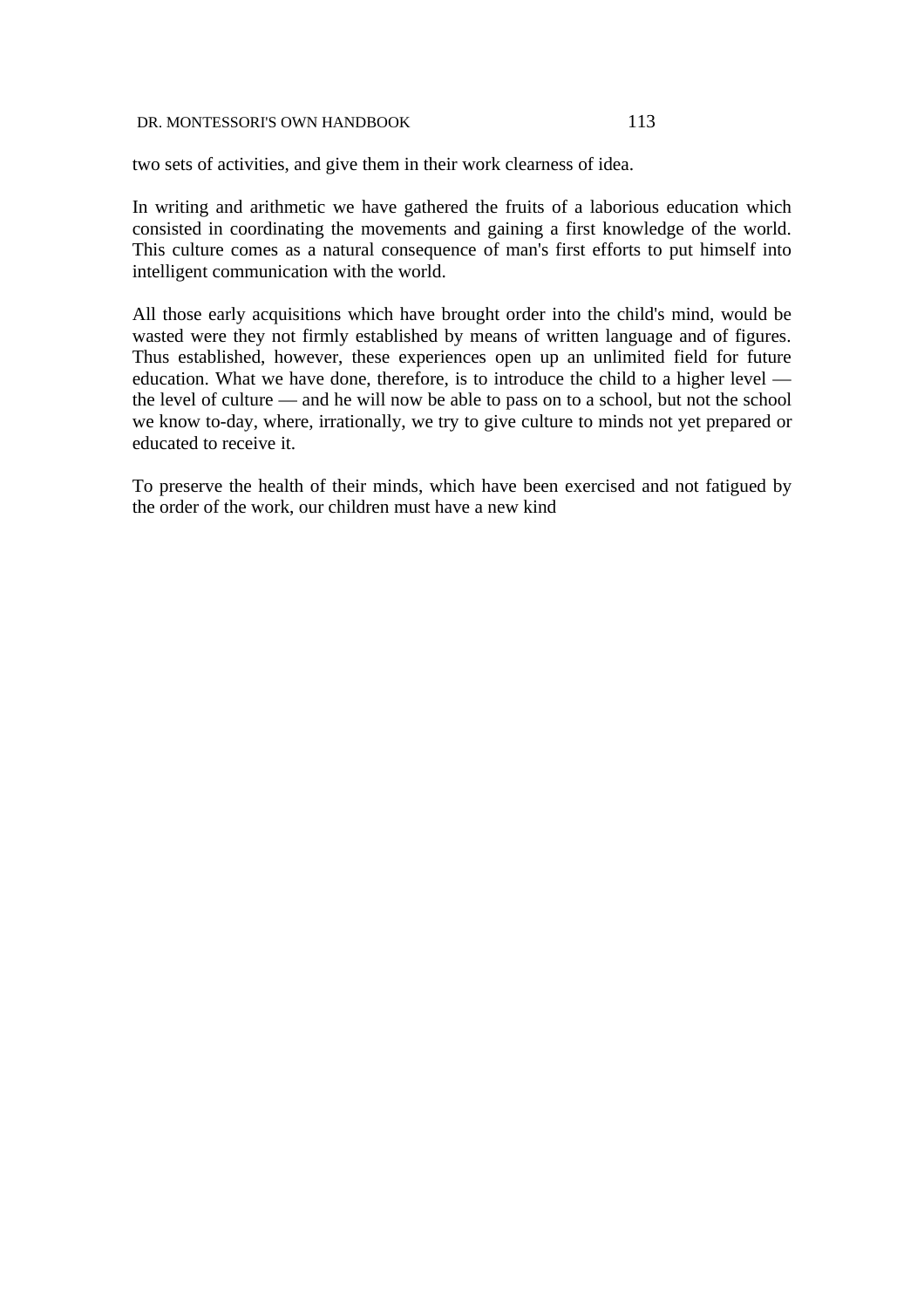of school for the acquisition of culture. My experiments in the continuation of this method for older children are already far advanced.

# **MORAL FACTORS**

A brief description such as this, of the means which are used in the ''Children's House'' may perhaps give the reader the impression of a logical and convincing system of education. But the importance of my method does not lie in the organization itself, but in the effects which it produces on the child. It is the child who proves the value of this method by his spontaneous manifestations, which seem to reveal the laws of man's inner development.\* Psychology will perhaps find in the ''Children's Houses" a laboratory which will bring more truths to light than thus hitherto recognized; for the essential factor in psychological research, especially in the field of psychogenesis, the origin and development of the mind, must be the establishment of normal conditions for the free development of thought.

As is well known, we leave the children free in their work, and in all actions which are not of

\* See the chapters on Discipline in my larger works.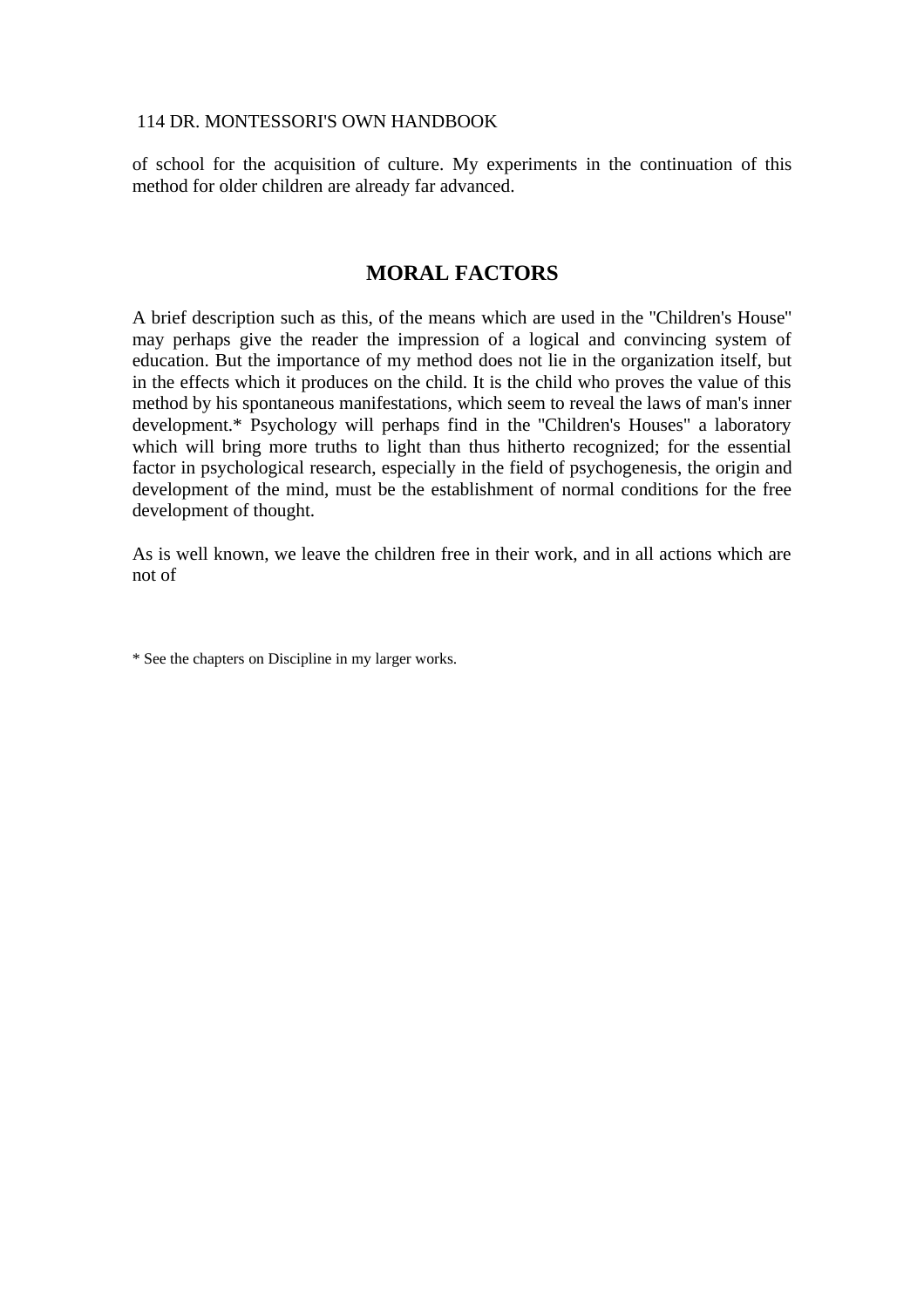a disturbing kind. That is, we eliminate disorder, which is ''bad'', but allow to that which is orderly and ''good'' the most complete liberty of manifestation.

The results obtained are surprising, for the children have shown a love of work which no one suspected to be in them, and a calm and an orderliness in their movements which, surpassing the limits of correctness have entered into those of ''grace''. The spontaneous discipline, and the obedience which is seen in the whole class, constitute the most striking result of our method.

The ancient philosophical discussion as to whether man is born good or evil is often brought forward in connection with my method, and many who have supported it have done so on the ground that it provides a demonstration of man's natural goodness. Very many others, on the contrary, have opposed it, considering that to leave children free is a dangerous mistake, since they have in them innate tendencies to evil.

I should like to put the question upon a more positive plane.

In the words ''good'' and ''evil" we include the most varying ideas, and we confuse them espe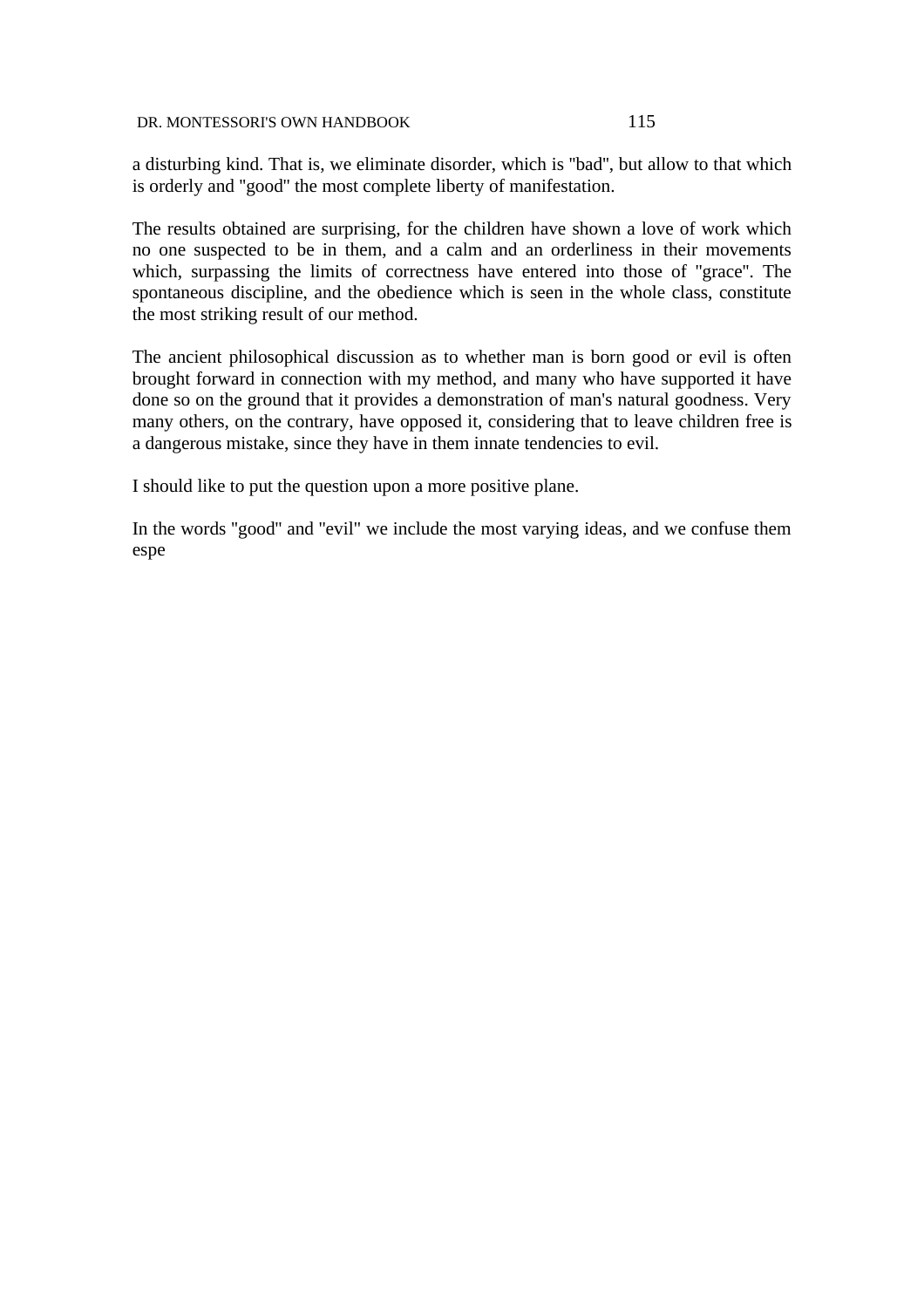cially *in our practical dealings with little children*.

The tendencies which we stigmatize as evil in little children of three to six years of age are often merely those which cause *annoyance* to ns adults when, not understanding their needs, we try to prevent their *every movement*, their every *attempt to gain experience for themselves in the world* (by touching everything, etc.). The child, however, through this *natural tendency*, is led to coordinate his movements and to collect impressions, especially sensations of touch, so that when prevented he rebels, and this rebellion forms almost the whole of his ''naughtiness''.

What wonder is it that the evil disappears when, if we give the right *means* for development and leave full liberty to use them, rebellion has no more reason for existence?

Further, by the substitution of a series of outbursts of joy for the old series of outbursts of rage, the moral physiognomy of the child comes to assume a calm and gentleness which make him appear a different being.

It is we who provoked the children to the violent manifestations of a *real struggle for existence*. In order to exist *according to the needs of their*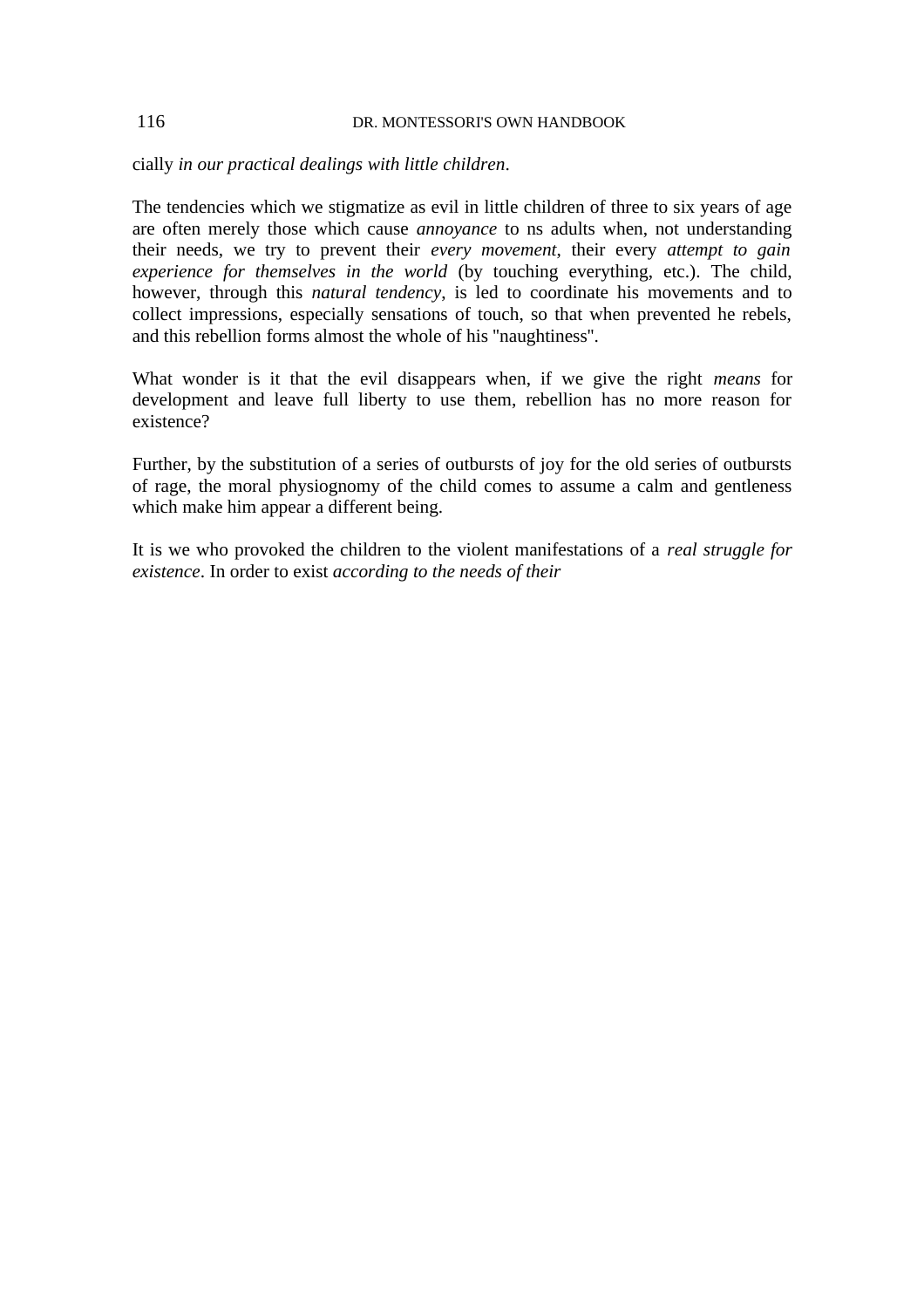psychic development they were often obliged to snatch from us the things which seemed necessary to them for the purpose. They had to move contrary to our laws, or sometimes to struggle with other children to wrest from them the objects of their desire.

On the other hand, if we give children the *means of existence*, the struggle for it disappears, and a vigorous expansion of life takes its place. This question involves a hygienic principle connected with the nervous system during the difficult period when the brain is still rapidly growing, and should be of great interest to specialists in children's diseases and nervous derangements. The inner life of man and the beginnings of his intellect are controlled by special laws and vital necessities which cannot be forgotten if we are aiming at health for mankind.

For this reason, an educational method, which cultivates and protects the inner activities of the child, is not a question which concerns merely the school or the teachers; it is a universal question which concerns the family, and is of vital interest to mothers.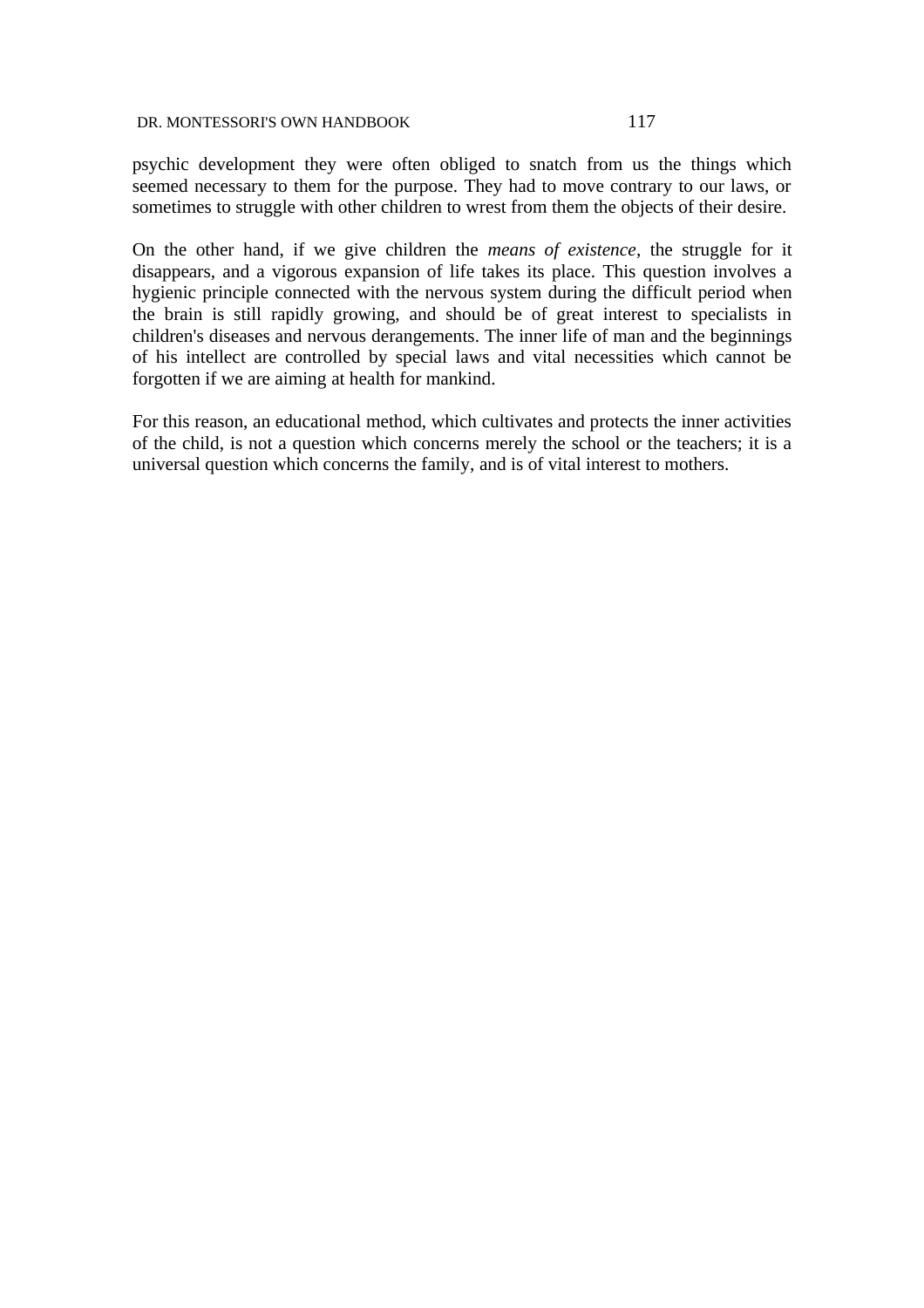To go more deeply into a question is often the only means of answering it rightly. If, for instance, we were to see men fighting over a piece of bread, we might say: ''How bad men are! '' If, on the other hand, we entered a well-warmed eating-house, and saw them quietly finding a place and choosing their meal without any envy of one another, we might say: ''How good men are!'' Evidently, the question of absolute good and evil, intuitive ideas of which guide us in our superficial judgment, goes beyond such limitations as these. We can, for instance, provide excellent eating-houses for an entire people without directly affecting the question of their morals. One might say, indeed, that to judge by appearances, a well-fed people are *better*, *quieter*, *and commit less crime* than a nation that is illnourished ; but whoever draws from that the conclusion that to make men good it is enough to feed them, will be making an obvious mistake.

It cannot be denied, however, that *nourishment* will be an essential factor in obtaining goodness, in the sense that it will *eliminate* all the *evil acts, and the bitterness* caused by lack of bread.

Now, in our case, we are dealing with a far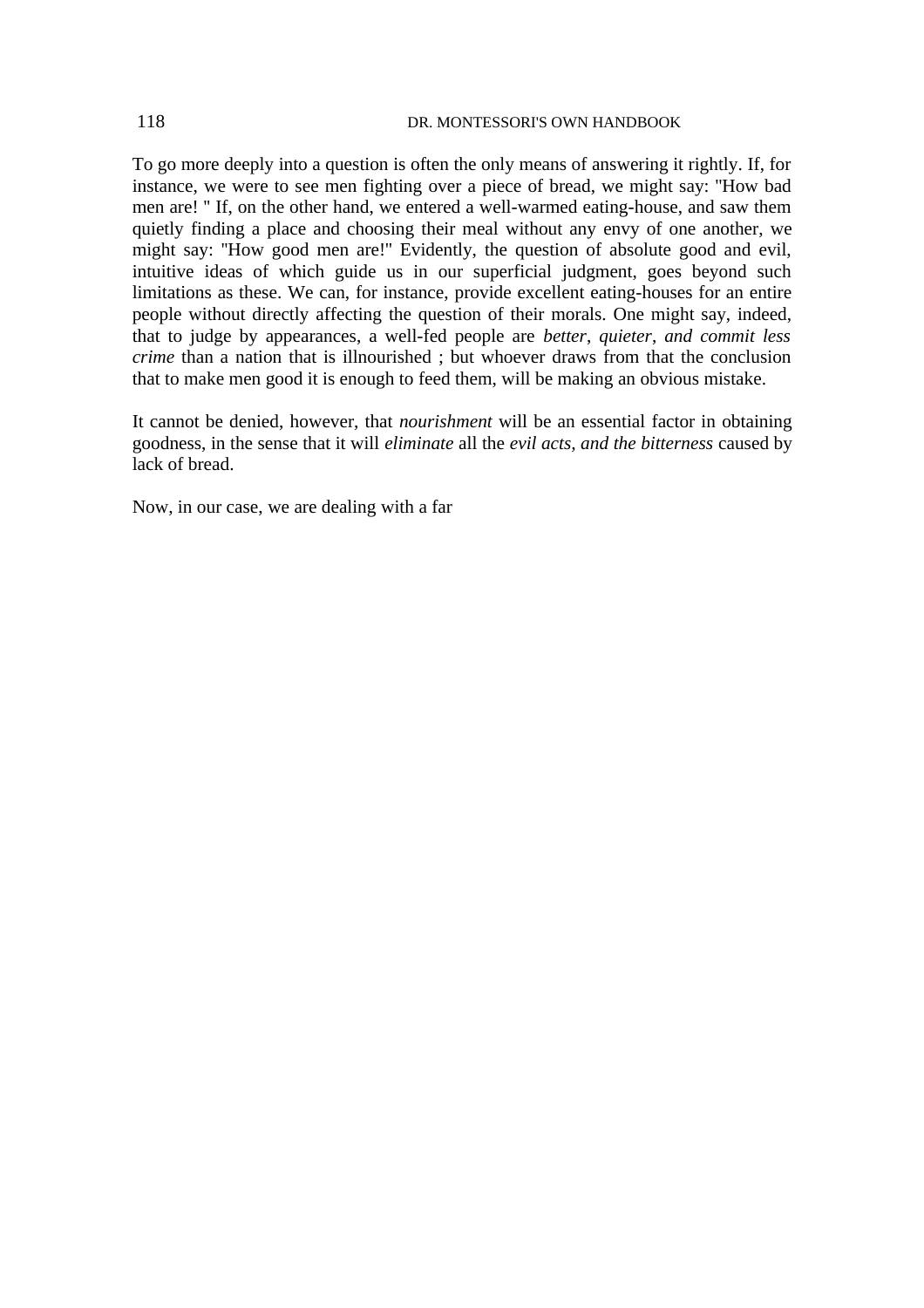deeper need — the nourishment of man's inner life, and of his higher functions. The bread that we are dealing with is the bread of the spirit, and we are entering into the difficult subject of the satisfaction of man's psychic needs.

We have already obtained a most interesting result, in that we have found it possible to present new means of enabling children to reach a higher level of calm and goodness, and we have been able to establish these means by experience. The whole foundation of our results rests upon these means which we have discovered, and which may be divided under two heads — the *organization of work*, and liberty.

It is the perfect organization of work, permitting the possibility of self -development and giving outlet for the energies, which procures for each child the beneficial and calming *satisfaction*. And it is under such conditions of work that liberty leads to a perfecting of the activities, and to the attainment of a fine discipline which is in itself the result of that new quality of calmness that has been developed in the child.

Freedom without organization of work would be useless. The child left free without means of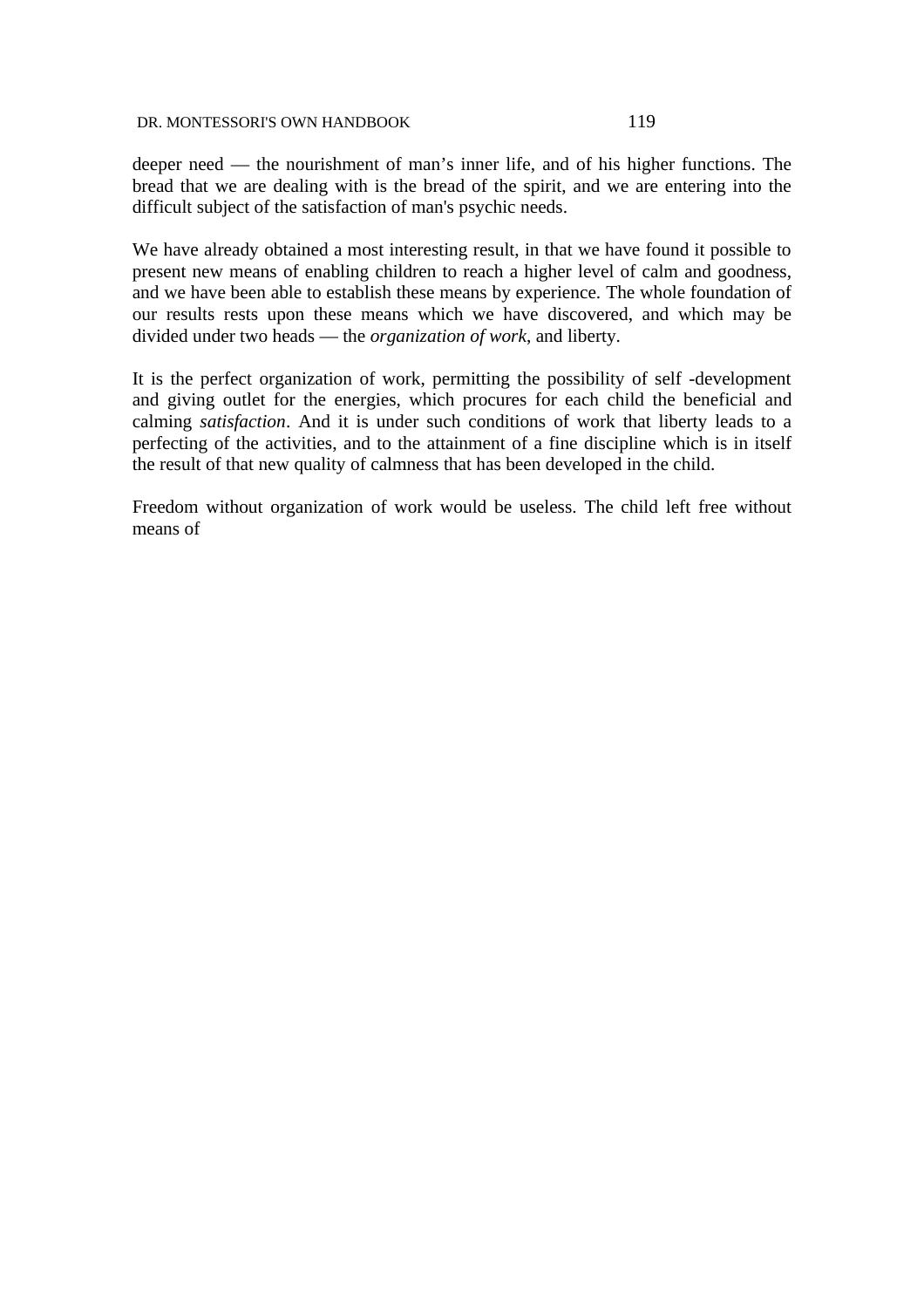work would go to waste, just as a new-bom baby, if *left free* without nourishment, would die of starvation. *The organization of the work*, therefore, is the corner-stone of this new structure of goodness; but even that organization would be in vain without the liberty to make use of it, and without freedom for the expansion of all those energies which spring from the satisfaction of the child's highest activities.

Has not a similar phenomenon occurred also in the history of man? The history of civilization is a history of successful attempts to organize work and to obtain liberty. On the whole, man's goodness has also increased, as is shown by his progress from barbarism to civilization, and it may be said that crime, the various forms of wickedness, cruelty and violence have been gradually decreasing during this passage of time.

The *criminality* of our times, as a matter of fact, has been compared to a form of *barbarism* surviving in the midst of civilized peoples. It is, therefore, through the better organization of work that society will probably attain to a further purification, and in the meanwhile it seems uncon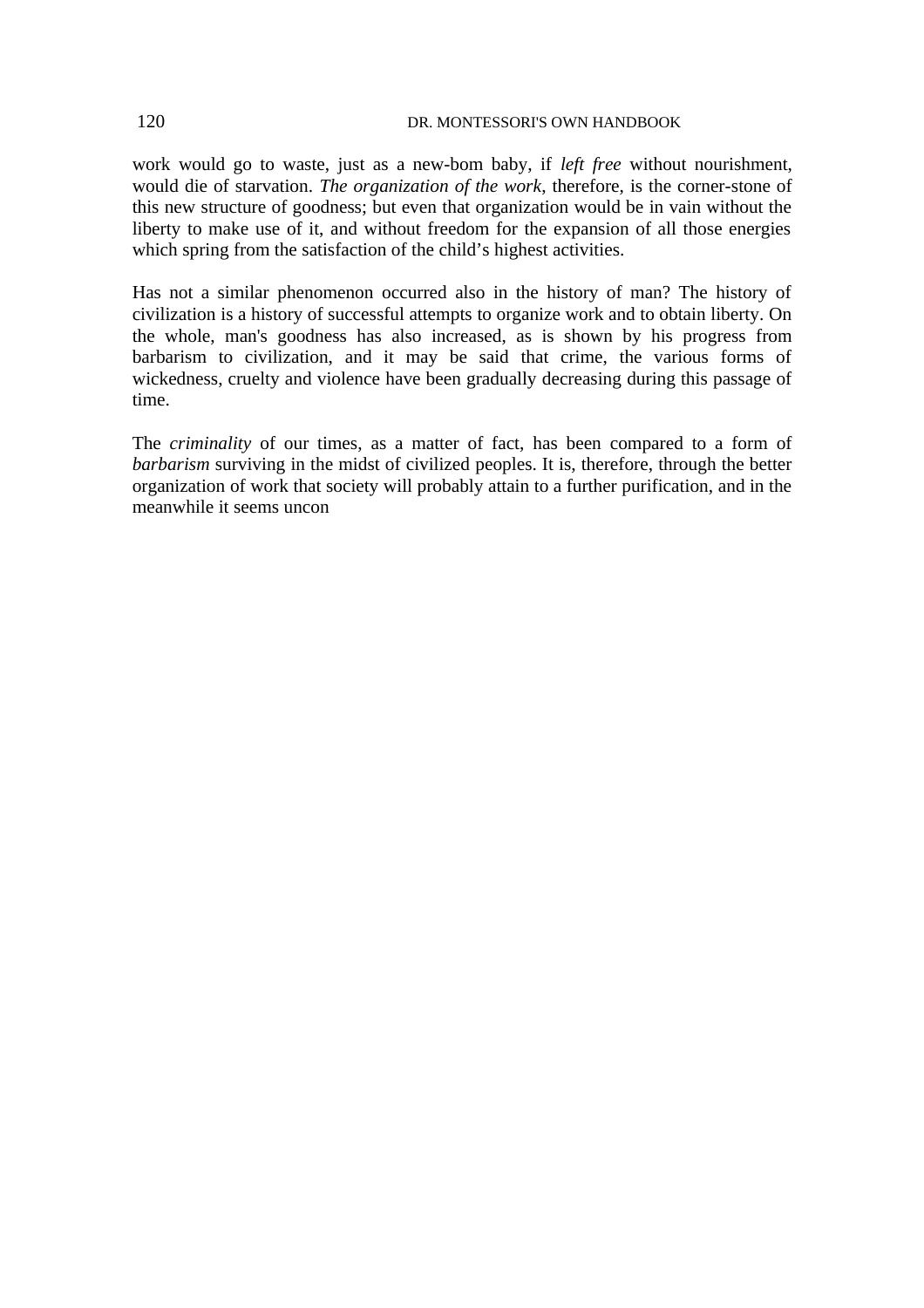sciously to be seeking the overthrow of the last barriers between itself and liberty.

If this is what we learn from society, how great should be the results among little children from three to six years of age if the organization of their work is complete, and their freedom absolute? It is for this reason that to us they seem so good, like heralds of hope and of redemption.

If men, walking as yet so painfully and imperfectly along the road of work and of freedom, have become better, why should we fear that the same road will prove disastrous to the children?

Yet, on the other hand, I would not say that the goodness of our little ones in their freedom will solve the problem of the absolute goodness or wickedness of man. We can only say that we have made a contribution to the cause of goodness by removing obstacles which were the cause of violence and of rebellion.

Let us ''render, therefore, unto Caesar the things that are Caesar's, and unto God the things that are God's''.

THE END